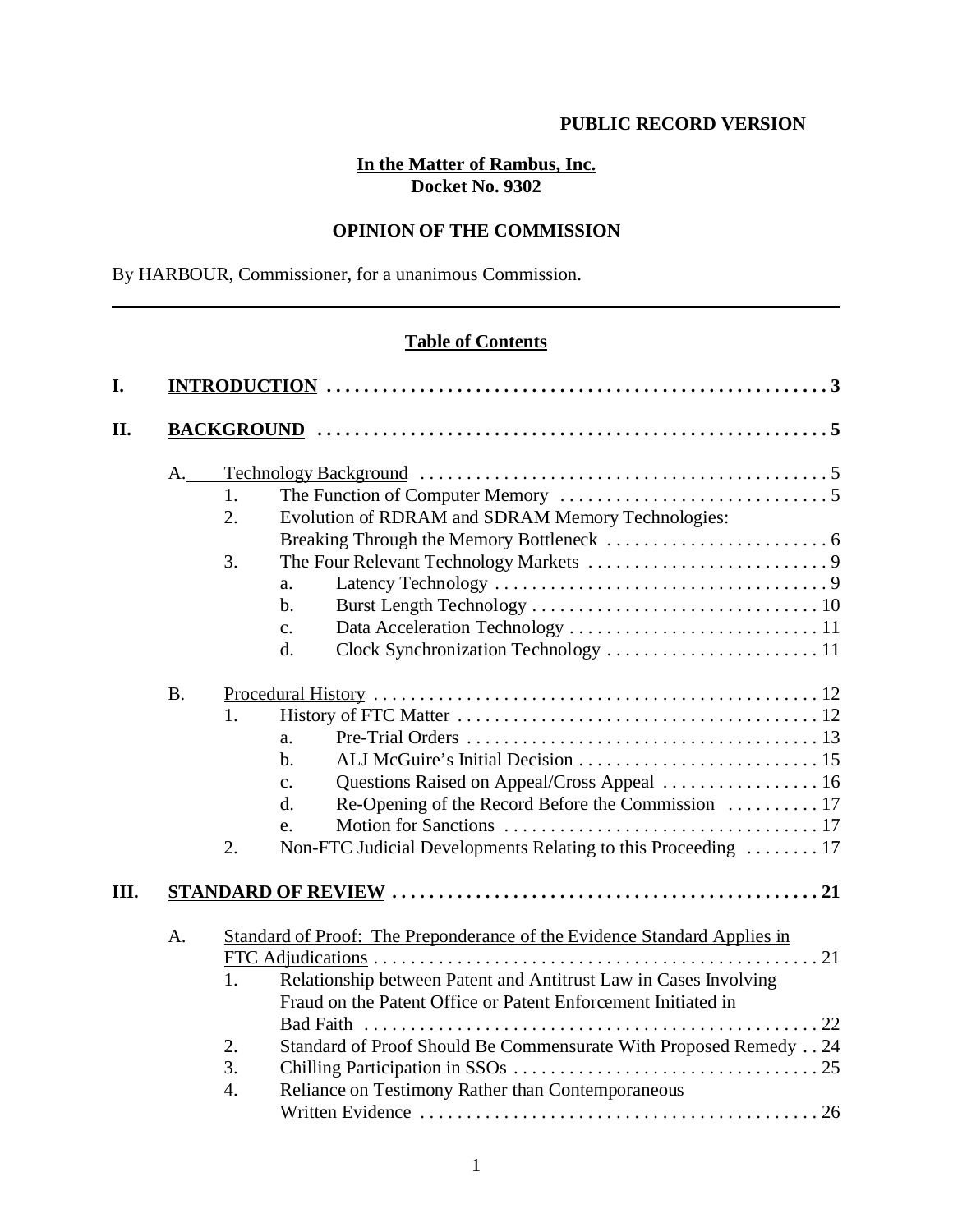| A.        |                  |                                                                           |
|-----------|------------------|---------------------------------------------------------------------------|
|           | 1.               |                                                                           |
|           |                  | a.                                                                        |
|           |                  | $\mathbf{b}$ .                                                            |
|           |                  | $\mathbf{C}$ .                                                            |
|           | 2.               |                                                                           |
|           |                  | a.                                                                        |
|           |                  | $\mathbf b$ .                                                             |
|           | 3.               |                                                                           |
|           |                  | a.                                                                        |
|           |                  | $\mathbf b$ .                                                             |
|           |                  | Other JEDEC Participants' Understanding of JEDEC's<br>$C_{\bullet}$       |
|           |                  |                                                                           |
|           |                  | Disclosure Expectations of JEDEC Members 55<br>d.                         |
|           |                  | e.                                                                        |
|           |                  | f.                                                                        |
|           | 4.               |                                                                           |
|           | 5.               |                                                                           |
| <b>B.</b> |                  |                                                                           |
| C.        |                  | $Causation 1 1 1 2 3 3$                                                   |
|           | 1.               | Link between Rambus's Conduct and JEDEC's Standard-Setting                |
|           |                  |                                                                           |
|           | 2.               | Link Between JEDEC's Standards and Rambus's Monopoly Power 77             |
|           | 3.               | Rambus's Claims That The Chain of Causation Was Broken 79                 |
|           |                  | a.                                                                        |
|           |                  | $\mathbf b$ .                                                             |
|           |                  | Rambus's Claim that the Link between its Conduct and the<br>$C_{\bullet}$ |
|           |                  |                                                                           |
|           |                  | d.                                                                        |
|           | $\overline{4}$ . | Rambus's Claim that its Acquisition of Monopoly Power                     |
|           |                  |                                                                           |
|           |                  |                                                                           |
|           |                  |                                                                           |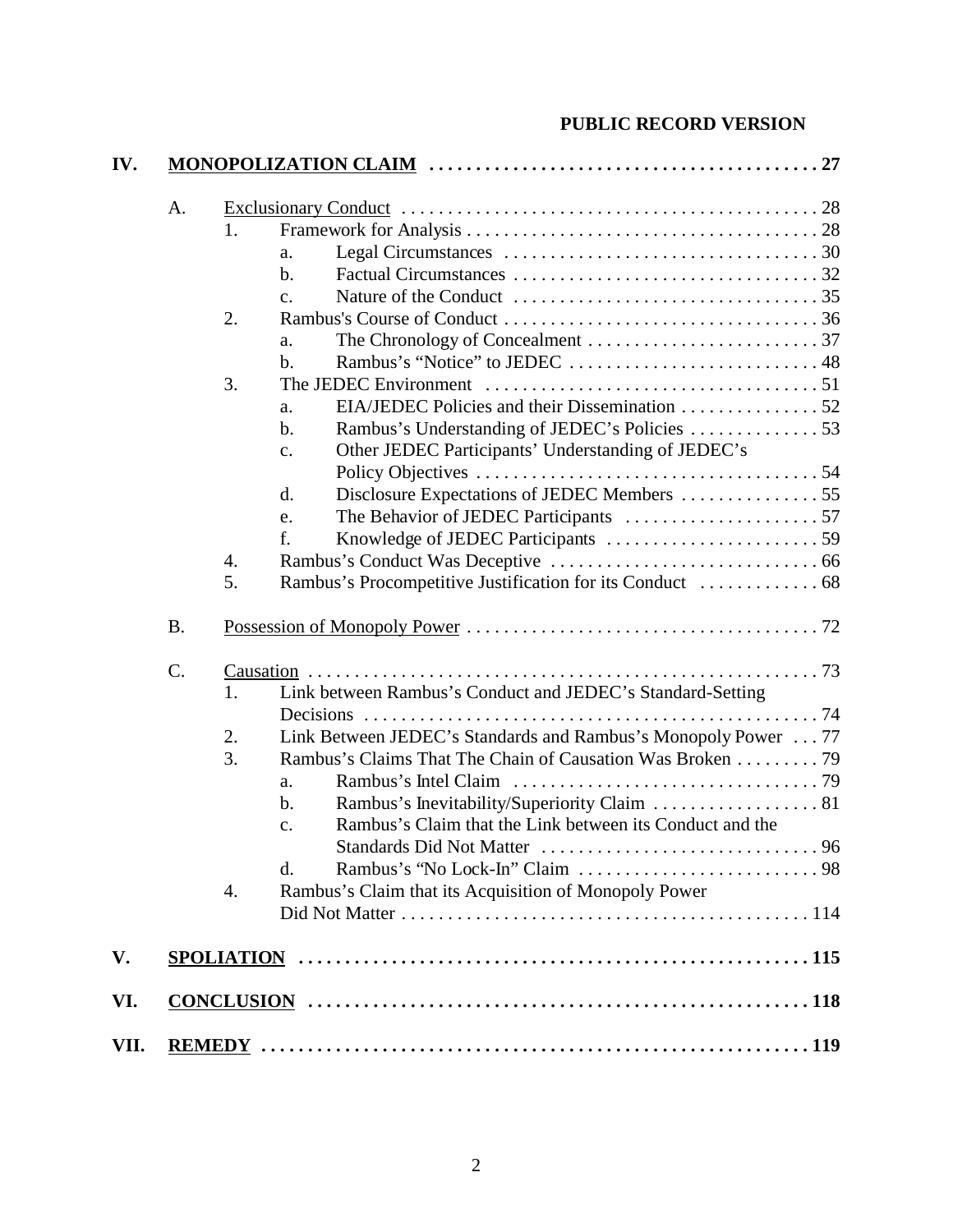## **I. INTRODUCTION**<sup>1</sup>

Rambus Inc. is a developer and licensor of computer memory technologies. For more than four years during the 1990s, Rambus participated as a member of the Joint Electron Device Engineering Council (JEDEC), an industrywide standard-setting organization (SSO) that operated on a cooperative basis. Through a course of deceptive conduct, Rambus exploited its participation in JEDEC to obtain patents that would cover technologies incorporated into nowubiquitous JEDEC memory standards, without revealing its patent position to other JEDEC members. As a result, Rambus was able to distort the standard-setting process and engage in anticompetitive "hold up" of the computer memory industry. Conduct of this sort has grave implications for competition. The Federal Trade Commission (FTC or Commission) finds that Rambus's acts of deception constituted exclusionary conduct under Section 2 of the Sherman Act, and that Rambus unlawfully monopolized the markets for four technologies incorporated into the JEDEC standards in violation of Section 5 of the FTC Act.

Standard setting occurs in many industries and can be highly beneficial to consumers. Standards can facilitate interoperability among products supplied by different firms, which typically increases the chances of market acceptance, makes the products more valuable to consumers, and stimulates output. But standard setting also poses some risks of harm to competition. By its very nature, standard setting displaces the competitive process through which the purchasing decisions of customers determine which interoperable combinations of technologies and products will survive.

Typically, the procompetitive benefits of standard setting outweigh the loss of market competition. For this reason, antitrust enforcement has shown a high degree of acceptance of, and tolerance for, standard-setting activities. But when a firm engages in exclusionary conduct that subverts the standard-setting process and leads to the acquisition of monopoly power, the procompetitive benefits of standard setting cannot be fully realized.

- CE Order Granting Complaint Counsel's Motion for Collateral Estoppel
- CCAB Complaint Counsel's Appeal Brief
- CCRB Complaint Counsel's Reply Brief
- CX Complaint Counsel's Exhibit
- DX Demonstrative Exhibit
- ID Initial Decision of the Administrative Law Judge (ALJ)
- IDF Numbered Findings of Fact in the ALJ's Initial Opinion
- JX Joint Exhibits
- RA Respondent's Appendix
- RB Respondent's Brief on Appeal and Cross-Appeal
- RFF Respondent's Proposed Findings of Fact
- RRB Respondent's Rebuttal Brief
- RX Respondent's Exhibit
- Tr. Transcript of Trial before the ALJ.

 $<sup>1</sup>$  This opinion uses the following abbreviations:</sup>

CA - Complaint Counsel's Appendix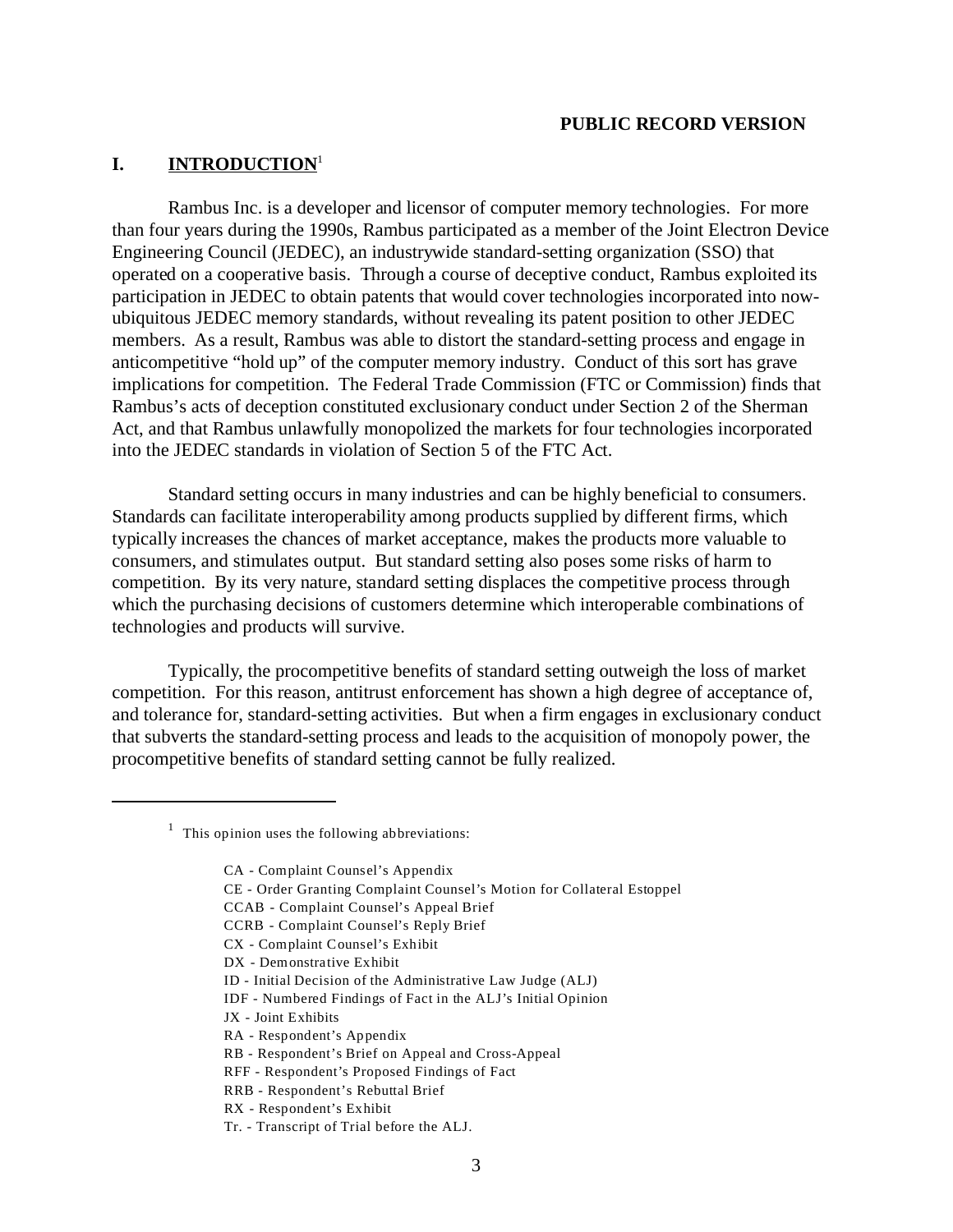At the beginning of a standard-setting process, if there are a number of competing technologies, and if any one of them could win the standards battle, then no single technology will command more than a competitive price. Once the standard has been set, however, the dynamic changes. Soon after a standard is adopted, industry participants likely will start designing, testing, and producing goods that conform to the standard. Early in the process of implementing a standard, industry members still might find it relatively easy to abandon one technology in favor of another. But as time passes, and the industry commits greater levels of resources to developing products that comply with the standard, the costs of switching to alternative technologies begin to rise. Industry members may find themselves "locked in" to the standardized technology once switching costs become prohibitive. Once lock-in occurs, the owner of the standardized technology may be able to "hold up" the industry and charge supracompetitive rates.

Many SSOs have taken steps to mitigate the risk of hold-up by avoiding unknowing lock-in to a technology that may command supracompetitive rates. Many SSOs, for example, require their members to reveal any patents and/or patent applications that relate to the standard. These types of disclosures enable SSO members to evaluate potential standards with more complete information about the likely consequences, before the standard is finalized. Some SSOs also require members to commit to license their patented technologies on reasonable and nondiscriminatory (RAND) terms, which may further inform SSO members' analysis of the costs and benefits of standardizing patented technologies.

JEDEC operated on a cooperative basis and required that its members participate in good faith. According to JEDEC policy and practice, members were expected to reveal the existence of patents and patent applications that later might be enforced against those practicing the JEDEC standards. In addition, JEDEC members were obligated to offer assurances to license patented technologies on RAND terms, before members voted to adopt a standard that would incorporate those technologies. The intent of JEDEC policy and practice was to prevent anticompetitive hold-up.

Rambus, however, chose to disregard JEDEC's policy and practice, as well as the duty to act in good faith. Instead, Rambus deceived the other JEDEC members. Rambus capitalized on JEDEC's policy and practice – and also on the expectations of the JEDEC members – in several ways. Rambus refused to disclose the existence of its patents and applications, which deprived JEDEC members of critical information as they worked to evaluate potential standards. Rambus took additional actions that misled members to believe that Rambus was not seeking patents that would cover implementations of the standards under consideration by JEDEC. Rambus also went a step further: through its participation in JEDEC, Rambus gained information about the pending standard, and then amended its patent applications to ensure that subsequently-issued patents would cover the ultimate standard. Through its successful strategy, Rambus was able to conceal its patents and patent applications until after the standards were adopted and the market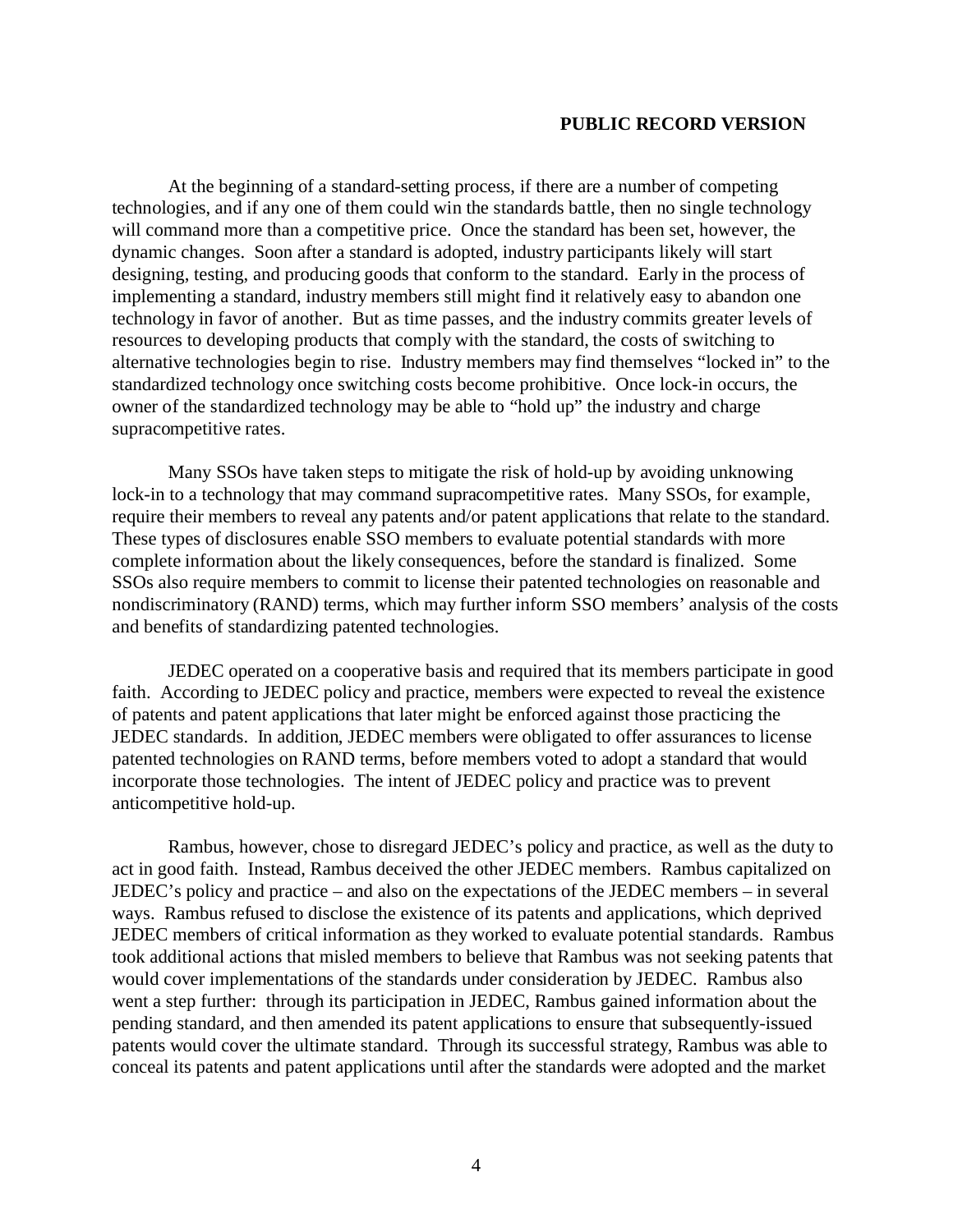was locked in. Only then did Rambus reveal its patents – through patent infringement lawsuits against JEDEC members who practiced the standard.<sup>2</sup>

The Commission finds that Rambus violated Section 5 of the FTC Act by engaging in exclusionary conduct that contributed significantly to the acquisition of monopoly power in four relevant and related markets. We further find a sufficient causal link between Rambus's exclusionary conduct and JEDEC's adoption of the SDRAM and DDR-SDRAM standards (but not the subsequent DDR2-SDRAM standard). Questions remain, however, regarding how the Commission can best determine the appropriate remedy. Accordingly, the Commission orders additional briefing for further consideration of remedial issues.

## **II. BACKGROUND**

#### **A. Technology Background**

The dispute before us involves four relevant product markets: (1) latency technology; (2) burst length technology; (3) data acceleration technology; and (4) clock synchronization technology. These markets include technologies that, beginning in 1993, have been incorporated into the JEDEC standards for computer memory, and over which Rambus now claims patent rights. $3$ 

#### 1. The Function of Computer Memory

 Main memory – often referred to as random access memory, or RAM – consists of integrated circuits that hold temporary instructions and data for the central processing unit (CPU), the central "brain" of a computer system.4 The CPU performs each command given by a computer user by extracting instructions from the computer's memory, then decoding and

 $2$  Complaint Counsel also allege that Rambus engaged in spoliation of evidence. Rambus instituted a document retention policy that entailed the systematic destruction of a large volume of documents. This destruction policy included documents related to Rambus's participation in JEDEC and Rambus's patent prosecution files. As discussed in greater detail *infra*, Section V, however, we need not resolve the spoliation question because our findings are firmly grounded on the surviving evidence.

 $3\overline{2}$  Rambus has not contested the definition of the four relevant product markets delineated by Complaint Counsel. *See infra* note 394. Nor does Rambus contest Complaint Counsel's allegation, or the ALJ's finding (which we adopt), that the relevant geographic market is worldwide. Complaint  $\P$  117; IDF 1016-17; ID 250.

<sup>&</sup>lt;sup>4</sup> Rhoden, Tr. 271-72; RA 3. Most types of RAM are volatile, which means they lose all data when the power is turned off or the system shuts down. CA A-3; RA 3.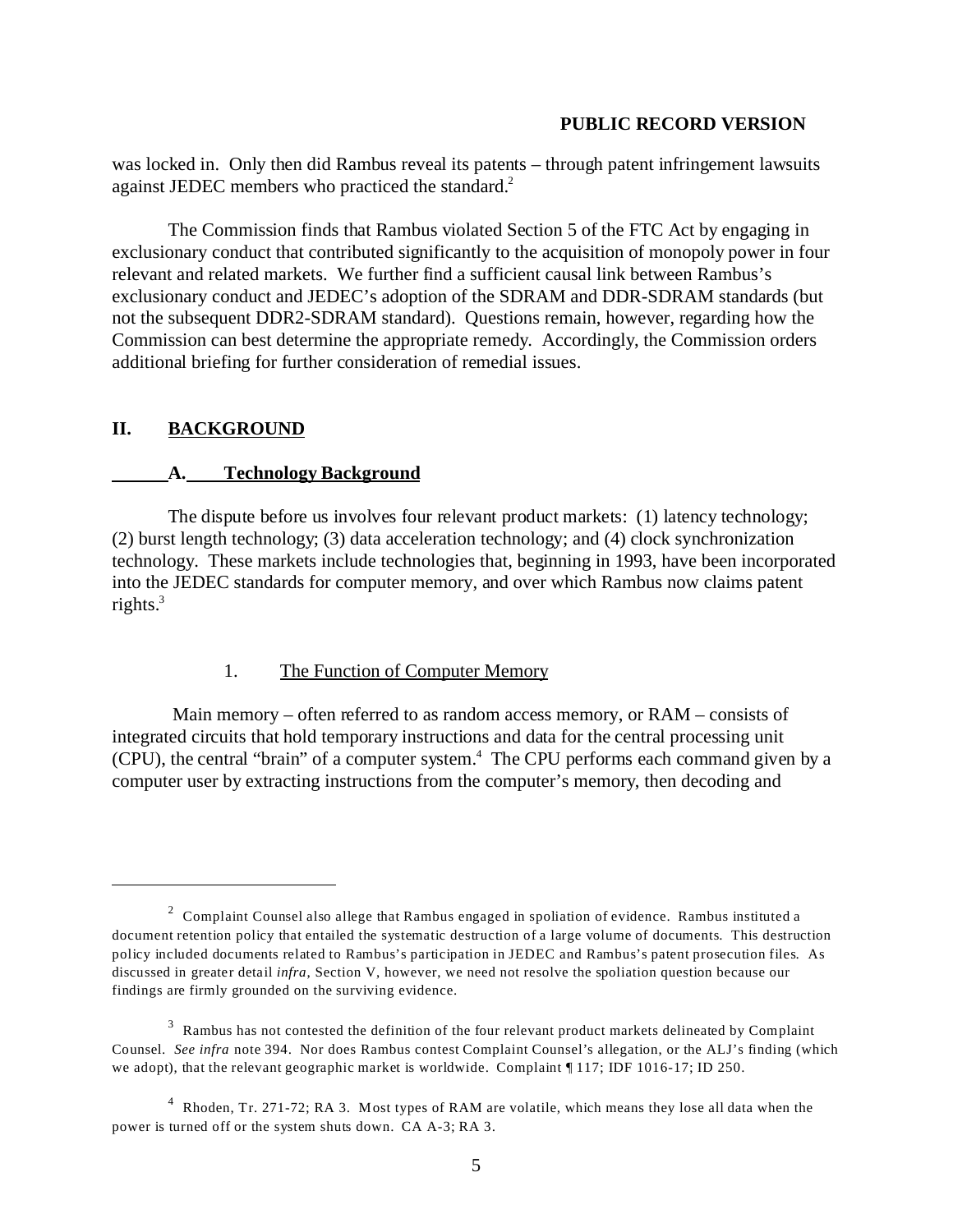executing them. Most computers use a type of RAM known as dynamic random access memory  $(DRAM)<sup>5</sup>$  which stores and processes information while the computer is on.<sup>6</sup>

DRAM is only one piece in the computer hardware infrastructure. A typical personal computer is built around a motherboard – the main circuit board upon which many of the important components of a computer system are fastened. The motherboard includes, for example, the CPU, chipset, and graphics and sound cards. A computer system also includes a system clock, a power supply, mass storage devices (such as hard drives or CD ROM drives), assorted controllers that enable the computer to connect to external peripheral devices (such as monitors, printers, and scanners), and a main memory system (containing DRAM). The main memory circuits typically attach to the memory module (a small printed circuit board that plugs into the motherboard).<sup>7</sup> Communications between the main memory circuits and the CPU are managed by a memory controller, which generally is part of the chipset.<sup>8</sup> DRAM must be compatible and interoperable with other components in the same computer system.<sup>9</sup>

## 2. Evolution of RDRAM and SDRAM Memory Technologies: Breaking Through the Memory Bottleneck

In the early 1980s, an imbalance emerged in the speed at which CPU technology was developing relative to memory technology.<sup>10</sup> CPU speeds have doubled every eighteen months for the past two decades, $^{11}$  while memory speeds have increased more slowly. This "memory"

<sup>5</sup> DRAM is "dynamic" because it must be refreshed every fraction of a second to prevent memory loss. Rhoden, Tr. 266-67.

<sup>6</sup> Rhoden, Tr. 267-68. DRAM also is incorporated into other electronic devices such as servers, printers, and cameras. IDF 3; Rhoden, Tr. 298; RA 3.

<sup>7</sup> Rhoden, Tr. 269, 272-73; RA 4.

<sup>8</sup> Rhoden, Tr. 275-76; CA A-1; RA 2.

<sup>9</sup>*See, e.g.*, IDF 6.

 $10$  IDF 27-40.

<sup>11</sup> Farmwald, Tr. 8068 (describing "Moore's law," based on observations by Intel co-founder Gordon Moore regarding the rate of increase in CPU speeds).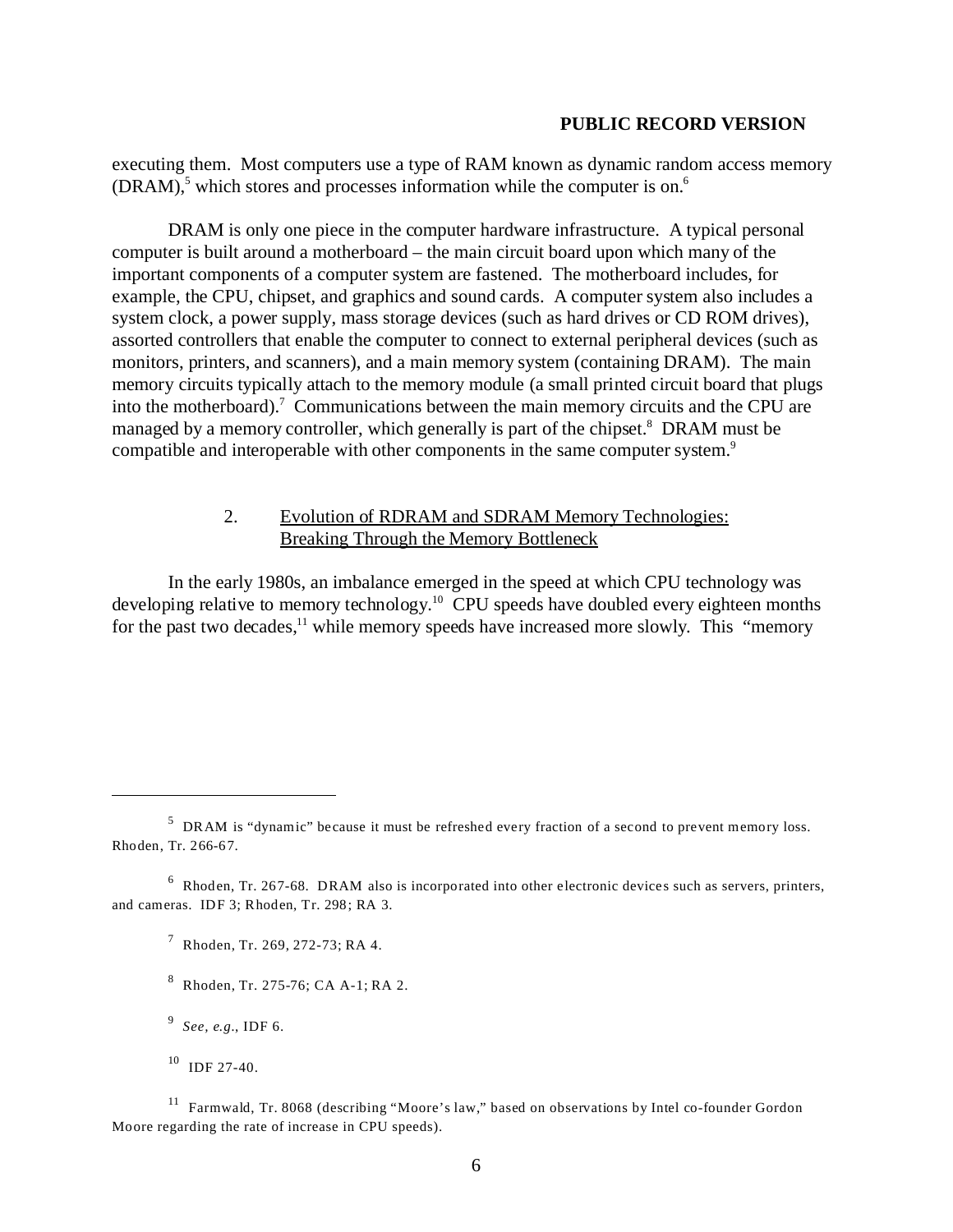bottleneck problem"12 became a widely recognized concern in the computer hardware industry during the early 1990s.<sup>13</sup> The industry considered several different solutions.<sup>14</sup>

One of those solutions – Rambus DRAM, or RDRAM – was developed by Rambus.<sup>15</sup> Rambus was founded in March 1990 by two professors who wanted to commercialize their concept for a new DRAM design that would break the "memory bottleneck."16 Rambus develops, secures patents on, and licenses technologies to companies that manufacture semiconductor memory devices. Rambus is not a manufacturing company; rather, Rambus earns its revenue through the licensing of its patents. $17$ 

A month after its founding, on April 18, 1990, Rambus filed Patent Application No.  $07/510,898$  (the '898 application) with the U.S. Patent Trademark Office (PTO).<sup>18</sup> This application described many of the technologies developed and integrated into the initial RDRAM design. The '898 application also is the original source of the patents that Rambus has asserted with regard to the four technologies at issue in this case. The PTO issued a restriction requirement in late 1990, requiring Rambus to decide which of the multiple claimed inventions it wished to pursue in the '898 application. On March 5, 1992, Rambus responded to the PTO's demand by filing ten divisional applications.<sup>19</sup>

 $^{13}$  IDF 36-40.

<sup>14</sup>*See, e.g.*, CX 711 at 1; Sussman, Tr. 1359-60, 1364; G. Kelley, Tr. 2584-85. In the last decade most DRAMs have been synchronized with the system clock, in order to maximize the number of instructions a CPU can process in a given time. This design is called "synchronous DRAM," or SDRAM (as distinguished from earlier, asynchronous DRAMs). Jacob, 5394-95; CA A-4; RA 5.

<sup>15</sup> RDRAM reflected innovations with respect to bus width, the interface between the bus and computer chips, and the DRAM. IDF 86-90; CA A-4; RX 81 at 3,7; Horowitz, Tr. 8618-20; Rhoden, Tr. 400-401. Buses essentially are a computer's highway system. A memory bus comprises the lines that connect each memory device to the memory controller. Computer buses, like highways, can vary by width, which means they can have a differing number of lines linking the computer's components (just as highways may have more or fewer lanes to carry traffic). The speed at which a computer operates is affected by its buses. Rhoden, Tr. 275-76; CA A-1.

16 IDF 27-48, 58; CX 533 at 8; CX 545 at 7; Farmwald, Tr. 8089-93; Horowitz, Tr. 8486.

17 Parties' First Set of Stipulations, Item 2 (April 23, 2003); *see also* CX 2106 (Farmwald FTC Dep.) at 220 (*in camera*) ("[r]oyalties are the lifeblood of Rambus").

 $18$  CX 1451.

 $12$  One of Rambus's founders, Paul Michael Farmwald, testified that the "memory bottleneck" problem was a potential bottleneck in which memory chip performance could limit computer performance. Farmwald, Tr. 8068 69, 8071-73.

<sup>&</sup>lt;sup>19</sup> A restriction requirement forces a patent applicant to separate each distinct invention or group of inventions into separate applications known as "divisionals." Nusbaum, Tr. 1509-11.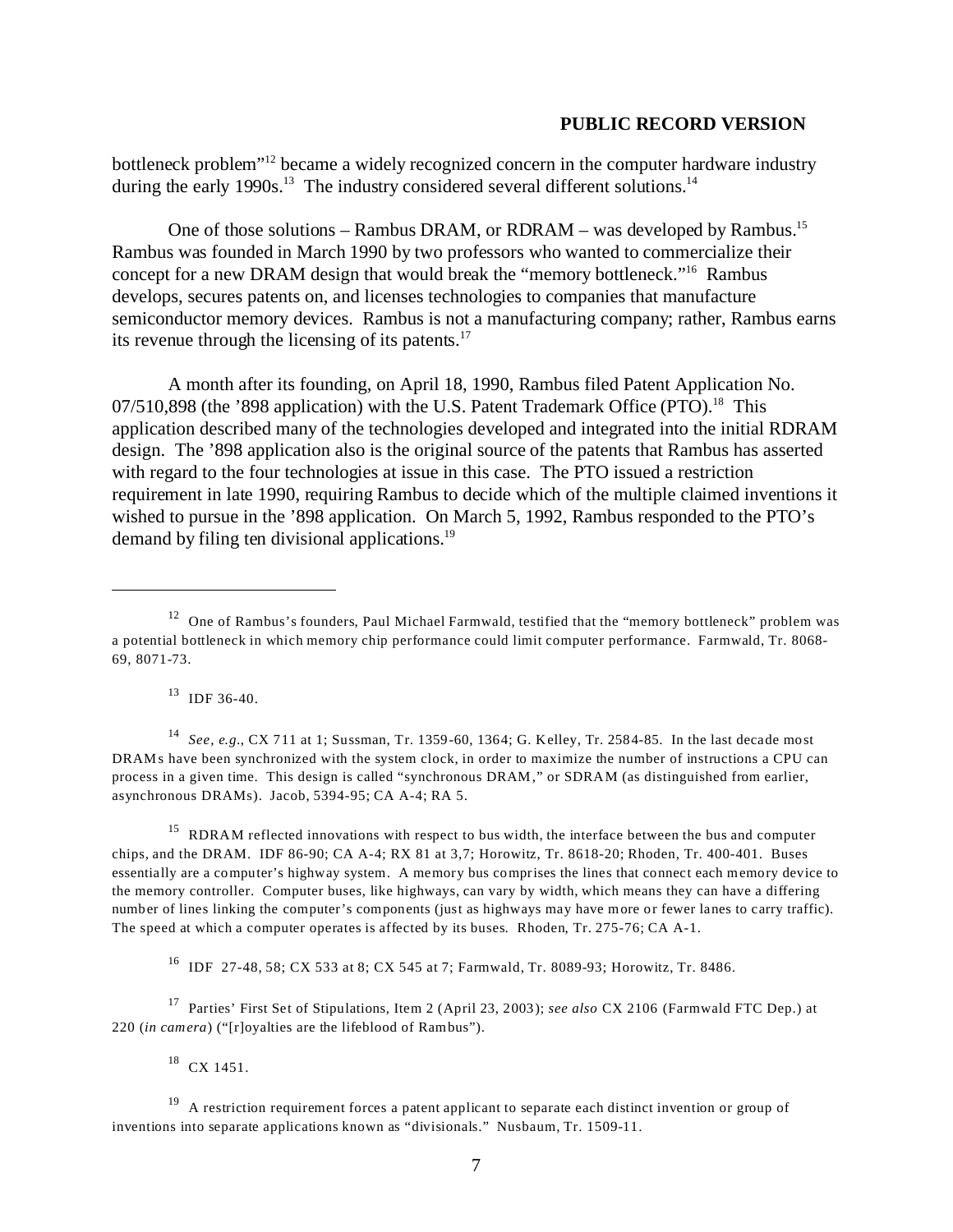Beginning in 1990, Rambus tried to license its RDRAM technology to manufacturers of DRAM chips and DRAM-compatible microprocessors.<sup>20</sup> Rambus attempted to position RDRAM as the *de facto* standard.<sup>21</sup> Rambus made numerous presentations on RDRAM to the major DRAM manufacturers in an effort to persuade them to adopt the technology.<sup>22</sup> Rambus also tried to develop relationships with major systems companies, and pursued commitments from these companies to introduce systems using RDRAM technology.<sup>23</sup> RDRAM failed to achieve significant market success, however, at least in part because manufacturers were reluctant to pay royalties and licensing fees to Rambus.<sup>24</sup>

These manufacturers rejected RDRAM and instead turned to standards promulgated by JEDEC. JEDEC was a semiconductor engineering standardization body within the Electronic Industries Association (EIA). It comprised manufacturers and purchasers of DRAM, as well as producers of complementary products and computer systems.<sup>25</sup> JEDEC's JC 42.3 committee was responsible for RAM issues, and, in particular, for the development of DRAM standards.<sup>26</sup>

<sup>21</sup>*Id.* at 3.

<sup>22</sup>*See, e.g.*, Sussman, Tr. 1429-31; CX 535 at 1, 4-5; CX 543a at 11; CX 2107 at 63 (Oh FTC Dep.) (*in camera*).

<sup>23</sup>*See, e.g.,* Kellogg, Tr. 5049-54; Bechtelsheim, Tr. 5816-19; CX 535 at 2, 5-6.

<sup>24</sup>*See, e.g.*, Rapp, Tr. 10248-49 (RDRAM sales represented less than 2% of the market for at least six years following the adoption of SDRAM) (providing market-share statistics); JX 36 at 7 ("Some Committee members did not feel that the Rambus patent license fee fit the JEDEC requirement of being reasonable."); CX 961 at 1 (September 1997 Intel e-mail to Rambus Chief Executive Officer (CEO) Geoff Tate, stating that, upon analyzing the royalty obligations attached to RDRAM, the industry would develop alternatives); RX 1482 at 12 (post-1996 Rambus Strategic Review stating, "Memory manufacturers need to focus on cost reduction to restore profitability" and describing RDRAM as "a guaranteed bad bet for margin enhancement").

<sup>25</sup>*See* J. Kelly, Tr. 1774-75; Rhoden, Tr. 293-94; Landgraf, Tr. 1685; JX 18 at 1-3. Between 1991 and 1996, JEDEC was an organization within the EIA. IDF 222; J. Kelly, Tr. 2075. EIA engages in a variety of different activities in support of the electronics industry in the United States, including government relations, marketing research, trade shows, and standard setting. J. Kelly, Tr. 1750-51, 1764. In 1998, EIA was renamed the Electronic Industries Alliance, and JEDEC became an EIA division. CX 302 at 11. By the first quarter of 2000, JEDEC became separately incorporated, but remained contractually affiliated with EIA. J. Kelly, Tr. 1752; CX 302 at 11.

26 Rhoden, Tr. 284-85, 288; Williams, Tr. 763; J. Kelly, Tr. 1769. JEDEC was divided into several committees. Each committee focused on a particular aspect of the semiconductor and solid state electronics industries, and was subdivided into several subcommittees.

<sup>20</sup>*See* CX 533 at 9-10. Major DRAM manufacturers included Samsung Electronics Co., Micron Technology, Inc., Hyundai Electronics Industries (subsequently, Hynix Semiconductor Inc.), LG Semicon Ltd., NEC Corporation, Siemens AG (subsequently, Infineon Technologies AG), Toshiba, Mitsubishi Electric Corporation, and Hitachi, Ltd. *See* CX 2747 at 7.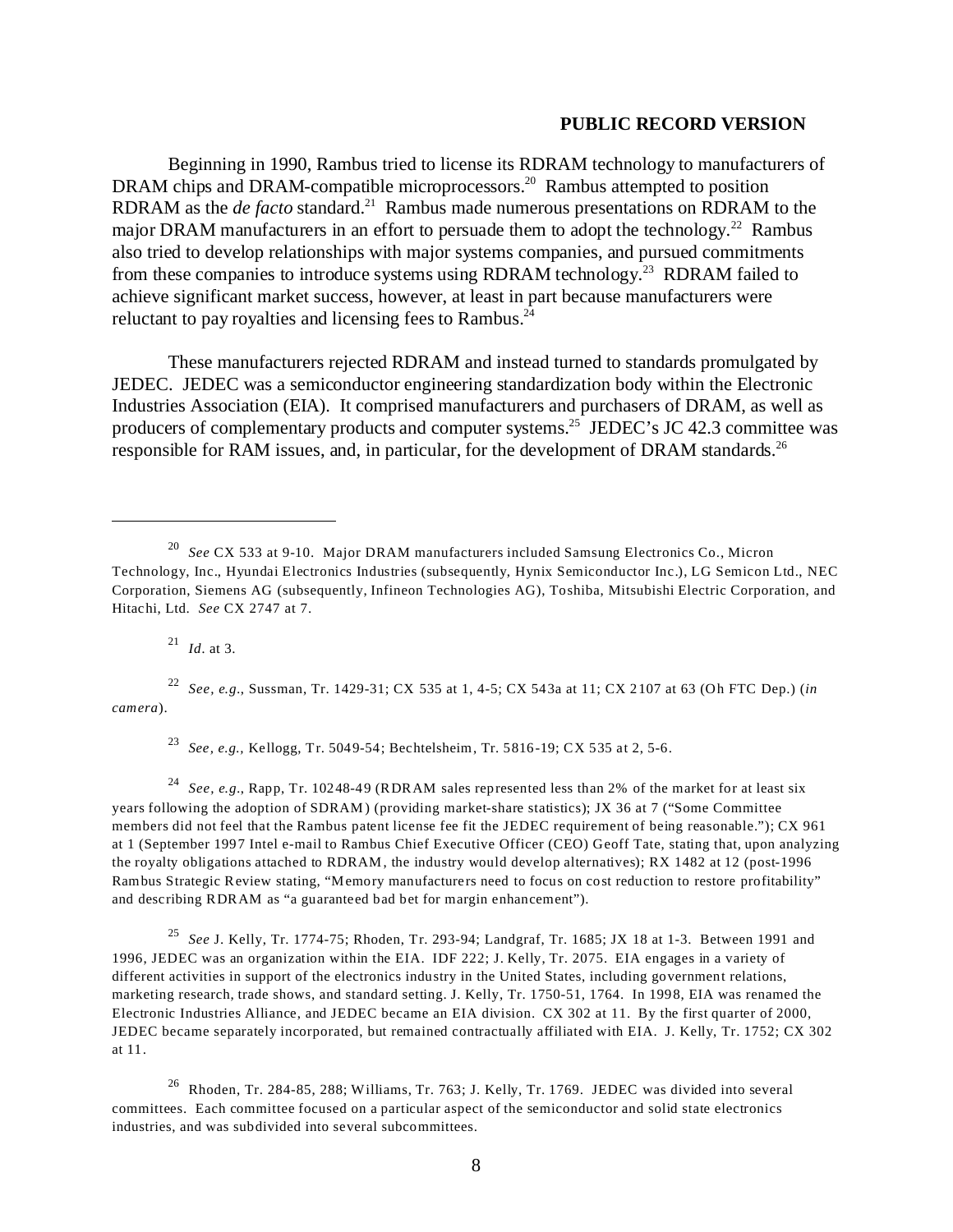At issue here are three generations of DRAM standards developed and adopted by JEDEC: synchronous DRAM (SDRAM),<sup>27</sup> DDR SDRAM,<sup>28</sup> and DDR2 SDRAM.<sup>29</sup> In the course of designing these standards and determining which technologies would be incorporated, the JEDEC members evaluated numerous technologies relating to various aspects of main memory, including the technologies that comprise the four relevant product markets in this case. Rambus eventually claimed that its patents cover the specific versions of these four technologies that ultimately were adopted by JEDEC for the SDRAM, DDR SDRAM, and DDR2 SDRAM standards.

## 3. The Four Relevant Technology Markets

## a. Latency Technology

Latency is a measure of the amount of time between a request and a response.<sup>30</sup> Memory latency is the length of time between the memory's receipt of a read request and its release of data corresponding with the request.<sup>31</sup> Latency technology comprises those technologies used to control the length of this time period. $32$ 

In the early 1990s, several types of latency technology were available, including programmable latency, fixed latency, blowing a fuse on a DRAM, and dedicated pins. These

<sup>&</sup>lt;sup>27</sup> JEDEC designed the SDRAM standard during the early 1990s and first published it in 1993. IDF 297-315, 355-56. By 1998, JEDEC-compliant SDRAM was the most widely used type of memory device. IDF 370; CA A-5. The SDRAM standard incorporated technologies from the latency and burst length markets. IDF 355; 1013; RA 5. Rambus has asserted that its patents cover the implementations of these two technologies in the SDRAM standard. IDF 1022-29.

 $^{28}$  DDR SDRAM was a second-generation standard promulgated by JEDEC. RA 2. DDR SDRAM included some of the features of SDRAM, and also incorporated new technologies that increased the speed and efficiency of the memory system. IDF 430; CA A-1. JEDEC first published DDR SDRAM in 1999. IDF 427-29; RA 2. JEDEC-compliant DDR SDRAM was forecast to overtake SDRAM as the predominant memory device by 2002-03. *See* McAfee, Tr. 7227 (presenting DX 141), 7430-31 (presenting DX 219). DDR SDRAM incorporated technologies from the latency, burst length, data acceleration, and clock synchronization markets. Rambus has asserted that its patents cover the implementations of these four technologies in the DDR SDRAM standard. IDF 1022-29.

<sup>&</sup>lt;sup>29</sup> DDR2 SDRAM is the third-generation standard that JEDEC developed using SDRAM technology. RA 2; CA A-1. By the time of the 2003 trial, JEDEC had published to its members preliminary specifications for this standard that retained the latency, burst length, data acceleration, and clock synchronization technologies that Rambus has claimed infringe its patents. RA 2.

<sup>30</sup> IDF 114.

<sup>31</sup> Horowitz, Tr. 8529-30.

<sup>32</sup> McAfee, Tr. 7348.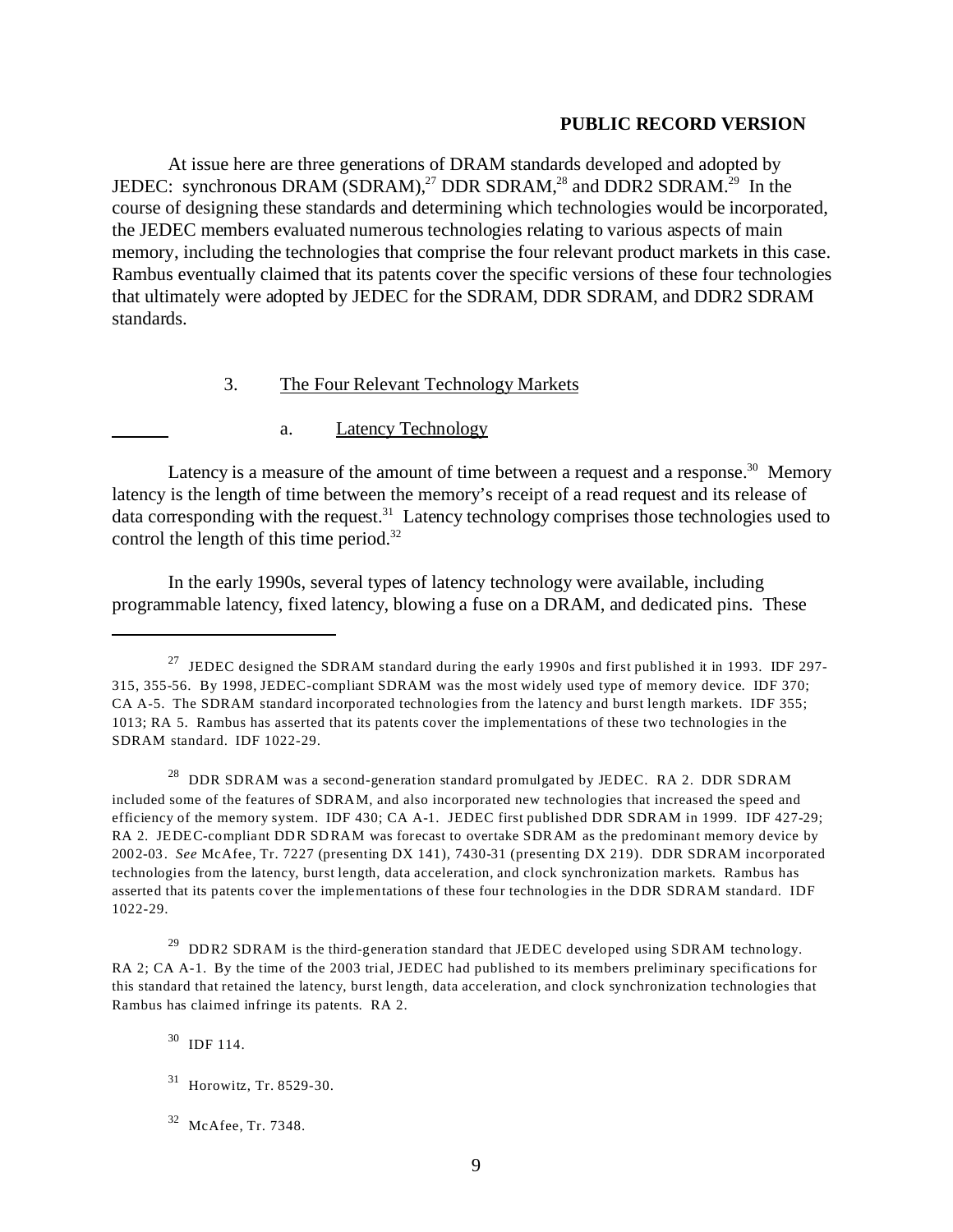alternative solutions are discussed in greater detail below.<sup>33</sup> JEDEC first incorporated programmable column address strobe (CAS) latency into its SDRAM standard and retained the technology in its DDR SDRAM and DDR2 SDRAM standards.<sup>34</sup> Programmable CAS latency controls data output timing by determining the number of clock cycles that should be allowed to elapse after a defined point.<sup>35</sup> Programmable CAS latency provides users of DRAMs with flexibility, *i.e.*, a single part can be programmed so as to provide the optimal latency in a variety of systems.36

Rambus claims that its patents cover JEDEC's implementation of programmable CAS latency technology.

## b. Burst Length Technology

Burst length technology controls the amount of data transferred between the CPU and memory in each transmission. JEDEC's SDRAM, DDR SDRAM, and DDR2 SDRAM standards adopted programmable burst length technology, which provides a means for varying the number of cycles of data that are transmitted to the memory controller in response to an individual command.<sup>37</sup> Programmable burst length technology is similar to programmable CAS latency technology in that it allows DRAM customers to use one part for many different types of machines that require different burst lengths.<sup>38</sup>

In the early 1990s several alternatives to programmable burst length were available, as discussed in greater detail below.<sup>39</sup> One alternative was the use of fixed burst length parts.<sup>40</sup> Another alternative was to use "burst terminate commands," which establish a long burst length

<sup>33</sup>*See infra* Section IV.C.3.b.

35 CA A-3.

36 Soderman, Tr. 9346-47, 9433-34; Kellogg, Tr. 5140.

37 CA A-3.

<sup>38</sup>*See, e.g.*, G. Kelley, Tr. 2550-51 ("The programmable [burst length] feature allowing you to make that selection when the PC or computer powered up was a nice feature because it allowed you to use devices that were common from multiple suppliers, put them into many different types of machines. . . . One part number fits many applications.").

 $^{40}$  Jacob, Tr. 5398-99.

<sup>34</sup> IDF 355, 433; RA 2, 5.

<sup>39</sup>*See infra* Section IV.C.3.b.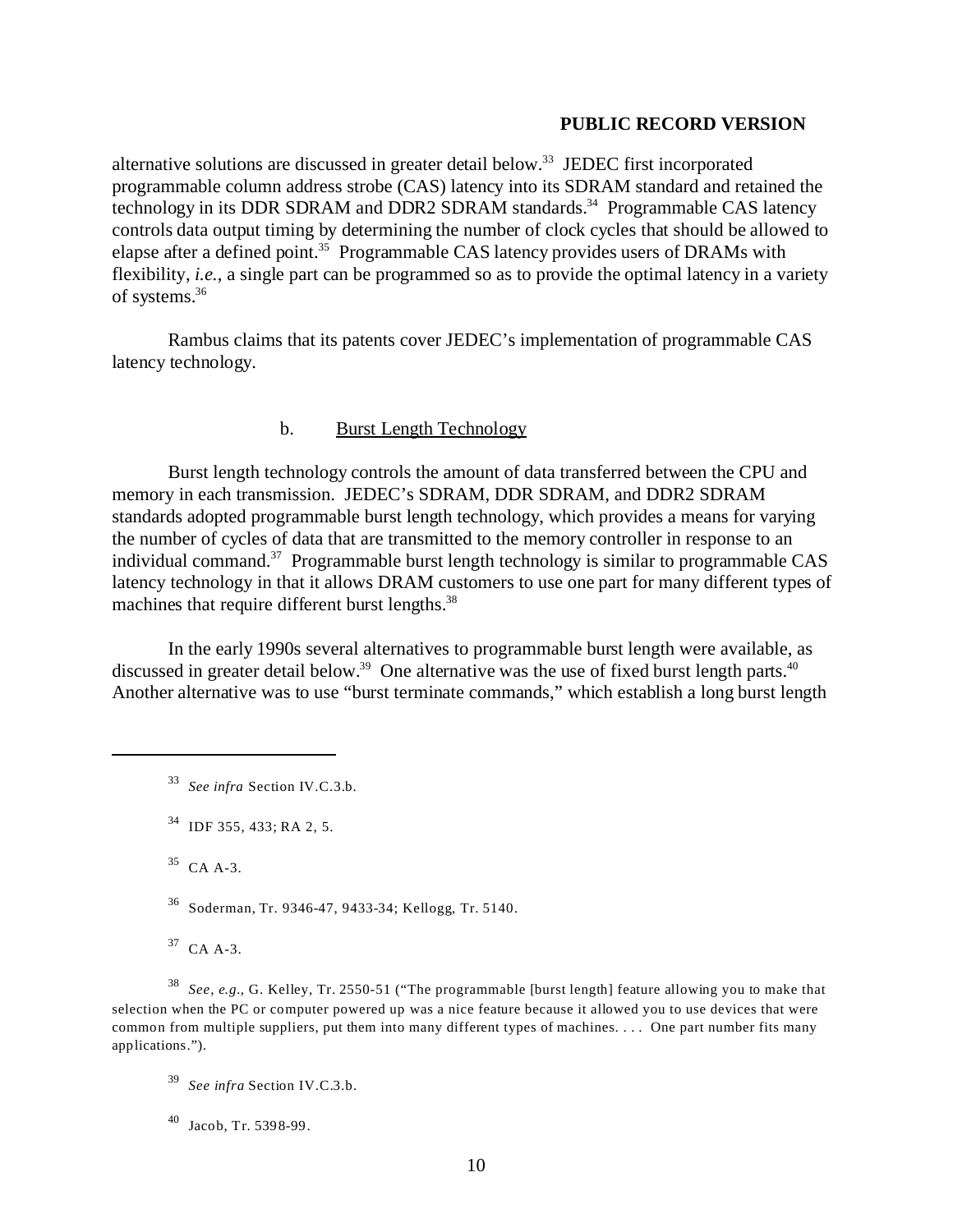as the default and use the memory controller to terminate the burst if a shorter burst length is  $desired<sup>41</sup>$ 

Rambus claims that its patents cover JEDEC's implementation of programmable burst length technology.

### c. Data Acceleration Technology

Data acceleration technology determines the speed at which data are transmitted between the CPU and memory. JEDEC's DDR SDRAM and DDR2 SDRAM standards adopted one particular type of data acceleration technology, known as dual-edge clocking, which captures data off both the rising and falling edges (the "tick" and the "tock") of the clock.<sup>42</sup> This technology enables twice the amount of data to be sent in each clock cycle compared to singleedge clocking, by which data are sent only on one edge of the clock.<sup>43</sup>

When JEDEC was considering whether to adopt dual-edge clocking technology as part of its DDR SDRAM standard, several alternatives were available. As discussed in greater detail below,<sup>44</sup> alternative technologies included interleaving ranks on the module (using different clock signals for separate groups of DRAM chips), double clock frequency (operating a single-edge clock at twice the frequency of a dual-edge clock<sup>45</sup>), and toggle mode (which, as formulated by IBM, combined synchronous and asynchronous features $46$ ).

Rambus claims that its patents cover JEDEC's implementation of dual-edge clocking technology.

#### d. Clock Synchronization Technology

Clock synchronization technologies coordinate the internal clock on each DRAM chip with the timing of the computer's system clock. Phase lock loop (PLL) and delay lock loop (DLL) technologies use circuits to align more closely the timing of the internal clock on each

42 RA 3.

43 CA A-2.

45 Jacob, Tr. 5433-34.

 $41$  Jacob, Tr. 5409-10.

<sup>44</sup>*See infra* Section IV.C.3.b.

<sup>46</sup>*See* Jacob, Tr. 5608, 5416-17; Soderman, Tr. 9398; G. Kelley, Tr. 2514.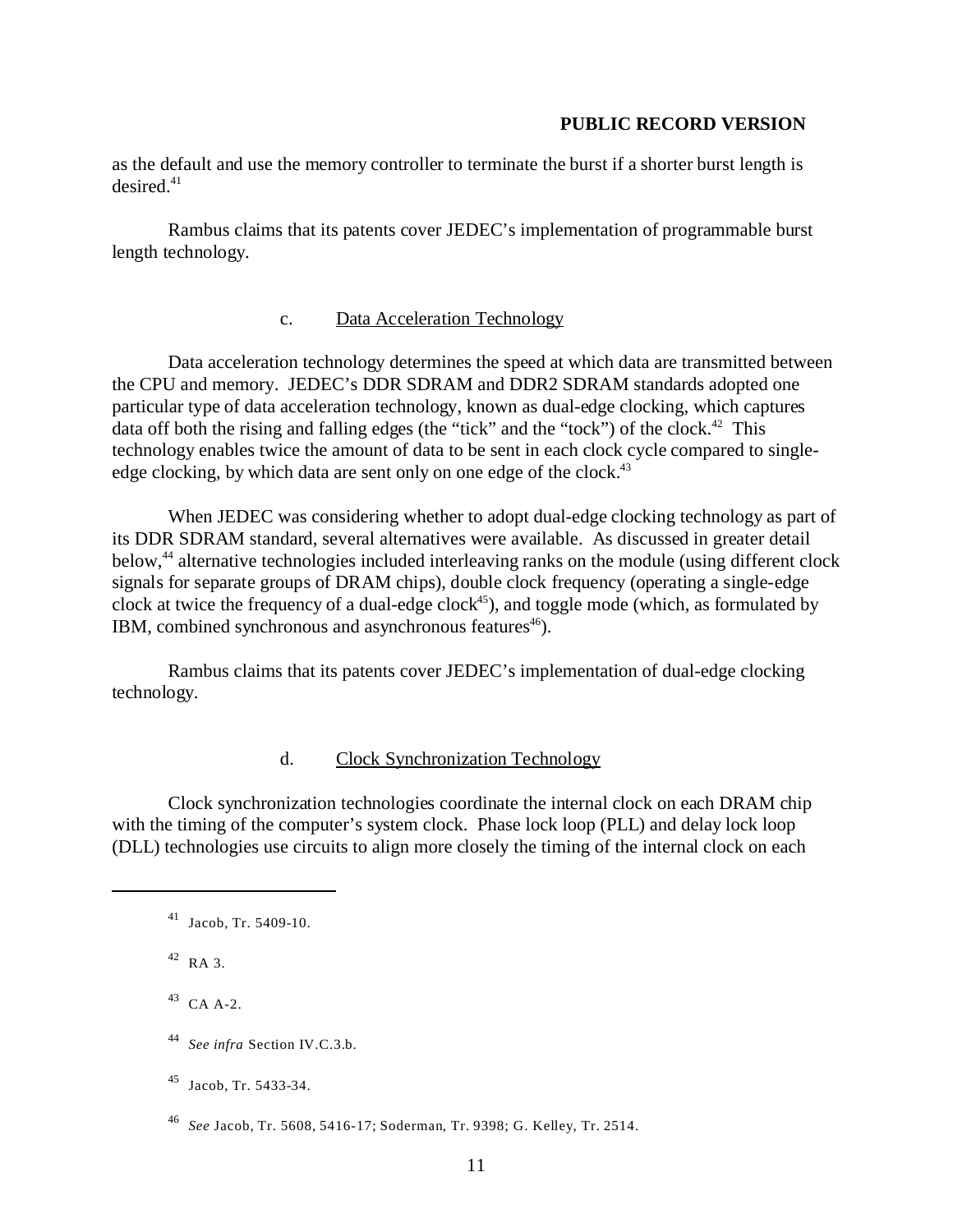DRAM with the system clock.<sup>47</sup> Rambus developed a technology that places a PLL/DLL<sup>48</sup> on the SDRAM chip itself.<sup>49</sup> On-chip PLL/DLL clock synchronization technology was incorporated into JEDEC's DDR SDRAM and DDR2 SDRAM standards.

One alternative approach to on-chip PLL/DLL involved placing a PLL/DLL circuit on the memory controller that synchronizes all DRAMs.<sup>50</sup> Another approach involved placing one or more PLL/DLL circuits on the memory module.<sup>51</sup> Still other alternatives involved the use of vernier circuits, which introduce static delays on a signal to reduce timing uncertainties in a memory system, or reliance on a data strobe to signal the memory controller the timing of data capture.<sup>52</sup> These alternatives, which were considered by JEDEC prior to its adoption of on-chip PLL/DLL, are discussed in greater detail below.<sup>53</sup>

Rambus claims that its patents cover JEDEC's implementation of on-chip PLL/DLL technology.

## **B. Procedural History**

### 1. History of FTC Matter

The Complaint in this matter was issued on June 18, 2002. The Complaint charged that Rambus: (1) monopolized certain memory technology markets through a pattern of anticompetitive and exclusionary conduct; (2) attempted to monopolize these markets; and  $(3)$  engaged in unfair methods of competition.<sup>54</sup>

<sup>47</sup> Jacob, Tr. 5442-43; Kellogg, Tr. 5150-55; RA 4; CA A-3. PLLs use voltage oscillators to synchronize the internal clock with the system clock. *See* Jacob, Tr. 5443, 5616-17; Soderman, Tr. 9401. In contrast, DLLs introduce a variable amount of delay into the internal clock to synchronize that clock with the system clock. *See*  Jacob, Tr. 5443, 5616-17; Soderman, Tr. 9401.

<sup>48</sup> Horowitz, Tr. 8607 (Rambus co-founder testified that, under his usage of the terms, "a PLL is the generic term for any circuitry that adjusts phase, so a DLL is a kind of PLL").

<sup>49</sup> Farmwald, Tr. 8117-18; Horowitz, Tr. 8503-05; 8521-22, 8527-28.

<sup>50</sup> Jacob, Tr. 5445.

<sup>51</sup> Jacob, Tr. 5448-49.

<sup>52</sup> Jacob, Tr. 5450, 5456-57.

<sup>53</sup>*See infra* Section IV.C.3.b.

<sup>54</sup>*See* Complaint ¶¶ 122-24.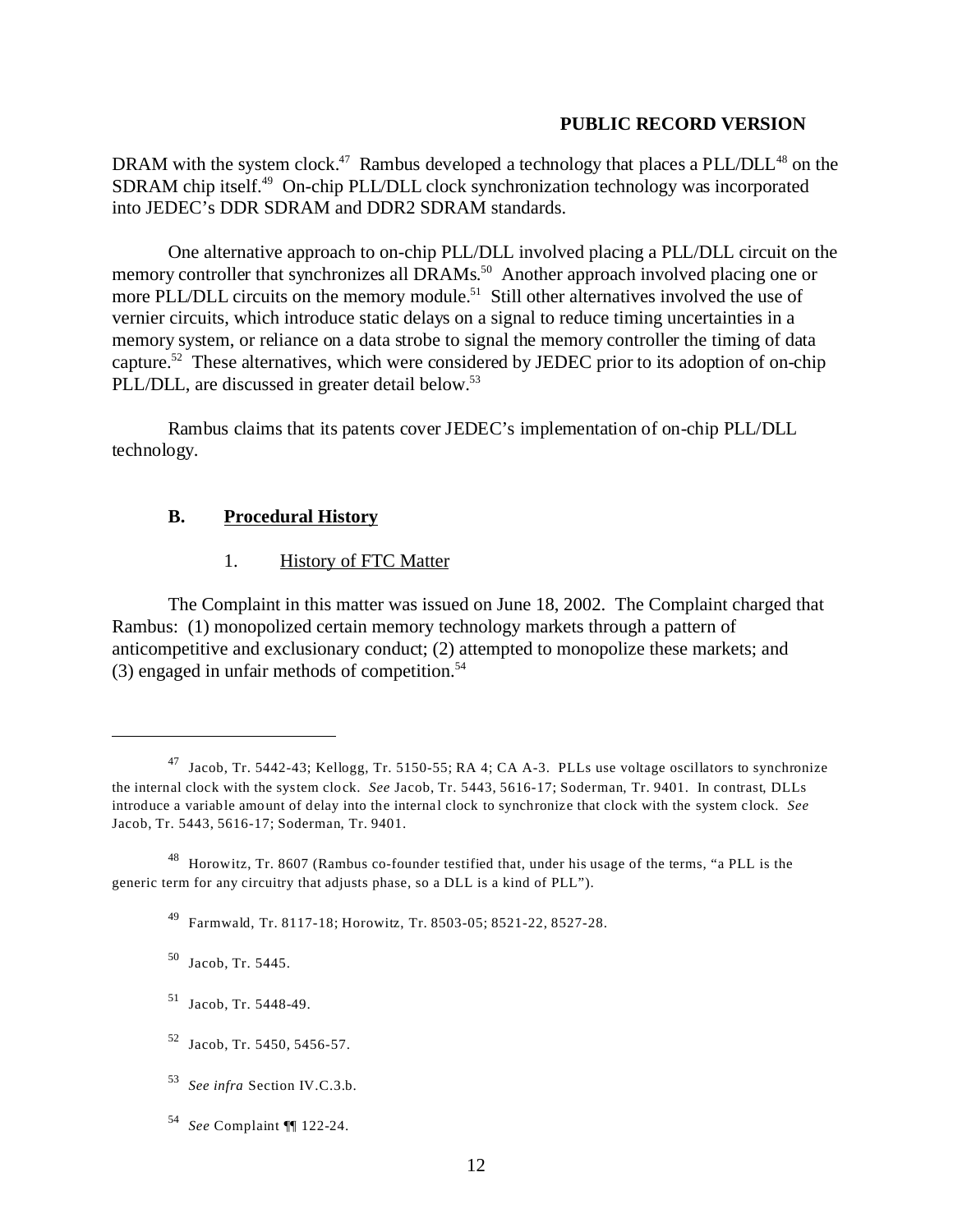The Complaint's allegations focused on Rambus's participation in JEDEC. It alleged that Rambus deceived JEDEC's members by, for example, concealing the fact that it

 was actively working to develop, and did in fact possess, a patent and several pending patent applications that involved specific technologies proposed for and ultimately adopted in the relevant standards. By concealing this information – in violation of JEDEC's own operating rules and procedures – and through other bad-faith, deceptive conduct,

Rambus allegedly conveyed the "materially false and misleading impression that it possessed no relevant intellectual property rights"<sup>55</sup> and that it had no plans to enforce any intellectual property rights that might later become relevant, leaving a materially misleading impression of its intellectual property ownership and plans.<sup>56</sup> The Complaint further alleged that Rambus's conduct resulted in anticompetitive effects including: increased royalties; increased prices for memory products compliant with JEDEC standards; decreased incentives to produce memory using JEDEC-compliant memory technology; and decreased incentives to participate in, and rely on, standard-setting organizations and activities.<sup>57</sup> According to the Complaint, Rambus gave no notice that it intended to claim patent rights over technologies used in JEDEC's DRAM standards, and, by failing to do so, likely affected the content of those standards and/or the terms on which Rambus later licensed its patent rights.<sup>58</sup>

#### a. Pre-Trial Orders

The case was first assigned to Administrative Law Judge (ALJ) James P. Timony and, upon his retirement, was reassigned to Chief ALJ Stephen J. McGuire.<sup>59</sup> Before retiring, ALJ Timony issued two orders on February 26, 2003: first, an Order Granting Complaint Counsel's Motion for Collateral Estoppel; and second, an Order on Complaint Counsel's Motions for Default Judgment and for Oral Argument. Both orders influenced the trial and ALJ McGuire's Initial Decision.

<sup>55</sup>*See* Complaint ¶ 2; *see also id.* ¶¶ 54 (alleging deception and bad-faith conduct), 71 (alleging that Rambus conveyed "a materially false and misleading impression").

<sup>56</sup>*See* Complaint ¶¶ 70-78.

<sup>57</sup>*See* Complaint ¶¶ 119-120.

<sup>58</sup>*See* Complaint ¶¶ 62, 65, 69, 70-78, 86.

<sup>59</sup> All references within this opinion to "the ALJ," unless otherwise specifically identified, will refer to ALJ McGuire.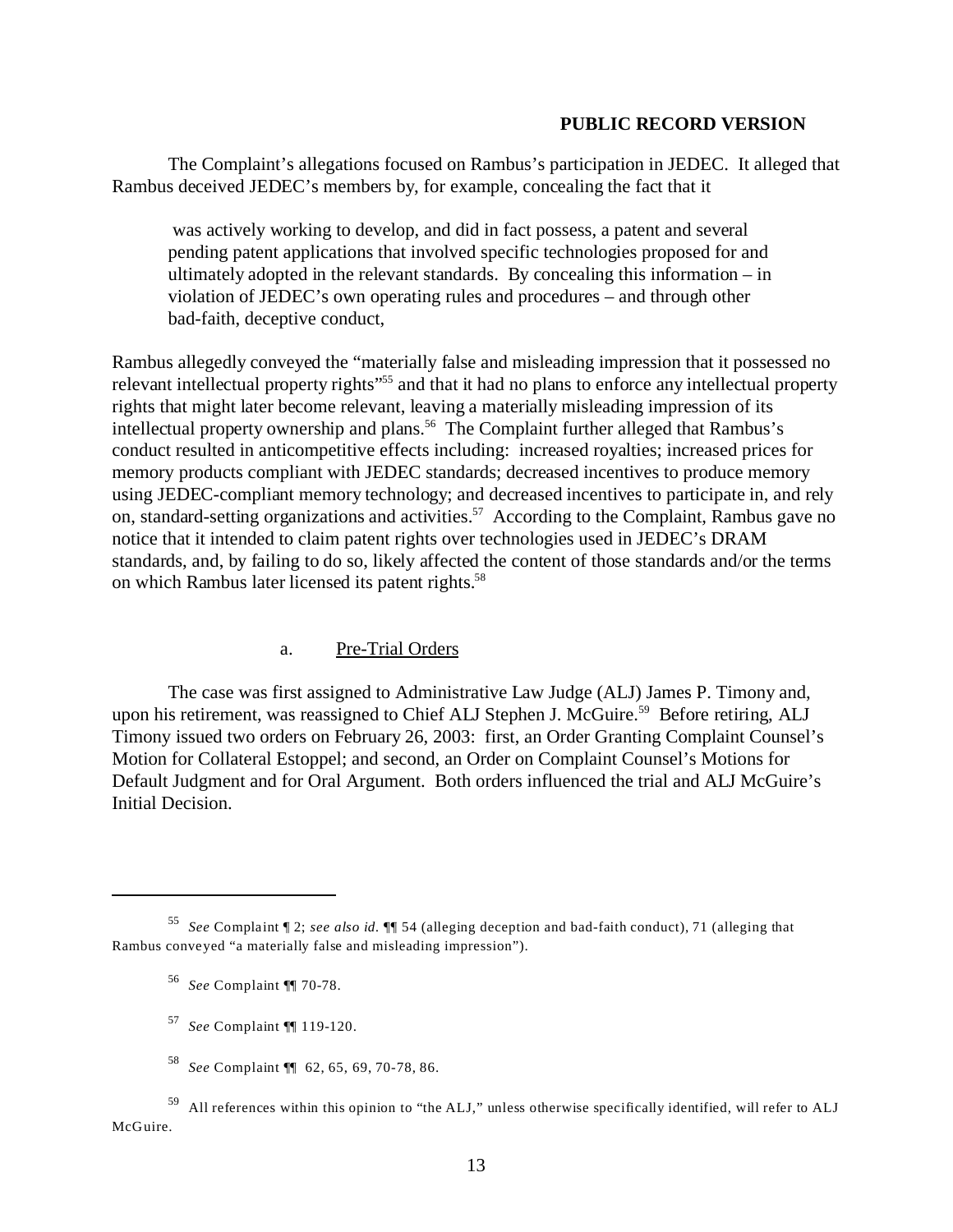On February 12, 2003, Complaint Counsel filed a motion seeking recognition of the collateral estoppel effect of prior factual findings that Rambus had destroyed material evidence. ALJ Timony granted the motion, thus barring Rambus from re-litigating certain findings of fact made by the district court in prior private litigation, *Rambus Inc. v. Infineon Technologies AG*. 60 Those findings included:

- 1. When Rambus instituted its document retention policy in 1998, it did so, in part, for the purpose of getting rid of documents that might be harmful in litigation.
- 2. Rambus, at the time it implemented its document retention policy, … [c]learly … contemplated that it might be bringing patent infringement suits during this timeframe if its efforts to persuade semi-conductor manufacturers to license its JEDEC-related patents were not successful.
- 3. Rambus's document destruction was done in anticipation of litigation.<sup>61</sup>

Complaint Counsel also moved for default judgment as a remedy to counter Rambus's intentional destruction of documents. ALJ Timony denied the motion, but set forth seven rebuttable adverse presumptions against Rambus. The presumptions included:

- 1. Rambus knew or should have known from its pre-1996 participation in JEDEC that developing JEDEC standards would require the use of patents held or applied for by Rambus;
- 2. Rambus never disclosed to other JEDEC participants the existence of these patents; [and]
- 3. Rambus knew that its failure to disclose the existence of these patents to other JEDEC participants could serve to equitably estop Rambus from enforcing its patents as to other JEDEC participants.<sup>62</sup>

 $62$  Order on Complaint Counsel's Motions for Default Judgment and for Oral Argument at 9 (Feb. 26, 2003).

<sup>60 155</sup> F. Supp. 2d 668 (E.D. Va. 2001), *aff'd in part and rev'd in part*, 318 F.3d 1081 (Fed. Cir. 2001). The district court's findings, upon which ALJ Timony relied, were not raised on appeal to the Federal Circuit.

 $61$  CE at 5 (internal quotations omitted).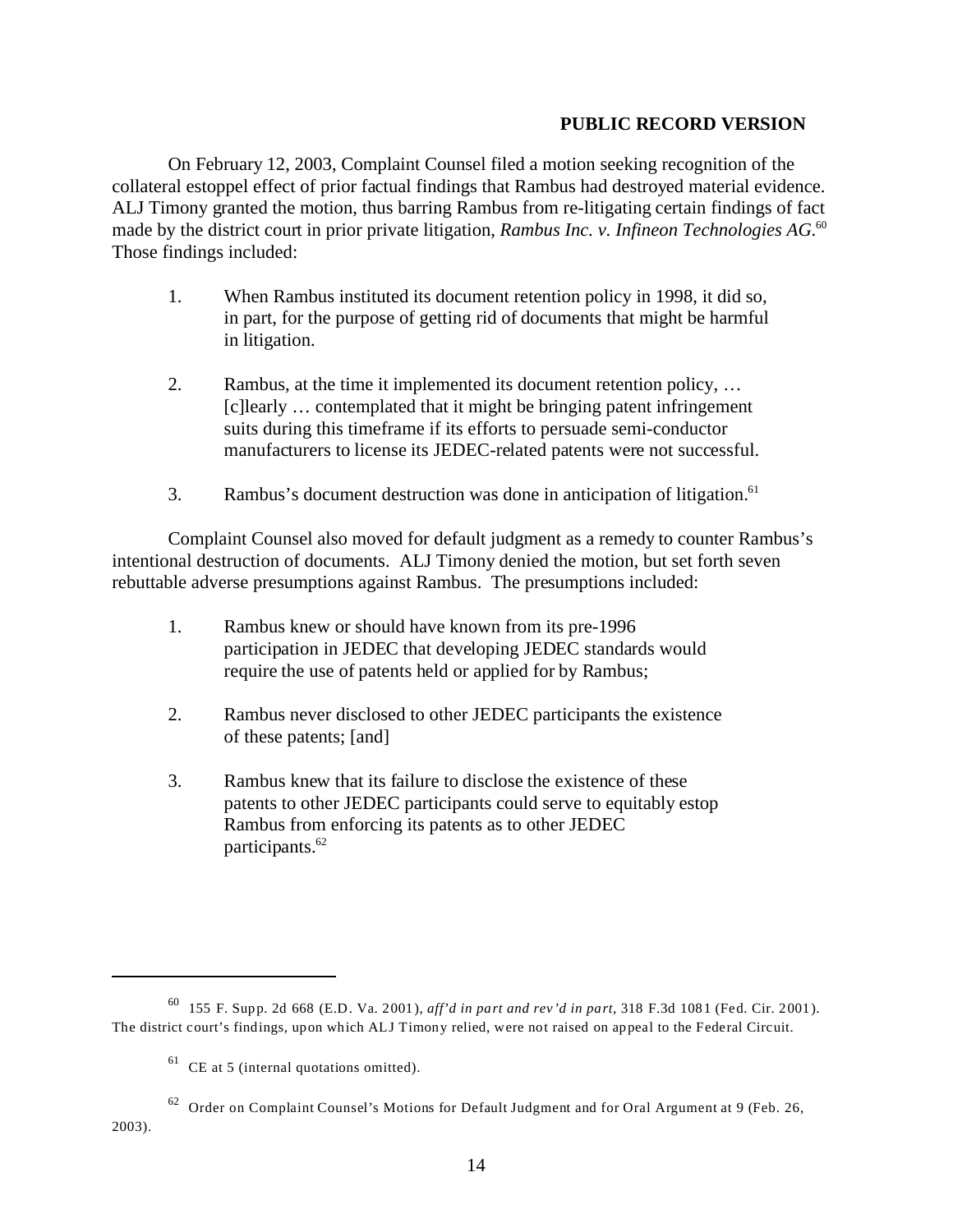Four additional presumptions addressed the foreseeability of litigation and Rambus's document retention program.<sup>63</sup>

#### b. ALJ McGuire's Initial Decision

On February 17, 2004, ALJ McGuire issued his Initial Decision and Proposed Order dismissing the Complaint in its entirety. Specifically, although he noted that Section 5 of the FTC Act authorizes the FTC to define and proscribe unfair methods of competition, the ALJ determined that Complaint Counsel had established no basis for finding a violation of Section 5.<sup>64</sup> He concluded that Complaint Counsel's arguments lacked a reasonable basis in law,<sup>65</sup> and ruled that Complaint Counsel's factual showing was insufficient to establish a violation even if the legal theories had been deemed adequate.<sup>66</sup>

The ALJ found that the adverse presumptions entered by ALJ Timony were not material to the disposition of the case. The ALJ found no indication that Rambus had destroyed any relevant and material documents. He found that the first and second presumptions were moot because Rambus was not required to disclose its patents or patent applications.<sup>67</sup> He also rejected the second presumption on the ground that Rambus's conduct raised sufficient red flags to put members of JEDEC on notice that Rambus had applications pending.<sup>68</sup> The ALJ then found the remaining five adverse presumptions to be irrelevant to the material issues of the case.

The ALJ found that there was no causal link between JEDEC's adoption of Rambus's technology into its standards and Rambus's acquisition of monopoly power. Rather, the ALJ found that Rambus acquired its monopoly power as a result of superior technology and market preferences.<sup>69</sup> Moreover, the ALJ found that JEDEC, and many members of the DRAM industry, were aware of Rambus's patent portfolio. Thus, according to the ALJ, no member of JEDEC

 $64$  ID at 254.

65 ID at 254-60.

66 ID at 259-61.

<sup>&</sup>lt;sup>63</sup> Id. (announcing presumptions that Rambus's document retention program failed to provide adequate guidance and direction to its employees and that Rambus knew or should have known that litigation over the enforcement of its patents was reasonably foreseeable).

<sup>67</sup> ID at 244.

 $68$  ID at 244-45.

 $^{69}$  ID at 300-04.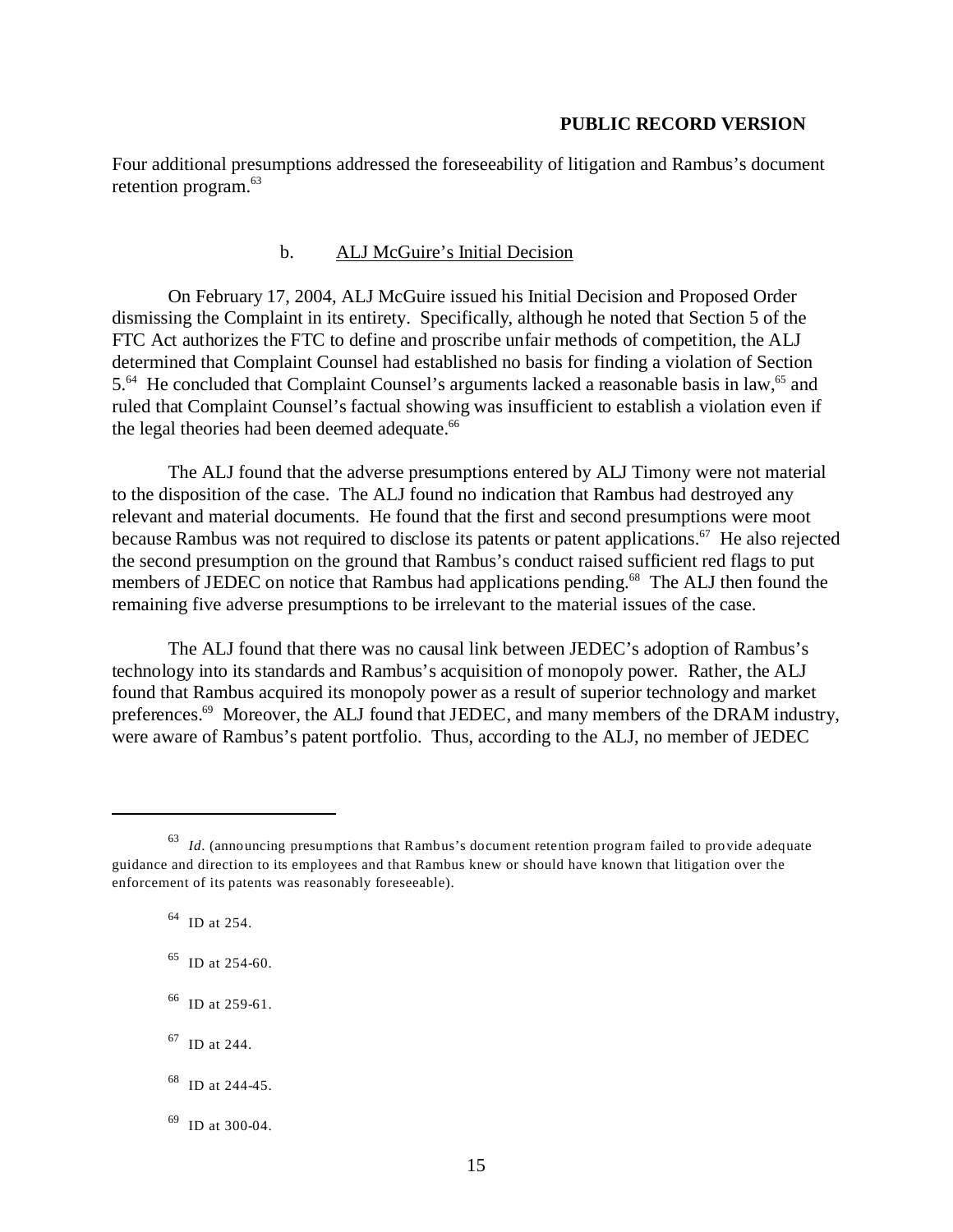reasonably could have relied on any misrepresentation or omission by Rambus in its dealings with JEDEC.<sup>70</sup> The ALJ found no basis for ascribing to Rambus an intent to deceive.<sup>71</sup>

The ALJ concluded that the challenged conduct did not result in any anticompetitive effect because Complaint Counsel failed to prove there were viable alternatives to Rambus's technologies.72 Furthermore, according to the ALJ, Complaint Counsel did not demonstrate that Rambus's conduct had resulted in higher prices to consumers.<sup>73</sup> In contrast, the ALJ found that Rambus had put forth legitimate business justifications for its conduct. He agreed with Rambus that its secrecy regarding its patent applications constituted normal and legitimate protection of trade secrets. The ALJ concluded that this business justification precluded a finding of exclusionary conduct.<sup>74</sup>

 Finally, the ALJ found that the DRAM industry never became locked into using Rambus's technologies as incorporated into the JEDEC standards, because "economic evidence shows that switching costs and coordination issues would not prevent the DRAM industry from going to alternatives."75

## c. Questions Raised on Appeal/Cross Appeal

Complaint Counsel filed a notice of appeal on March 1, 2004. They challenge virtually all of the ALJ's rulings and ask that the Initial Decision be set aside in its entirety. They contend that Rambus acquired monopoly power by pursuing a secret and deliberate pattern of conduct to obtain patents covering JEDEC standards. According to Complaint Counsel, Rambus's course of conduct undermined the fundamental purpose of JEDEC to adopt open standards; contravened JEDEC's procedures for adopting patented technologies only on the basis of full information and after securing a commitment to reasonable licensing terms; breached Rambus's duty of good faith; and also violated Rambus's specific obligation, as a member of JEDEC, to disclose patents and patent applications that might be involved in JEDEC's work.76 Complaint Counsel claim that the facts and a proper application of the law show that Rambus violated Section 5 of the FTC Act, and they offer a proposed cease and desist order to remedy the alleged violation.

- $71$  ID at 295-300, 331-32.
- 72 ID at 312-16.
- $^{73}$  ID at 323-26.
- 74 ID at 287-89.
- 75 ID at 328, 326-29.
- $^{76}$  CCAB at 27-28.

 $70$  ID at 304-09.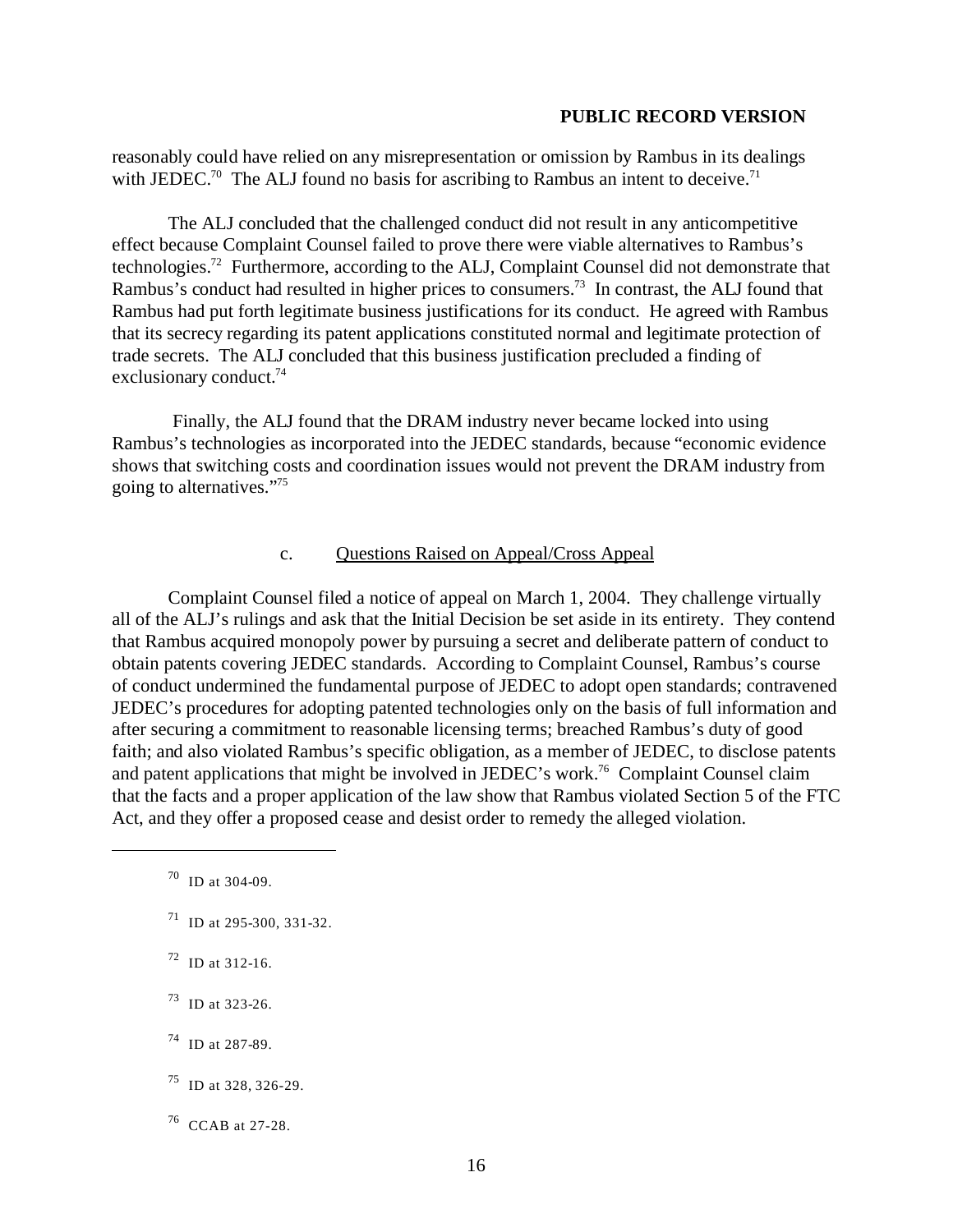Rambus filed a cross appeal arguing that the ALJ erred by applying a "preponderance of the evidence" standard to the government's case, rather than requiring Complaint Counsel to meet a "clear and convincing" burden of proof. Rambus contends that the heightened burden of proof is required due to an "inherent tension" between the interests served by the patent and antitrust laws, as well as by similarities to cases that have required clear and convincing evidence in assessing alleged failures to disclose material information and bad faith enforcement of patents. Rambus also argues that the nature of the remedy sought by Complaint Counsel (which Rambus views as essentially terminating its patent rights), and important policy considerations implicated by SSOs, merit application of the clear and convincing standard.

#### d. Re-Opening of the Record Before the Commission

The ALJ closed the record on October 9, 2003. The Commission later reopened the record to admit supplemental evidence – entering orders on May 13, 2005, July 20, 2005, and February 2, 2006 – after finding compelling circumstances. The first two orders reopened the record to allow the admission of documents produced in the *Infineon* litigation relating to Rambus's alleged spoliation of evidence, as well as the submission of amended proposed findings of fact and conclusions of law in light of this supplemental evidence. In the third order, the Commission reopened the record to admit documents on Rambus's back-up tapes, described as newly found, from discovery produced during the *Hynix* litigation.77

## e. Motion for Sanctions

On August 10, 2005, Complaint Counsel moved for sanctions, asserting that Rambus had committed spoliation of evidence. Complaint Counsel asked for entry of default judgment or such other relief as the Commission deems appropriate. Rambus replied on August 17, 2005, arguing that Complaint Counsel failed to prove that Rambus acted in egregious bad faith when it adopted its document retention policy or that the effect of that policy has been to deprive Complaint Counsel of the ability to obtain a full and fair adjudication of this case.

## 2. Non-FTC Judicial Developments Relating to this Proceeding

Rambus is engaged in myriad litigations involving its efforts to enforce patents it claims cover JEDEC's DRAM standards. Rambus has sued, or been sued by, several of the major DRAM manufacturers, including Samsung, Hynix, Infineon, and Micron.<sup>78</sup> Although Rambus

<sup>77</sup> For discussion of the *Infineon* and *Hynix* litigation, *see infra* Section II.B.2.

<sup>78</sup> These actions include a variety of patent infringement and antitrust-related allegations. *See, e.g.,* Hynix Semiconductor Inc. v. Rambus Inc., No. CV-00-20905 RMW (N.D. Cal.); Rambus Inc. v. Hynix Semiconductor Inc., *et al*., No. CV-05-00334 RMW (N.D. Cal.); Rambus Inc. v. Samsung Electronics Co., No. CV-05-02298 RMW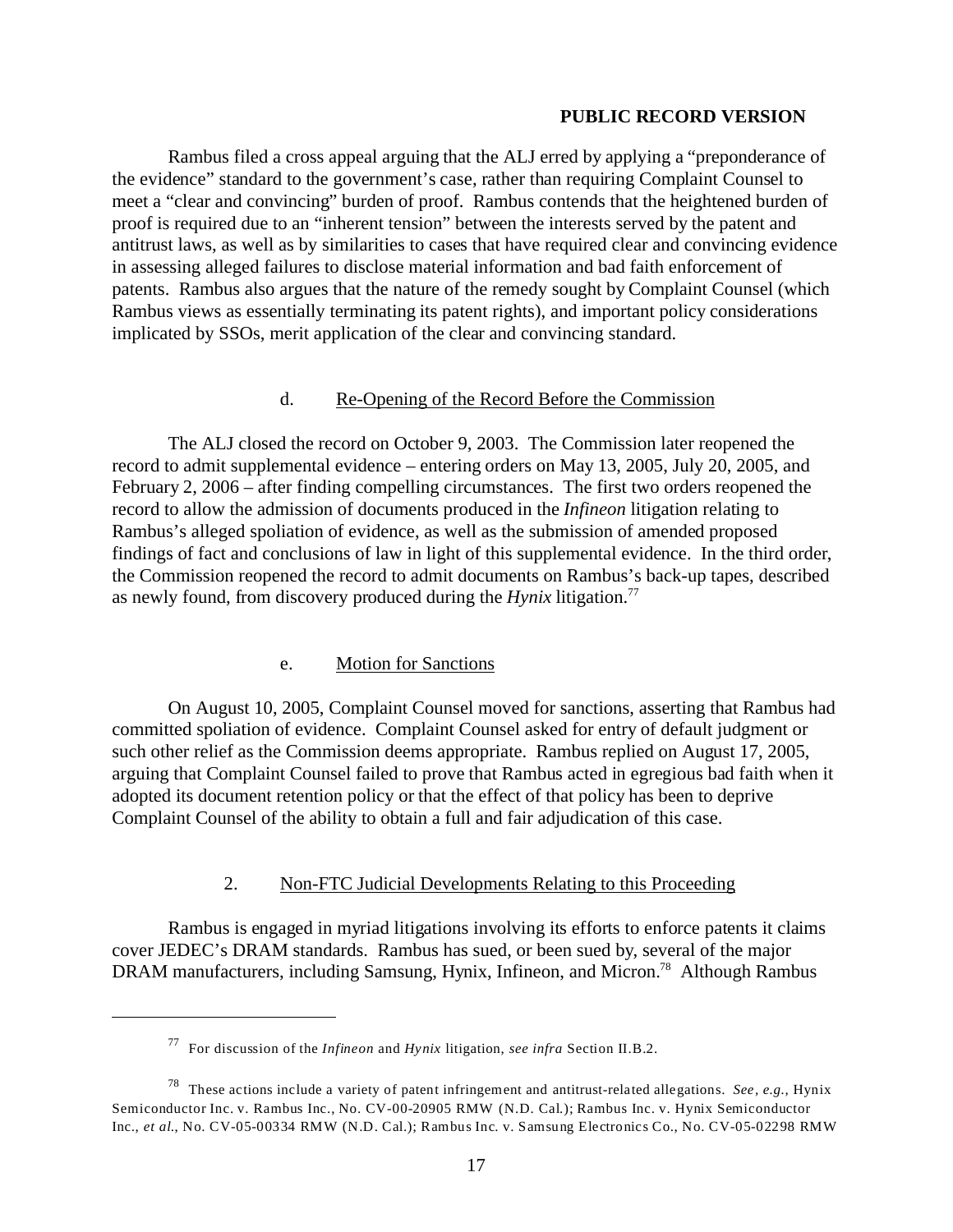and Infineon settled their litigation in 2005, all of the actions involving other companies are ongoing. In addition, the U.S. Department of Justice (DOJ) is investigating whether the major DRAM manufacturers engaged in price fixing in the DRAM market; four of those manufacturers have entered plea agreements.<sup>79</sup> While we will not discuss each of these non-FTC actions in detail, we will highlight certain relevant information.

In late 2000, Rambus sued Infineon Technologies AG, a manufacturer of semiconductor memory devices, in the U.S. District Court for the Eastern District of Virginia for infringement of four patents. Infineon counterclaimed, alleging Rambus committed fraud under Virginia state law by failing to disclose to JEDEC its patents and patent applications related to the organization's SDRAM and DDR SDRAM standards, as required by JEDEC's rules. During trial, Judge Payne granted judgment as a matter of law (JMOL) for Infineon, holding that Infineon did not infringe Rambus's patents. The jury later found Rambus liable for fraud associated with JEDEC's standard-setting activities on SDRAM and DDR SDRAM technologies. In response to post-trial JMOL motions by Rambus, the court set aside the jury's verdict of fraud regarding the DDR SDRAM technology, but let stand the fraud verdict regarding the SDRAM technology.<sup>80</sup> The court then issued an injunction against Rambus and awarded attorney fees to Infineon. Both Rambus and Infineon appealed to the Federal Circuit.

In a 2-1 opinion, the U.S. Court of Appeals for the Federal Circuit vacated the JMOL of noninfringement and remanded the case for consideration under a revised claim construction.<sup>81</sup> In addition, the court reversed the denial of JMOL that had allowed the SDRAM fraud verdict to stand, holding that clear and convincing evidence did not support the implicit jury finding that Rambus breached a duty to disclose its patents or patent applications as required by JEDEC's rules. Finally, the Federal Circuit upheld the district court's decision to set aside the DDR SDRAM fraud verdict. These holdings rendered the injunction against Rambus moot, and required the Federal Circuit to vacate and remand the award of attorney fees for reconsideration.

<sup>(</sup>N.D. Cal.); Samsung Electronics Co. v. Rambus, Inc., No. 3:05-CV-00406-REP (E.D. Va.); Micron Technology, Inc. v. Rambus Inc., No. 3:06-CV-00132-REP (E.D. Va.); Rambus Inc. v. Micron Technology, Inc., No. CV-06-00244 RMW (N.D. Cal.); Micron Technology, Inc. v. Rambus Inc., No. CV-00-792-KAJ (D. Del.); Rambus Inc. v. Micron Technology, Inc., *et. al.*, No. 04-431105 (San Francisco Super. Ct.).

<sup>79</sup>*See* Plea Agreement, United States v. Samsung Electronics Co., No. CR 05-0643 (PJH) (N.D. Cal. Nov. 30, 2005), *available at* <http://www.usdoj.gov/atr/cases/f213400/213483.pdf>; Plea Agreement, United States v. Hynix Semiconductor Inc., No. CR 05-249 (PJH) (N.D. Cal. May 11, 2005), *available at*  <http://www.usdoj.gov/atr/cases/f209200/209231.pdf>; Plea Agreement, United States v. Infineon Techs. AG, No. 04-299 (PJH) (N.D. Cal. Oct. 20, 2004), *available at* <http://www.usdoj.gov/atr/cases/f206700/206700.pdf>; *cf*. Information, United States v. Elpida Memory, Inc., No. CR 06-0059 (MMC) (N.D. Cal. Jan. 30, 2006), *available at*  <http://www.usdoj.gov/atr/cases/f214300/214342.pdf>.

Rambus, Inc. v. Infineon Techs. AG, 164 F. Supp. 2d 743 (E.D. Va. 2001).

<sup>81</sup> Rambus, Inc. v. Infineon Techs. AG, 318 F.3d 1081 (Fed. Cir. 2003).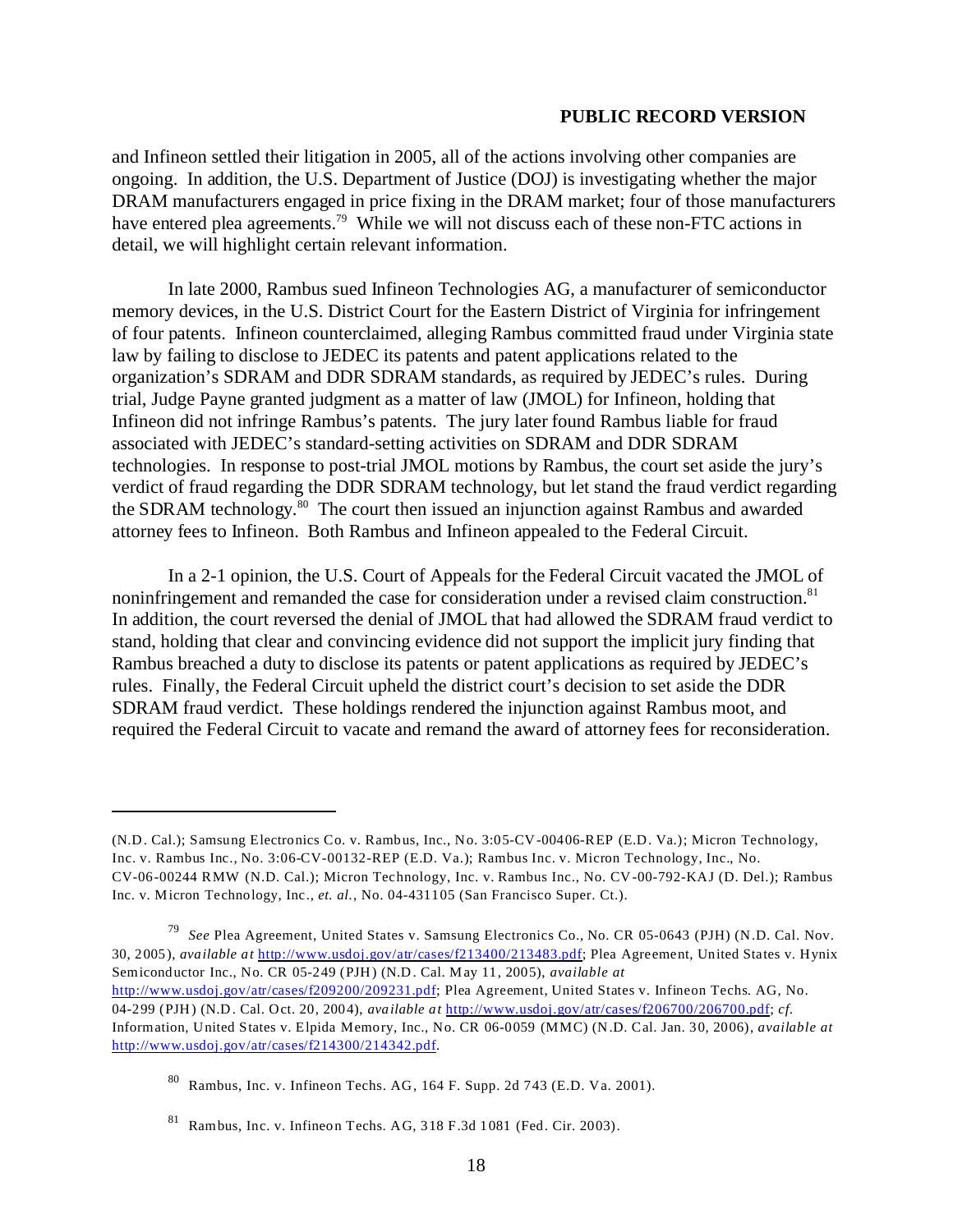Following remand, Infineon moved to compel production of various documents that Rambus was withholding on the basis of attorney-client and work product privileges. Specifically, the motion was a continuation of an earlier motion to compel under the "crime/fraud exception" to the attorney-client privilege. In ruling on the earlier motion, the district court had concluded that "Rambus implemented a 'document retention policy,' in part, for the purpose of getting rid of documents that might be harmful in litigation."82

On May 18, 2004, the district court entered a second order compelling Rambus to produce additional documents.<sup>83</sup> Under this order, the court held that the crime/fraud exception extends to materials or communications created in planning, or in furtherance of, spoliation of evidence.<sup>84</sup> The court also found that Rambus's intentional destruction of documents was "an integral part of its licensing and litigation strategy."85 The court then required Rambus to produce certain documents that Rambus had claimed were privileged, and allowed Infineon to conduct discovery on the appropriate sanctions for Rambus's behavior.<sup>86</sup>

In March 2005, at the conclusion of a bench trial, Judge Payne orally dismissed Rambus's patent claims against Infineon. The court found that Infineon had proven, by clear and convincing evidence, that Rambus possessed unclean hands and that Rambus had engaged in extensive spoliation of evidence.<sup>87</sup> Before Judge Payne issued a written opinion setting forth his findings, however, Rambus and Infineon settled all of their pending litigation, including the case before Judge Payne.

As mentioned above, the *Infineon* litigation was only one of many actions involving Rambus and the major semiconductor companies. The other cases have yet to reach a resolution, but there have been some developments worth noting. In *Hynix Semiconductor, et al. v. Rambus Inc.*, the federal district court for the Northern District of California held a two-week trial on Hynix's unclean hands defense to Rambus's patent infringement claims. Judge Whyte issued an opinion on January 4, 2006, concluding that Hynix's defense failed, after finding that Rambus "did not engage in unlawful spoliation of evidence" and that "the evidence presented does not

<sup>82</sup>*See* Rambus, Inc. v. Infineon Techs. AG, 155 F. Supp.2d 668, 682 (E.D. Va. 2001).

<sup>83</sup> Rambus, Inc. v. Infineon Techs. AG, 222 F.R.D. 280 (E.D. Va. 2004).

<sup>84</sup>*Id.* at 290.

<sup>85</sup>*Id.* at 298.

<sup>86</sup>*Id*. at 299.

<sup>87</sup>*See* Samsung Elecs. Co. v. Rambus, Inc., 398 F. Supp. 2d 470, 473 (E.D. Va. 2005) (discussing Judge Payne's ruling).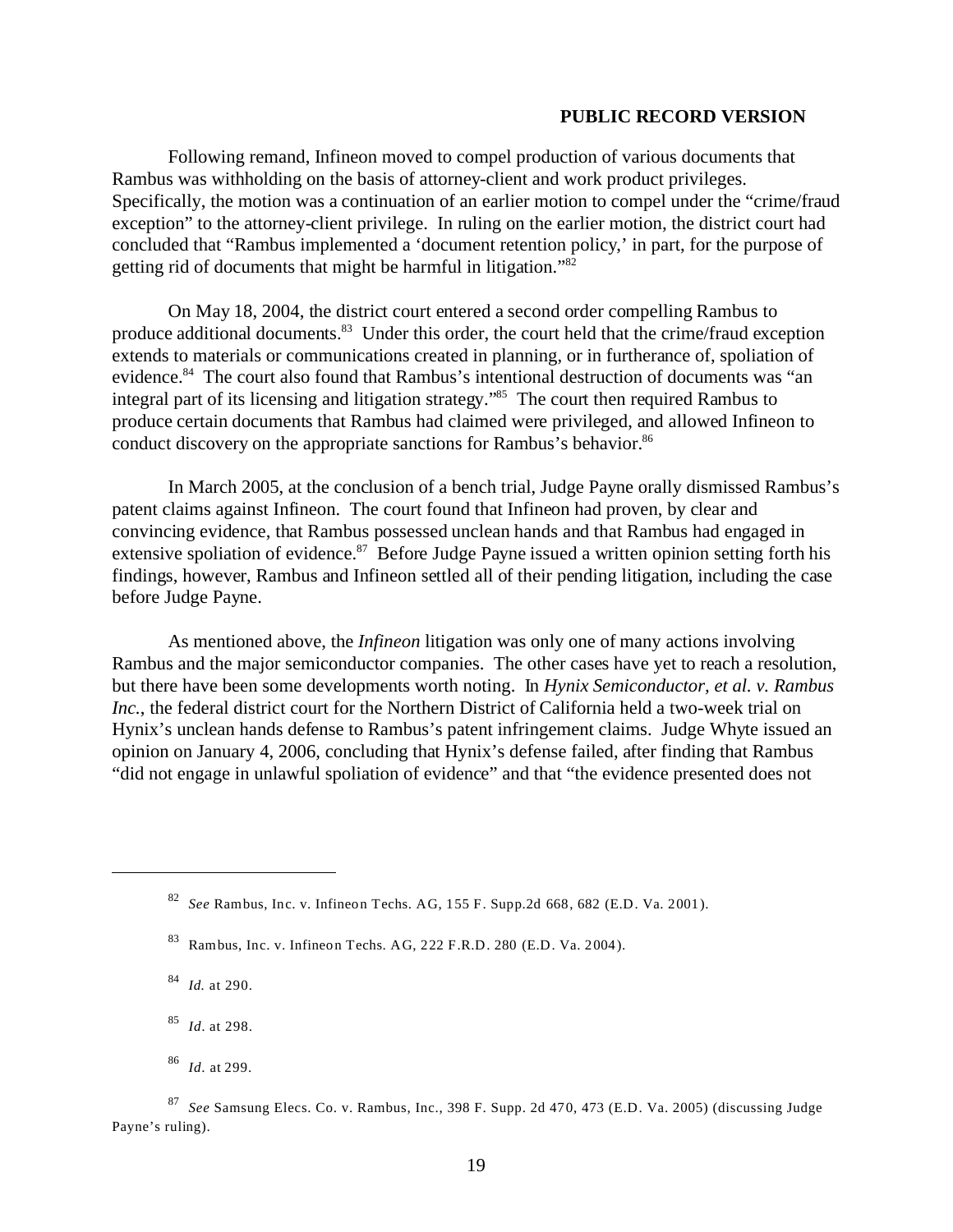bear out Hynix's allegations that Rambus adopted its Document Retention Policy in bad faith."<sup>88</sup> On April 24, 2006, a jury found that Hynix had infringed Rambus's patents and awarded Rambus damages of \$307 million.<sup>89</sup> On July 17, 2006, Judge Whyte granted summary judgment to Rambus on Hynix's claims based on breach of contract, promissory estoppel, and constructive fraud but denied summary judgment for Rambus on Hynix's claims based on allegations of actual fraud.90 The court also determined that "breach of the JEDEC disclosure policies, without more, cannot give rise to antitrust liability," but it ruled that "Hynix is not barred from asserting that Rambus's overall course of conduct, which may include the circumstances and intent behind its decision to not disclose its patents and patent applications, violated antitrust laws."91 Hynix's remaining contentions that the patents are unenforceable have not yet been tried.

In *Micron v. Rambus*, currently pending in the U.S. District Court for the District of Delaware, a Special Master recently issued recommendations to the court on the disposition of Micron's motion to compel. Micron sought the production of certain privileged documents pursuant to the crime/fraud exception. In his report to the judge, the Special Master found that the exception did not apply, in part because there was no evidence of fraud. That finding, in turn, rested on an analysis of JEDEC's rules, similar to the analysis set forth in the Federal Circuit's *Infineon* decision.<sup>92</sup> The district court affirmed that analysis and conclusion, based on Virginia state fraud law.<sup>93</sup>

Finally, in *Samsung v. Rambus*, the U.S. District Court for the Eastern District of Virginia recently concluded that Rambus had engaged in spoliation of evidence by destroying documents likely to be relevant at a time when Rambus anticipated or reasonably should have anticipated

90 Hynix Semiconductor Inc. v. Rambus Inc., No. CV-00-20905 RMW, 2006 WL 2038357, at \*5-9 (N.D. Cal. July 17, 2006).

<sup>91</sup>*Id*. at \*12.

<sup>88</sup> Hynix Semiconductor Inc. v. Rambus Inc., No. CV-00-20905 RMW, 2006 WL 565893, at \*25, \*28 (N.D. Cal. Jan. 5, 2006).

<sup>89</sup>*See* Special Verdict Form, Hynix Semiconductor Inc. v. Rambus Inc., No. CV-00-20905 RMW (N.D. Cal. Apr. 24, 2006), *available at* 

[www.cand.uscourts.gov/cand/judges.nsf/bc83a5777591b96f88256d480060b73c/3db5d3212d350fc88825715a005f7](http://www.cand.uscourts.gov/cand/judges.nsf/bc83a5777591b96f88256d480060b73c/3db5d3212d350fc88825715a005f7b13/$FILE/00-20905.pdf) [b13/\\$FILE/00-20905.pdf](http://www.cand.uscourts.gov/cand/judges.nsf/bc83a5777591b96f88256d480060b73c/3db5d3212d350fc88825715a005f7b13/$FILE/00-20905.pdf). The court subsequently ordered a new trial on the issue of damages, but gave Rambus the option of accepting damages in the amount of \$134 million. Hynix Semiconductor Inc. v. Rambus Inc., No. CV-00 20905 RMW, 2006 WL 1991760 (N.D. Cal. July 14, 2006).

 $92$  Special Master's Report and Recommendations on Motion of Micron Technology to Compel Defendant Rambus to Produce Certain Documents, Testimony and Pleadings, Micron Tech., Inc. v. Rambus Inc., CV-00-792 KAJ (D. Del. Mar. 6, 2006).

<sup>93</sup> Memorandum Order, *Micron v. Rambus*, CV-00-792-KAJ, 2006 WL 1653136 (D. Del. June 15, 2006).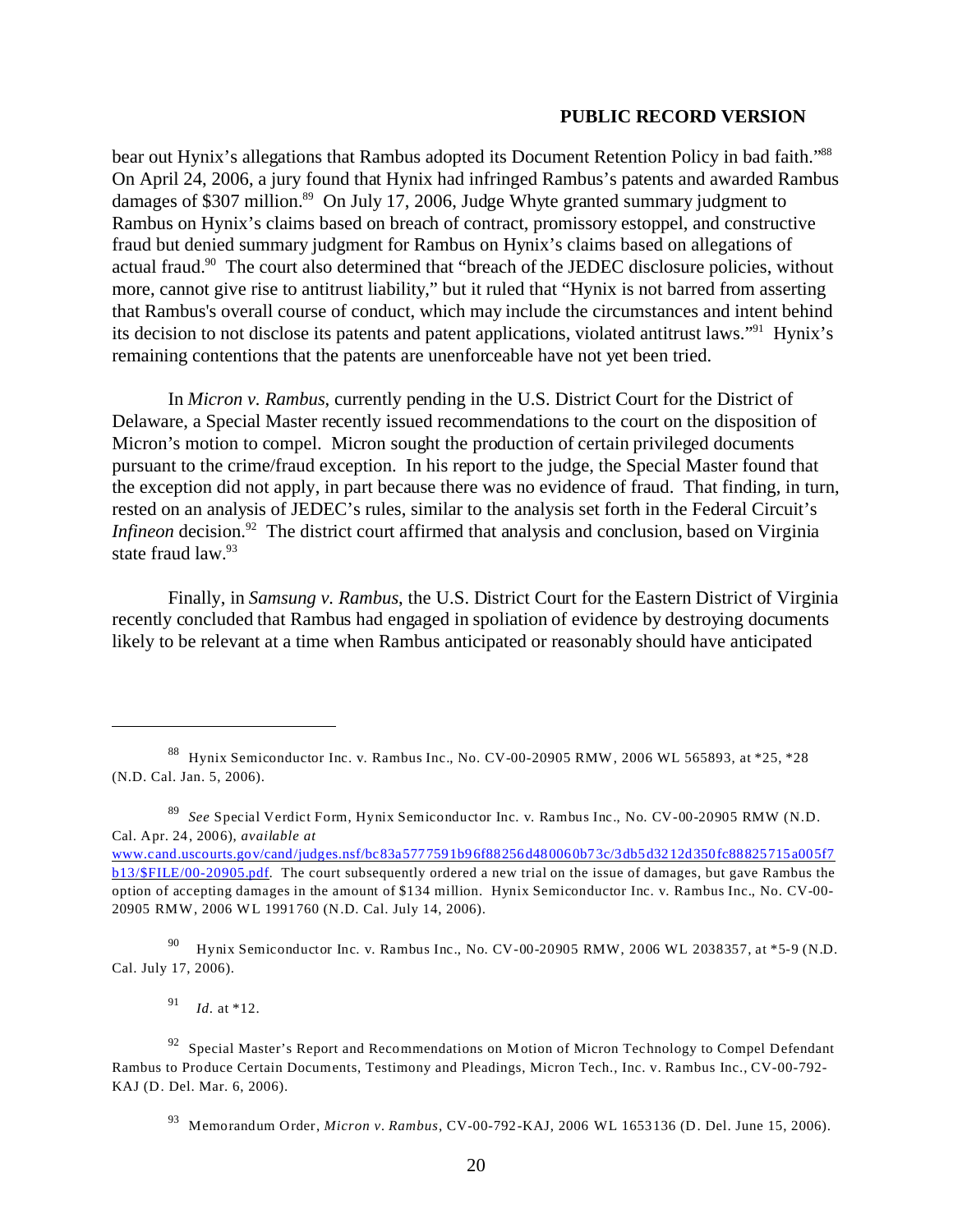litigation.<sup>94</sup> Ruling in the context of Samsung's motion for an award of attorney's fees, the court found that Rambus planned for litigation throughout 1998 and 1999 and, "as part of the plan . . . implemented a pervasive document destruction program" that targeted "discoverable documents."95 The court deemed the contrary ruling in *Hynix* "not persuasive."96

#### **III. STANDARD OF REVIEW**

We review the record *de novo* by considering "such parts of the record as are cited or as may be necessary to resolve the issues presented and . . . exercis[ing] all the powers which [the Commission] could have exercised if it had made the initial decision."97 *De novo* review is particularly appropriate in this case because we must consider supplemental evidence, as well as new proposed findings of fact and conclusions of law, that were unavailable to the ALJ.<sup>98</sup> In light of our plenary review, we set aside all findings and conclusions of the ALJ, other than those that are expressly cited and relied upon.

## **A. Standard of Proof: The Preponderance of the Evidence Standard Applies in FTC Adjudications**

FTC enforcement actions typically are governed by the preponderance of the evidence standard.<sup>99</sup> The Supreme Court has held that Section 7(c) of the Administrative Procedure Act (APA), which is applicable to administrative adjudicatory proceedings unless otherwise provided by statute, establishes "a standard of proof and . . . the standard adopted is the traditional preponderance-of-the evidence standard."100 Furthermore, the preponderance of the evidence

<sup>95</sup>*Id*. at \*42.

<sup>96</sup>*Id*. at \*38.

 $97$  16 C.F.R. § 3.54 (2005).

<sup>99</sup>*See, e.g.,* In re Adventist Health System West, 117 F.T.C. 224, 297 (1994) ("Each element of the case must be established by a preponderance of the evidence"); FTC v. Abbott Laboratories, 853 F. Supp. 526, 535 (D.D.C. 1994) (government must show "by a preponderance of the evidence that [respondent's] action was the result of collusion with its competitors").

100 Steadman v. SEC, 450 U.S. 91, 95-102 (1981) (considering standard of proof in SEC proceedings adjudicating alleged violations of the anti-fraud provisions of the securities laws).

<sup>94</sup> Samsung Elecs. Co. v. Rambus Inc., No. 3:05-CV-00406-REP, 2006 WL 2038417 (E.D.Va. July 18, 2006).

<sup>&</sup>lt;sup>98</sup> The record was reopened on separate occasions after the Initial Decision to admit documents relating to Rambus's alleged spoliation of evidence and documents on Rambus's newly found backup tapes. *See supra* Section II.B.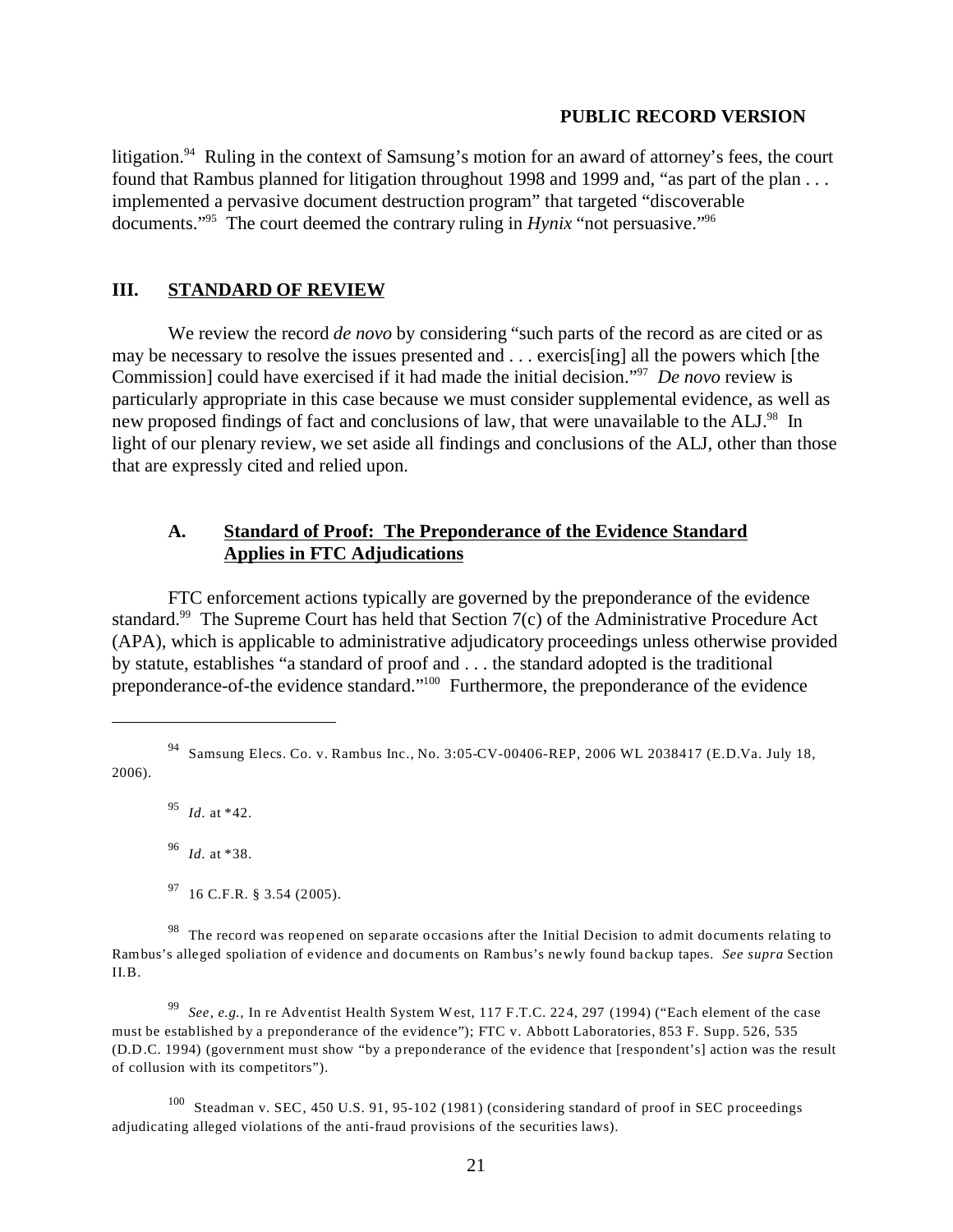standard generally applies in civil suits to enforce federal statutes such as the antitrust laws.<sup>101</sup> Rambus acknowledges that the preponderance of the evidence standard applies in most agency adjudicatory proceedings, including FTC adjudications.102 Nevertheless, Rambus advances four arguments why the Commission should apply the clear and convincing evidence standard in this matter.<sup>103</sup>

# 1. Relationship between Patent and Antitrust Law in Cases Involving Fraud on the Patent Office or Patent Enforcement Initiated in Bad Faith

Rambus argues that "Complaint Counsel should bear the burden of proving the essential elements of their claims by clear and convincing evidence"104 because of what it terms the "inherent tension between the patent and antitrust laws."105 Rambus's attempt, however, to broaden the applicability of the clear and convincing evidence standard based on "inherent tension" between the patent and antitrust laws is unavailing. Patents are not inherently in tension with antitrust law. Patents do not necessarily create market power.<sup>106</sup> More fundamentally, competition and patent policy both are aimed at encouraging innovation that benefits consumers, and generally work well together in doing so. $107$ 

102 RB at 134.

103 RB at 134-40.

 $104$  RB at 140.

105 RB at 134.

106 Ill. Tool Works, Inc. v. Indep. Ink, Inc., 126 S. Ct. 1281 (2006); *see also* U.S. DEP'T OF JUSTICE & FED. TRADE COMM'N, ANTITRUST GUIDELINES FOR THE LICENSING OF INTELLECTUAL PROPERTY ¶ 2.2 (1995) [hereinafter IP GUIDELINES], *available at* <http://www.ftc.gov/bc/0558.pdf>.

<sup>107</sup>*See* Atari Games Corp. v. Nintendo of America, Inc., 897 F.2d 1572, 1576 (Fed. Cir. 1990) ("[T]he aims and objectives of patent and antitrust laws may seem, at first glance, wholly at odds. However, the two bodies of law are actually complementary, as both are aimed at encouraging innovation, industry and competition."); IP GUIDELINES, supra note 106, ¶ 1.0 (the patent and antitrust laws "share the common purpose of promoting innovation and enhancing consumer welfare"); FED. TRADE COMM'N, TO PROMOTE INNOVATION: THE PROPER BALANCE OF COMPETITION AND PATENT LAW AND POLICY, ch. 1 at 7-9 (2003) [hereinafter FTC INNOVATION REPORT], *available at* <http://www.ftc.gov/os/2003/10/innovationrpt.pdf>. When market power does result, "Antitrust law recognizes that a patent's creation of monopoly power can be necessary to achieve a greater gain for consumers." *Id*. at 9. Correspondingly, "[T]he Patent Clause itself reflects a balance between the need to encourage innovation and the avoidance of monopolies which stifle competition without any concomitant advance in the 'Progress of Science and useful Arts.'" Bonito Boats, Inc. v. Thunder Craft Boats, 489 U.S. 141, 146 (1989) (quoting Article 1, Section 8 of the Constitution).

<sup>101</sup>*See* Herman & MacLean v. Huddleston, 459 U.S. 375, 387-91 (1983).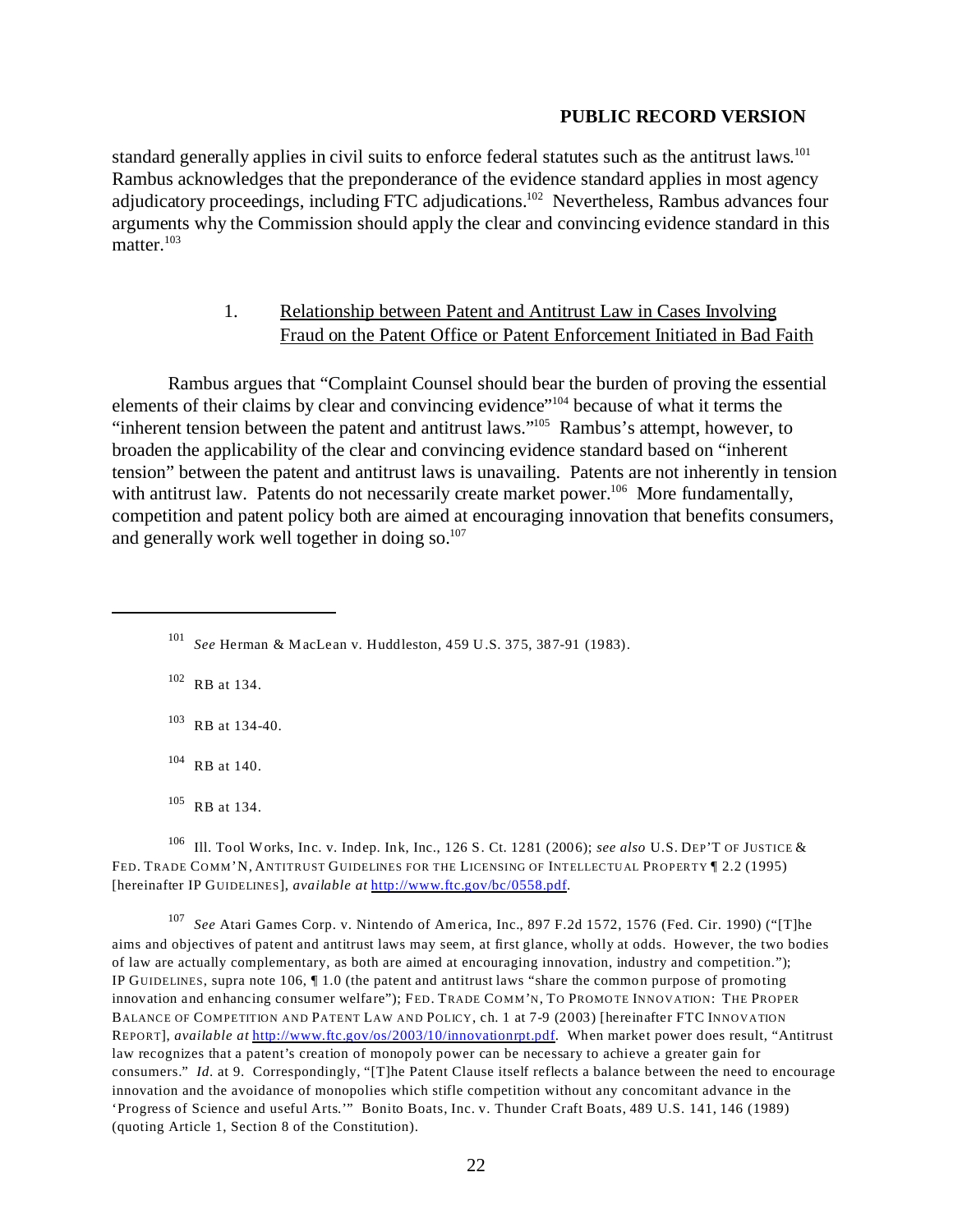Nevertheless, Rambus suggests that two cases, in particular, support an extension of the clear and convincing standard to the facts in this proceeding. Neither case creates such a broad rule. The first case Rambus relies on is the Supreme Court's decision in *Walker Process Equipment v. Food Machinery & Chemical Corp.*108 In *Walker Process,* the Supreme Court held that a patentee may be liable for violation of the antitrust laws if it enforces a patent obtained by knowing and willful fraud on the PTO, and if all other elements of a violation of Section 2 of the Sherman Act are established.<sup>109</sup> The rationale for this holding was to achieve "a suitable" accommodation" between policies of the patent and antitrust laws by enjoining enforcement of a patent that conferred monopoly power when the patent was "procured by deliberate fraud."<sup>110</sup> Complaint Counsel in this case do not, however, allege that Rambus procured its patents through fraud on the PTO. Rather, it is alleged that Rambus manipulated the JEDEC standard-setting process by engaging in deceptive conduct, resulting in the unknowing adoption of standards that included Rambus's lawfully patented technologies.

Rambus's reliance on *Handgards, Inc. v. Ethicon, Inc.*111 is similarly misplaced. The plaintiff there based a monopolization claim on allegations that the patentee pursued infringement actions in bad faith – with the knowledge that the patents, though lawfully obtained, were invalid.<sup>112</sup> To provide a "means whereby the bad faith infringement action can be identified post hoc with a sufficiently high degree of certainty," the court held that an infringement suit presumptively is filed in good faith, and that the presumption can be rebutted only by clear and convincing evidence.113 The court acknowledged that the clear and convincing standard is "not one intended to be utilized in antitrust litigation generally," and expressly limited its holding on

108 382 U.S. 172 (1965).

<sup>109</sup>*Id.* at 172, 175-77.

<sup>110</sup>*Id.* at 189-90 (J. Harlan, concurring); *see also id*. at 176; Nobelpharma AB v. Implant Innovations, Inc., 141 F.3d 1059, 1068-69 (Fed. Cir. 1998) (discussing the context in which the Supreme Court established the requirement of knowing and willful fraud). Subsequent cases established that, in *Walker Process* contexts, knowing and willful fraud on the PTO must be proven by clear and convincing evidence. *See* C. R. Bard, Inc. v. M3 Systems, Inc., 157 F.3d 1340, 1365 (Fed. Cir. 1998) (indicating that clear and convincing evidence is necessary because of "the ease with which routine patent prosecution may be portrayed as tainted conduct"); Caphote Corp. v. DeSoto Chemical Coatings, Inc., 450 F.2d 769, 772 (9th Cir. 1971) (justifying the clear and convincing evidence standard for finding *Walker Process* fraud on grounds of the "tortuous" road to the Patent Office and the complexity of patent litigation).

 $111$  601 F.2d 986 (9th Cir. 1979).

112 601 F.2d at 986, 993-94 (noting that bad faith "is a subjective state of mind the existence of which, while not susceptible to certain proof, easily can spring from suggestive and weakly corroborative circumstances").

<sup>113</sup>*Id.* at 993, 996 (noting that the clear and convincing standard in *Walker Process* and *Handgards* is commensurate with the statutory presumption of patent validity, 35 U.S.C. § 282). *See also* CVD, Inc. v. Raytheon Co., 769 F.2d 842, 850 ( $1<sup>st</sup>$  Cir. 1985) ("a patentee who has a good faith belief in the validity of a patent will not be exposed to antitrust damages even if the patent proves to be invalid, or the infringement action unsuccessful"), *cert. denied*, 475 U.S. 1016 (1986).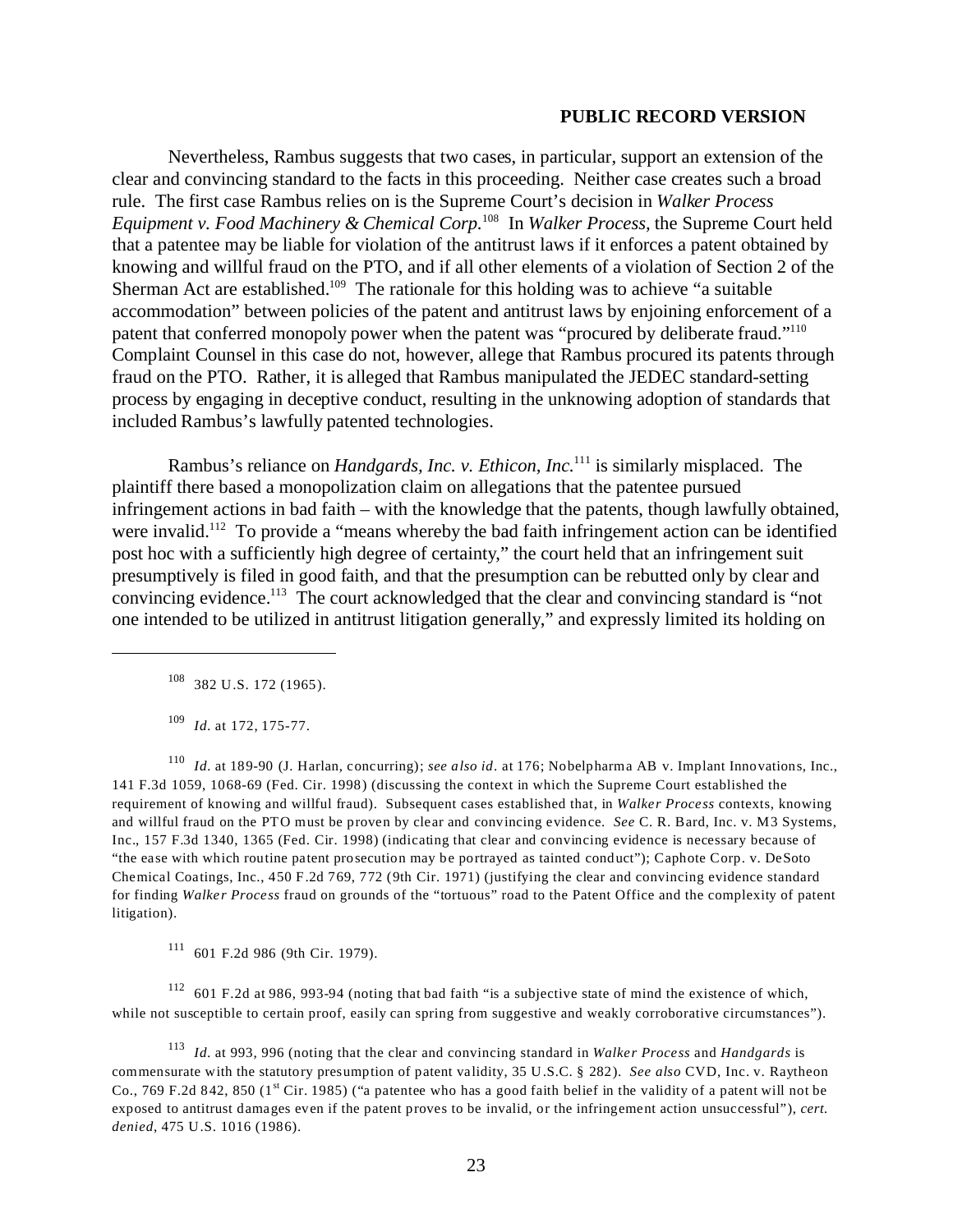the use of the clear and convincing standard to "proceedings in which the alleged violation of the antitrust law consists solely of one or more infringement actions initiated in bad faith."114 This case, however, involves allegations of deceptive conduct in the context of SSO activities; Rambus is not accused of initiating infringement actions in bad faith.

In short, the cases cited by Rambus do not support its assertion that the clear and convincing standard applies to the elements of this antitrust case because it happens to involve a patent. The Commission is not charged with deciding whether Rambus committed fraud on the PTO, or whether Rambus initiated its infringement actions in bad faith. The issue in the case before the Commission is whether Rambus, through its participation in JEDEC and in the context of JEDEC's standard-setting processes, engaged in a deceptive course of conduct under Section 5 of the FTC Act.<sup>115</sup> No court has held that clear and convincing evidence is required to establish Section 5 deception.<sup>116</sup> To the contrary, as previously stated, the Supreme Court held that Section 7(c) of the APA establishes "a standard of proof and that the standard adopted is the traditional preponderance-of-the evidence standard."117

## 2. Standard of Proof Should Be Commensurate With Proposed Remedy

Rambus's second argument – that a heightened standard of proof is necessary because Complaint Counsel seek to bar enforcement of Rambus's patents under certain circumstances – in effect would allow one potential remedy to determine the standard for establishing whether a violation of the antitrust laws occurred. The potential remedy should not influence the standard

<sup>114</sup>*Id*. Other cases cited by Rambus arose in similar contexts. *See* Loctite Corp. v. Ultraseal, Ltd., 781 F.2d 861, 876-77 (Fed. Cir. 1985) (requiring a clear and convincing showing that a plaintiff brought a patent infringement suit in bad faith, knowing that there was no infringement), *overruled on other grounds*, Nobelpharma AB v. Implant Innovations, Inc. 141 F.3d 1059, 1068 (Fed. Cir. 1998); *CVD*, 769 F.2d at 849-51 (requiring an antitrust plaintiff to prove bad faith assertion of trade secrets – with knowledge that no trade secrets existed – by clear and convincing evidence).

<sup>115</sup>*See, e.g.*, Complaint ¶¶ 2, 122-24.

<sup>116</sup>*See generally* FTC v. Algoma Lumber Co., 291 U.S. 67, 78-81 (1934) (holding that proof of fraud is not required to prove Section 5 deception).

<sup>117</sup>*See* Steadman v. SEC, 450 U.S. 91, 95-102 (1981).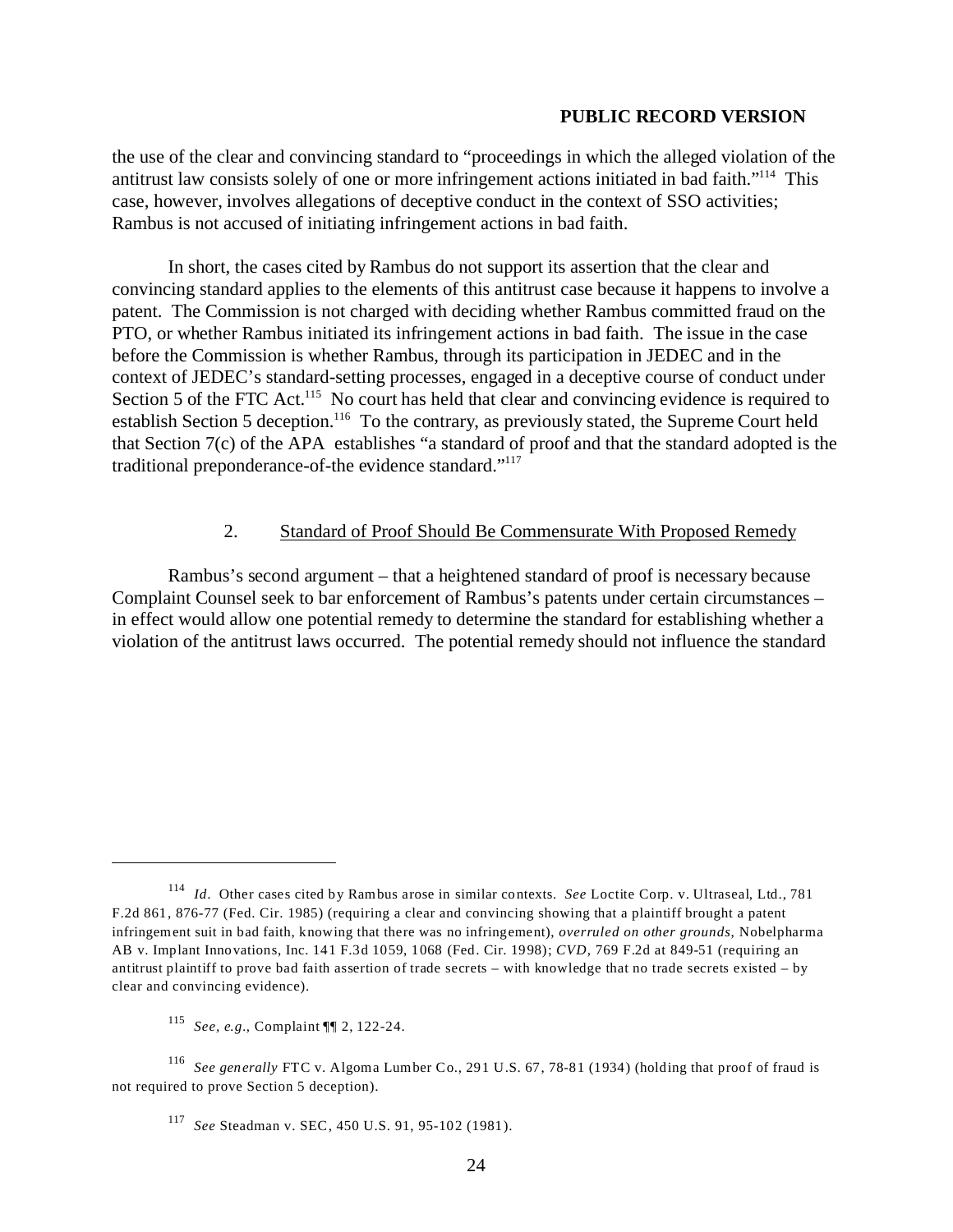of proof for liability.118 To the extent Rambus's arguments might be relevant to our consideration of particular remedies, we will address them in that context.

We note, however, that even a remedy barring enforcement of a patent does not necessarily require a heightened standard of proof. The equitable estoppel defense to patent infringement provides an example. A patentee's infringement claim may be barred if an alleged infringer establishes the elements of equitable estoppel (*i.e.*, misleading conduct, reliance, and material prejudice). The Federal Circuit has held that these elements ordinarily must be proven only by a preponderance of the evidence, noting that the clear and convincing standard applies to civil cases only when special circumstances are present.<sup>119</sup>

## 3. Chilling Participation in SSOs

We are unpersuaded by Rambus's third argument that a heightened burden of proof is necessary to avoid chilling procompetitive participation in standard-setting activities. This argument implicitly assumes that the usual burden of proof, if applied to antitrust claims involving SSOs, somehow will reduce incentives to engage in beneficial standard-setting activities. Rambus provides, and we find, no basis for that assumption.

Rambus's argument ignores the potentially serious chilling effect of deceptive conduct in the SSO context. The Complaint alleged that Rambus deliberately sought to acquire a monopoly by using a standard-setting process to engage in patent hold-up. That conduct, if established, might itself chill participation in cooperative standard-setting activities.<sup>120</sup> The success of

<sup>118</sup> None of the cases cited by Rambus in its briefs support this contention. *See* CVD v. Raytheon Co., 769 F.2d 842 (1st Cir. 1985) (appeal to set aside jury verdict; no ruling that remedy sought should determine standard of proof); Livingstone v. North Belle Vernon Borough, 91 F.3d 515 (3d Cir. 1996) (action to determine voluntariness of an oral release-dismissal agreement that waived all civil claims in exchange for dismissal of criminal case; holding that "clear and convincing" evidentiary standard should apply in narrow context of evaluating voluntariness of oral release-dismissal agreements); Shepherd v. Am. Broad. Cos., Inc. , 62 F.3d 1469 (D.C. Cir. 1995) (appeal of judicial sanctions; "clear and convincing" evidentiary standard not used to determine merits of the case); Lindahl v. Office of Personnel Management, 470 U.S. 768 (1985) (addressed issue of whether a federal worker may appeal an agency's denial of disability retirement claim to the Federal Circuit; no ruling that "clear and convincing" evidentiary standard should apply to determine merits of federal worker's underlying claim).

<sup>119</sup>*See* A.C. Aukerman Co. v. R.L. Chaides Constr. Co., 960 F.2d 1020, 1045-46 (Fed. Cir. 1992) (because no "special considerations are implicated by the defense of equitable estoppel as we defined it, we adopt the preponderance of the evidence standard in connection with the proof of equitable estoppel factors, absent special circumstances, such as fraud or intentional misconduct"). The antitrust case before the Commission does not entail the types of circumstances that have supported the requirement of clear and convincing evidence in other cases.

<sup>120</sup>*See, e.g*., CX 2384 (letter from G. Kelley of IBM regarding a member's failure to disclose patents to JEDEC, stating: "I am and have been concerned that this issue can destroy the work of JEDEC. If we have companies leading us into their patent collection plates, then we will no longer have companies willing to join the work of creating standards"); Appleton, Tr. 6331-32 (if a company enforced a patent after failing to disclose it to JEDEC, it would "very much affect whether Micron participated [in JEDEC] or not"); Rhoden, Tr. 535-38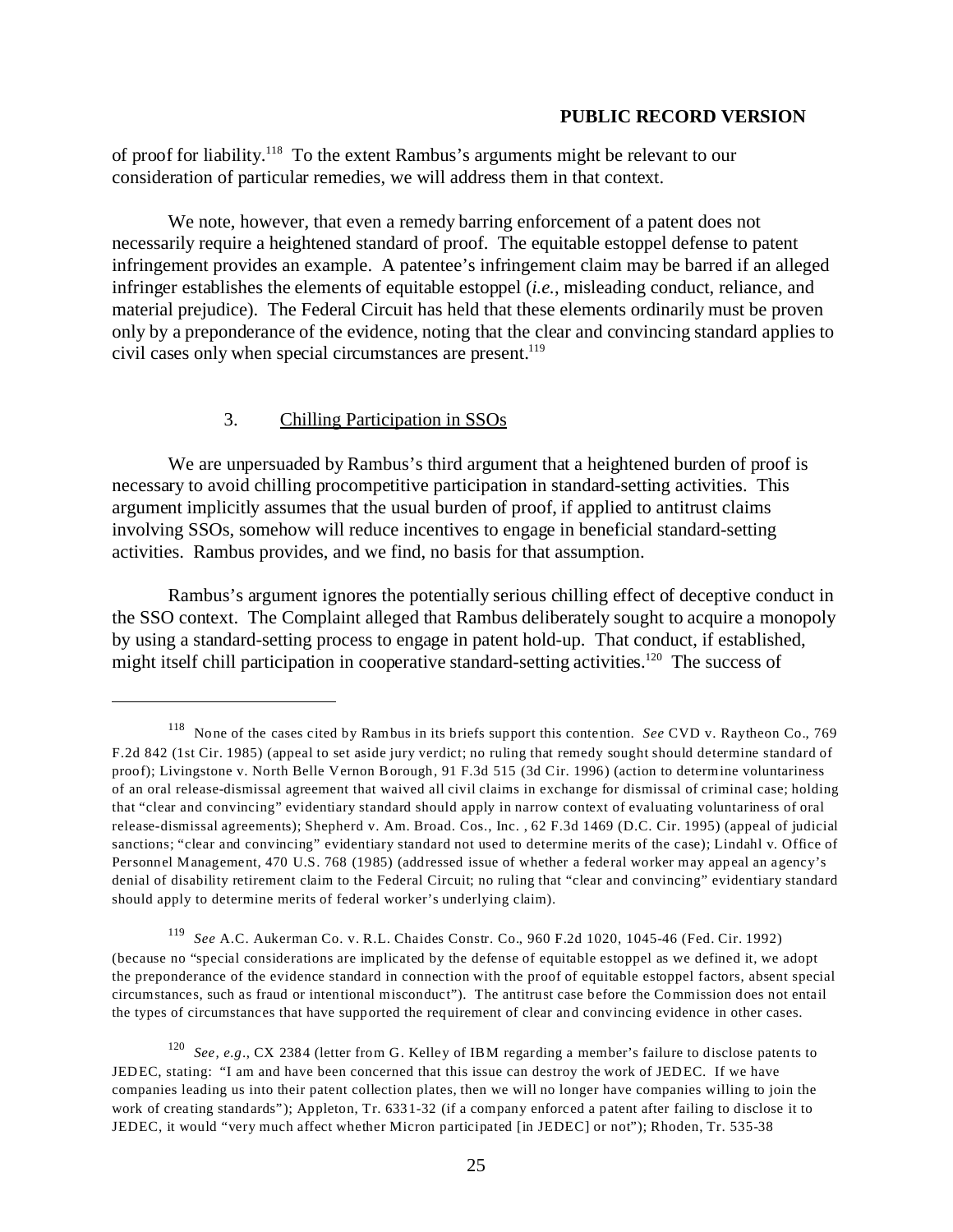cooperative standard setting depends on some assurance that other participants will not exploit the process by acting deceptively.121 Requiring a heightened burden of proof when analyzing deception in the SSO context would diminish that assurance.

### 4. Reliance on Testimony Rather than Contemporaneous Written Evidence

Rambus's fourth argument – that clear and convincing evidence should be required because Complaint Counsel rely on "strained and faded memories"122 – lacks both legal and factual support. Rambus has not identified a single judicial opinion to support its claim that delayed testimony triggers a heightened evidentiary standard, even though delayed testimony is hardly unusual in litigation. The absence of such opinions is unsurprising: the rule proffered by Rambus would reward defendants/respondents who engage in protracted deception and then foster pre-trial delays. In any event, Complaint Counsel in this case rely on contemporaneous documentary evidence in addition to the testimony of numerous witnesses. Many of Complaint Counsel's documentary exhibits are discussed throughout this Opinion.

\* \* \* \* \*

In sum, Rambus failed to establish a basis for the Commission to impose a heightened "clear and convincing" evidentiary standard to determine liability in this case. Rather, Complaint Counsel have the burden to prove the necessary elements of liability by a preponderance of the evidence, in keeping with the normal rules applicable in FTC adjudications.<sup>123</sup>

<sup>(</sup>Rambus's suits to enforce its patents relating to the JEDEC standards would cause "a fundamental shift away from open industry standardization"); Bechtelsheim, Tr. 5889 (if the "trust into the nature of an open standards process is violated, it makes it very difficult for me to rely on the standards groups developing standards").

<sup>&</sup>lt;sup>121</sup> Cf. HERBERT HOVENKAMP ET AL., II IP AND ANTITRUST § 35.6 at 35-53 (Supp. 2003) (terming a standard-setting organization's desire "to make a fully informed decision on whether to adopt a particular standard" a "presumptively legitimate reason for requiring" disclosure of intellectual property).

<sup>122</sup>*See* RB at 140, RRB at 5.

<sup>&</sup>lt;sup>123</sup> Although the ALJ rejected Rambus's proposed clear-and-convincing standard, he achieved much the same result by citing United States v. United States Gypsum Co., 333 U.S. 364 (1948), for the proposition that "where trial testimony is in conflict with contemporaneous documents, the trial testimony is entitled to little weight." *See* ID at 264-65. *Gypsum* actually was considerably more limited. After noting that "counsel were permitted to phrase their questions in extremely leading form, so that the import of the witnesses' testimony was conflicting" and that the testimony dealt with whether known conduct had involved actions taken in concert, the Court ruled, "Where such testimony is in conflict with contemporaneous documents, we can give it little weight, particularly when the crucial issues involve mixed questions of law and fact." 333 U.S. at 395-96. The ALJ ignores *Gypsum*'s limits and misapplies its rule. We find no inconsistency between the documents and testimony sufficient to invoke broad usage of the rule in *Gypsum*.

The ALJ found the *Gypsum* rule "especially appropriate here, where witnesses would directly benefit from the outcome of this litigation because they work for companies that either manufacture or use DRAMS that may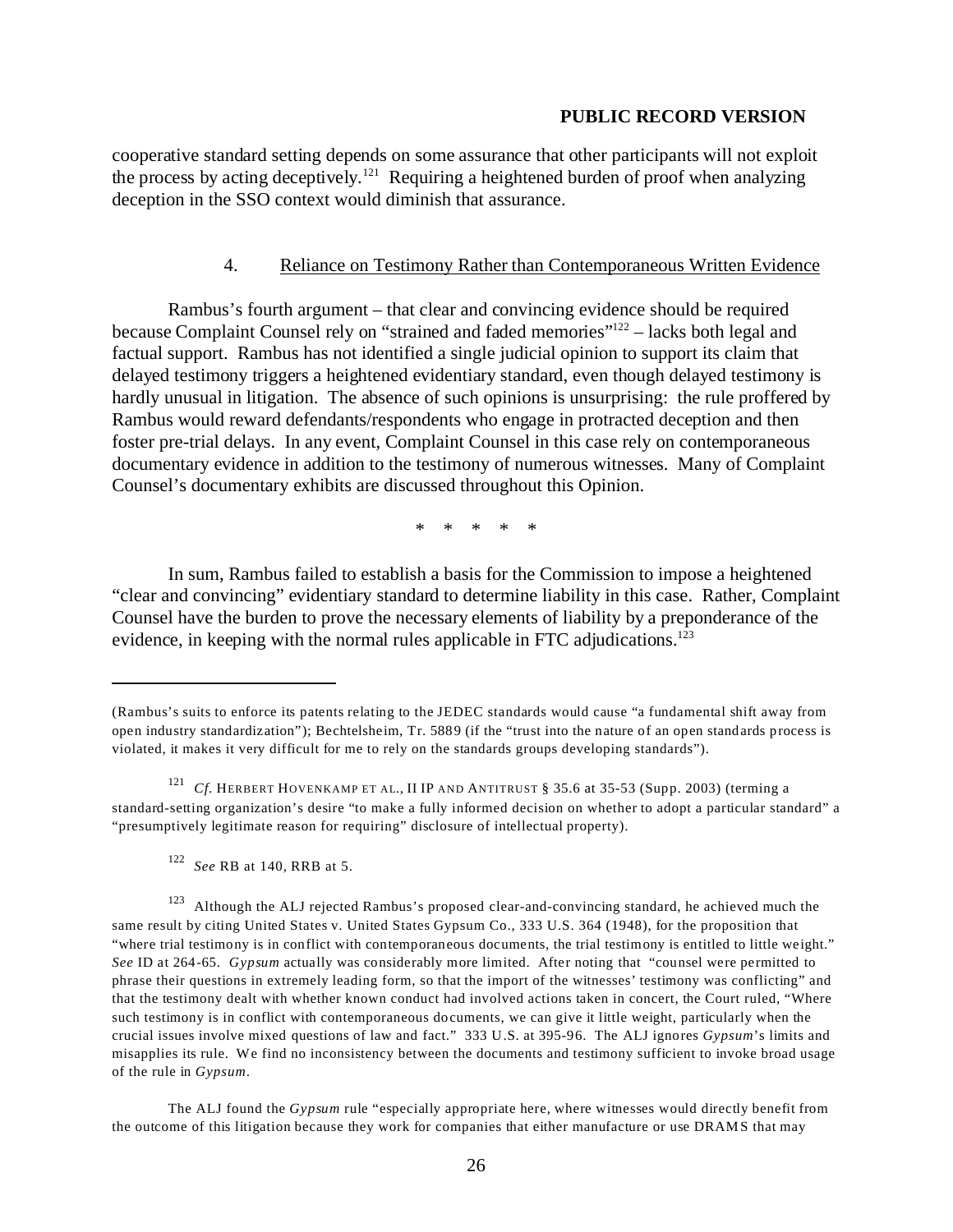# **IV.** MONOPOLIZATION CLAIM<sup>124</sup>

Section 2 of the Sherman Act makes it unlawful to "monopolize, or attempt to monopolize, or combine or conspire with any other person or persons, to monopolize any part of the trade or commerce among the several States, or with foreign nations  $\dots$ ."<sup>125</sup> The Supreme Court has identified the basic elements of the offense:

The offense of monopoly under § 2 of the Sherman Act has two elements: (1) the possession of monopoly power in the relevant market and (2) the willful acquisition or maintenance of that power as distinguished from growth or development as a consequence of a superior product, business acumen, or historic accident.126

The fundamental issues in this case are: (1) whether Rambus engaged in exclusionary conduct; (2) whether Rambus acquired monopoly power; and (3) whether there is a causal link between Rambus's conduct and its monopoly power. We consider each of these issues in turn.

<sup>124</sup> Because we find that Rambus unlawfully monopolized the four relevant markets delineated by Complaint Counsel (and whose definition was not contested by Rambus), we need not consider the further allegations that Rambus attempted to monopolize those markets or that Rambus's conduct otherwise constituted an unfair method of competition.

<sup>125</sup> 15 U.S.C. § 2. The Commission's authority under Section 5 of the FTC Act reaches conduct that violates the Sherman Act. *See, e.g.*, FTC v. Cement Inst., 333 U.S. 683, 694-95 (1948); Fashion Originators' Guild of America v. FTC, 312 U.S. 457, 463 (1941); Polygram Holdings, Inc., 5 Trade Reg. Rep. (CCH) ¶ 15,453 at 22,452 n.11 (FTC 2003), *available at* <http://www.ftc.gov/os/2003/07/polygramopinion.pdf> (slip op. at 13 n.11), *enforcement ordered*, Polygram Holding, Inc. v. FTC, 416 F.3d 29 (D.C. Cir. 2005).

infringe Rambus's patents, work for entities that are entirely controlled by DRAM manufacturers, or are committed to developing technologies that will compete with Rambus's technologies." ID at 265. This standard would call into question the utility and reliability of trial procedures in virtually all antitrust cases. In antitrust litigation, witnesses inevitably are "interested," in the sense that they represent one economic actor or another. In this proceeding, *both*  Rambus's and Complaint Counsel's witnesses have an interest in the outcome; depreciating their evidence on that basis indicts all live witness testimony. Economic interest gives us no basis to find that trial procedures – such as requiring a foundation for evidence and subjecting witnesses to cross-examination – are inadequate to compile a reliable record. Therefore, absent a specific reason to question the credibility or reliability of a specific witness or a specific statement, we find no basis to discredit any of the testimony in the record.

<sup>126</sup> United States v. Grinnell Corp., 384 U.S. 563, 570-71 (1966); *see also* Verizon Communs., Inc. v. Law Offices of Curtis V. Trinko, 540 U.S. 398, 407 (2004) (terming the *Grinnell* formulation "settled law").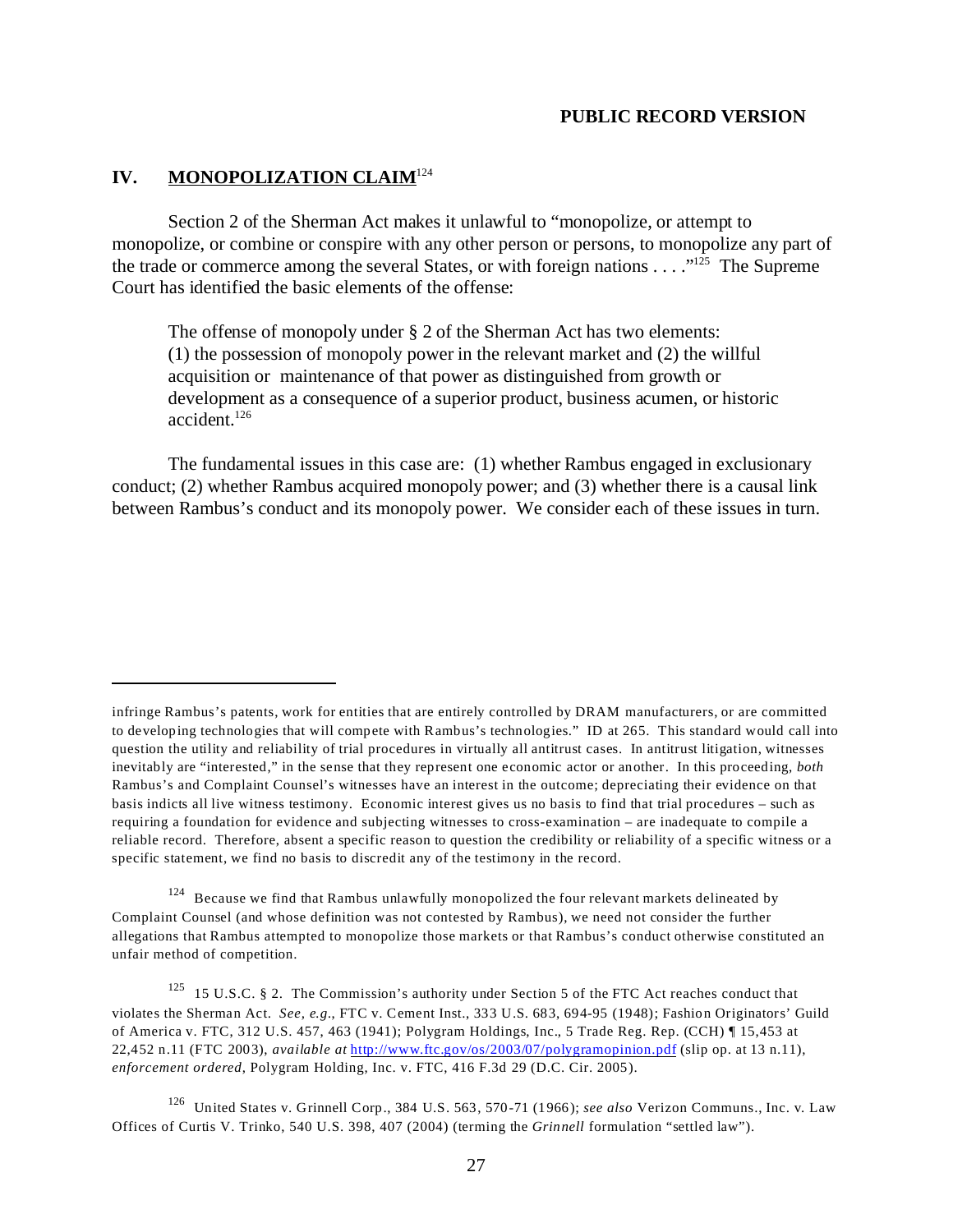### **A. Exclusionary Conduct**

#### 1. Framework for Analysis

From the earliest days of Section 2 jurisprudence, courts have held that unilateral conduct, absent an "anticompetitive" or "exclusionary" element, is benign – even if it creates or maintains monopoly power, or is dangerously likely to do so – because "the successful competitor, having been urged to compete, must not be turned upon when he wins."127 As the Supreme Court noted in *Spectrum Sports, Inc. v. McQuillan*,<sup>128</sup> "[t]he law directs itself not against conduct which is competitive, even severely so, but against conduct which unfairly tends to destroy competition itself."129

Exclusionary conduct is "conduct other than competition on the merits – or other than restraints reasonably 'necessary' to competition on the merits – that reasonably appear[s] capable of making a significant contribution to creating or maintaining monopoly power."130 Stated differently, if "a firm has been attempting to exclude rivals on some basis other than efficiency," it is engaging in exclusionary conduct.<sup>131</sup> The focus, at all times, is on harm to competition, not merely harm to competitors.<sup>132</sup>

The exclusionary element alleged here is that Rambus engaged in a course of deceptive conduct.133 Complaint Counsel assert that Rambus created the misimpression that it was not seeking relevant patents, thereby misleading JEDEC members regarding the price of Rambus's

 $128$  506 U.S. 447 (1993).

<sup>129</sup>*Id.* at 458.

<sup>130</sup> III PHILLIP E. AREEDA & HERBERT HOVENKAMP, ANTITRUST LAW [651f, at 83-84 (2d ed. 2002). Several courts have relied on this definition. *See, e.g.*, Aspen Skiing Co. v. Aspen Highlands Skiing Corp., 472 U.S. 585, 605 n.32 (1985); Multistate Legal Studies, Inc. v. Harcourt Brace Jovanovich Legal & Prof'l Publ'ns, Inc., 63 F.3d 1540, 1550 (10th Cir. 1995), *cert. denied*, 516 U.S. 1044 (1996); Town of Concord v. Boston Edison Co., 915 F.2d 17, 21 (1st Cir. 1990), *cert. denied*, 499 U.S. 931 (1991).

<sup>131</sup>*See Aspen Skiing*, 472 U.S. at 605 ("If a firm has been 'attempting to exclude rivals on some basis other than efficiency,' it is fair to characterize its behavior as predatory") (footnote omitted), quoting ROBERT H. BORK, THE ANTITRUST PARADOX 138 (1978).

<sup>132</sup>*See, e.g,*, Nynex Corp. v. Discon, Inc., 525 U.S. 128, 139 (1998) (requiring harm to "the competitive process"); *Town of Concord*, 915 F.2d at 21-22 (requiring harm to "the competitive process" such as by obstructing the achievement of lower prices, better products, or more efficient production methods); III AREEDA & HOVENKAMP, ANTITRUST LAW ¶ 651c, at 78-79.

133 Complaint, ¶¶ 2, 122-24.

<sup>127</sup> United States v. Alcoa, 148 F.2d 416, 430-31 (2d Cir. 1945). *See also Verizon v. Trinko*, 540 U.S. at 407 ("To safeguard the incentive to innovate, the possession of monopoly power will not be found unlawful unless it is accompanied by an element of anticompetitive conduct.") (emphasis omitted).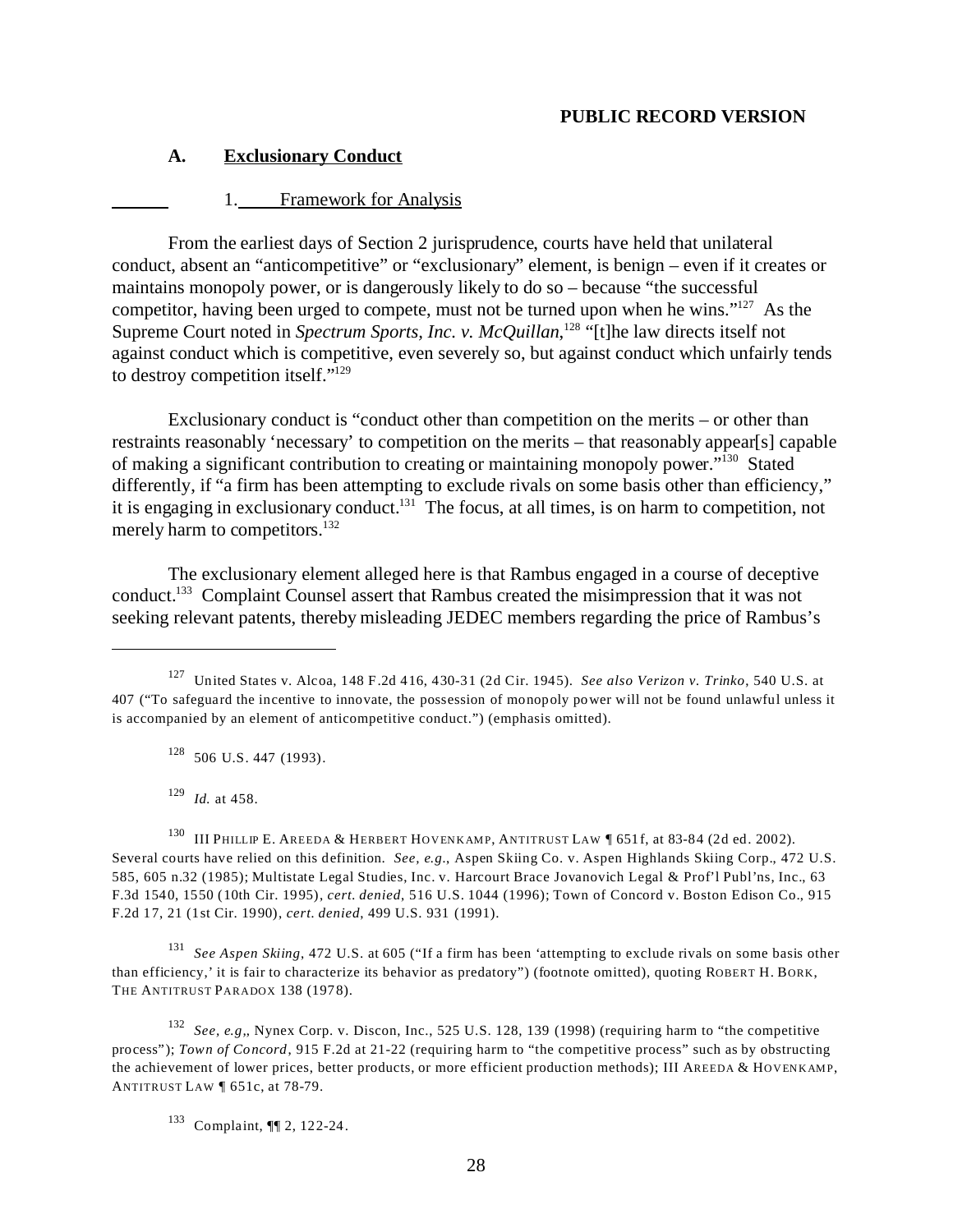technology and thwarting their ability to make informed choices. This sort of deceptive conduct is not competition on the merits. Just as "false or misleading advertising has an anticompetitive effect,"<sup>134</sup> distorting choices through deception obscures the relative merits of alternatives and prevents the efficient selection of preferred technologies.<sup>135</sup>

The courts have established that deception may constitute "exclusionary conduct" that will support a Section 2 claim in appropriate circumstances.<sup>136</sup> In *United States v. Microsoft*, for example, the United States Court of Appeals for the District of Columbia Circuit found that Microsoft's deception with respect to Java applications was exclusionary.<sup>137</sup> As discussion of the legal and factual circumstances and the nature of Rambus's conduct makes clear, proof of the deceptive conduct alleged in this case would establish the exclusionary element required by Section 2.

We stand on familiar ground when we evaluate whether Rambus engaged in a deceptive course of conduct. Section 5 of the FTC Act proscribes, *inter alia*, deceptive acts and practices, and accordingly, the Commission has developed special expertise to determine whether conduct is deceptive.<sup>138</sup> Lest there be any doubt as to the elements of deceptive conduct under Section 5, those elements were spelled out in the Commission's 1983 Policy Statement on Deception (Policy Statement),139 which the courts have treated as the definitive description of those elements under the FTC Act.<sup>140</sup>

According to the Policy Statement, for conduct to be found deceptive, there must have

<sup>135</sup>*Cf*. FTC v. Ind. Fed'n of Dentists, 476 U.S. 447, 461-62 (1986) (describing the anticompetitive consequences of "an effort to withhold (or make more costly) information desired by consumers for the purpose of determining whether a particular purchase is cost justified").

<sup>136</sup>*See* Conwood Co., LP v. U.S. Tobacco Co., 290 F.3d 768 (6th Cir. 2002) (maintaining monopoly power by, *inter alia*, providing misleading market data to retailers in order to distort their purchasing decisions violated Section 2); Caribbean Broad. Sys. Ltd. v. Cable & Wireless PLC, 148 F.3d 1080, 1087 (D.C. Cir. 1998); International Travel Arrangers, Inc. v. Western Airlines, 623 F.2d 1255, 1262-63, 1270 (8th Cir.), *cert. denied*, 449 U.S. 1063 (1980).

<sup>137</sup>*See* United States v. Microsoft Corp., 253 F.3d 34, 76-77 (D.C. Cir. 2001); s*ee also infra* Section IV.A.1.b. (discussing the *Microsoft* case).

138 FTC v. Colgate-Palmolive Co., 380 U.S. 374, 391-92 (1965); Kraft, Inc. v. FTC, 970 F.2d 311 (7th Cir. 1992).

139 Federal Trade Commission, *Policy Statement on Deception* (1983), *reprinted in* 4 Trade Reg. Rep. (CCH) ¶ 13,205 at 20,911-12 [hereinafter *Policy Statement*].

140 Novartis Corp. v. FTC, 223 F.3d 783 (D.C. Cir. 2000); FTC v. Pantron I Corp., 33 F.3d 1088 (9th Cir. 1994), *cert. denied*, 514 U.S. 1083 (1995).

<sup>134</sup> Cal. Dental Ass'n v. FTC, 526 U.S. 756, 771 n.9 (1999).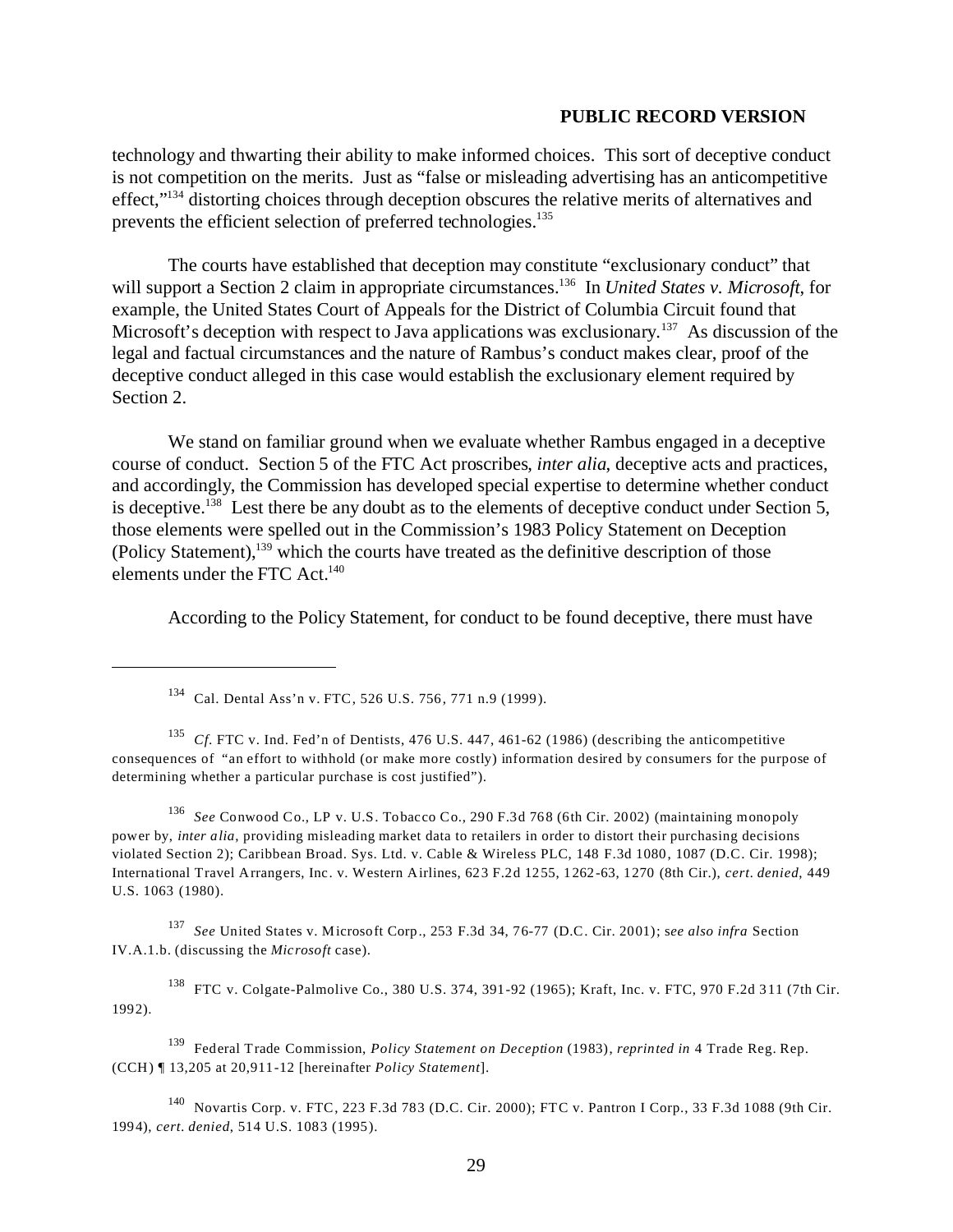been a "misrepresentation, omission or practice" that was "material" in that it was likely to mislead "others acting reasonably under the circumstances" and thereby likely to affect their "conduct or decision[s]." Thus, in order to determine whether conduct (including a course of conduct) is deceptive, we must consider "the circumstances" in which the alleged "misrepresentation, omission or practice" occurred. We analyze the legal circumstances, factual circumstances, and nature of the conduct itself in assessing Rambus's conduct.

### a. Legal Circumstances

Because this is a monopolization case, Rambus's allegedly deceptive conduct ultimately must be analyzed under Section 2 of the Sherman Act.<sup>141</sup> That requires two modifications to the analysis articulated by the Policy Statement. First, under the Policy Statement, the respondent's state of mind is irrelevant in determining whether the respondent engaged in deceptive conduct under Section 5. Under Section 2, however, the defendant must act "willfully" in acquiring or maintaining monopoly power. Thus, for Rambus's allegedly deceptive course of conduct to be actionable under the Sherman Act, Rambus must have acted "willfully," as opposed to inadvertently or even negligently.<sup>142</sup>

Second, the Policy Statement does not require proof of competitive harm for a respondent's conduct to be deemed deceptive under Section 5. However, under Section 2, in order to be condemned as "exclusionary," defendant's conduct must harm the competitive process, and that anticompetitive harm must outweigh the conduct's procompetitive benefits, if any.<sup>143</sup> Thus, for Rambus's alleged deceptive course of conduct to be actionable under Section 2, the conduct must have an anticompetitive effect that outweighs any procompetitive benefit.

Rambus argues that we should apply the "sacrifice test" as the framework for our analysis. That is, its conduct should be deemed exclusionary only if it would have been unprofitable to the defendant – if the defendant would have sacrificed profits – "but for" the expectation that the conduct would exclude rivals and permit the defendant to recoup its losses

<sup>&</sup>lt;sup>141</sup> Whatever the potential breadth of Section 5 of the FTC Act in these circumstances, our analysis in this opinion rests on the traditional criteria for evaluating allegations of monopolization under Section 2 of the Sherman Act.

<sup>&</sup>lt;sup>142</sup> Some commentators have noted that the term "willful" often provides only limited guidance: "every firm 'willfully' maintains its profits or market share . . . ." III AREEDA & HOVENKAMP, ANTITRUST LAW, *supra* note 130, ¶ 651 at 76. They posit that courts often have "focused on conduct while talking about intent." *Id*. In the context of deceptive conduct, however, willfulness helps in determining "whether the challenged conduct is fairly characterized as 'exclusionary' or 'anticompetitive,'" Aspen Skiing, Co. v. Aspen Highlands Skiing Corp., 472 U.S 585, 602 (1985), by distinguishing intentionally deceptive conduct from conduct that, while misleading, is merely inadvertent or negligent.

<sup>143</sup> United States v. Microsoft Corp., 253 F.3d 34, 58-59 (D.C. Cir. 2001).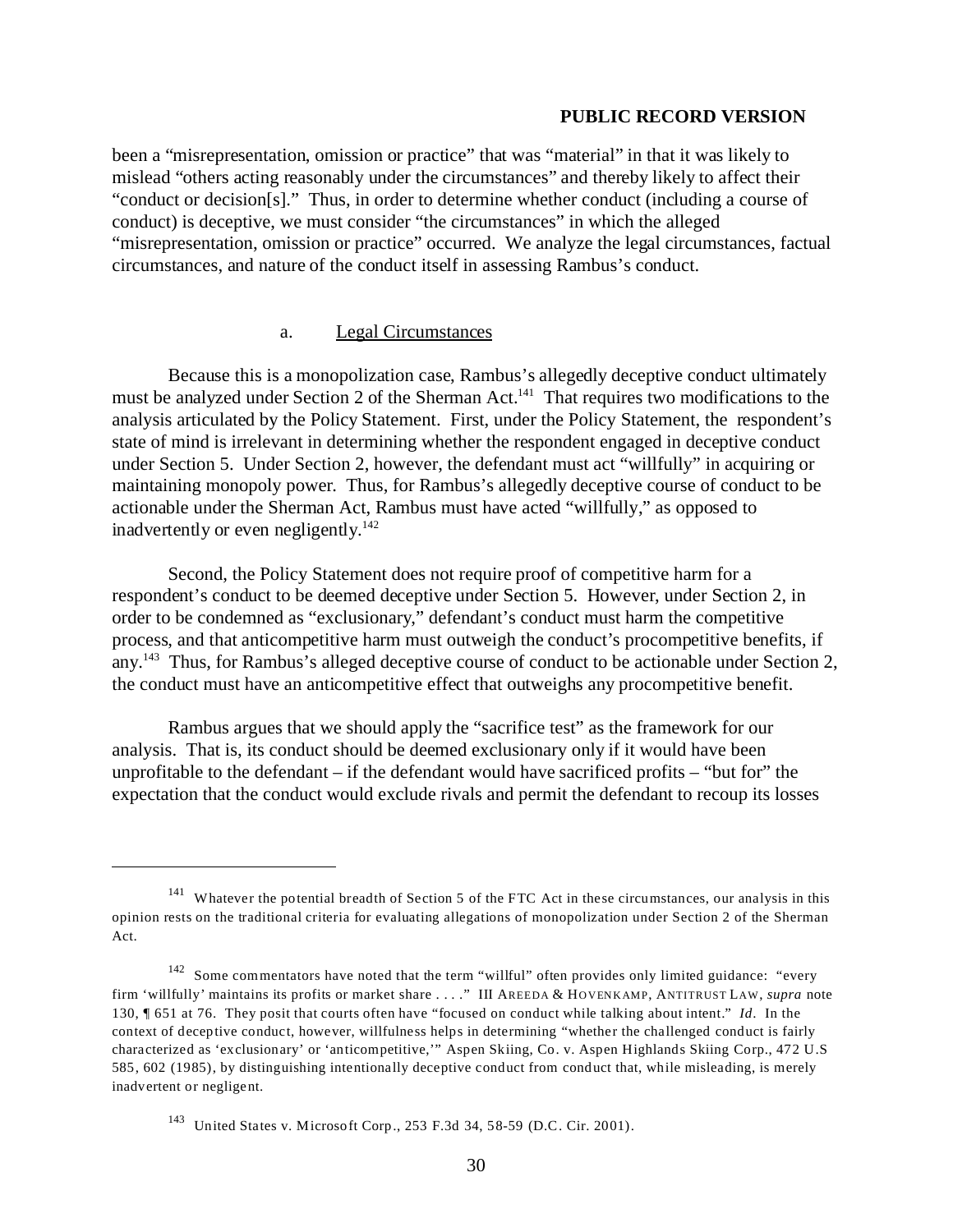via the acquisition of long-run monopoly power.<sup>144</sup> Stated more generally, the so-called sacrifice test condemns conduct that would not make "economic sense" but for the elimination or lessening of competition.<sup>145</sup> Rambus contends that keeping information about its patent applications secret and refusing to share that information with competitors was beneficial to Rambus, regardless of what happened at JEDEC, and therefore could not be exclusionary.<sup>146</sup> The ALJ concurred.<sup>147</sup> We believe this was error both as a matter of law and as a matter of fact.

 As a matter of law, we recognize that the sacrifice test may be well-suited to certain types of Section 2 claims where the risk of interfering with vigorous competitive activity is heightened,<sup>148</sup> but the test is not appropriate here. It misses conduct that reduces consumer welfare, but happens to be inexpensive to execute, and therefore does not involve a significant profit sacrifice. For example, defrauding the PTO in order to secure a patent that confers a monopoly demands little profit sacrifice, yet the Supreme Court has held that such fraud can violate Section 2.149 Likewise, in this case, without reducing prices, forgoing sales, or even spending substantial funds beyond what it otherwise would have spent, Rambus's conduct may have imposed substantial costs on rivals and contributed significantly to the creation of monopoly power. In cases such as this, the *Microsoft* analysis – with its focus on determining "whether the monopolist's conduct on balance harms competition"<sup>150</sup> – is the proper lens for scrutinizing allegedly exclusionary conduct.<sup>151</sup>

144 RB at 110-12.

<sup>145</sup>*See* A. Douglas Melamed, *Exclusive Dealing Arrangements and Other Exclusionary Conduct – Are There Unifying Principles?*, 73 ANTITRUST L.J. 375, 389-403 (2006) (stating views of counsel for Rambus in this proceeding).

146 RB at 113-15.

<sup>147</sup>*See* ID at 286-87, 289, 292.

<sup>148</sup> Some court decisions have employed the test's underlying concept in the context of predatory pricing. *See, e.g*., Matsushita Elec. Indus. Co. v. Zenith Radio Corp., 475 U.S. 574, 588-89 (1986) (explaining that pricing below competitive levels entails forgoing profits and that, to make this rational, there must be a reasonable expectation of later recoupment through monopoly profits); Concord Boat Corp. v. Brunswick Corp., 207 F.3d 1039, 1062 ( Cir. 2000); Conoco Inc. v. Inman Oil Co., 774 F.2d 895. 905-06 (8th Cir. 1985). Other court decisions have applied similar thinking to unilateral refusals to deal with rivals. *See, e.g.,* Morris Communications v. PGA Tour, 364 F.3d 1288, 1295 (11th Cir.), *cert. denied*, 125 S.Ct. 87 (2004); *cf.* Verizon Communs., Inc. v. Law Offices of Curtis V. Trinko, 540 U.S. 398, 409 (2004) (explaining that in the *Aspen Skiing* refusal-to-deal case, "[t]he unilateral termination of a voluntary (*and thus presumably profitable*) course of dealing suggested a willingness to forsake short-term profits to achieve an anticompetitive end") (emphasis original).

<sup>149</sup>*See* Walker Process Equipment, Inc. v. Food Mach. & Chem. Corp., 382 U.S. 172 (1965).

<sup>150</sup>*Microsoft*, 253 F.3d at 58-59.

<sup>151</sup>*See* Caribbean Broad. Sys. Ltd. v. Cable & Wireless PLC, 148 F.3d 1080, 1087 (D.C. Cir. 1998) (noting that anticompetitive conduct takes "many different forms" and is highly "dependent on context"). Although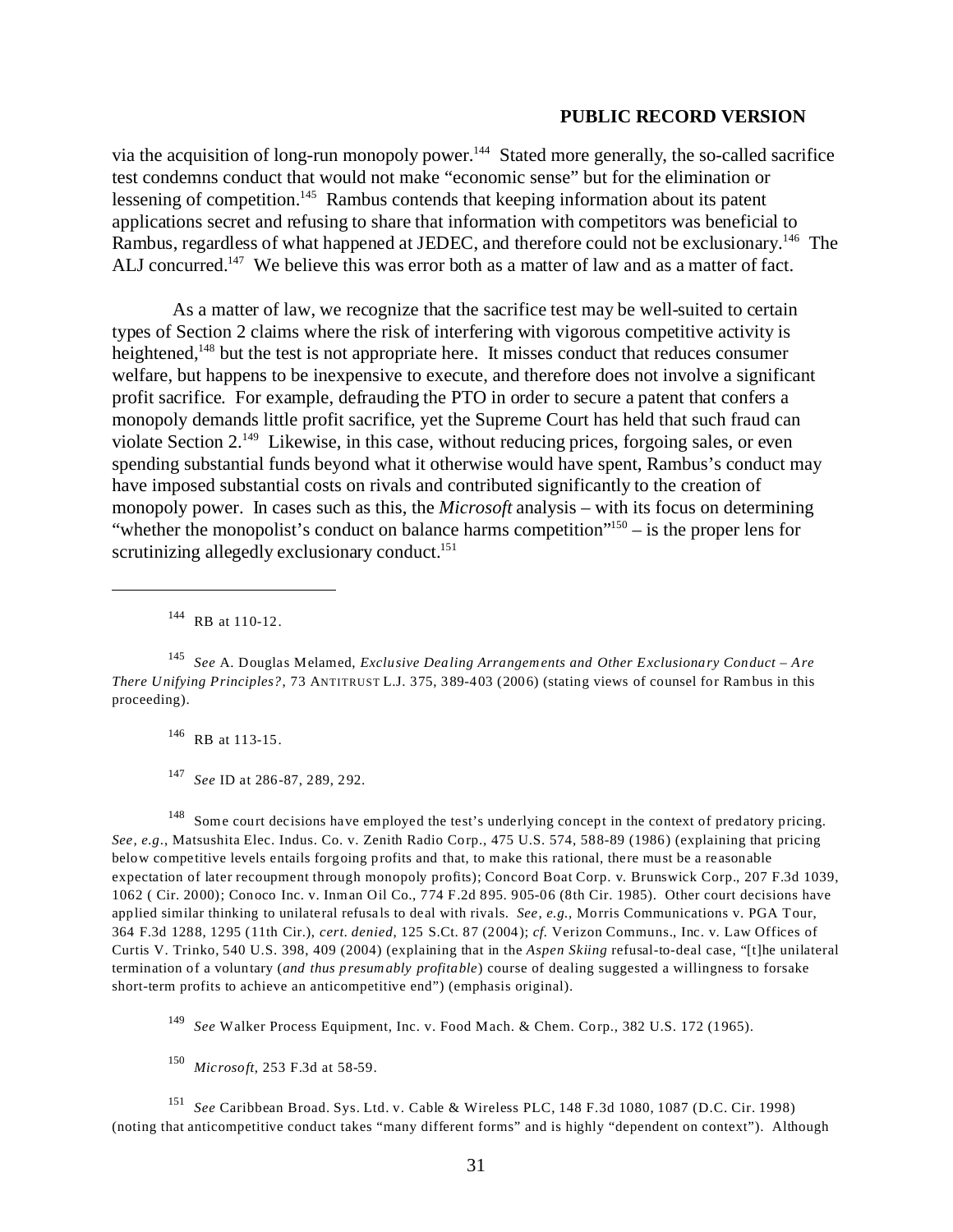#### b. Factual Circumstances

The factual context in which the alleged conduct occurred is critical. For example, in *Microsoft*, the D.C. Circuit concluded that Microsoft violated Section 2 by making misleading statements to Independent Software Vendors (ISVs) in a context in which the ISVs reasonably could have expected that Microsoft would *not* mislead them. Specifically, Microsoft publicly committed to cooperate with Sun Microsystems (Sun), and also offered ISVs a set of "Java implementation tools" that ostensibly would enable them to develop cross-platform applications.<sup>152</sup> Thus, there was a reasonable expectation that the relationship between Microsoft and Sun and, more importantly, between Microsoft and the ISVs, would be characterized by cooperation, not deception. The record showed, however, that Microsoft sought to use unwitting ISVs to generate Windows-dependent applications that were incompatible with other platforms. To that end, Microsoft surreptitiously included in its implementation tools certain key words or directives that could be executed solely by Microsoft's version of the Java runtime environment for Windows.153 In light of the expectations of a cooperative relationship, Microsoft's deceptive conduct was opaque. Consequently, countermeasures were hard, if not impossible, to implement, and there was a substantial threat of competitive harm.

In contrast, deceptive conduct in competitive environments is less likely to be actionable under Section 2, because misrepresentations, deceptive practices, or omissions in the context of competitive relationships are less likely to be material. For example, we agree with the reasoning in two recent appellate cases finding that misleading statements in the advertising contexts there at issue were not grist for Section 2 claims.154 Those decisions make sense in the "rough and tumble" of the competitive marketplace because the allegedly misleading hyperbole was transparent to rivals, who generally could protect themselves by engaging in their own counter-

 $153$  *Id.* 

Rambus highlights FTC/DOJ support for the sacrifice test in various briefs, the agencies have made it clear that exclusionary conduct "need not always entail economic sacrifice." Brief of Amici Curiae United States & Federal Trade Commission on Writ of Certiorari at 11 n.2 (Dec. 2002), Verizon v. Trinko, 540 U.S. 398 (No. 02-682). Indeed, the agencies suggested a standard that would condemn conduct with harm to competition "disproportionate" to its benefits – along the lines of *Microsoft's* balancing test – for purposes of assessing opportunistic behavior in the standard-setting process. Brief of Amici Curiae United States & Federal Trade Commission at 14-15 (May 2003), *Trinko* (No. 02-682). The agencies urged reserving the "sharper focus" provided by the sacrifice test for situations such as the refusal-to-aid-rivals claim presented in *Trinko*, for which antitrust interference was thought likely to offer "infrequent pro-competitive benefits" and "frequent anticompetitive risks*." Id*. at 15, 17.

<sup>152 253</sup> F. 3d at 76.

<sup>154</sup>*See* Am. Council of Certified Podiatric Physicians & Surgeons v. Am. Bd. of Podiatric Surgery, 323 F.3d 366, 370-72 (6th Cir. 2003) (applying a rebuttable presumption that effect on competition of misleading advertising material was *de minimis*); Am. Prof'l Testing Services v. Harcourt Brace Jovanovich Legal & Prof'l Publ'ns, Inc., 108 F.3d 1147, 1152 (9th Cir. 1997) (same).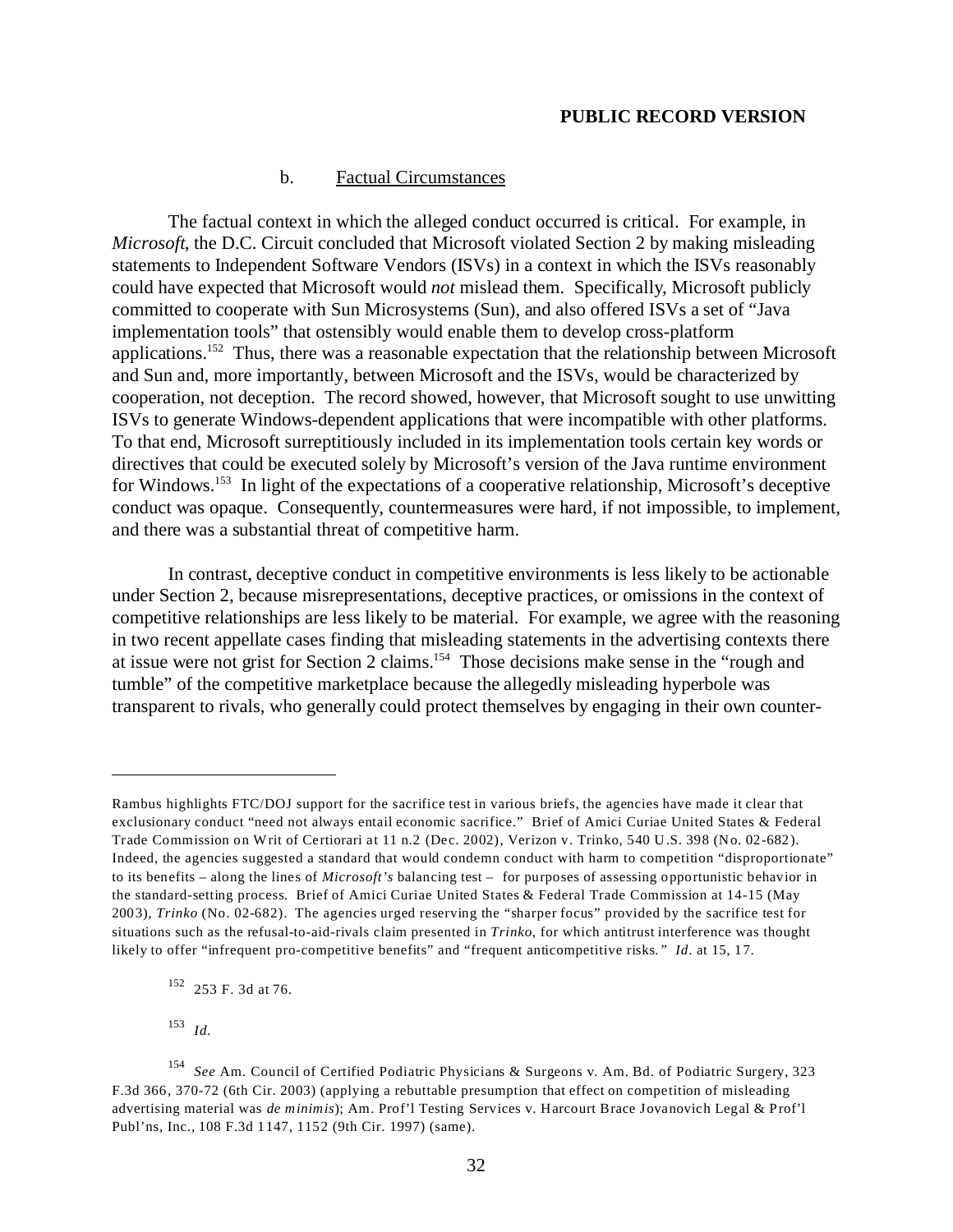advertising. Therefore, there was a relatively low risk that significant anticompetitive effects would occur in that context.

Unlike those advertising cases, the very different circumstances presented here suggest that deceptive conduct could have caused lasting competitive harm by obscuring crucial information, known only to one industry member, until it was too late to counteract the consequences. In this context, we cannot stress too strongly the importance we place on the fact that the challenged conduct occurred in the context of a standard-setting process in which members expected each other to act cooperatively. We recognize that standard setting of the type sponsored by JEDEC potentially yields significant efficiencies<sup>155</sup> – especially when the standards facilitate interoperability among various components, to the likely benefit of industry participants as well as consumers.156 Although standard setting displaces the normal process of selection through market-based competition – by which, without any agreement, the purchasing decisions of customers determine which interoperable combinations of products and technologies ultimately will survive – the efficiency benefits of consensus standard setting easily can outweigh that loss of competition.

Even under the best of circumstances, however, the standard-setting process has a unique potential to skew the competitive process by aligning supply and demand in a prescribed direction.<sup>157</sup> The risk of competitive harm is heightened in the face of exclusionary conduct that does not constitute competition on the basis of efficiency and that interferes with the cooperative nature of the standard-setting process. Exclusionary conduct such as deception may distort the selection of technologies and evade protections designed by SSOs to constrain the exercise of monopoly power, with substantial and lasting harm to competition.<sup>158</sup> Additionally, unlike misleading statements made in advertising – which can be corrected quickly by a competitor's counter-advertising – there are fewer "quick fixes" available to correct the competitive harm caused by deception in the SSO context, once a standard has been chosen and the industry has become locked in. If exclusionary conduct reduces or destroys the efficiencies to be gained through consensus standard setting, it may cause considerable harm to competition. If the anticompetitive harm exceeds any remaining efficiencies, standard setting is no longer beneficial on balance.

<sup>155</sup>*See* Moore v. Boating Indus. Ass'n, 819 F. 2d 693, 695 (7th Cir. 1987); *cf*. United States Dep't of Justice and Federal Trade Comm'n, Antitrust Guidelines for Collaborations Among Competitors (2000) *reprinted in*  4 Trade Reg Rep. (CCH) ¶ 13,160, *available at* <http://www.ftc.gov/os/2000/04/ftcdojguidelines.pdf>.

<sup>156</sup>*See, e.g.*, Williams, Tr. 763; Calvin, Tr. 994; Polzin, Tr. 3972.

<sup>157</sup>*See* Standard Sanitary Mfg. Co. v. United States, 226 U.S. 20, 41 (1912); FTC Bureau of Consumer Protection, Standards and Certification Final Staff Report, at 28, 34 (April 1983); Michael Katz & Carl Shapiro, *Systems Competition and Network Effects*, 8 J. ECON. PERSPECTIVES 93, 105-06 (1994); Richard Gilbert, *Symposium on Compatibility: Incentives and Market Structure*, 40 J. INDUS. ECON. 1 (1992).

<sup>158</sup>*See infra* Sections IV.C.1, IV.C.2, and IV.C.3.c., d.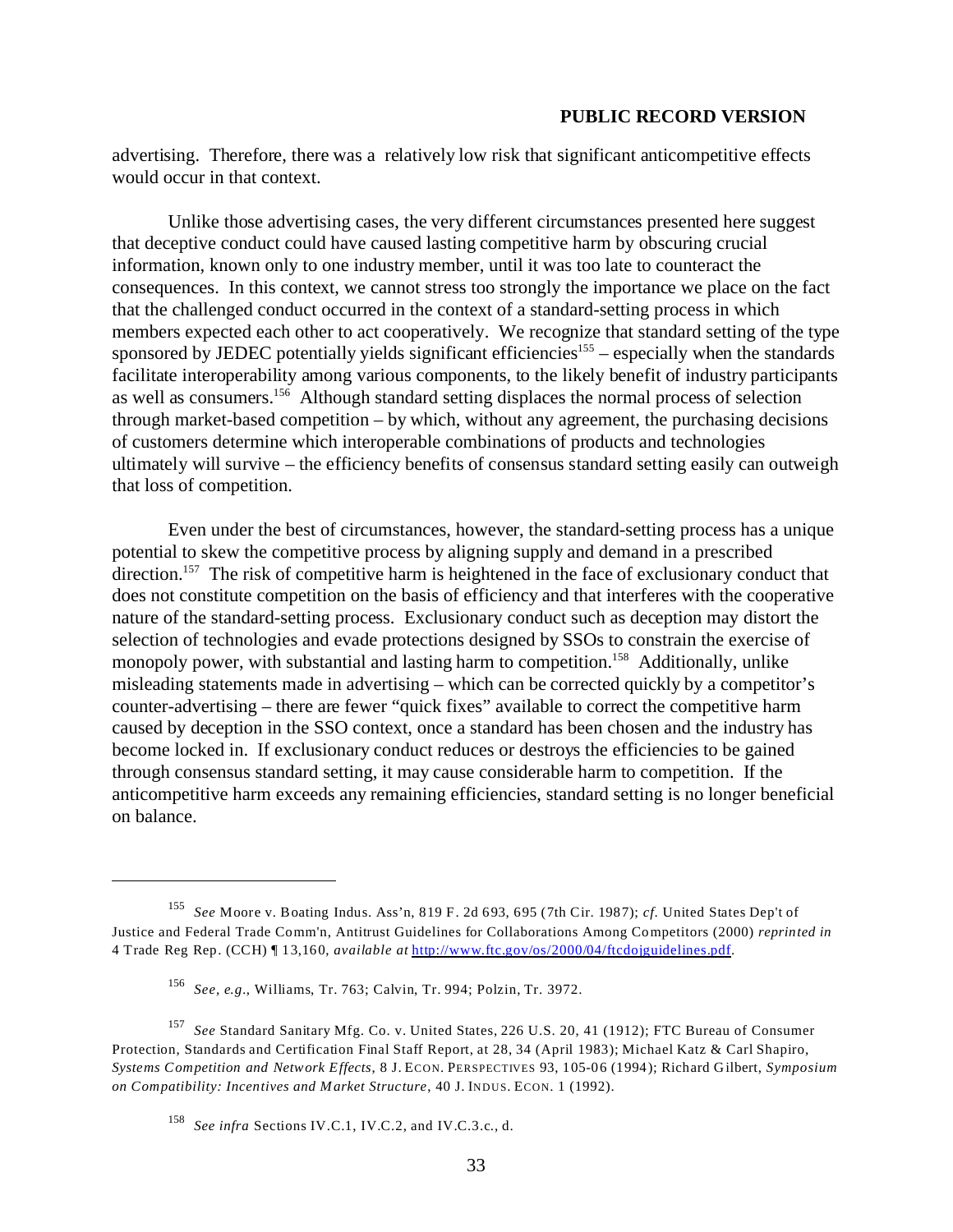Consequently, courts have scrutinized conduct related to standard setting.<sup>159</sup> For example, the Supreme Court has condemned efforts to bias the standard-setting process by "stacking" the decision making body with voters interested in excluding a competing product.<sup>160</sup> The Court also has recognized that the power to distort the interpretation of standards is the "power to frustrate competition in the marketplace."<sup>161</sup> Likewise, prior Commission enforcement efforts have targeted distortions of standard-setting processes that have led to the creation of market power.<sup>162</sup>

Antitrust scrutiny of possibly deceptive conduct in the standard-setting context is especially warranted when the standard-setting body has determined to carry out its work in an environment ostensibly characterized by cooperation, rather than rivalry – in other words, when the circumstances closely resemble those in *Microsoft* (as distinguished from the competitive environment in the Section 2 advertising cases mentioned above). In a consensus-oriented context, participants in the standard-setting process are likely to be less wary of deception; they are less likely to detect and take countermeasures to counteract it, and anticompetitive effects therefore are more likely to result. The magnitude of potential anticompetitive consequences may also be as substantial as it was in *Microsoft*, given the potential for a standard to create market or monopoly power.<sup>163</sup>

We do not hold, and our decision should not be read to mandate, that all SSOs should require disclosure of relevant intellectual property. An SSO may choose not to require such disclosures. If, however, an SSO does require such disclosures, then non-disclosure – followed by adoption of a standard incorporating the intellectual property, and royalty demands against

<sup>159</sup>*See* Allied Tube & Conduit Corp. v. Indian Head, Inc., 486 U.S. 492, 500 (1988) ("Agreement on a product standard, is after all, implicitly an agreement not to manufacture, distribute, or purchase certain types of products. Accordingly, private standard setting associations have traditionally been objects of antitrust scrutiny."); Am. Soc'y of Mech. Engineers, Inc. v. Hydrolevel Corp., 456 U.S. 556, 571 (1982).

<sup>160</sup>*See Allied Tube*, 486 U.S. at 508 ("petitioner was at least partially motivated by the desire to lessen competition and . . . stood to reap substantial economic benefits from making it difficult for respondent to compete"), 511.

<sup>161</sup>*See Am. Soc'y of Mech. Engineers*, 456 U.S. at 571.

<sup>162</sup>*See* Union Oil Co., Dkt. No. 9305, Decision & Order, \_\_\_ F.T.C. \_\_\_, 2005 WL 2003365 (2005), *available at* <http://www.ftc.gov/os/adjpro/d9305/050802do.pdf> (consent order resolving allegations that Unocal illegally had acquired monopoly power by misrepresenting to a state standard-setting board that certain research was non-proprietary while pursuing patent claims that would have enabled Unocal to charge royalties for low-emission gasoline compliant with the standard); Dell Computer Corp., 121 F.T.C. 616 (1996) (consent order resolving allegations that, after certifying that it had no relevant patents, Dell sought to enforce patents adopted by a standardsetting organization).

<sup>163</sup>*See* HOVENKAMP ET AL., II IP AND ANTITRUST, *supra* note 121, at § 35.5b at 35-43 (Supp. 2006) ("the competitive risk is that the misrepresentation [defined to include omissions] will cause a standard-setting organization to adopt a standard it otherwise would have rejected, and that the adoption of that standard will in turn confer on the defendant market power it would not otherwise have obtained.").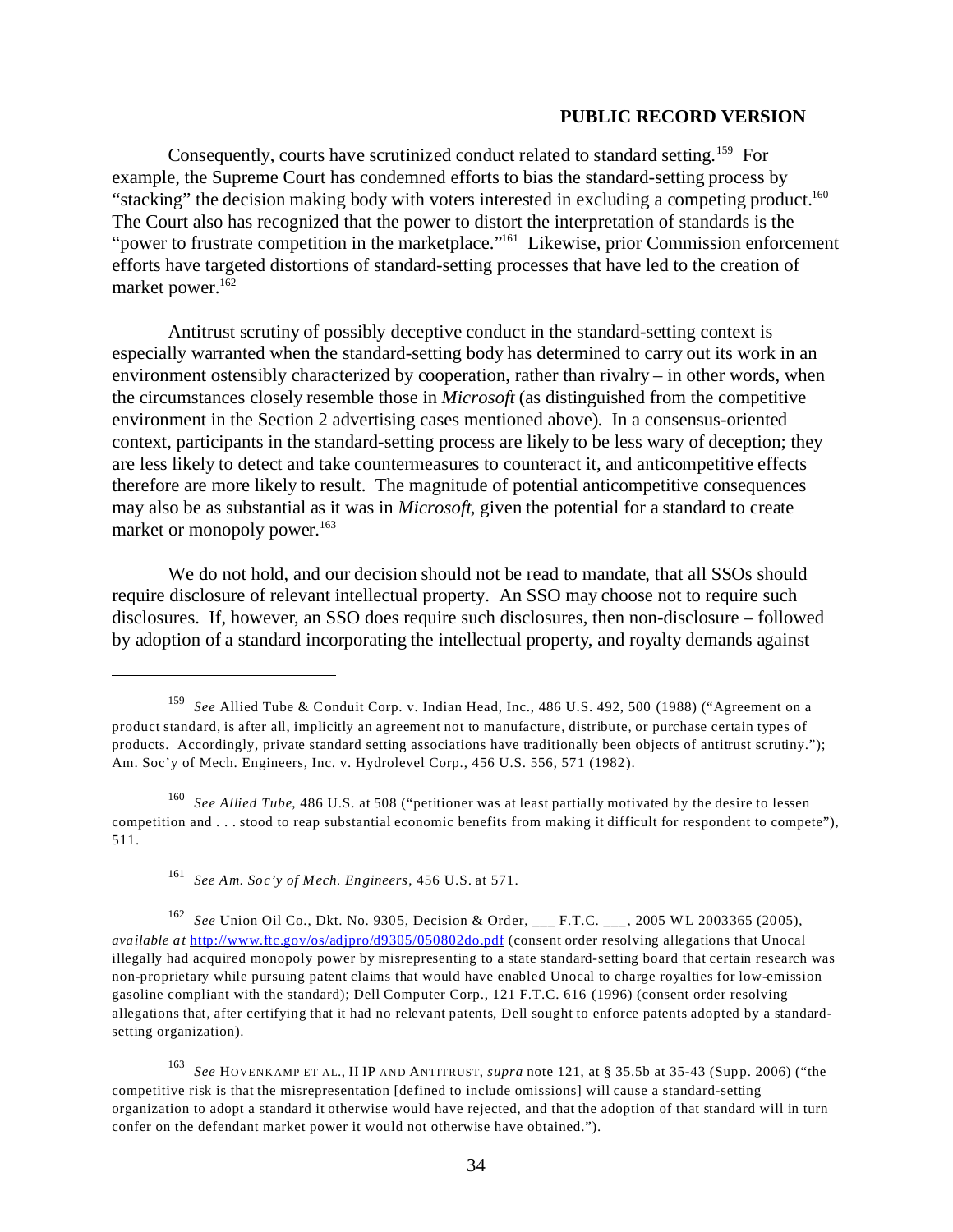those practicing the standard – may be considered a material omission and may constitute deceptive conduct under Section 5. If an SSO chooses not to require such disclosures, SSO members still are not free to lie or to make affirmatively misleading representations. In either case, whether the SSO requires disclosure should be judged not only by the letter of its rules, but also on how the rules are interpreted by its members, as evidenced by their behavior as well as by their statements of what they understand the rules to be.

#### c. Nature of the Conduct

In order to assess fully the circumstances under which the alleged deception occurred, we also must understand the nature of the allegedly deceptive course of conduct, which combined the acquisition and exploitation of patents with a cooperative standard-setting process. A patent holder's market power may be materially enhanced once the patented technology is incorporated into a standard, as alternatives become less attractive relative to the chosen technology and less able to constrain its price.164 For this reason, Rambus's alleged course of conduct, if established, could be especially pernicious to the competitive process.

An SSO may elect to require disclosure of patent positions before standardization decisions are made, because this enables SSO participants to make their choices with more complete knowledge of the consequences – including the potential that those practicing the standard may be liable for patent infringement, unless they negotiate licenses and pay royalties. If the SSO members prefer a given technology, notwithstanding the prospect of royalties, they can vote to incorporate it into the standard. If, in light of likely royalty payments, members prefer an alternative technology, they can vote against inclusion of the patented technology.

Disclosure of potential patent liability also helps avoid the possibility of hold-up by enabling SSO participants to seek protection from excessive royalties "*ex ante*" – *i.e.*, before choosing which technologies to incorporate into the standard. For example, an SSO member expecting to sell products that conform to the standard, who gains knowledge of potential patent exposure, may have powerful economic incentives to negotiate a license *before* the technology becomes standardized, based on the lower, *ex ante* value of the patented technology.165 Similarly,

<sup>164</sup>*See* Dell Computer Corp., 121 F.T.C. 616, 624 (1996) (Statement of the Federal Trade Commission); McAfee, Tr. 7494-95.

<sup>165</sup> Complaint Counsel's economic expert sets out the basis for this reasoning in greater detail. *See*  McAfee, Tr. 7260-75. 7294-7308; *see also* Brief Amicus Curiae of Economics Professors and Scholars at 6-7 (presenting the views of six university economists). Rambus's economic expert, Richard Rapp, has acknowledged that "[s]tandard setting has the potential to create market power and enhance the market value of a technology by reducing the number of close substitutes." Richard T. Rapp & Lauren J. Stiroh, Testimony at FTC/DOJ Hearings Regarding Competition and Intellectual Property Law and Policy in the Knowledge-Based Economy, at 2 (Apr. 18, 2002), *available at* <http://www.ftc.gov/opp/intellect/020418rappstiroh.pdf>. Rapp continued, "In the absence of knowledge about proprietary IP rights in the technologies under consideration, manufacturers may find themselves the victims of opportunism after the standard has been set." *Id*. at 5. (Rapp's testimony identified a number of conditions that he argued must be met for anticompetitive harm to occur. We quote his statements for their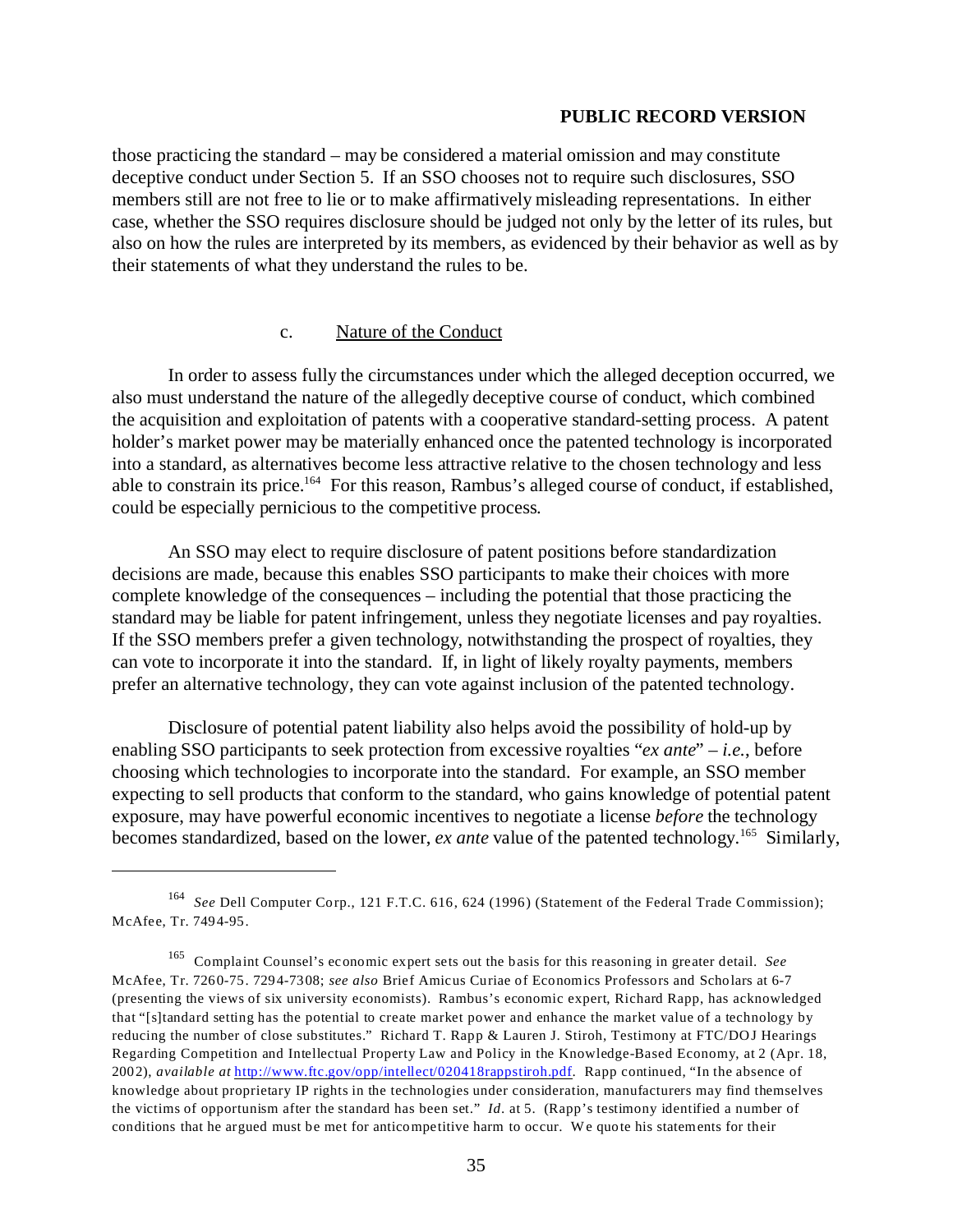the owner of the patented technology may prefer to offer an *ex ante* license – even at a lower *ex ante* rate – knowing that the other SSO participants otherwise might engage in a cost/benefit analysis and opt to standardize an entirely different technology. Indeed, under certain circumstances, members of an SSO may even collectively negotiate these types of *ex ante*  licenses, without necessarily running afoul of the antitrust laws.<sup>166</sup>

In sum, standard setting can function as an efficient substitute for selecting interoperable technologies through direct competition. Rambus's course of conduct allegedly impaired these processes within JEDEC. Complaint Counsel argue that Rambus deprived other JEDEC members of information needed to make an efficient selection of the "best" technologies for SDRAM standards, based on an analysis of likely costs as well as benefits. Rambus's conduct also purportedly prevented other JEDEC members from avoiding exposure to monopoly pricing by securing commitments regarding future royalty rates at a time when alternative technologies still offered unblunted competition. Under the Policy Statement, these circumstances are relevant to our analysis of whether Rambus's course of conduct constituted deception in violation of Section 5 of the FTC Act. Under Section 2 case law, these circumstances suggest exclusionary conduct: deceptive behavior that hides the price of a patented technology is not "competition on the merits,"167 and deception that thwarts informed choice is not competition on the "basis [of] efficiency."168

### 2. Rambus's Course of Conduct

Applying the analytical framework to the facts of this case, we first consider whether Rambus engaged in a course of conduct in its JEDEC activities that included potentially deceptive conduct – *i.e.*, "misrepresentations, omissions, or practices."<sup>169</sup> There is little room for

<sup>167</sup>*See, e.g.*, Aspen Skiing Co. v. Aspen Highlands Skiing Corp., 472 U.S. 585, 605 n.32 (1985); Multistate Legal Studies, Inc., v. Harcourt Brace Jovanovich Legal & Prof'l Publ'ns, Inc., 63 F.3d 1540, 1550 (10th Cir. 1995), *cert. denied*, 516 U.S. 1044 (1996); Town of Concord v. Boston Edison Co., 915 F.2d 17, 21 (1st Cir. 1990), *cert. denied*, 499 U.S. 931 (1991).

agreement with Complaint Counsel's general theory, not as representative of any concession that anticompetitive conduct occurred in this case.)

<sup>166</sup>*See* Chairman Deborah Platt Majoras, Recognizing the Procompetitive Potential of Royalty Discussions in Standard Setting, Remarks Before Standardization and the Law: Developing the Golden Mean for Global Trade (Stanford, Cal., Sept. 23, 2005), *available at* <http://www.ftc.gov/speeches/majoras/050923stanford.pdf>.

<sup>168</sup>*See Aspen Skiing*, 472 U.S. at 605 ("If a firm has been 'attempting to exclude rivals on some basis other than efficiency,' it is fair to characterize its behavior as predatory") (footnote omitted), quoting ROBERT H. BORK, THE ANTITRUST PARADOX 138 (1978).

<sup>169</sup>*Policy Statement*, *supra* note 139, at 20,911-12.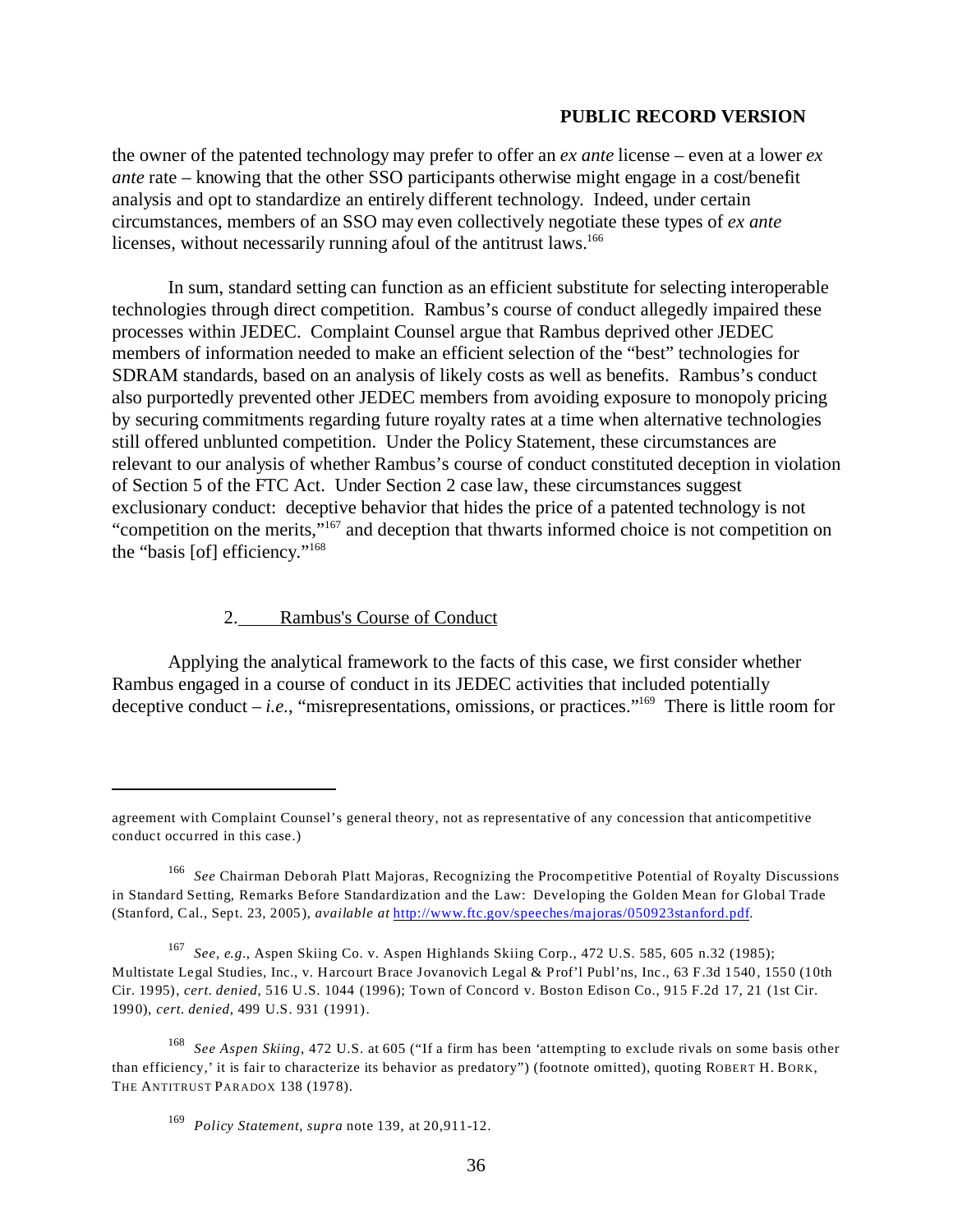dispute about what Rambus did, because much of the evidence in the record regarding Rambus's conduct came from Rambus's own documents and witnesses.<sup>170</sup>

Based on that evidence, we find that Rambus concealed the patent applications it filed, and the patents it obtained, until JEDEC had adopted its SDRAM and DDR SDRAM standards. Once those standards were adopted, Rambus abused their adoption by suing firms that practiced the standards for patent infringement. Rambus also used information derived from JEDEC meetings to develop a patent portfolio that would cover JEDEC's SDRAM standards – a practice which, although it may not be clearly "deceptive" standing alone, nonetheless facilitates hold-up in a cooperative standard-setting context.

The record reveals the following chronology of events.

# a. The Chronology of Concealment

1991. JEDEC was in the early stages of work on the SDRAM standard<sup>171</sup> when Rambus attended its first JEDEC meeting and joined JEDEC in December 1991.<sup>172</sup> Within a few days of that JEDEC meeting, Rambus's Executive Vice President (EVP), Allen Roberts, called Lester Vincent, Rambus's outside patent counsel, to speak with him about "patent deadlines"; Roberts also informed staff that a Rambus goal for the first quarter of 1992 was "patent filing."173

*1992.* Rambus engineer William Garrett represented Rambus at its first JEDEC meeting as a member in February 1992. Following the meeting, Garrett reported to his supervisors that SDRAMs were inevitable and that SDRAM could be standardized sooner than expected.174 Shortly afterwards, on March 5, 1992, Rambus responded to the PTO's restriction requirement<sup>175</sup>

 $172$  CX 602 at 1-3. Rambus already had met with a number of DRAM manufacturers in an effort to convince them to license RDRAM. *See supra* Section II.A.

<sup>&</sup>lt;sup>170</sup> Of course, documents destroyed by Rambus might have provided additional details regarding Rambus's activities. *See infra* Section V.

<sup>171</sup> Fully synchronous DRAM initially was proposed to JEDEC in May 1991. IDF 297. Rambus's patented versions of two of the relevant technologies are included in the SDRAM standard: programmable CAS latency and programmable burst length. Rambus's patented versions of the other two relevant technologies – dualedge clocking and on-chip PLL/DLL – were included in the next generation of SDRAM, called DDR-SDRAM. All of these technologies were considered for inclusion into the SDRAM standard.

<sup>173</sup> CX 1705 at 34.

 $174$  CX 672 at 1 ("SDRAMs will happen.").

<sup>&</sup>lt;sup>175</sup> *See supra* note 19 and accompanying text.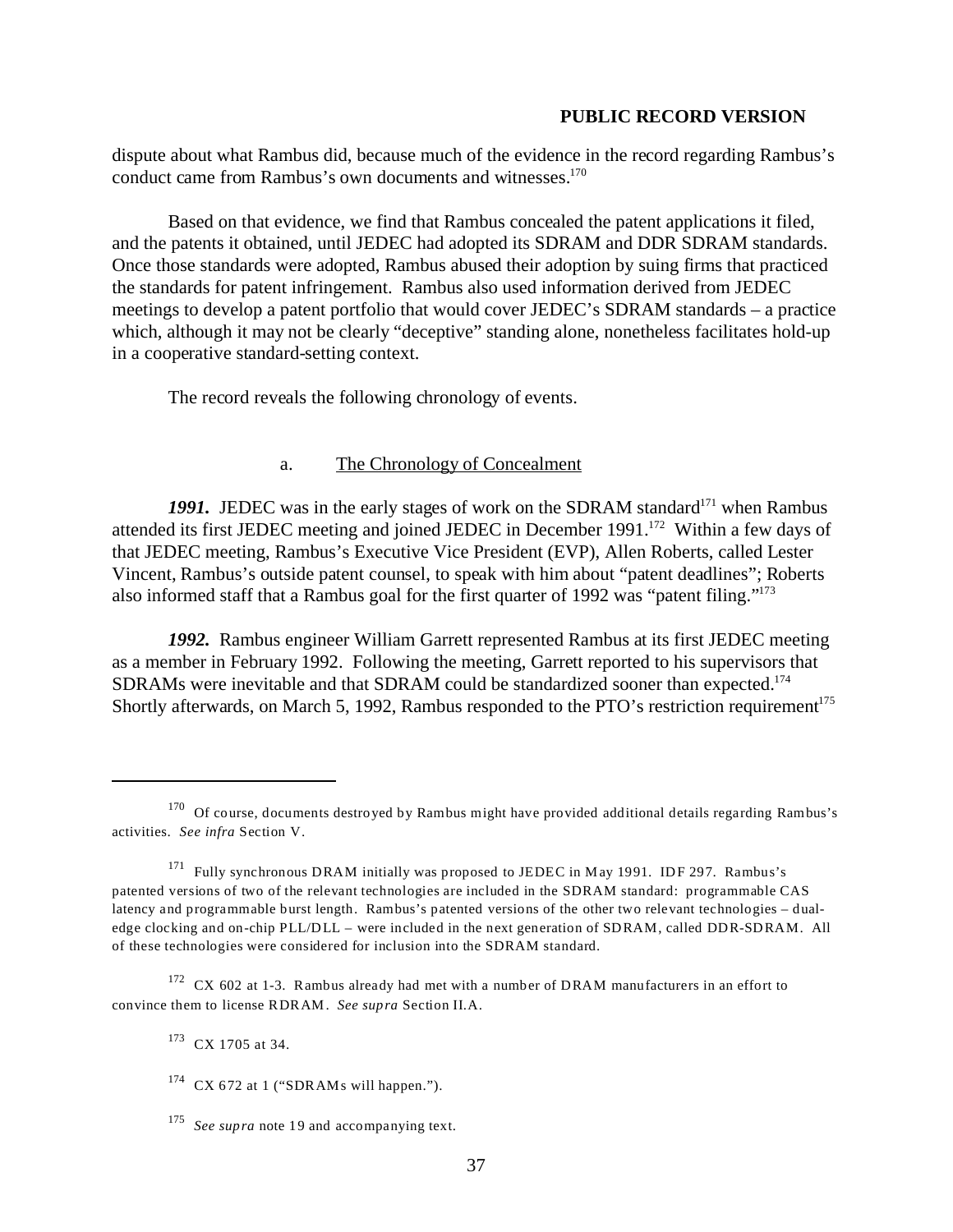by filing ten divisional applications, all claiming priority based on the 1990 filing date of the original '898 application.176

 On March 25, 1992, EVP Roberts and outside counsel Vincent discussed the steps Rambus would need to take to be in a position to accuse manufacturers of JEDEC-compliant SDRAM of infringement.<sup>177</sup> Two days later, Roberts and Richard Crisp (an engineer who served as Rambus's primary JEDEC representative from May 1992 until Rambus withdrew from JEDEC membership)<sup>178</sup> met with Vincent again to discuss Rambus's patent position as a member of JEDEC. Vincent advised both Roberts and Crisp that "there could be [an] equitable estoppel problem if Rambus creates an impression on JEDEC that it would not enforce its patent or patent appln [application]," but that the case would be "less clear cut if Rambus is merely silent."179

Early in April 1992, Crisp requested and received from Vincent abstracts of Rambus's current patent applications.<sup>180</sup> In April 1992, Crisp attended a JEDEC task group meeting that focused on SDRAMs. Reporting back to Rambus executives on the meeting's events, Crisp discussed the technologies under consideration, stressed the JEDEC members's concern with price, and concluded that "the group is pretty set on using the SDRAMs."181

On May 2, 1992, Roberts met with Vincent to discuss claims that Crisp wanted to add to Rambus's patent applications, including a claim covering programmable latency and, if needed, a claim involving programmable burst length – two technologies eventually incorporated into the SDRAM standard.<sup>182</sup> After attending a JEDEC meeting later that month, Crisp spoke with

178 Crisp, Tr. 2929.

 $179$  CX 1942. Equitable estoppel is a defense against infringement under patent law. It generally means that, if a patent holder's actions justify a belief that he has no intent to enforce the patent, then he is prevented (*i.e.,*  equitably estopped) from enforcing the patent at a later date. *See, e.g.,* Stambler v. Diebold, 11 U.S.P.Q.2D (BNA) 1709 (E.D.N.Y. 1988). Vincent also advised that Rambus would be better able to defend against an equitable estoppel claim if Rambus abstained from voting at JEDEC. CX 1942.

<sup>&</sup>lt;sup>176</sup> The patents that Rambus has asserted against SDRAM and DDR SDRAM manufacturers each derive from continuations of the '898 application or from continuations of one of these divisional applications. *See supra*  Section II.A; IDF 171; Nusbaum, Tr. 1511-12.

<sup>&</sup>lt;sup>177</sup> According to Vincent's notes, Roberts told Vincent with regard to JEDEC that Rambus "need[s] preplanning before accus[ing] others of infringement." CX 1941 at 1.

<sup>180</sup> CX 1945 at 1; Crisp, Tr. 3050.

<sup>181</sup> CX 1708.

<sup>182</sup> CX 1946; Crisp, Tr. 3057-58. Vincent's notes state "Add claims to mode register to control latency output timing depending upon clock – specify clock cycle" and "check whether original application has block s . . (?)." The latter is a reference to programmable burst length. *See* Horowitz, Tr. 8661-62 (stating that he uses "variable block size" and "variable burst length" interchangeably); Geilhufe, Tr. 9642-43 ("variable block size" and "programmable burst length" are "[d]ifferent terms describing the exact same function"). Crisp was unable "at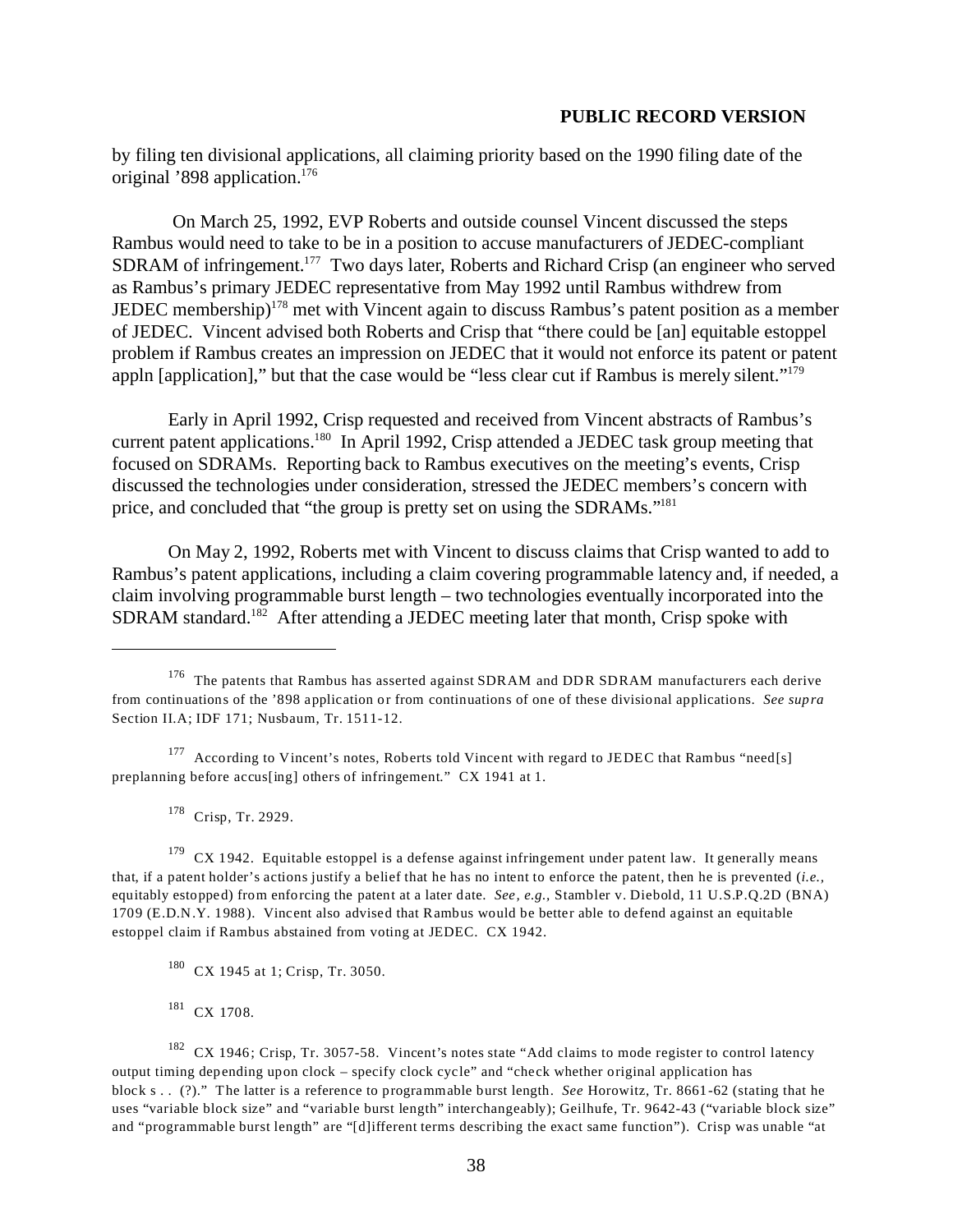Vincent to discuss adding claims to the divisional applications.<sup>183</sup> In that same month, Rambus CEO Tate called a meeting with Rambus executives, including Crisp and Roberts, to discuss: (1) how JEDEC SDRAMs might infringe Rambus's patents ("What patents do synchronous DRAMs violate of ours?"); (2) how Rambus might add claims to cover JEDEC standards ("What extensions should we be filing to add claims based on original inventions?"); and (3) the nature of Rambus's disclosure duties to JEDEC ("What obligation do we have to advise JEDEC that we have filed but unissued patents that sync do/may infringe?").<sup>184</sup>

In June and July 1992, members of the JC 42.3 subcommittee, including Rambus, voted on whether the SDRAM standard should include a programmable mode register to set CAS latency and burst length.<sup>185</sup> The ballot asked the representative of each voting member whether he or she was aware of any relevant patents.<sup>186</sup> The ballot also asked members voting against the proposal to explain their reasons and asked specifically about any patent issues. IBM, which voted against the proposal, noted that "patent issues need to be cleaned up before we proceed."187 Rambus omitted to disclose the existence of any pending or issued patents,<sup>188</sup> even though Rambus was working on claims relating to the mode register, programmable latency, and burst length at the time.189 Rambus voted against the proposal, citing technical reasons (*e.g.*, an inadequate number of power pins). $190$ 

One week after the June 1992 ballot was circulated, Rambus CEO Tate forwarded to the firm's executives a "specific" business plan that outlined a patent strategy regarding SDRAMs:

[W]e believe that Sync DRAMs [SDRAMs] infringe on some claims in our filed patents, and that there are additional claims we can file for our patents that cover features of Sync DRAMs. Then we will be in position to request patent licensing (fees and royalties) from any manufacturer of Sync DRAMs. Our action plan is to

185 CX 252a.

<sup>186</sup>*Id*. at 2.

187 JX 13 at 9.

<sup>188</sup>*Id*.

this point in time" (*i.e.*, at trial) to remember what the reference – misread to him by trial counsel as "blocks" – dealt with, but he acknowledged that he was "unsure whether we had claims in that area" and that he had "suggested to Mr. Roberts that if we didn't, we should have some claims in those areas, including blocks." Crisp, Tr. 3059.

<sup>&</sup>lt;sup>183</sup> CX 34 at 1, 59; CX 1947.

<sup>184</sup>*See* CX 5101 (Tate e-mail, asking questions under the heading "JEDEC").

<sup>189</sup>*See* CX 1946; CX 1947.

<sup>190</sup> Crisp, Tr. 3080; JX 13 at 9.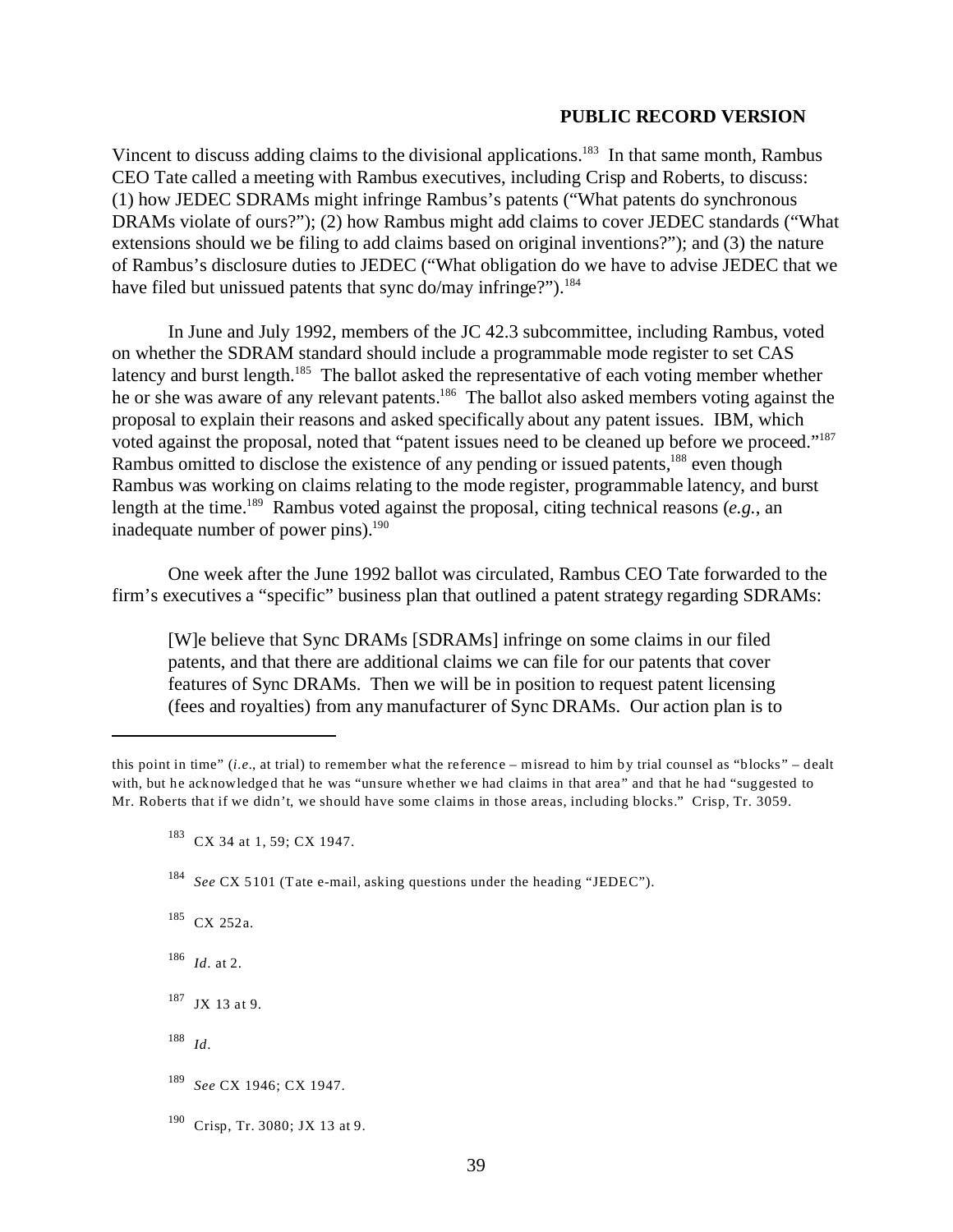determine the exact claims and file the additional claims by the end of Q3/92. Then to advise Sync DRAM manufacturers in O4/1992.<sup>191</sup>

In August 1992, Rambus specifically assigned JEDEC representative Crisp responsibility for overseeing development of amended patent claims to "provide better coverage" against SDRAMs.<sup>192</sup> Crisp followed up with outside counsel Vincent regarding the status of the planned amendments.193 In September 1992, Crisp requested that Vincent file an amendment adding claims relating to "DRAM - multiple open row addresses" and "DRAM - programmable latency via control reg" to Rambus's pending applications.194 Crisp requested these additional claims to "cause problems with synch DRAM."195 Crisp agreed to provide Vincent with a copy of the "synch DRAM spec."196 Crisp and Vincent also discussed adding claims relating to on-chip PLLs on DRAMs, in response to a formal presentation at JEDEC.<sup>197</sup> In November 1992, Crisp met with Vincent to follow up on claim amendments and received copies of Rambus's pending patent applications.198 A December 1992 Rambus planning document noted intentions to "get a copy of the SDRAM spec and check it for features we need to cover as well as features which violate our patents."<sup>199</sup>

*1993.* In January 1993, Rambus CEO Tate scheduled an "Objectives meeting" to discuss, among other things, "patents – vs. SDRAM."<sup>200</sup> In February 1993, per Crisp's instructions, Rambus worked on adding claims relating to programmable latency and on-chip PLL/DLL.<sup>201</sup>

<sup>193</sup>*See* Crisp, Tr. 3087-88; CX 1930 at 42.

- 194 Crisp, Tr. 3097, 3099-3100; CX 1949.
- <sup>195</sup> CX 1949 at 1.
- <sup>196</sup>*Id*. at 4.
- <sup>197</sup>*Id*. at 1, 5-7.
- <sup>198</sup> CX 682; CX 1930 at 59; CX 1951 at 1.
- <sup>199</sup> CX 1821 at 24.

<sup>191</sup> CX 543a at 14-17 (Rambus 1992-97 Business Plan, devoting a majority of discussion of competition to SDRAM).

<sup>192</sup>*See* CX 5104 at 1 (Rambus CEO Tate's "Notes from 8/26 Strategy Meeting" stating, "Richard [Crisp] will work to add modifications to our patents to provide better coverage, if possible, for Masters and against Ramlink/Sync DRAM s.").

<sup>200</sup> CX 5106.

<sup>201</sup> CX 686; Crisp, Tr. 3121-22 (explaining that Crisp provided Rambus engineer Fred Ware with a list of possible claim amendments including "DRAM with programmable access latency . . . [and] DRAM using PLL/DLL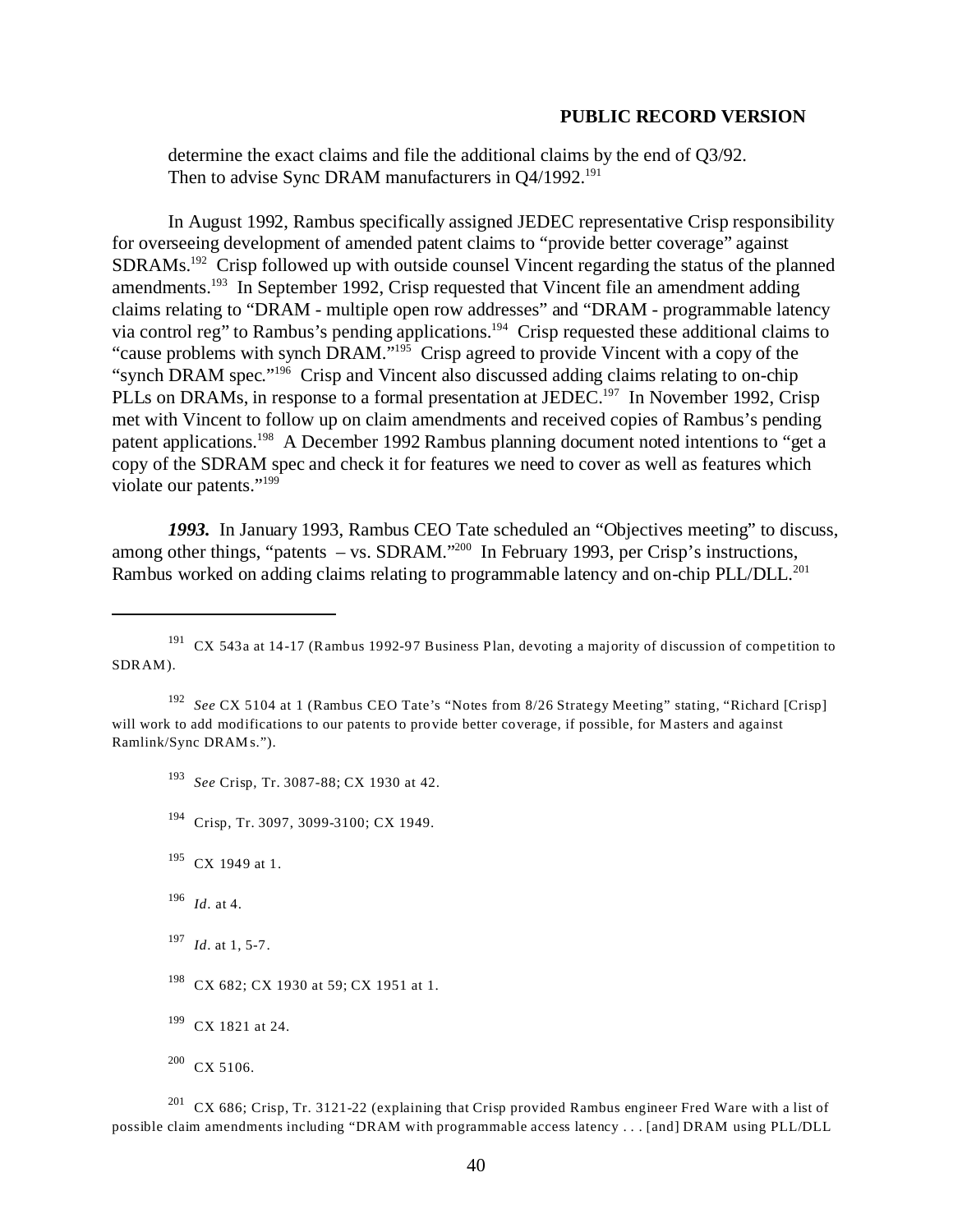The following month, the JC 42.3 subcommittee voted to send its proposed SDRAM standard, which included programmable CAS latency and burst length, to the JEDEC Council for approval.202

On May 17, 1993, while the proposed SDRAM standard was awaiting final approval by the JEDEC Council, Rambus filed a preliminary amendment to another of its divisional applications.203 Rambus engineer Fred Ware shortly afterwards described the amendment, which involved programmable CAS latency, as "directed against SDRAMs."<sup>204</sup> Crisp agreed.<sup>205</sup>

One week after Rambus filed its amendment, on May 24, 1993, the JEDEC Council formally adopted the SDRAM standard.<sup>206</sup> The SDRAM standard incorporated programmable CAS latency and programmable burst length, two of the technologies that Rambus claims are covered by its patents.<sup>207</sup>

After the SDRAM standard was adopted, the JC 42.3 subcommittee turned to work on the next generation of SDRAM, which became DDR SDRAM.<sup>208</sup> At the same time, Rambus continued to amend its patent applications to cover JEDEC-compliant products. In June 1993, Rambus engineers worked with Vincent to amend Rambus's patent applications with claims specifically directed against SDRAMs or future SDRAMs.<sup>209</sup> On June 18, 1993, an e-mail from Ware to Crisp and others noted that a claim for "DRAM with PLL clock generation" that was "directed against future DRAMs" was "partially written up" and needed to be finished and

 $202$  IDF 351; JX 15 at 14.

<sup>203</sup> CX 1456 at 198-210 (amending Patent Application No. 07/847,651).

204 CX 1959 (June 18, 1993 Ware e-mail); Crisp Tr. 3153-56. Years later, in preparation for Micron's litigation against Rambus, Ware examined the preliminary amendment and concluded that the scope of the claims was not as broad as he originally had thought. CX 2103 (W are *Micron* Dep.) at 100 (*in camera*).

205 CX 703.

206 IDF 354-356.

207 IDF 355; JX 56 at 114.

<sup>208</sup>*See, e.g.*, Rhoden, Tr. 460-63, 1200; Williams, Tr. 820; Sussman, Tr. 1402, 1429; G. Kelley, Tr. 2567, 2585-87.

209 S*ee* CX 1959.

circuit to reduce input buffer skews"). Crisp and Vincent continued to communicate regarding patent application amendments during the following months. *See* CX 1930 at 83; CX 1957.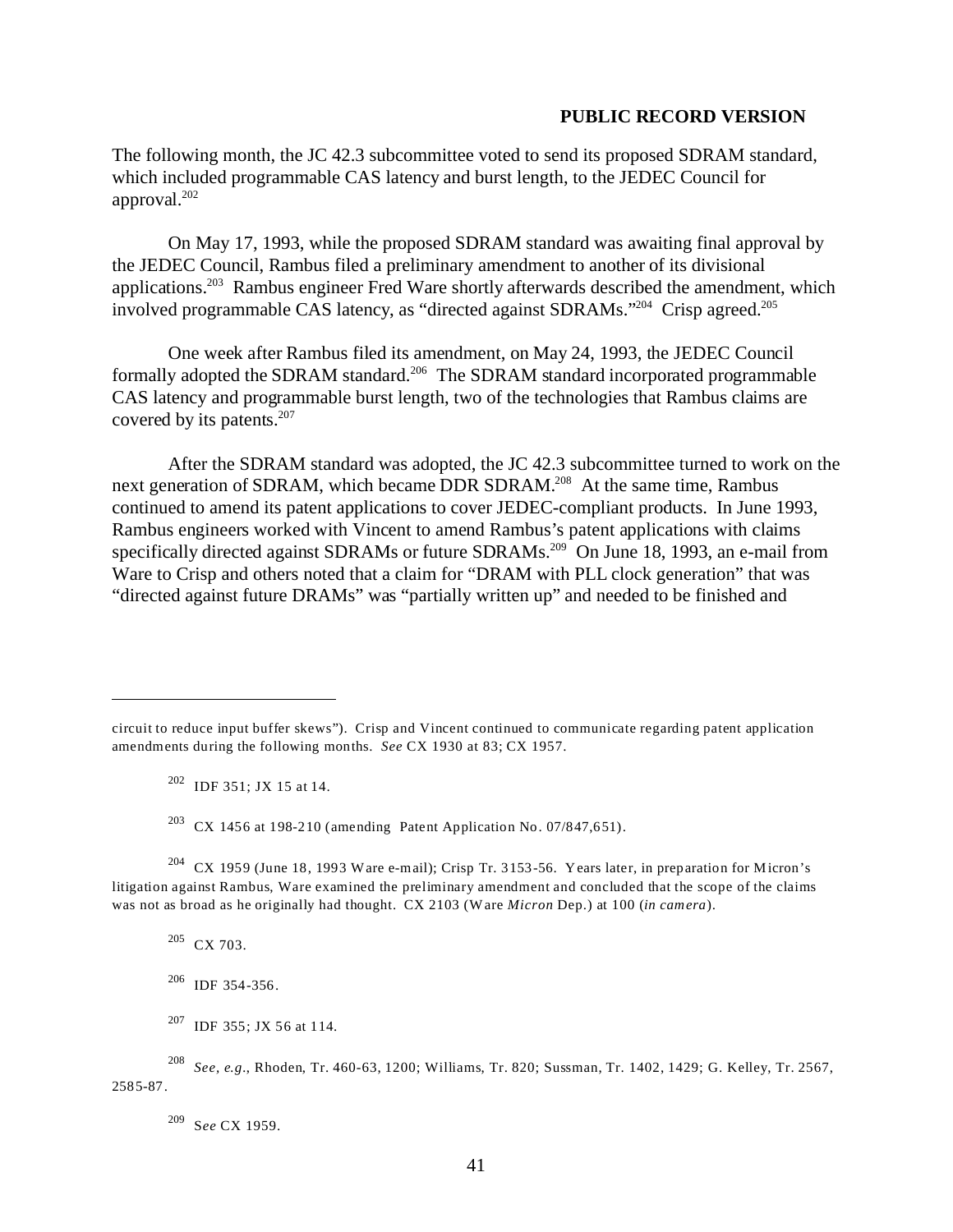filed.<sup>210</sup> Crisp responded that this "sounds really good [and] matches what I have requested and what I believe has happened."<sup>211</sup>

*1994.* Rambus executives continued to correspond and meet with Vincent in early 1994 to "talk about patent strategies."212 In March 1994 Rambus President David Mooring called for an "IP maximization strategy" to be put in place by the next quarter. $213$ 

Throughout 1994, Rambus continued to work on amending its applications, focusing on SDRAMs or future SDRAMs such as DDR. In May of that year, Roberts requested that Vincent consider ways to add or strengthen claims covering programmable CAS latency and dual-edged clocking, which subsequently became features of DDR SDRAM.214 Rambus CEO Tate monitored the progress of Rambus's patent activity and asked for progress reports, particularly regarding the claims "that read directly on current/planned sdrams."215

In September 1994, JEDEC participants made formal presentations relating to on-chip PLL/DLL technology for later-generation SDRAM (which became known as DDR SDRAM).<sup>216</sup> Although Crisp knew that Rambus had been pursuing patent claims covering on-chip PLL, he omitted to disclose any patents or patent applications at this meeting.<sup>217</sup> His report to Rambus management on the meeting stated, "Obviously we need to think about our position on this for potential discussion with NEC regarding patent issues here.<sup>2218</sup> Crisp e-mailed Roberts that he thought Rambus eventually would bring infringement actions in areas such as "PLL on a DRAM

211 CX 703.

 $212$  CX 718 (e-mail dated January 5, 1994, setting up meeting with Vincent for January 12, 1994).

213 CX 726 (e-mail dated March 15, 1994). Mooring's e-mail also proposed that Rambus "kick-off another patenting spree focused on the controller side of things" to take advantage of "a window of opportunity left while we still have confidential information . . . ." *Id*.

214 CX 734.

<sup>215</sup> CX 740 (June 1994 e-mail from Tate to Roberts requesting "a list of which claims we are making that read directly on current/planned sdrams and on what most might be, so i can track progress from lester's [Vincent's] periodic status lists").

216 At the JC 42.3 meeting on September 13-14, 1994, NEC made a presentation that proposed "putting a PLL on board their SDRAMs to improve the output delay." CX 711 at 36. This presentation led Crisp to conclude that "others are seriously planning inclusion of PLLs on board SDRAM s." *Id*. at 37.

217 Crisp, Tr. 3316.

 $218$  CX 711 at 36.

<sup>210</sup> CX 1959. *Compare* Nusbaum, Tr. 1584 *with* Fliesler Tr. 8867 (disagreeing as to whether claims filed on June 28, 1993 actually covered a subsequent PLL proposal).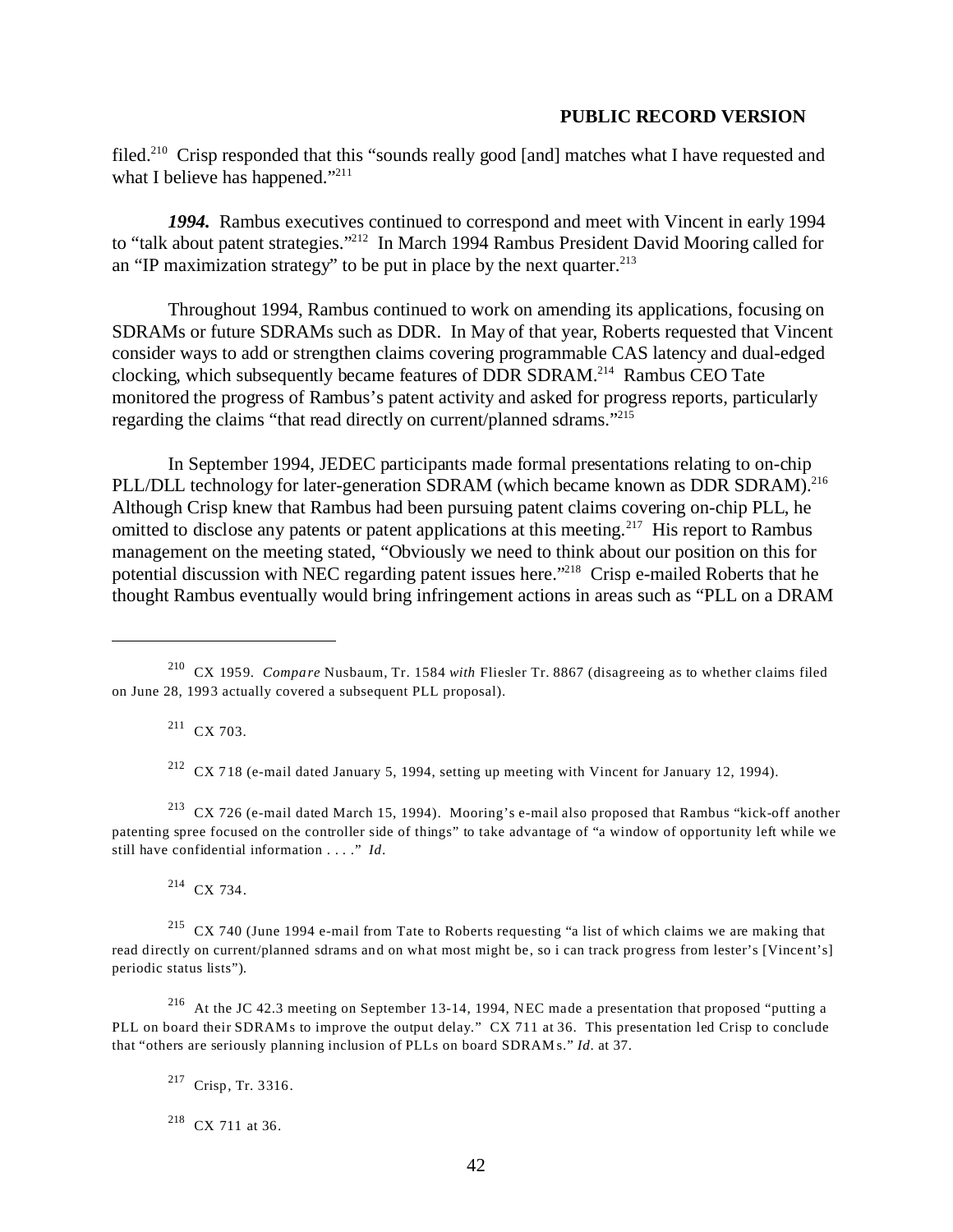... programmable access latencies and host of other areas."<sup>219</sup> In that same month, September 1994, Rambus amended its 08/222,646 application (the '646 application) to add claim 151, relating to dual-edged clocking.<sup>220</sup>

*1995.* In April 1995, Rambus CEO Tate reiterated objectives of "get[ting] royalties from competitive memory" that used just one or a few of Rambus's technologies; called for verification that "all ideas we have requested to be filed as general patents re [SDRAM] have been [filed]"; and directed that Rambus "hold on patent issuances till then."<sup>221</sup> In May 1995, Crisp recommended that Rambus continue to keep its patent position secret, explaining that "it makes no sense to alert them [JEDEC] to a potential problem they can easily work around."<sup>222</sup> Through the summer, Crisp participated in work "on enhancing claim coverage."<sup>223</sup> In October 1995, Rambus amended one of its patent applications to insert claims relating to on-chip PLL/DLL technology.<sup>224</sup> One week after filing these amendments, Rambus received a JC 42.3 survey ballot on "Future Synchronous DRAM Features." The ballot asked whether members believed that "on chip PLL or DLL is important to reduce the access time from the clock for future generations of SDRAMs," and whether "future generations of SDRAMs could benefit from using BOTH edges of the clock for sampling inputs."225 Rambus did not vote, and it failed to disclose the existence of any application that related to either on-chip PLL/DLL or dual-edge clocking.226 At the meeting at which the ballot results were discussed, JEDEC member MOSAID disclosed that it had applied for a patent applicable to PLLs/DLLs; Crisp acknowledged that

<sup>219</sup> CX 757 at 1. A few weeks later, another Crisp e-mail to Rambus executives described on-chip PLL as "one of our key technology patents" and emphasized, "If it is allowed, we need to be able to collect on it." CX 763. *See also* CX 766 (October 1994 Crisp e-mail suggesting a strategy for encouraging "the SDRAM boys" to make use of on-chip PLLs so that Rambus could then sue them for infringement).

<sup>220</sup> CX 1493 at 183-85. *Compare* Nusbaum, Tr. 1597-98 *with* Fliesler, Tr. 8858 (both observing that claim 151 involved receiving data in response to both the rising and falling edges of a clock signal but disagreeing as to further implications). Roberts previously had circulated to Rambus executives drafts of the claim amendments, which Roberts described as "[Lester Vincent's] attempt to work the claims for the MOST/SDRAM defense." CX 746 at 1.

 $221$  CX 5110 at 2-3.

<sup>222</sup> CX 711 at 73.

<sup>223</sup> CX 5112.

<sup>224</sup> IDF 963; CX 1502 at 233-39.

 $225$  CX 260 at 12 (emphasis original); JX 28 at 45.

<sup>&</sup>lt;sup>226</sup> Crisp, Tr. 3341; JX 28 at 45 (listing firms that provided responses).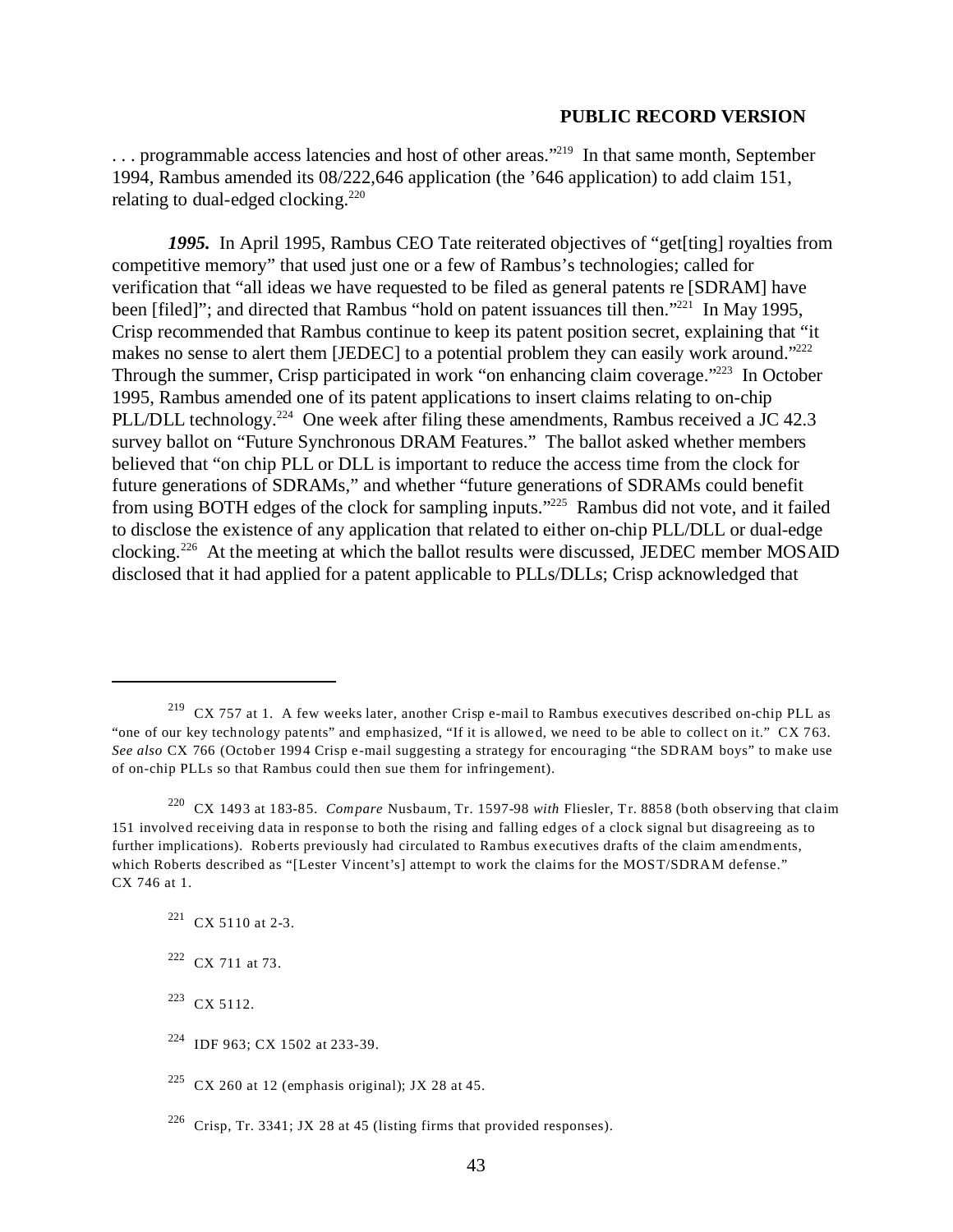"even after seeing this disclosure of a patent application," he "did not say anything with respect to any Rambus patent application concerning PLLs or DLLs."<sup>227</sup>

Crisp advised management in September 1995 that Rambus should "redouble [its] efforts to get the necessary amendments completed, the new claims added and make damn sure this ship is watertight before we get too far out to sea."<sup>228</sup> In fall 1995, Rambus's new in-house counsel, Anthony Diepenbrock, outlined Rambus's patent strategy at a company-wide retreat.<sup>229</sup> Diepenbrock's presentation described Rambus's "offensive" patent strategy as "find[ing] key areas of innovation in our IP that are essential to creating a competing device" and "claim[ing] these areas as broadly as possible within the scope of what we invented." $230$  The first two examples cited in Diepenbrock's presentation were DLLs and dual-edge clocking.<sup>231</sup>

Meanwhile, Diepenbrock advised Crisp – just as Vincent had in 1992 – that Rambus faced a risk of equitable estoppel based on its participation in JEDEC.<sup>232</sup> Diepenbrock urged that Rambus withdraw from JEDEC.<sup>233</sup> At his next JEDEC meeting, in December 1995, Crisp made private inquiries regarding JEDEC's patent policy.<sup>234</sup> Based on these discussions, as summarized in an e-mail to Rambus executives, Crisp stated that it was unacceptable "to not speak up when we know that there is a patent issue, to intentionally propose something as a standard and quietly have a patent in our back pocket we are keeping secret that is required to implement the standard and then stick it to them later (as WANG and SEEQ did)."235

Later that month, Vincent sent Diepenbrock "materials relating to the proposed [FTC] consent order involving Dell computer," which resolved allegations of unfair methods of competition based on Dell's assertion of patent rights after its representative had certified to an

- <sup>230</sup> CX 1267; Diepenbrock, Tr. 6131.
- 231 CX 1267; Diepenbrock, Tr. 6132-33.
- 232 Crisp, Tr. 3442.

*Id*.

<sup>234</sup>*Id*. at 3440-44, 3447-48; CX 711 at 188 (Crisp e-mail describing conversations with Sanyo's Howard Sussman and VLSI Technology's Desi Rhoden). Crisp testified that he sought this information because Rambus was considering making a presentation regarding a proposed technology. Crisp, Tr. 3440-41, 3447-48.

235 CX 711 at 188. Crisp's e-mail adds, "I am unaware of us doing any of this or of any plans to do this."

<sup>227</sup> Crisp, Tr. 3341-44. Crisp promptly reported MOSAID's disclosure to Rambus management. *See* CX 711 at 192.

 $228$  CX 837 at 2.

 $229$  Diepenbrock, Tr. 6129-30.

<sup>233</sup>*Id*. at 3442-43.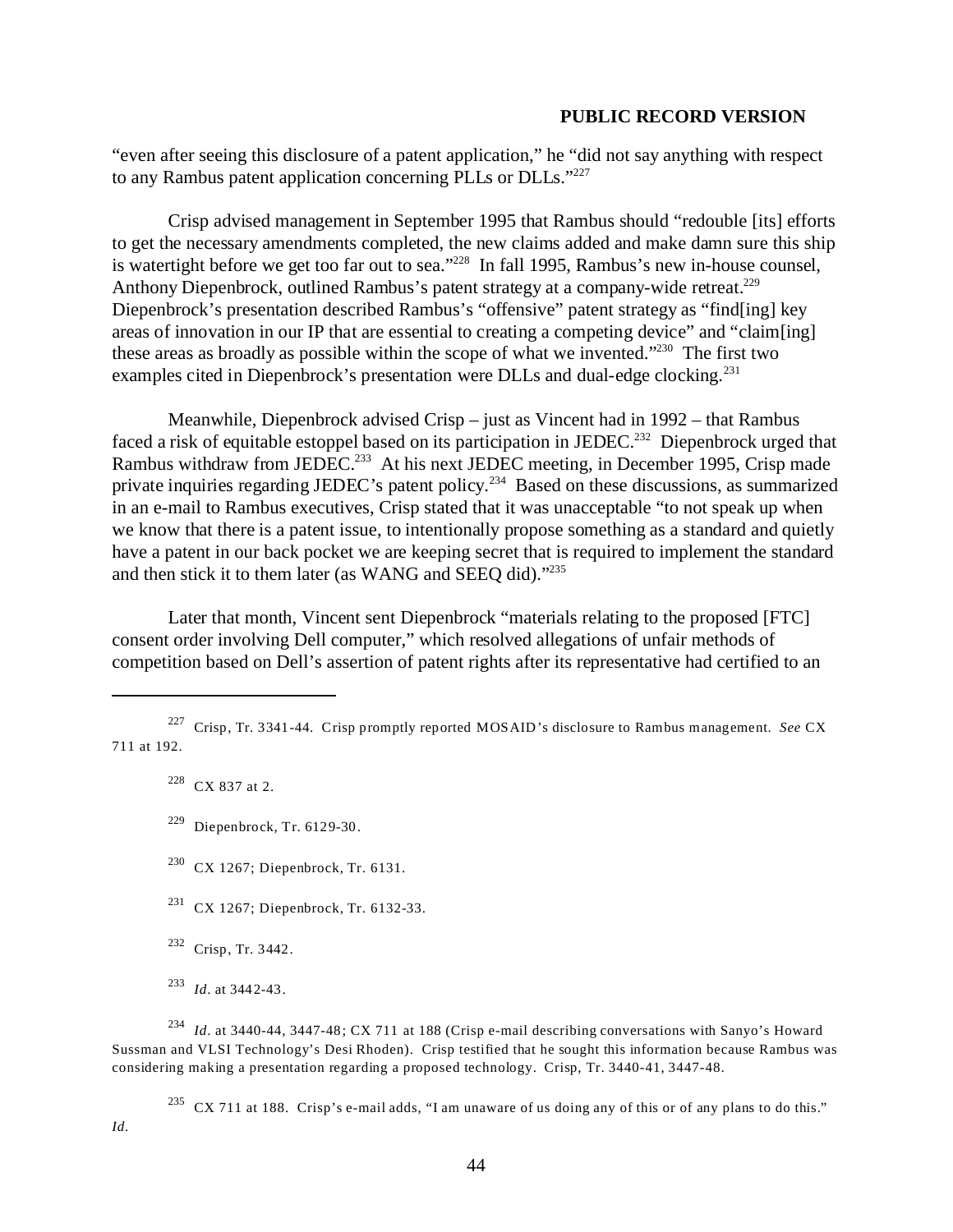SSO that a standard under consideration did not infringe any Dell patents.<sup>236</sup> Vincent's notes from the period conclude that there should be "no further participation in any standards body . . . do not even get close!!"237

*1996.* On January 11, 1996, Vincent met with Rambus executives – including Tate, Crisp, and Diepenbrock – to discuss *Dell* and other matters.<sup>238</sup> Rambus attended no JEDEC meetings after this date.<sup>239</sup> According to Crisp, Rambus was concerned that attendance at future meetings could leave Rambus in a vulnerable position in future litigation. $240$ 

During this period, however, Rambus continued to build its patent portfolio. On October 6, 1995, the PTO had sent Rambus's attorney a notice of allowability on the '646 application, which had claims relating to dual-edged clocking.<sup>241</sup> According to Diepenbrock, this meant that "the patent office has reason to believe or believes that the claims should go to issuance."<sup>242</sup> Rambus paid the issuance fee on January 5, 1996, and the ensuing patent, No. 5,513, 327 ("the '327 patent'') issued on April 30, 1996.<sup>243</sup> Issuance of this patent was a noteworthy event within Rambus.244

On June 17, 1996, Rambus sent a letter to JEDEC, signed by Crisp, stating that Rambus was not renewing its membership.<sup>245</sup> Rambus enclosed "a list of Rambus U.S. and foreign patents" and stated that "Rambus has also applied for a number of additional patents in order to protect Rambus technology."246 The letter emphasized that "Rambus reserves all rights regarding

- 238 CX 3126 (Vincent *Infineon* Dep.) at 536-38 (*in camera*).
- <sup>239</sup> Rambus Answer, ¶ 41.

<sup>240</sup> CX 858 at 2 ("the current plan is to go to no more JEDEC meetings due to fear that we have exposure in some possible future litigation"); Crisp, Tr. 3358.

241 CX 1482; Diepenbrock, Tr. 6190. *See supra* note 220.

242 Diepenbrock, Tr. 6151.

- <sup>243</sup>*Id*. at 6185, 6192; CX 1494.
- $244$  Diepenbrock, Tr. 6194.

<sup>246</sup>*Id*.

<sup>236</sup> CX 1990. *See* Dell Computer Corp., 121 F.T.C. 616 (1996).

 $237$  CX 1928 (emphasis original).

<sup>&</sup>lt;sup>245</sup> CX 887.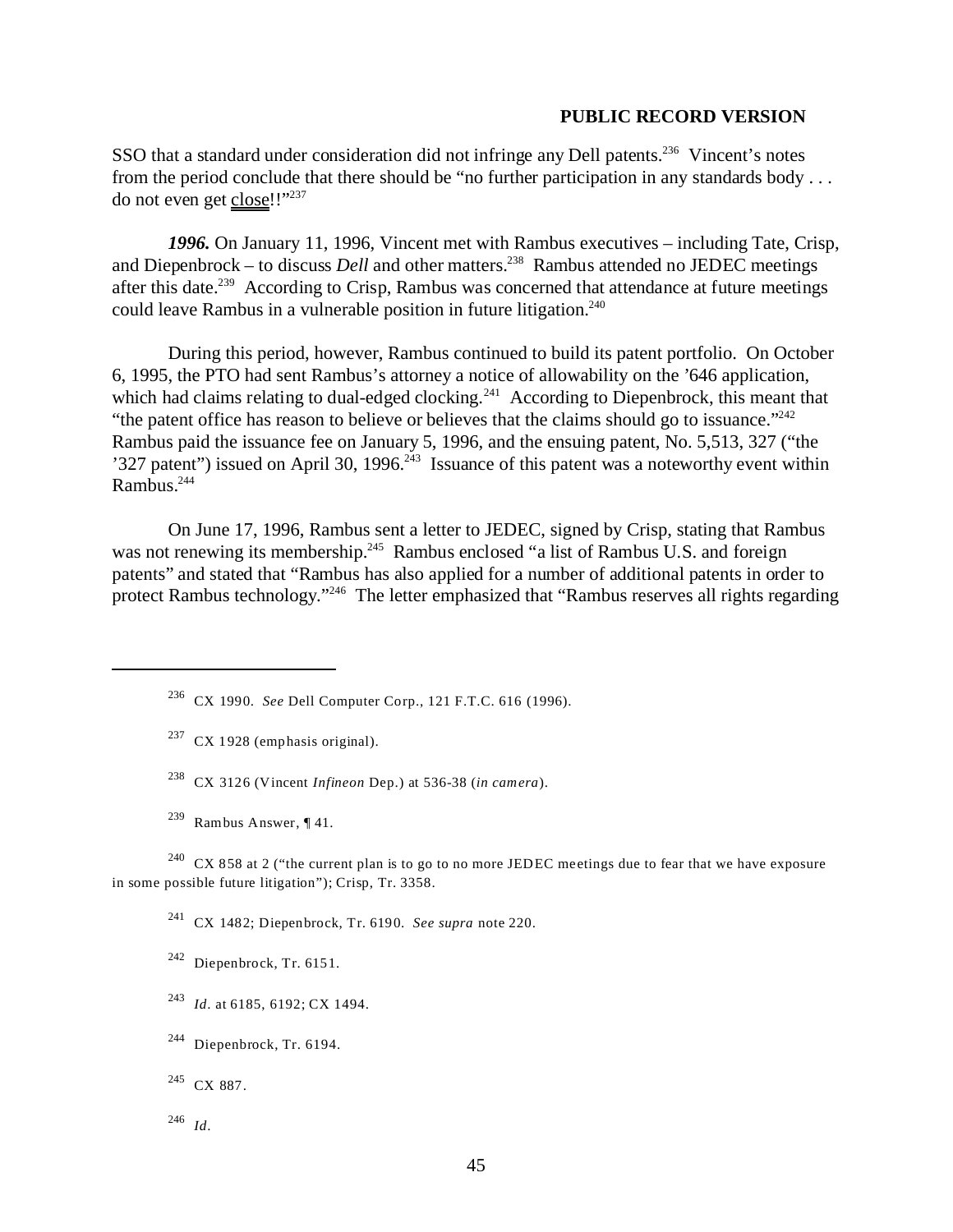its intellectual property."247 Rambus omitted from the list that it provided to JEDEC the only then-issued patent that Rambus believed covered technology under consideration by JEDEC – the  $327$  patent.<sup>248</sup>

Rambus's June 1996 withdrawal letter also omitted information that would have allowed JEDEC members to adopt standards that would avoid infringing Rambus's intellectual property. While the letter mentioned inconsistency between JEDEC and Rambus with respect to the "terms" of licensing, and purported to reserve Rambus's rights respecting its intellectual property, Rambus omitted to disclose that it had used information gleaned during JEDEC meetings to develop a patent portfolio covering JEDEC's SDRAM and DDR SDRAM standards, and also omitted to disclose the patent applications Rambus had filed to implement its strategy. To the contrary, the letter stated, "To the extent that anyone is interested in the patents of Rambus, I have enclosed a list of Rambus U.S. and foreign patents."249 Rambus's list identified *only* patents unrelated to JEDEC's work.<sup>250</sup> Rambus's letter stated that Rambus had applied for "a number of additional patents" but the letter did not suggest that future patents would be any more applicable to JEDEC's DRAM standards than were the issued patents on the list.

*1997 and subsequent years.*251 Although Rambus terminated its JEDEC membership in 1996, Rambus continued to receive information on the activities of JEDEC after 1996. Beginning in 1997, Crisp received information from a source that he referred to as "deep

<sup>247</sup>*Id*.

<sup>248</sup>*See* CX 5013 (designated R401208-09) (Joel Karp presentation regarding "Enforcement Scenario for 1999," stating, " '327 – covers DDR (dual-edged clocking)"). (The "R" designation refers to Bates stamp numbers that appear on this and other exhibits admitted into this record from the *Infineon* litigation.)

249 CX 887.

<sup>250</sup> Although some of the listed patents derived from the '898 application, none of them applied to JEDEC's SDRAM and DDR SDRAM work, Jacob Tr. 5365-66, 5501-02, and none was named in Rambus's infringement complaints or counterclaims against DRAM manufacturers. *Compare* CX 887 at 2 (Rambus's list of issued patents) *with* CX 1855 (complaint against Hitachi), CX 1867 (complaint against Infineon), CX 1878 at 13-14 (counterclaims against Hyundai), CX 1891 at 2 (claims asserted against Hyundai/Hynix), *and* CX 1880 at 29-38 (counterclaims against Micron).

251 By including herein a discussion of Rambus's post-resignation conduct, we do not mean to suggest that a firm that never participated in a standard-setting process – or that did so without deception, then resigned from the SSO – would be at risk of Section 2 liability if it monitored the standard-setting process from the outside and developed a patent portfolio covering standards it believed would be adopted. Rambus's post-resignation conduct was quite different. It represented the continuation, albeit in a different form, of a deceptive course of conduct that began more than four years before Rambus formally "resigned" from JEDEC. Rambus's "resignation" did nothing to cure its prior course of conduct. If anything, the resignation operated to conceal further Rambus's course of conduct, because Rambus's resignation letter left the impression that Rambus had disclosed what was relevant when, in fact Rambus had done nothing of the sort. Under these circumstances, treating Rambus's post-resignation conduct as benign could invite further abuses of standard-setting processes that otherwise might be procompetitive.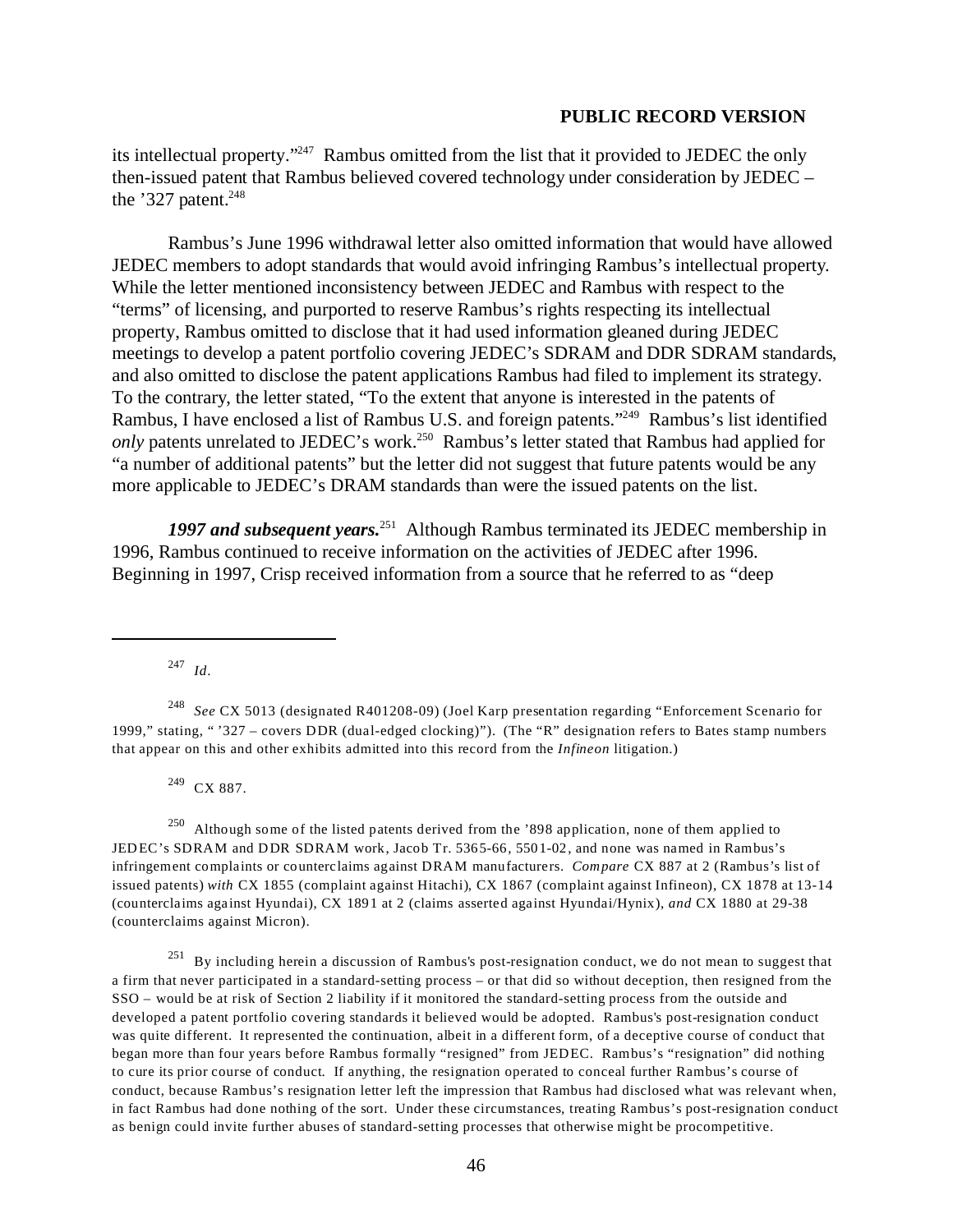throat."252 Crisp also received information from three other unsolicited sources known as "Mixmaster," a reporter called "Carroll Contact," and "secret squirrel."<sup>253</sup> According to Crisp, these sources provided information on the features of devices being proposed for standardization.<sup>254</sup> Crisp shared the information he obtained from these inside sources with Rambus's executives and engineers,<sup>255</sup> and this information was used in the continuing process of filing and amending Rambus's patent applications. $256$ 

Additionally, although no longer a JEDEC member, Rambus continued to conceal its relevant patent applications. Rambus CEO Tate, for example, stated in a February 1997 e-mail to Rambus executives, "do \*NOT\* tell customers/partners that we feel DDR may infringe – our leverage is better to wait."257 Likewise, a July 1997 e-mail by Rambus Chairman of the Board Bill Davidow stated that "[o]ne of the things we have avoided discussing with our partners is intellectual property problem [infringement by SyncLink and SDRAM/DDR SDRAM] . . . . We are hoping that they will either drop their competitive efforts or discover for themselves that they have violated Rambus patents and will conclude that getting around them will be either extremely difficult or impossible and will take a lot of time."<sup>258</sup> And in its October 1998 "strategy update," Rambus stated, "We should not assert patents against Direct partners until ramp reaches a point of no return."<sup>259</sup> In sum, after leaving JEDEC, Rambus strategically maintained its silence, thereby prolonging the misimpression created by its prior conduct.

By March 1998, a DDR SDRAM standard incorporating all four of the technologies that Rambus claims are covered by its patents had been approved by the JC 42.3 committee.<sup>260</sup> The JEDEC Council approved that standard, and it was published as a JEDEC standard in August

253 IDF 280-81; Crisp Tr. 3412-18.

 $^{254}$  Crisp Tr. 3417.

<sup>255</sup> CX 935 at 1; CX 929 at 1; CX 973 at 1; CX 979 at 1; CX 1014 at 1.

256 Crisp Tr. 3418. *See generally* CX 5115 (November 1996 Tate e-mail announcing plans for an "IP strategy" panel to discuss Rambus efforts to use intellectual property "in process" to "block . . . SDRAM-2 . . . .").

<sup>257</sup> CX 919.

258 CX 938 at 1.

<sup>260</sup> IDF 380; JX 40 at 7-8; CX 375.

<sup>252</sup> CX 929; CX 932.

<sup>&</sup>lt;sup>259</sup> CX 5011 at 3 (designated R401155).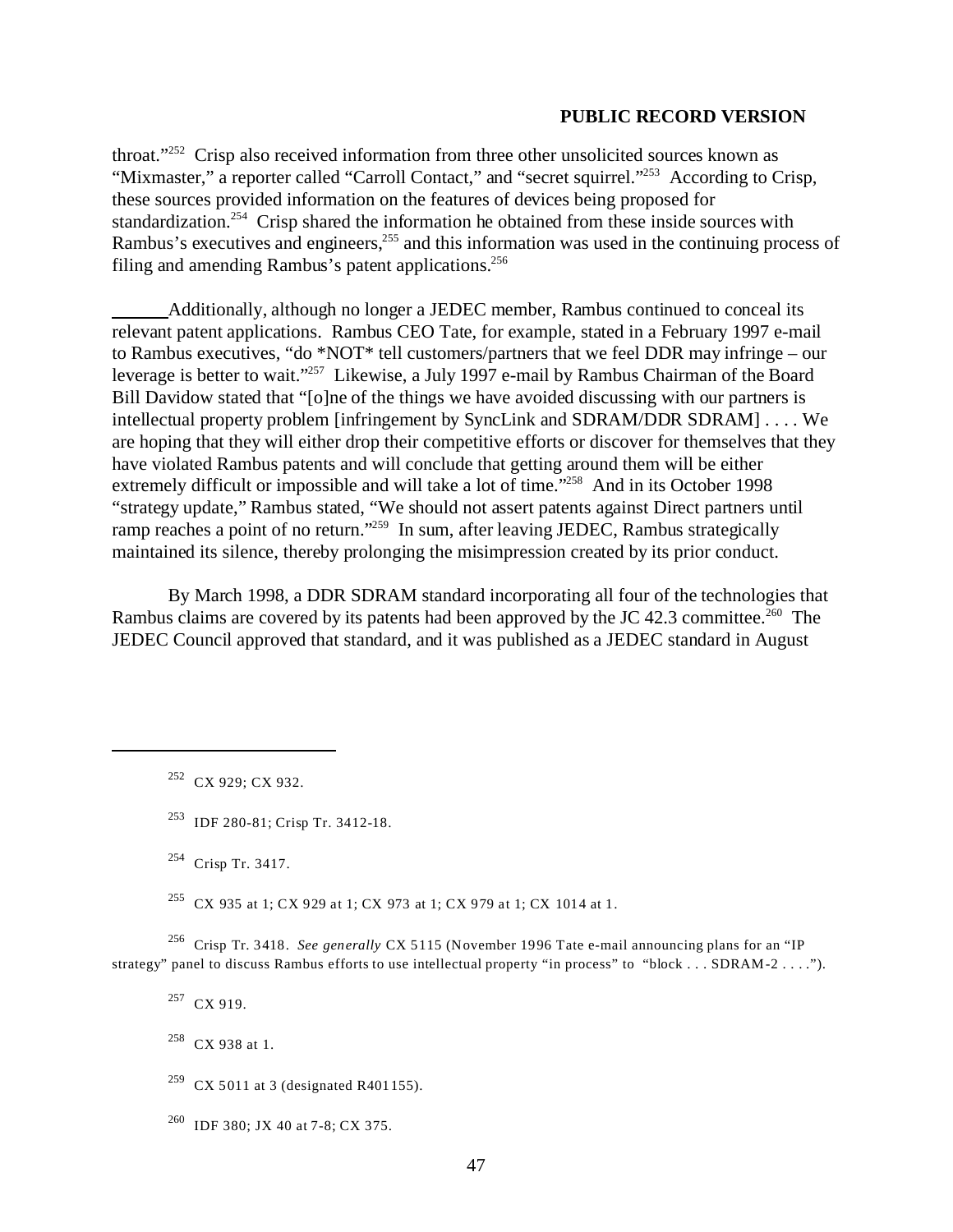1999.261 By November 1999, Rambus had obtained all four patents cited in its first complaint against JEDEC-compliant uses (filed against Hitachi) in January 2000.<sup>262</sup>

#### b. Rambus's "Notice" to JEDEC

Rambus claims that it twice gave notice to JEDEC of its patents and patent applications through responses to questions. Based on our review of the evidence regarding those incidents, we find that, far from giving notice, Rambus's responses were evasive and, indeed, misleading.

The first incident, in May 1992, was an outgrowth of concerns held by IBM and Siemens regarding possible Rambus patents on dual-bank designs. In the course of a discussion of that technology at a JEDEC meeting, some of the participants noted the possibility that Rambus and Motorola might have patents on multi-bank designs (a technology that is not at issue here).<sup>263</sup> Motorola's representative promised to check and to get back to JEDEC with an answer.<sup>264</sup> Expressing concern that Rambus might have a patent on multi-bank designs, and noticing that Rambus had stayed silent, Siemens's Meyer asked the DRAM task group chairman, Gordon Kelley of IBM, to pose a direct question to Rambus.<sup>265</sup> Kelley asked whether Rambus wanted to comment.266 Rambus's representative, Crisp, shook his head "no."267 Crisp did not explain whether that gesture meant that Rambus lacked such a patent, whether he did not know the

<sup>261</sup> IDF 381; CX 234.

 $262$  CX 1855. Rambus followed this initial suit with a complaint against Infineon, filed in August 2000, CX 1867, and with counterclaims against Hyundai/Hynix, CX 1878, and Micron, CX 1880, filed in February 2001, all alleging infringement based on JEDEC-compliant uses. Rambus quickly induced other industry members to enter licenses covering production of JEDEC-compliant products. *See* CX 1391a at 8 (November 2000 Tate "Big Picture Update," stating that more than 40% of the "SDRAM/DDR market" had already accepted Rambus licenses); CX 1154 (November 2000 Tate e-mail noting that SDRAM/DDR SDRAM and RDRAM licenses already gave Rambus royalties from close to half of the entire DRAM market); CX 1689 (*in camera*) (December 2000 SDRAM/DDR SDRAM license with Mitsubishi).

<sup>263</sup>*See* RX 297 at 4-5; CX 2089 at 133 (Meyer *Infineon* Trial Tr.) (*in camera*).

<sup>264</sup>*See* CX 2089 at 133 (Meyer *Infineon* Trial Tr.) (*in camera*).

<sup>265</sup>*See* CX 673; CX 2089 at 133, 164 (Meyer *Infineon* Trial Tr.) (*in camera*).

<sup>266</sup>*See* Crisp, Tr. 3066 (Kelley "asked me if I cared to comment and I declined to comment"); CX 673 (Crisp e-mail stating, "Gordon Kell[e]y of IBM asked me if we would comment which I declined."); CX 2089 at 136 (Meyer *Infineon* Trial Tr.) (*in camera*) (Kelley formulated the question as, "Do you want to give a comment on this"). *But cf*. G. Kelley, Tr. 2543 (unable to recall whether he had said anything to Rambus and suggesting that it was Meyer who asked Rambus whether it had patentable material).

<sup>267</sup>*See* CX 673; CX 2089 at 135-37 (Meyer *Infineon* Trial Tr.) (*in camera*) ("he just shook his head"); Calvin, Tr. 1068-70 (Crisp responded in the negative); RX 290 at 3 ("NO RAMBUS COMMENTS"); RX 297 at 5 ("No comments given").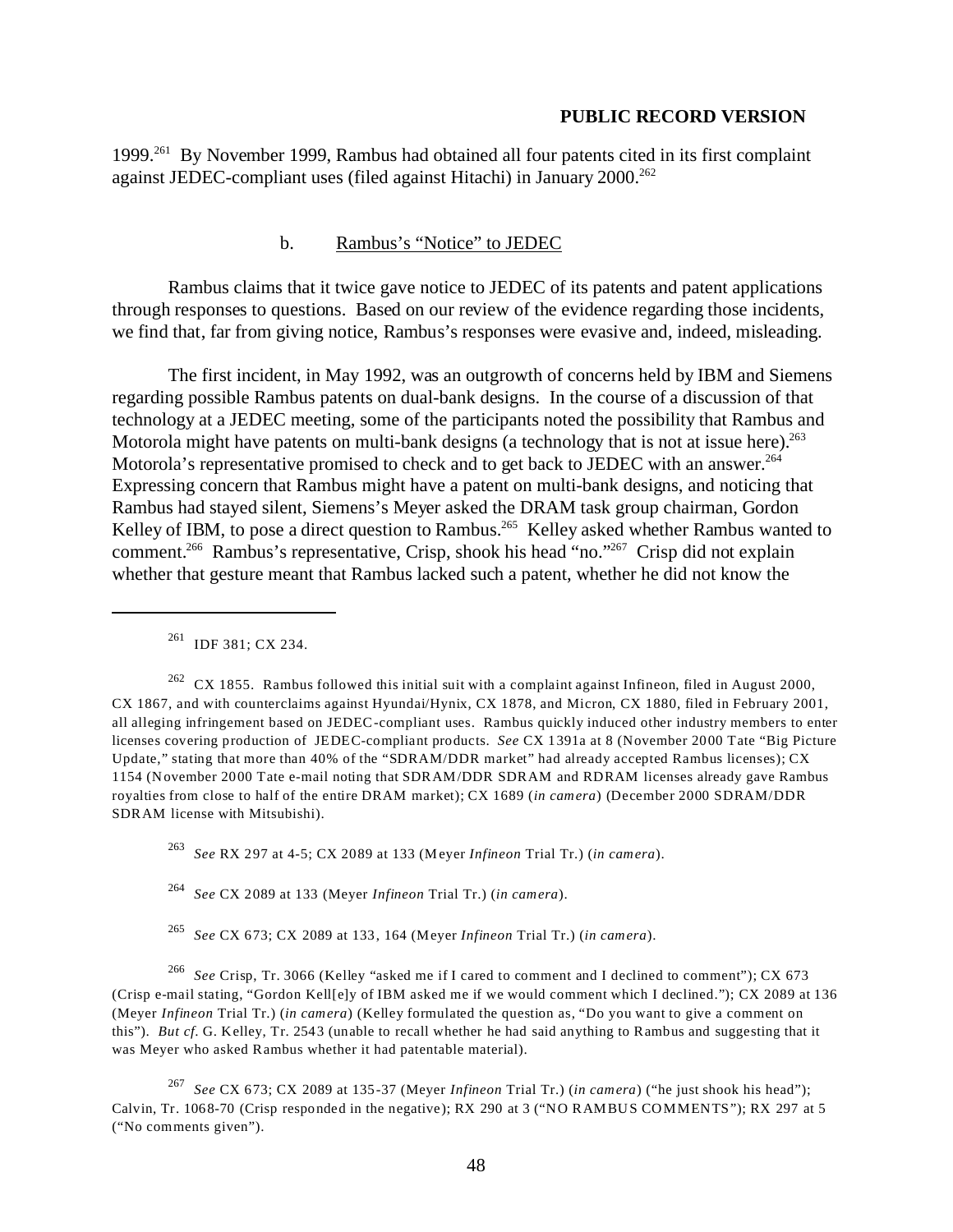answer to the question posed, or something else. He did *not* say that the gesture meant that Rambus would not disclose relevant patents or patent applications, and the record shows that those present did not read that into his gesture.<sup>268</sup>

The second incident relates to a May 1995 JEDEC subcommittee discussion of the SyncLink memory technology. This is not a technology at issue here.<sup>269</sup> A number of companies were asked whether they had relevant patents. Intel's Sam Calvin asked whether Rambus had patents relevant to SyncLink, and then DRAM task group chairman, IBM's Gordon Kelley, addressed to Crisp a request that Rambus provide a statement as to whether Rambus had patents that covered SyncLink.270

At the next JEDEC subcommittee meeting on September 11, 1995, Rambus furnished a written response that focused on its patents and patent applications relevant to SyncLink alone.<sup>271</sup> Indeed, except for the concluding sentence, the entire statement referred exclusively to SyncLink. The record shows that the JEDEC meeting attendees interpreted the statement as relating to SyncLink only and therefore of no moment.<sup>272</sup> Moreover, Rambus took additional steps to

 $^{269}$  Crisp agreed that "the SyncLink proposal was similar to the Rambus architecture in a number of places." Crisp, Tr. 3254-55. SyncLink, like RDRAM but unlike SDRAM and DDR SDRAM, involved a narrow-bus technology, using multiplexing and packetization for command and address information. *See, e.g.,* Becker, Tr. 1203 04; Sussman, Tr. 1405 (SyncLink a "totally different architecture" from SDRAM and DDR SDRAM); G. Kelley, Tr. 2573; Crisp, Tr. 3254 (SyncLink packetized); CX 1069 (same); Kellogg, Tr. 5090-91 and 5095 (SyncLink involved a narrow bus and packetization; it had some similarities to RDRAM); Tabrizi, Tr. 9119. RamLink, from which SyncLink evolved, used a narrow-bus, packetized, and fully multiplexed architecture, as did RDRAM. *See id*. at 9116-17, 9119; *see generally* RX 555 at 5 (April 1995 Crisp letter noting that RamLink and RDRAM "work in a very similar manner").

<sup>270</sup>*See* CX 711 at 73 (Crisp's meeting report, indicating that "Kelley asked to have us state whether or not Rambus knows of any patents especially ones we have that may read on Synchlink"); Crisp, Tr. 3266-67 (agreeing that Kelley asked for a report as to whether "Rambus knows of any patents that may read on SyncLink"); G. Kelley, Tr. 2578. JEDEC minutes of the meeting provide no specifics. *See* JX 26 at 10 (stating only, "Patent issues were a concern in this proposal.").

<sup>271</sup>*See* JX 27 at 26.

<sup>272</sup>*See* Sussman, Tr. 1411-13; Kellogg, Tr. 5093-96. Indeed, JEDEC's minutes described the discussion entirely in terms of SyncLink and its predecessor, RamLink. *See* JX 27 at 4 ("SyncLink/ RamLink patents were discussed. Rambus noted at the general meeting their position (see [the message presented by Crisp]).").

Between April and August 1995, Crisp told several people that SyncLink and RamLink likely violated Rambus's patents. *See* RX 555 at 5 (statement to Hyundai regarding RamLink); CX 711 at 73 (statement to Intel representatives regarding SyncLink), 80 and 90-91 (statement to JEDEC consultant regarding RamLink, forwarded

<sup>268</sup> Intel's Calvin testified that the incident gave him no concern. Calvin, Tr. 1070-71. Meyer and Kelley ultimately concluded that Rambus had no relevant patents. CX 2089 at 151-52 (Meyer *Infineon* Trial Tr.) (*in camera*); G. Kelley, Tr. 2545-46, 2562. Only IBM's Kellogg termed the lack of response by Rambus a concern, Kellogg, Tr. 5323, but he also testified that the May 1992 meeting did not cause him to understand that Rambus had intellectual property applicable to SDRAM. *Id*. at 5056.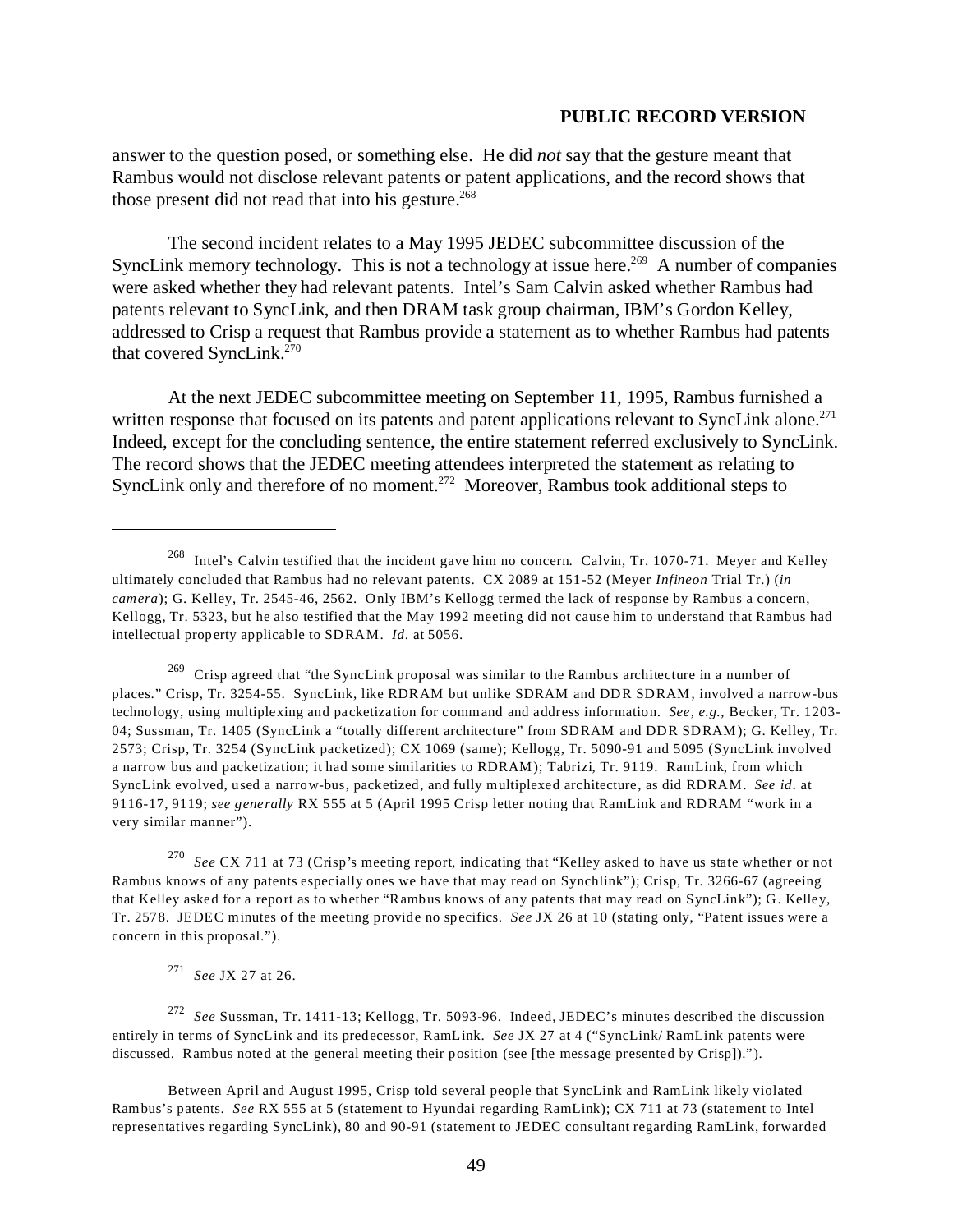deflect attention from the potential breadth of the statement's final sentence.<sup>273</sup> After Kelley commented that Rambus had not said anything, Crisp re-framed the final sentence in terms of SyncLink: "I reminded them . . . that our silence was not an agreement that we have no IP *related to SycLink* (sic). . . .<sup>"274</sup> In addition, Crisp reminded the members that Rambus previously had reported a patent to JEDEC, suggesting that this placed Rambus in the category of JEDEC members who had disclosed patents.<sup>275</sup>

*\* \* \* \* \** 

The record demonstrates that Rambus's course of conduct included two species of potentially deceptive conduct set forth in the Policy Statement:

- Rambus made potentially deceptive omissions via its continuing concealment of its patents and patent applications until after the DDR SDRAM standard was in place; and
- Rambus made outright misrepresentations when it gave evasive and misleading responses to questions about its conduct.

 In this context, Rambus's September 1995 message sounded no alarm. As Crisp phrased it, subcommittee chairman Kelley's reaction was that "he heard a lot of words, but did not hear anything said." CX 711 at 166. Similarly, Motorola's meeting report termed the Rambus letter a "non-statement statement." RX 615 at 1. Crisp even encouraged the reaction that Rambus was revealing nothing new. *See* RX 576 at 2 (June 1995 Crisp e-mail to an HP JEDEC participant, noting that Crisp already had shared his personal opinion that Rambus patents would cover SyncLink and RamLink, and that in September Rambus would provide an "official" response to JEDEC's request "to report on our patent coverage relative to SyncLink").

273 Rambus's statement ends, "Our presence or silence at committee meetings does not constitute an endorsement of any proposal under the committee's consideration nor does it make any statement regarding potential infringement of Rambus intellectual property." JX 27 at 26.

 $274$  CX 711 at 167 (emphasis added).

by recipient to IBM and Hewlett Packard (HP) JEDEC participants, among others), 104-05 (statement to HP JEDEC participant regarding RamLink and SyncLink); RX 592 at 2 (August 1995 statement to SyncLink Consortium regarding RamLink and SyncLink). Although the ALJ treated Crisp's SyncLink/RamLink disclosures as giving notice regarding JEDEC standards, ID at 280-81, the record shows only that the disclosures raised concerns regarding SyncLink. For example, on June 12, 1995 – two days after receiving a copy of Crisp's statement regarding Rambus patents covering RamLink, CX 711 at 90 – IBM's Gordon Kelley called for an IBM review of possible Rambus patents on SyncLink. RX 575 at 6-7.

 $275$  CX 711 at 167; Crisp, Tr. 3312-13. During its membership, Rambus disclosed no patent applications and only one issued patent to JEDEC, U.S. Patent No 5,243,703 ("the '703 patent"), which Rambus disclosed in September 1993. Crisp, Tr. 3173, 3176; CX 1801 at 3; Parties' First Set of Stipulations, Item 11. None of the claims of the '703 patent covered SDRAM or DDR SDRAM. *See* Parties' First Set of Stipulations, Item 10 (stating that as of January 1996 Rambus held no issued U.S. patents essential for compliance with any JEDEC standard); Crisp, Tr. 3173-74; Jacob, Tr. 5498-99.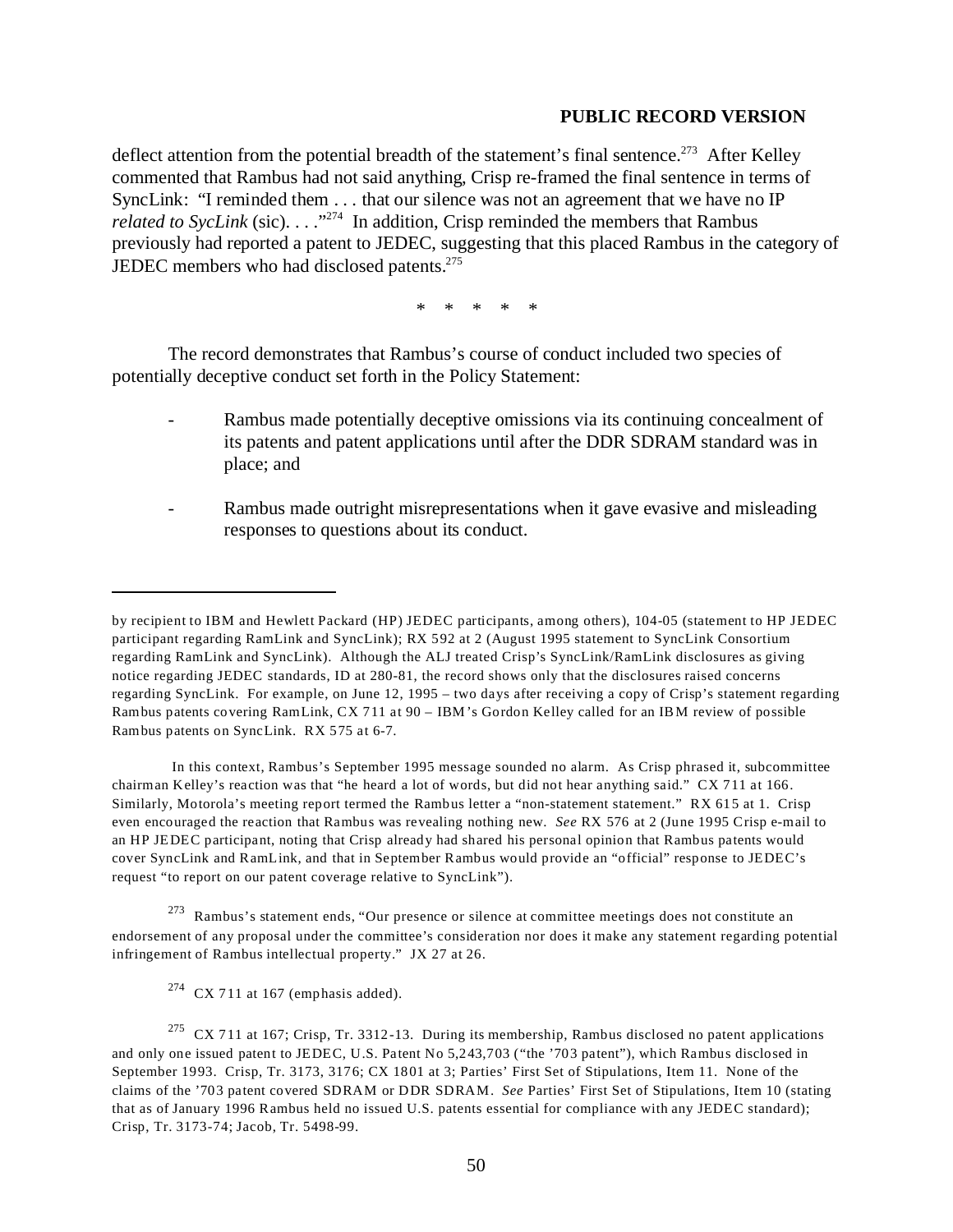In addition, Rambus used information gained through its participation in JEDEC to help shape a patent-filing strategy that included filing patent applications covering key parts of the SDRAM and DDR SDRAM standards.

This course of conduct was intentionally pursued, in accordance with a strategy that was spelled out in Rambus's own internal documents and e-mails. We conclude that Rambus's course of conduct had the potential to be deceptive and, under the circumstances of this case, exclusionary.

# 3. The JEDEC Environment

Next, we consider the standard-setting environment at JEDEC. The ALJ focused on whether JEDEC's rules imposed on JEDEC members an affirmative duty to disclose their patents and patent applications. Finding that the rules did not expressly contain such a requirement, the ALJ concluded that Rambus had no duty to disclose its patent filings and, therefore, that Rambus had not engaged in any wrongful conduct.<sup>276</sup> We respectfully find that this analysis and conclusion were erroneous. The Complaint in this case alleged not just a breach of a duty to disclose under JEDEC rules, but a course of conduct that was materially deceptive under *all* of the circumstances in which the standard setting occurred.<sup>277</sup>

In order to determine whether Rambus's course of conduct actually was deceptive, we need to consider the totality of the circumstances in which that conduct occurred. For the reasons discussed below, we find that JEDEC's policies (including the policies of its parent, EIA) and practices, considered as a whole, gave JEDEC's members reason to believe the standard-setting

<sup>276</sup>*See* IDF 766-85, 902, 939-82; ID at 260-79.

<sup>277</sup> We recognize that the Federal Circuit in *Infineon* found Rambus not liable, ruling that Rambus had not breached a duty to disclose. However, the case before the Federal Circuit in *Infineon* was very different from the case here. In particular, the claim before the Federal Circuit was a state law fraud claim. Rambus, Inc. v. Infineon Tech. AG, 318 F.3d 1081, 1084, 1087 (Fed. Cir. 2003). In contrast, this case involves a federal antitrust claim alleging exclusionary, deceptive conduct. *See* FTC v. Freecom Commc'ns., Inc., 401 F.3d 1192, 1203 n.7 (10th Cir. 2005) ("A § 5 claim simply is not a claim of fraud as that term is commonly understood . . . ."). The standards of proof for these claims are different. To prove a fraud case in Virginia, the plaintiff had to meet a clear and convincing evidence standard. *Id* at 1096. Here, Complaint Counsel must satisfy a lower preponderance of the evidence burden. *See supra* Section III.

Not only are the claims and evidentiary standards different, but so are the records. We take note that the joint appendix that presented the evidentiary record on which the Federal Circuit relied contained the testimony of only *two* industry witnesses (other than witnesses from Rambus and Infineon and the parties' experts) – AMI-2's Desi Rhoden (previously employed by HP and then by VLSI) and IBM's Gordon Kelley. In contrast, the record in this proceeding, from which we have assessed the industry's understandings and expectations, contains testimony from approximately 30 non-Rambus, industry witnesses. Our record includes testimony from five DRAM manufacturers and from major DRAM customers and developers of systems and complementary components, such as Sun, Compaq, Cray, Cisco, Intel, AMD, ATI, nVIDEA, Texas Instruments, and Sanyo, in addition to multiple witnesses from HP and IBM.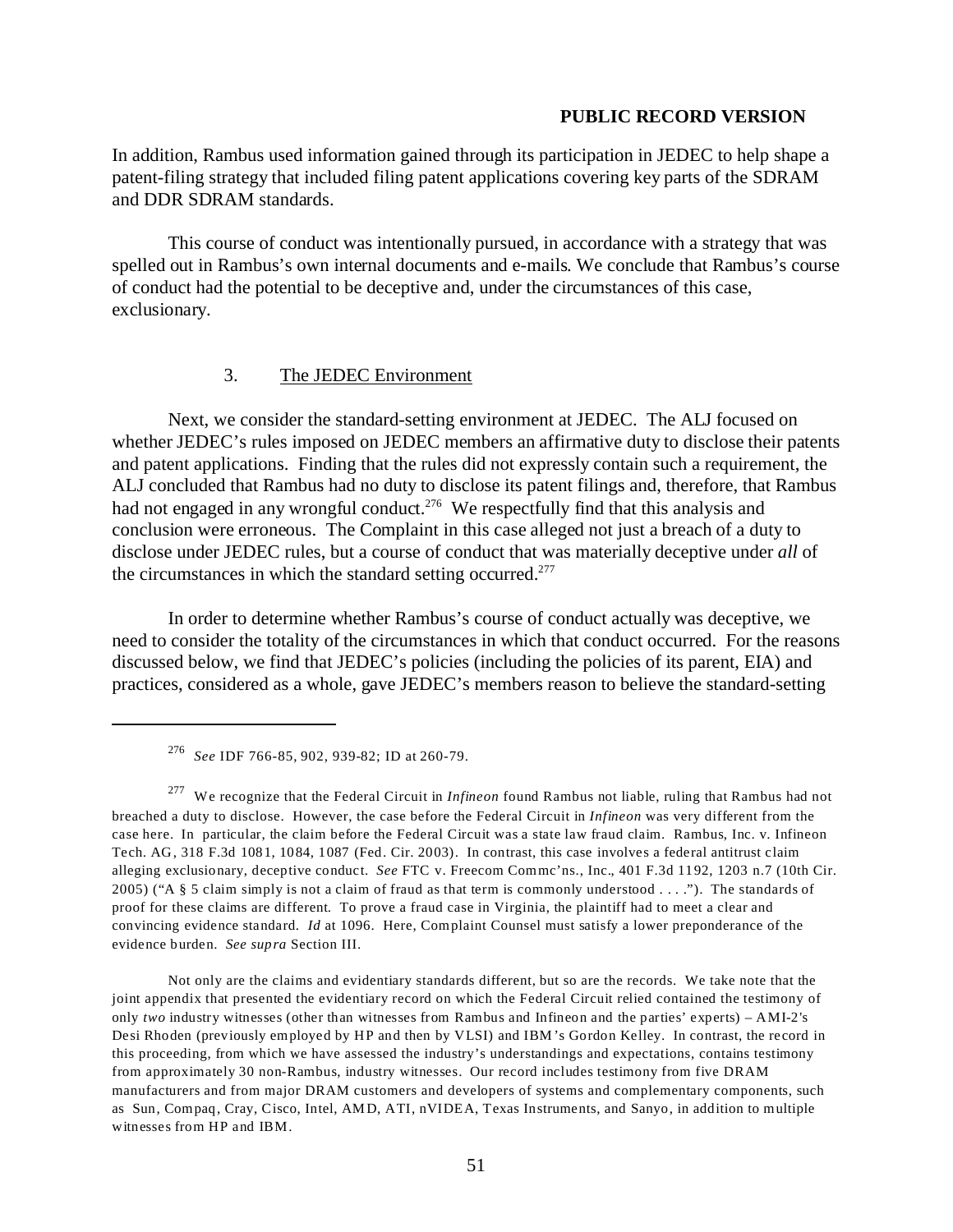process would be cooperative and free from deceptive conduct. In that environment, we find that Rambus's course of conduct was likely to be "material" because it was likely to infect the decisions of JEDEC members with respect to the SDRAM standards to be adopted.

# a. EIA/JEDEC Policies and their Dissemination

The record shows that although EIA/JEDEC policies are not a model of clarity, a duty of good faith underlies the standard-setting process under those policies. Specifically, under the EIA/JEDEC rules, "[a]ll EIA standardization programs . . . shall be carried on in good faith under policies and procedures which will assure fairness and unrestricted participation . . . . "<sup>278</sup> Another general EIA regulation provides that EIA standardization programs "shall not be proposed or indirectly result in . . . restricting competition, giving a competitive advantage to any manufacturer, excluding competitors from the market . . . except where required to meet one or more of the" enumerated "legitimate public interest" objectives.<sup>279</sup>

To accomplish that EIA goal, as the majority opinion in *Rambus v. Infineon Technologies A.G.* declared,<sup>280</sup> JEDEC's Manual of Organization and Procedure (the JEDEC manual) expressly obligated the subcommittee chairperson to remind members to inform the meeting of any patents or applications "that might be involved in the work" being undertaken.<sup>281</sup> EIA General Counsel/JEDEC legal counsel John Kelly testified that JEDEC's rules required disclosure of patents and patent applications.<sup>282</sup> For most of the time that Rambus was a member

278 CX 204 at 5.

<sup>279</sup>*Id*.

280 318 F. 3d 1081, 1098 (Fed. Cir. 2003).

<sup>281</sup> CX 208 at 19 (JEP21-I, JEDEC Manual of Organization and Procedure) (Oct. 1993). Although Rambus and the ALJ question whether this manual was officially adopted, *see* RB at 15-16, IDF 627-28, the record does not support that speculation. *See* CX 205 at 15 (establishing procedure for amending predecessor manual 21-H); CX 54 at 7, G. Kelley, Tr. 2428, and J. Kelly, Tr. 1925 (together establishing that the specified steps occurred). For present purposes, however, the important point is that manual JEP21-I was operative – it shaped JEDEC members' expectations. Numerous JEDEC members understood that the JEP21-I manual set out JEDEC's disclosure policies. *See, e.g.*, Rhoden, Tr. 311-13; Sussman, Tr. 1349; Landgraf, Tr. 1702-04; G. Kelley, Tr. 2408 09. Indeed, when Crisp requested a copy of JEDEC's patent policies in 1995, JEDEC sent him JEP21-I. CX 2104 at 215–16 (deposition transcript at 851-52) (Crisp *Micron* Dep.) (*in camera*).

<sup>282</sup>*See* J. Kelly, Tr. 1903-04 (disclosure "not optional"), 1925-27 (a "requirement to disclose"), 1870 (EIA Publication EP-3 means that participants need to disclose known patents and patent applications), 1894 (Kelly always understood "patent" to include applications), 1897 (coverage of applications was necessary to make the protections effective), 1931-33 (JEP21-I was an effort "to make it abundantly clear" and "to be emphatic, to pound the table" after W ANG had argued that JEDEC patent policy did not reach applications), 1935-36 ("patentable" in sign-in sheets refers to applications). John Kelly served as General Counsel of EIA and legal counsel for JEDEC from September 1990 through the time of the Commission's trial. *Id*. at 1750, 1754. He also became President of JEDEC in early 2000. *Id*. at 1751. Kelly was responsible for providing "legal guidance relating to standardization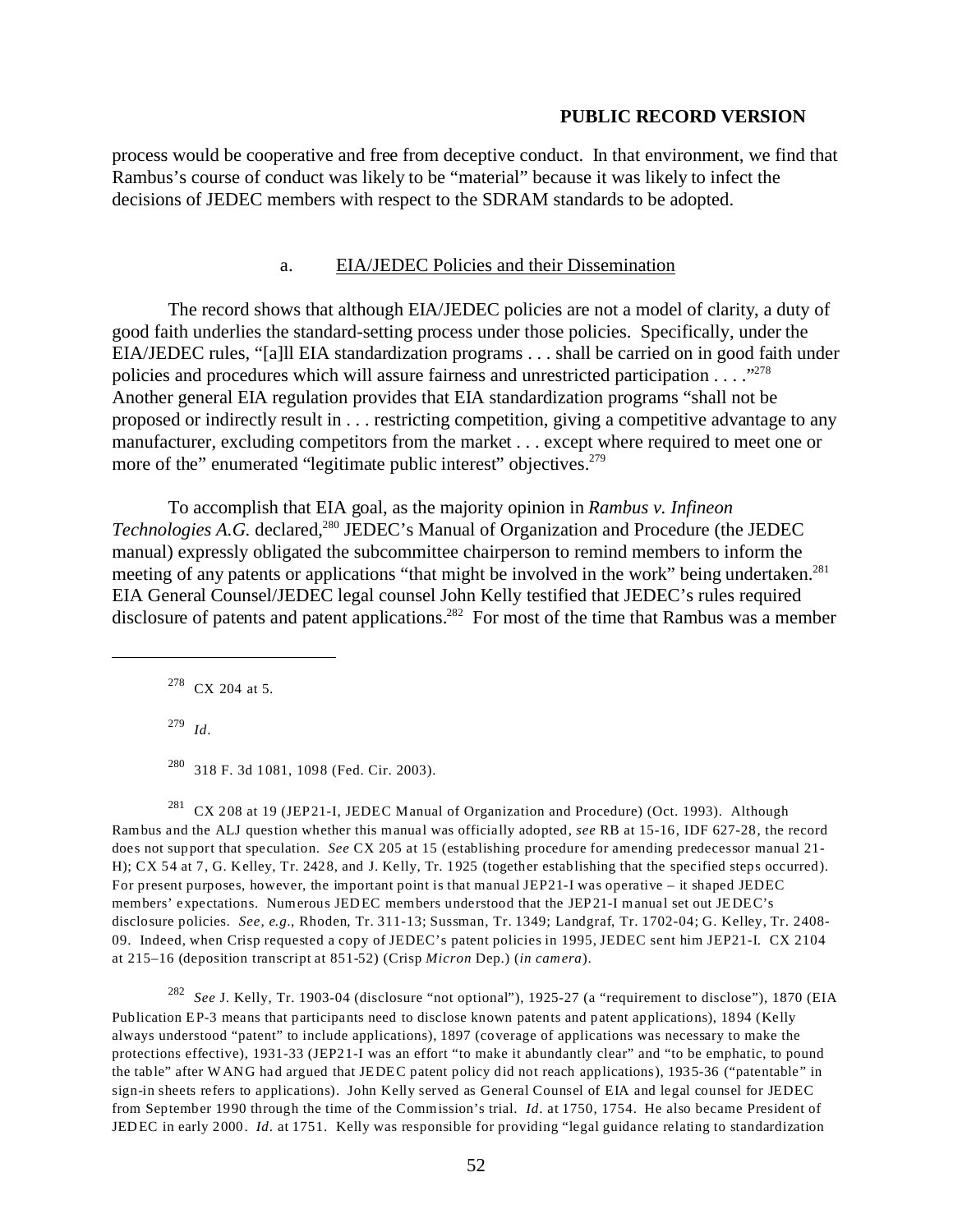of JEDEC, the JC 42.3 sub-committee chairman was James Townsend. Townsend created and delivered presentations designed to advise members of JEDEC's patent policy at each JC 42.3 subcommittee meeting, as well as at other JC 42 subcommittee meetings.<sup>283</sup> He also delivered this presentation to new members during their orientation.<sup>284</sup>

Furthermore, JEDEC's policies expressly required those disclosing relevant patents or patent applications to supply full technical information and to provide RAND assurances (*i.e.*, that royalties on patents covering any standard would be reasonable and non-discriminatory) before their patents were incorporated into JEDEC standards. As presented in Appendix E to the JEDEC manual, "Standards that call for use of a patented item or process may not be considered by a JEDEC committee unless all of the relevant technical information covered by the patent or pending patent is known to the committee, subcommittee, or working group," and the patent holder submits written assurance that it will license without charge or under "reasonable terms and conditions that are demonstrably free of any unfair discrimination."285

# b. Rambus's Understanding of JEDEC's Policies

Following the lead of the Federal Circuit's *Infineon* opinion, we look to the behavior, understandings, and expectations of JEDEC members, including Rambus, to inform our understanding of the JEDEC environment.<sup>286</sup> Rambus's own documents and witnesses indicate that the company believed it should have disclosed its patent filings. For example, Rambus's JEDEC representative, Crisp, understood that "[t]he job of JEDEC is to create standards which

284 Rhoden, Tr. 337-42.

activities," including dealing with questions regarding "the patent policy of EIA and JEDEC." *Id*. at 1813-14. He testified that he had the "last word" within EIA on how rules were to be interpreted and applied and the "final word" in interpreting and applying JEDEC's separate rules. J. Kelly, Tr. 1822, 1915. Others supported Kelly's descriptions. *See* Rhoden, Tr. 313-14, 345; Sussman, Tr. 1348-49 (people with questions regarding patent policy were referred to Kelly); Grossmeier, Tr. 10957 (same); CX 208 at 18 (JEDEC manual stating, "EIA Legal Counsel can advise the Council and committees from time to time concerning interpretation of legal guides."); CX 306 (EIA/JEDEC M eeting Attendance Roster, referencing EIA patent policy and stating, "Consult the EIA General Counsel about any doubtful question.").

<sup>283</sup>*See, e.g.*, Rhoden, Tr. 324-25, 330; Williams, Tr. 771, 785; Calvin, Tr. 1007-08; Landgraf, Tr. 1694-95; CX 42 at 3. The JC 42 committee and its subcommittees met four to eight times per year, and these meetings lasted several days. Rhoden, Tr. 340. The subcommittee meetings were staggered, permitting Townsend to make his patent presentation at multiple subcommittee meetings. If a JEDEC member participated in more than one subcommittee, the member would hear Townsend's patent presentation multiple times. *Id*. at 338-42.

<sup>285</sup> CX 208 at 27; *see also* J. Kelly, Tr. 1885-86; CX 208 at 19 (noting that "the word 'patented' also includes items and processes for which a patent has been applied and may be pending"); CX 203a at 11 (EIA Engineering Publication EP-3-F) (1981); CX 207a at 8 (EIA Engineering Publication EP-7-A) (1990); JX 55 at 28 (EIA Engineering Publication EP-7-B) (1995).

<sup>286</sup>*See* Rambus, Inc. v. Infineon Techs. AG, 318 F.3d 1081, 1098 (Fed. Cir. 2003).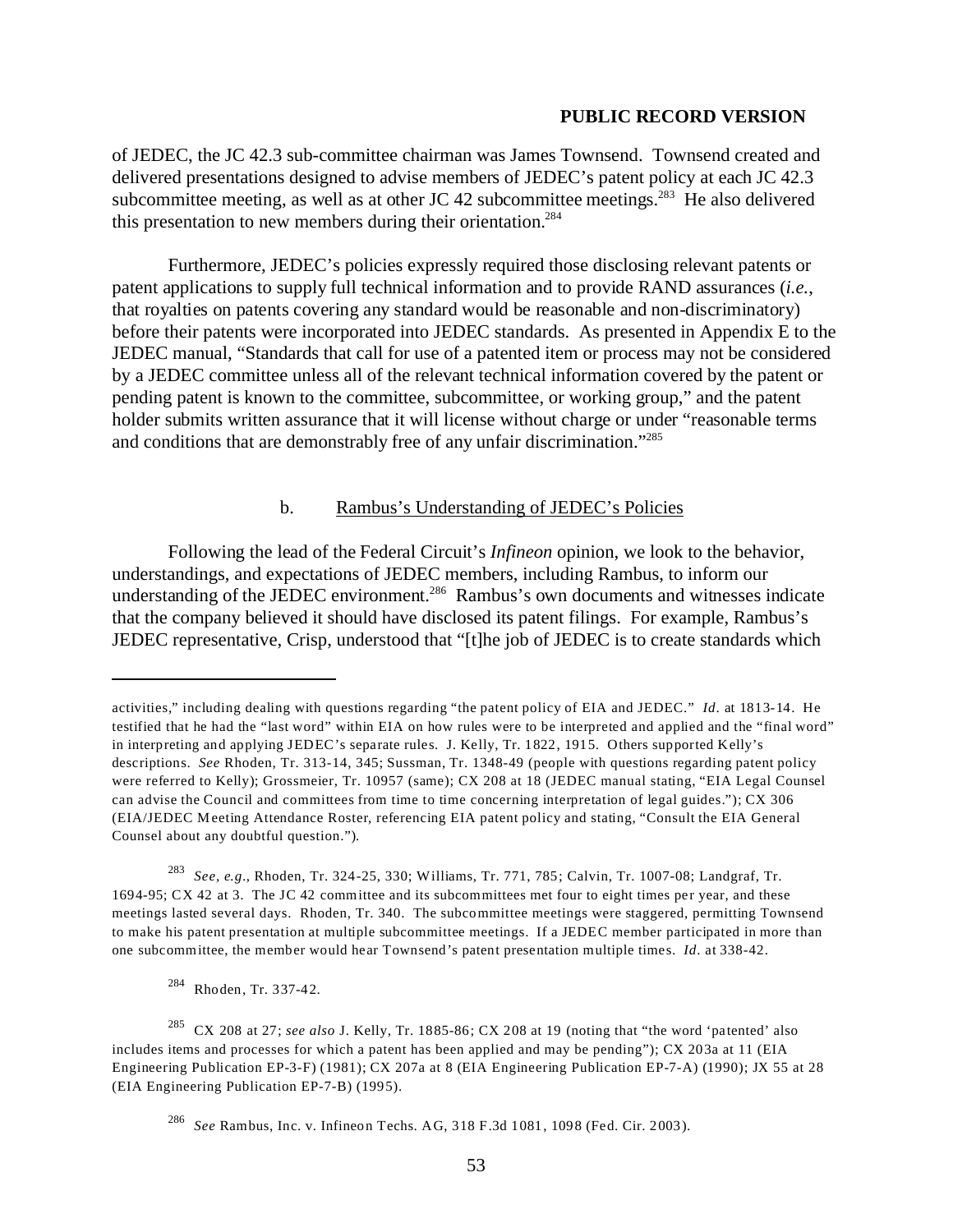steer clear of patents which must be used to be in compliance with the standard whenever possible."287 Rambus was aware of JEDEC's disclosure policy through written manuals and oral presentations.288 Crisp understood that disclosure of patents was mandatory,289 and as early as December 1992, he acknowledged that he understood that patent applications had to be disclosed under JEDEC's policies at least "in some circumstances."290

# c. Other JEDEC Participants' Understanding of JEDEC's Policy **Objectives**

 Other witnesses besides Crisp testified that JEDEC had determined that prompt disclosure of relevant intellectual property was important for its standard-setting process to work.<sup>291</sup> Absent such disclosure, JEDEC members would face the possibility of patent hold-up. A member possessing relevant intellectual property could stay silent while JEDEC adopted a standard. Then, after a standard had been adopted and it had become expensive to switch to what initially were good alternatives, the patentee could assert its patent and "hold up" the industry by charging higher royalties than could have been extracted before the standard was set. Witnesses testified that early disclosure of intellectual property helped to identify potential hold-up situations while there still was time to avoid the problem. $292$ 

 $287$  CX 903 at 2; Crisp, Tr. 2941-42.

<sup>288</sup> Crisp attended a JEDEC meeting at which revisions subsequently incorporated into the JEDEC manual – including specific references to pending patents and to the participants' obligation to disclose – were presented. *See* JX 14 at 1, 3, 25 (minutes of JC 42.3 meeting, December 9-10, 1992, providing text with proposed changes underlined); Rhoden, Tr. 312; G. Kelley, Tr. 2418.

<sup>289</sup> Crisp, Tr. 3477-78 (stating that "[n]on-presenters were obligated to disclose any known patents they had at the time of the committee letter ballot if those patents were required to – were required by the standard" and that presenters were required to disclose patents and applications earlier); *see also* CX 868 (February 1996 Crisp e-mail stating, with reference to a presentation to JEDEC by Micron, "I think we should have a long hard look at our IP and if there is a problem, I believe we should tell JEDEC there is a problem.").

290 Crisp, Tr. 2978, 2982, 3477-78. *See also* CX 5105 (December 1992 Crisp e-mail stating "I know that JEDEC takes the position that we should disclose," but commenting, "Of course, we believe that we do not want to do this [disclose patent applications] yet.").

<sup>291</sup>*See, e.g.*, Rhoden, Tr. 536 (describing a "fundamental premise inside JEDEC" that standards that are developed are "either free of intellectual property or at least all intellectual property is known at the time of creation of the standard"); Calvin, Tr. 1002 ("you at least needed to understand the [e]ffect of patents upon things that you were standardizing"); Landgraf, Tr. 1694 ("the purpose of the policy is to disclose and make sure that standards do not have any conflicts down the road with their potential use").

<sup>292</sup>*See* Landgraf, Tr. 1694 ("The worst thing to have is a standard and products made according to that standard and then later you find an infringement . . ."); J. Kelly, Tr. 1908 ("It's essential to know what impediments there are to the process, what issues there are going forward, and to know when it's necessary to obtain the written assurances."). Even if the standard later could, in theory, be revised to avoid patent issues, that would entail added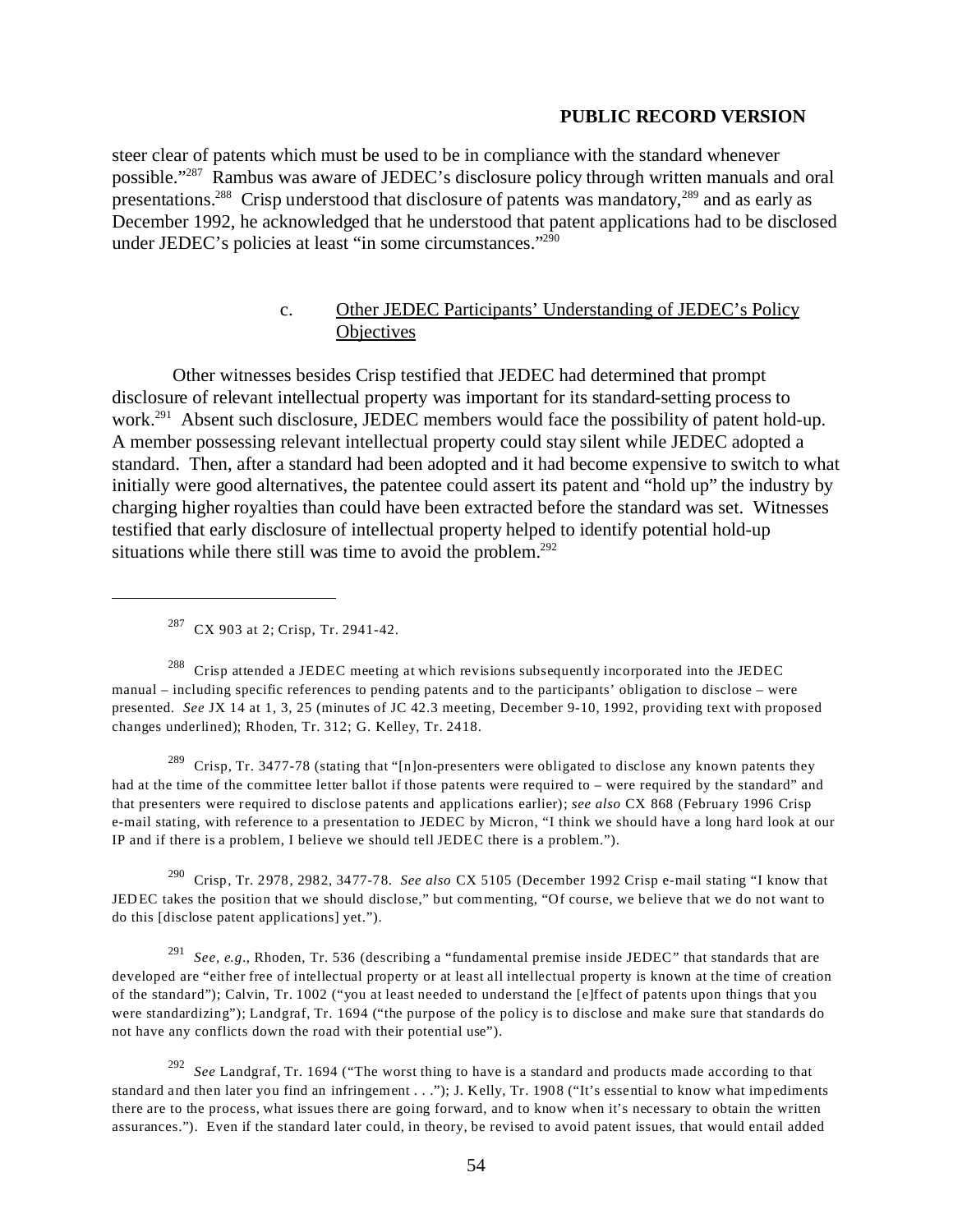For example, EIA General Counsel/JEDEC legal counsel John Kelly testified that JEDEC sought to prevent members with patents covering JEDEC standards from exercising "unbridled discretion to license that IP on any terms and conditions that they elect."<sup>293</sup> He explained:

Having the technology included in the standard is a privilege, and the condition for that – for having that privilege is to agree to a restriction on licensing. That in turn allows the marketplace to know that they're dealing with a standard that anyone can comply with on  $a - 0a$  a reasonable basis without – without being, if you'll excuse the expression, gouged in terms of IP licensing royalties.<sup>294</sup>

Other witnesses agreed that JEDEC wished to secure knowledge of potential patents and protections against the unrestricted exercise of patent rights.295

## d. Disclosure Expectations of JEDEC Members

A number of witnesses besides Crisp testified that they understood that the disclosure of *patents* and *patent applications* was expected. For example, witnesses from Micron,<sup>296</sup> NEC/Sanyo,<sup>297</sup> AMI-2,<sup>298</sup> Intel,<sup>299</sup> and Hewlett Packard (HP),<sup>300</sup> among other JEDEC

293 J. Kelly, Tr. 1777.

<sup>294</sup>*Id.* at 1782.

<sup>295</sup>*See*, *e.g.*, Williams, Tr. 771-72, 794; Calvin, Tr. 1002; Sussman, Tr. 1333. Rambus suggests that a portion of the EIA Legal Guides rejects any goal of avoiding hold-up. RB at 9-10; *see also* ID at 261-62. According to those Guides, "Standards are proposed or adopted by EIA without regard to whether their proposal or adoption may in any way involve patents . . . ." CX 204 at 4. The Initial Decision correctly construes this as a "non-liability disclaimer," IDF 633 – the next sentence of the EIA Legal Guides states that EIA does not assume any obligation to parties adopting EIA standards. CX 204 at 4; *see also* J. Kelly, Tr. 1836-37. Treating this as evidence that JEDEC had no goal of avoiding hold-up stretches a mere disclaimer beyond its limits. The language reveals a willingness to accept patented technologies for standardization under stated conditions, but that does not negate a parallel objective to protect against hold-up whenever patented technologies are adopted. *See* J. Kelly, Tr. 1837-40.

<sup>296</sup>*See* Williams, Tr. 771-72, 774 (members "had to" disclose), 788-89, 791-96 (disclosure of applications required during 1991-93 period); Lee, Tr. 6595-96 (from the time that he started attending JEDEC meetings in the mid-1990s, disclosure of applications was required); Lee, Tr. 6695-96 ("a requirement to disclose").

<sup>297</sup>*See* Sussman, Tr. 1333, 1346 (disclosure "required," not voluntary), 1333-34 (disclosure of applications required), 1341-42 (requirement to disclose applications antedated JEP21-I by at least 10 years).

<sup>298</sup>*See* Rhoden, Tr. 309, 317-19, 344-45 ("everyone had the obligation to disclose"), 619 ("you were obligated to disclose"), 627, 317 (disclosure of applications was always required), 320-21, 332 (Townsend would

cost and potentially crippling delay. *See* Rhoden, Tr. 299-300 ("delay is not a viable market option. . . . You have to move in real time at the time that technology is being developed to create the standards.").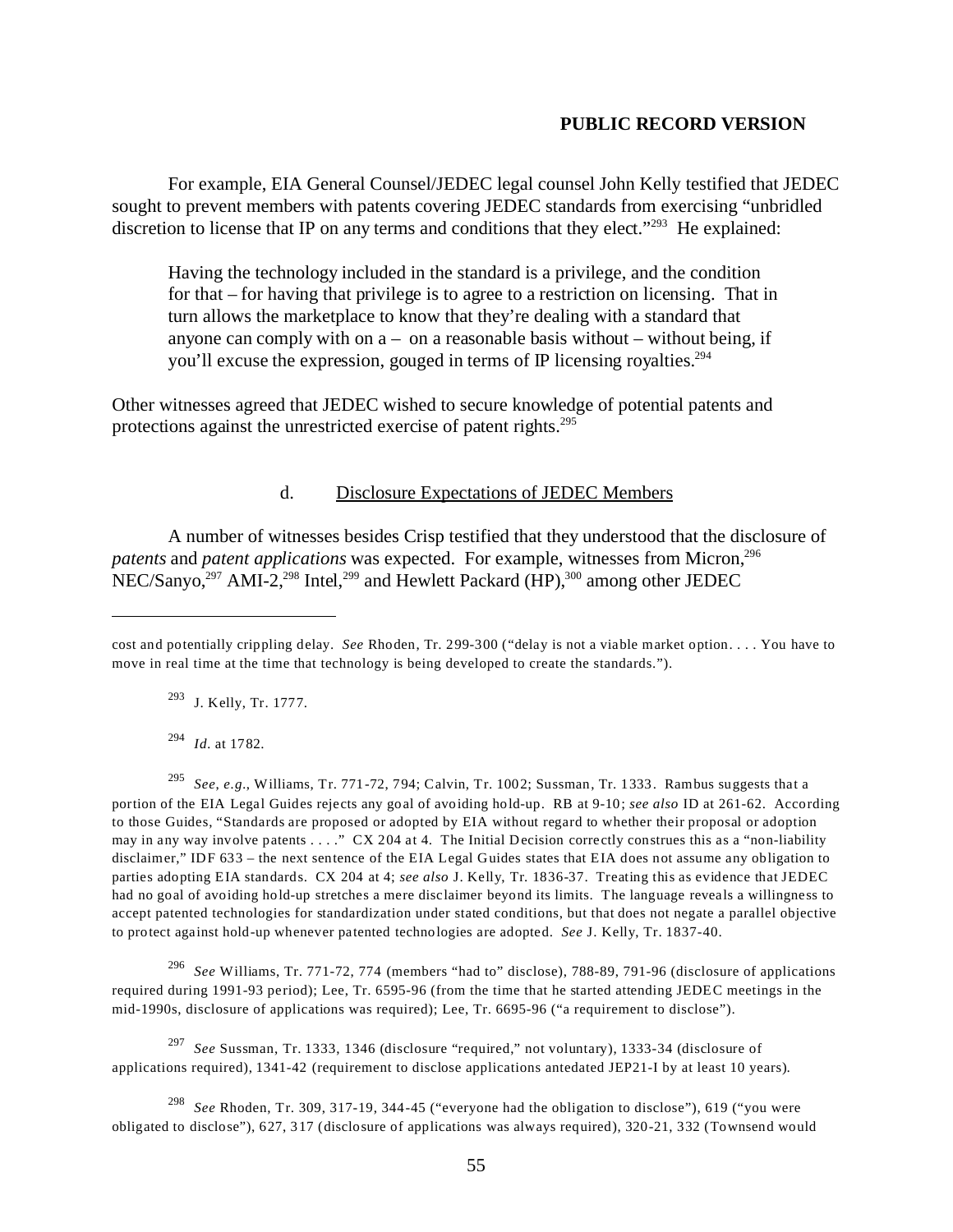participants,<sup>301</sup> consistently testified that JEDEC members were "obligated" or "required" to disclose both patents and applications.<sup>302</sup>

Several of these witnesses also testified to an expectation that members would disclose planned amendments to pending applications. One witness testified that there was an obligation to disclose "everything that is in the patent process . . . if you intend to seek protection of your intellectual property as it relates to the standard . . . ."303 Similarly, another witness testified that the disclosure obligation focused on the reasonable possibility that a firm's "invention" might apply to what was being discussed within JEDEC, "no matter what stage a patent might be."<sup>304</sup> As stated succinctly by a former HP employee, "the expectation was that members would disclose anything they're working on that they potentially wanted to protect with patents down the road."305

always say disclosure of applications was required), 357 (duty to disclose covered applications), 637 (same).

<sup>299</sup>*See* Calvin, Tr. 1003-04 ("anyone who was aware of patent – patented items, that could affect policy, had an obligation to bring that awareness to the group); 1006-07 (a requirement to disclose patent applications), 1012-13 (same).

300 Landgraf, Tr. 1693-95 (from the time that he started attending JEDEC meetings in 1994, disclosure of applications was required).

<sup>301</sup>*See, e.g.*, CX 3135 at 102 (Chen FTC Dep.) (*in camera*); McGrath, Tr. 9245 (during the 1992-96 period there was "an expectation that patent applications would be disclosed"); CX 2089 at 142-43 (Meyer *Infineon*  Trial Tr.) (*in camera*) (JEDEC disclosure rules covered applications in April-July 1992).

<sup>302</sup> IBM's Gordon Kelley believed that the understanding that disclosure of applications was mandatory may have developed over time, with two JEDEC Committees, JC 42 and JC 16, requiring disclosure of applications by 1991 and JEDEC as a whole doing so by 1993. *See* G. Kelley, Tr. 2667-70, 2685-86, 2690-92. A witness from Mitsubishi presented varying descriptions. *See* CX 3135 at 16 (Chen FTC Dep.) (*in camera*) (disclosure of applications was one step beyond requirements; Mitsubishi had disclosed applications "multiple times"), 102 (disclosure of applications was required), 111. One other witness stated that it was his understanding that applications did not have to be disclosed if any ensuing patents would be made available under reasonable and nondiscriminatory terms, but that that "may have been wrong." Wiggers, Tr. 10591.

303 Rhoden, Tr. 317-21, 636.

304 Williams, Tr. 788, 791.

305 Landgraf, Tr. 1698-99. *See also* Sussman, Tr. 1341 ("something that you're about to apply for"); G. Kelley, Tr. 2406-07 (there was an obligation to disclose "material that would probably become a patent"). EIA General Counsel/JEDEC legal counsel John Kelly explained that the need to disclose when making plans to amend derived from the *present* "interpretation of the original patent or patent application," not from "the future plan, as such." J. Kelly, Tr. 1995. *But see* CX 3136 at 28-29 (Meyer *Infineon* Trial Tr. 110-11) (*in camera*) (stating his understanding that disclosure of plans to modify applications was not required, but explaining that he drew this conclusion only from an absence of discussion of the issue and that he could not state whether or not this was JEDEC's policy).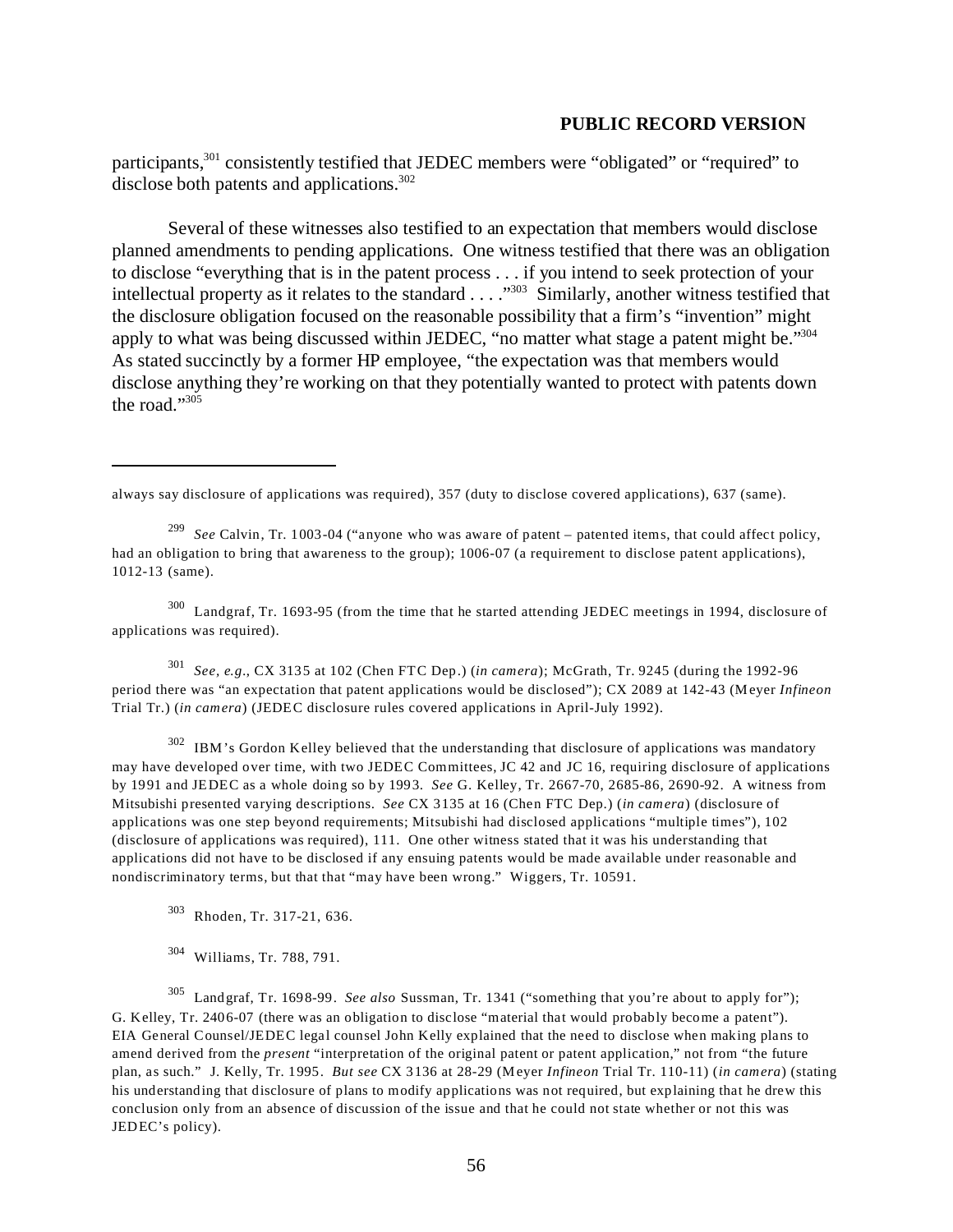### e. The Behavior of JEDEC Participants

The expectation that members would disclose their patents and patent applications was supported by their actions. Although JEDEC's members were not expected to disclose if they did not plan to enforce their patents against JEDEC-compliant standards,<sup>306</sup> there were numerous examples of JEDEC members disclosing patents and applications relevant to the standards under consideration. For example, in February 1992, during Rambus's first JEDEC meeting as a member, Fujitsu disclosed a patent application, as described by initial Rambus JEDEC representative Garrett in a memorandum to Rambus staff.<sup>307</sup>

JEDEC and its members reacted negatively when members sought enforcement after failing to disclose that a patent was issued or pending, and without providing the necessary RAND assurances. The record reveals three such instances – all of which were known to Crisp and thus to Rambus.<sup>308</sup>

The first instance occurred in the late 1980s and early 1990s involving then-JEDEC member Wang Laboratories. Wang held a patent application relating to memory modules.<sup>309</sup> During its membership, Wang helped JEDEC set a standard relating to memory modules, but failed to disclose its intellectual property.<sup>310</sup> After the standard was adopted, Wang sought to

<sup>306</sup> For example, Micron's Terry Lee testified that Micron had failed to disclose patent activity in or around 2000 when it had "no intent on enforcing the patent against the standard." Lee explained, "My understanding was that if they failed to disclose the patent that may relate to the work of the committee and if it was adopted into the standard, that they would forego their right to enforce the patent against the standard." Lee, Tr. 6599. Micron also disclosed three burst EDO patent applications in April 1996, after the standard already had been issued. *See*  Williams, Tr. 937-40. A Micron representative testified that Micron never intended to enforce patents on burst EDO against firms that might practice JEDEC's burst EDO standard. *Id*. at 960-62. *But cf.* CX 364 (Micron letter disclosing the patents to JEDEC and affirming that "[i]n accordance with EIA/JEDEC patent policy" if a patent issued, Micron would license under RAND terms). Burst EDO died, and the standard never became a factor in the market. Williams, Tr. 961-62. Another example was Hitachi's failure to disclose a patent that was never enforced. Sussman, NEC/Sanyo's JEDEC representative, testified that, " . . . Hitachi has never tried to apply the patent, so some engineer has a few extra dollars, and basically a [sic] don't care." Sussman, Tr. 1337-38.

<sup>307</sup> CX 672 at 1; *see also* JX 22 at 14-16 (patent tracking list showing disclosure of both issued patents and applications); CX 42 at 16-17 (same); JX 28 at 6 (minutes describing MOSAID's December 1995 disclosure of "a patent pending on DLL"); CX 711 at 169 (Crisp's description of Fujitsu's disclosure of an application in September 1992); RX 1559 at 2 (Micron's January 2000 disclosure of an application); CX 3135 (Chen FTC Dep.) (*in camera*) at 16-17 (Mitsubishi disclosed patent applications "multiple times"), 111.

<sup>308</sup>*See* CX 711 at 188 (Crisp e-mail discussing incidents involving Wang and SEEQ); CX 346 (JEDEC minutes reporting on JEDEC members' reaction to Texas Instruments's conduct).

<sup>309</sup> IDF 689. *See* J. Kelly, Tr. 1931-32.

<sup>310</sup> IDF 690.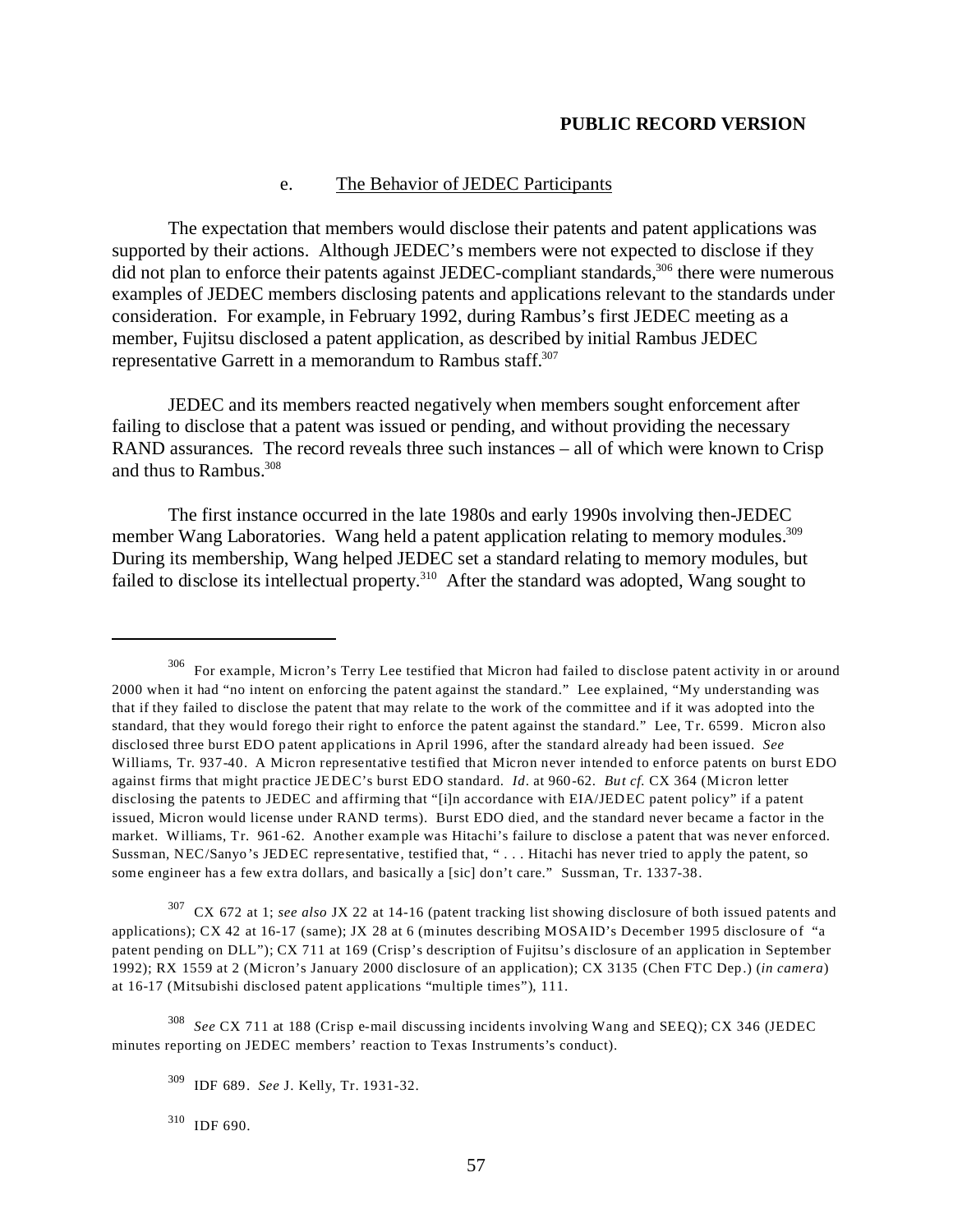enforce its patents against the industry. $311$  Considerable litigation ensued, and the incident generated concern and discussion among JEDEC participants about the need to prevent the problem from recurring.<sup>312</sup>

The second instance involved a proposal by a company called SEEQ, which sought adoption of a standard regarding silicon signature.<sup>313</sup> SEEQ had two patents or applications relating to the technology, but disclosed, and provided licensing assurances for, only one.<sup>314</sup> JEDEC learned of the second item when it was recommending standardization of the SEEQ technology, and it sought RAND assurances, which SEEQ apparently refused.<sup>315</sup> Ultimately, JEDEC chose an alternative technology.<sup>316</sup> Although the events traced to 1989, they left "a negative taste in our mouth" that was still "almost current" in 2003.<sup>317</sup>

The third occurrence involved an attempt by Texas Instruments (TI) to enforce an undisclosed patent on Quad CAS technology. After JEDEC learned of the patent in 1993, the JC 42.3 subcommittee placed a ballot covering the technology on hold,<sup>318</sup> and voted to withdraw a preexisting standard.<sup>319</sup> It took the ballot off hold and dropped the withdrawal of the standard only after TI had provided satisfactory assurances of compliance with JEDEC's licensing policies.320 A witness from Micron testified that TI's actions led to "a great uproar" and that TI's representative was "pummeled in th[e] meeting for his failure to disclose."321 Crisp reported to his superiors that TI was "chastised" for not reporting the patent and that discussion was

- 312 J. Kelly, Tr. 1932; Grossmeier, Tr. 10954.
- 313 Sussman, Tr. 1338.
- <sup>314</sup>*Id.* at 1338-39.
- 315 CX 3 at 4; CX 711 at 188.
- <sup>316</sup>*See* Sussman, Tr. 1338-39.
- <sup>317</sup>*See* Sussman, Tr. 1339 ("[W ]e were making nasty comments about SEEQ for years . . . .").
- 318 JX 17 at 6-7.

321 Williams, Tr. 776-77.

<sup>311</sup> Williams, Tr. 787; Sussman, Tr. 1338; Landgraf, Tr. 1697-98.

<sup>319</sup> JX 18 at 7-9.

<sup>320</sup> JX 25 at 5.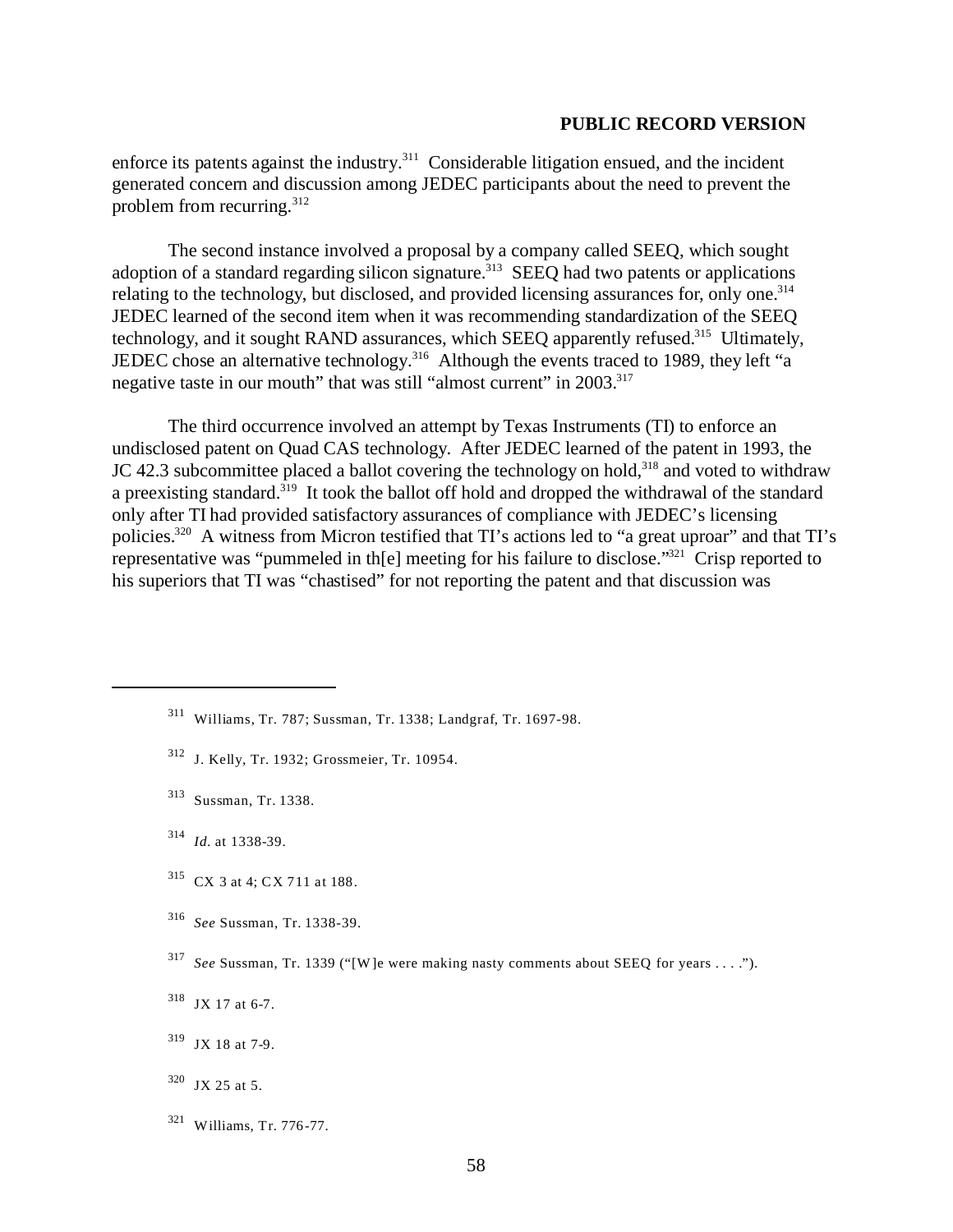"nasty."<sup>322</sup> In the course of the dispute, IBM's Gordon Kelley, chairman of JC 42.3's DRAM Task Group, addressed TI in the strongest of terms:

I am and have been concerned that this issue can destroy the work of JEDEC. If we have companies leading us into their patent collection plates, then we will no longer have companies willing to join the work of creating standards . . . . If we allow JC-42 standards to be used for patent collection purposes, then we do a great disservice to the very industry that feeds us.<sup>323</sup>

JEDEC's responses to the SEEQ, Wang, and TI incidents evidence that JEDEC members believed that these firms had acted in ways contrary to JEDEC's policies and members' expectations.

# f. Knowledge of JEDEC Participants

The ALJ concluded<sup>324</sup> that since 1989 the DRAM industry has been aware of Rambus's inventions in the relevant markets and its plans to seek patent protection. Rambus points to presentations regarding its technologies made to several JEDEC members before and during its membership.<sup>325</sup> Rambus also cites, and the ALJ highlighted, Rambus's publication in the early 1990s of technical descriptions of its inventions, as well as Rambus's 1992 distribution of marketing brochures describing its technology in conjunction with the public announcement of its business plan.326 Rambus further argues that statements during its campaign to convince various industry players to adopt and license RDRAM placed the industry on notice regarding Rambus's intellectual property.327

<sup>325</sup>*See, e.g.*, RX 273 (Rambus presentation to IBM in April 1992). These presentations were covered by nondisclosure agreements, required by Rambus from each company that was exposed to RDRAM technology. *See*  Parties' First Set of Stipulations, Items 3-7 (noting nondisclosure agreements with NEC, Sony, Toshiba, HP, and Samsung); Kellogg, Tr. 5053 (stating that Rambus met with International Business Machines (IBM) and required "a nondisclosure agreement of sorts"); Bechtelsheim, Tr. 5816-19 (noting that Rambus met with Sun Microsystems (Sun) and required nondisclosure agreements); CX 535 at 1 (stating Rambus's intention to secure nondisclosure agreements from "all parties exposed to the [Rambus] technology"). These nondisclosure agreements barred those hearing the presentations from sharing Rambus information with other firms.

326 RB at 37; IDF 109-21, 130-34, 144-58; ID at 306.

<sup>327</sup>*See* RB at 36-37.

<sup>322</sup> Crisp, Tr. 2969, CX 710 at 1. *See also* CX 346.

 $323$  CX 2384 (G. Kelley letter to TI of January 14, 1994).

<sup>324</sup> ID at 305-09.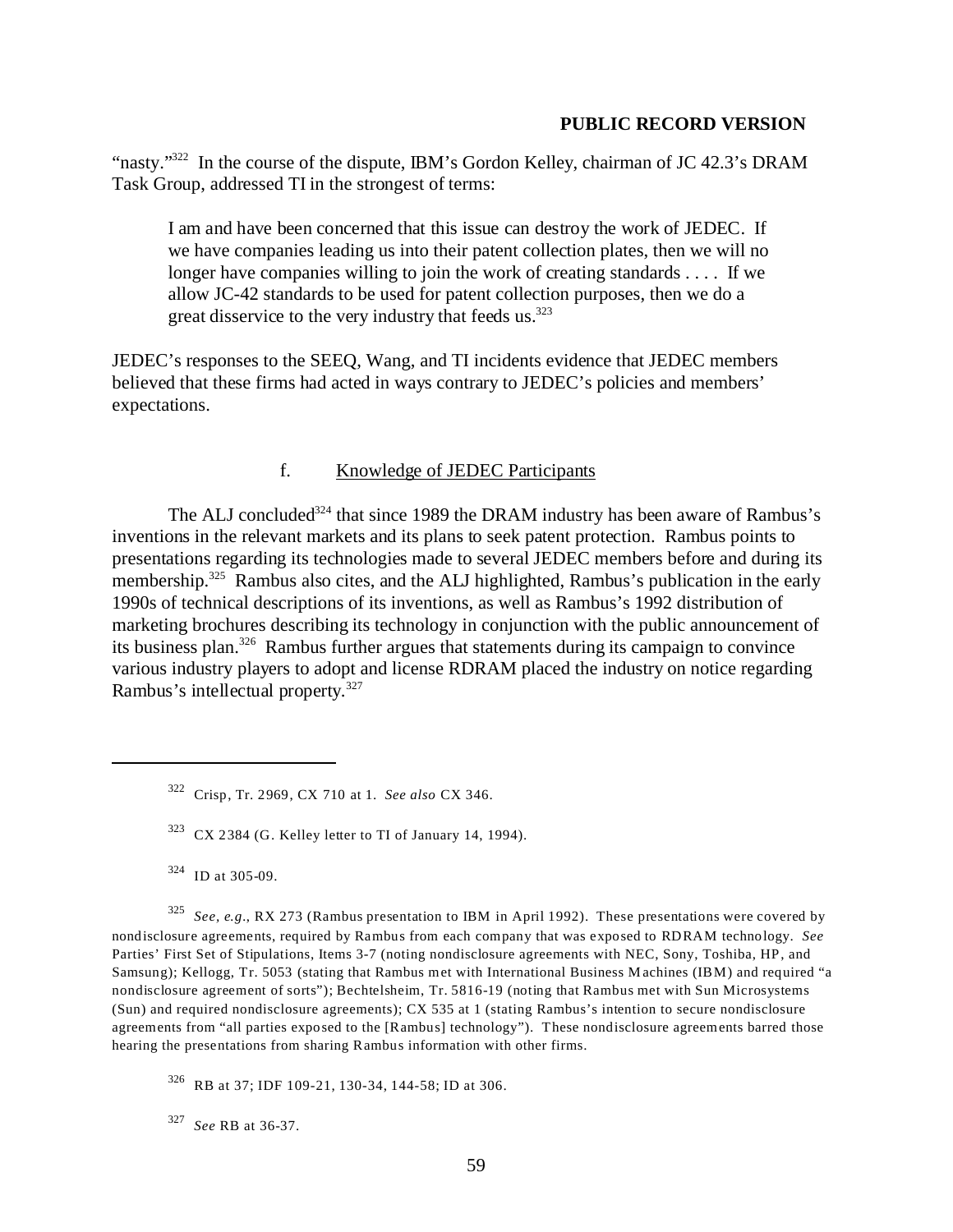The only information that Rambus made available, however, was that it was claiming patent rights with regard to technologies in *RDRAM* – not with respect to SDRAM, DDR SDRAM, or any JEDEC-based successors. The prevailing view in the industry was that RDRAM, with its narrow-bus architecture and its multiplexing and packetization, was quite different from the SDRAM and DDR SDRAM standards that were being developed by JEDEC.<sup>328</sup> JEDEC representatives who viewed an RDRAM presentation emerged with the view that RDRAM bore little or no resemblance to JEDEC-compliant SDRAM.<sup>329</sup> For example, IBM's Gordon Kelley testified that after Rambus presented its technology to IBM in April 1992, he believed that "the Rambus DRAM [RDRAM] was so different from the synchronous DRAM being discussed at JEDEC that [he] just did not believe that anything that Rambus had on the RDRAM might apply to the SDRAM or to JEDEC."330 Indeed, Rambus's own Joel Karp highlighted the extent to which the industry perceived fundamental differences between RDRAM and SDRAM/DDR SDRAM when, in May 1999, he stated, "They probably think they avoid our IP if they don't go 'packet based.'"331 Under these circumstances, an awareness that Rambus held or likely would seek patents covering RDRAM did not equate to any contemplation that Rambus could or would obtain patents on SDRAM or DDR SDRAM.

The ALJ and Rambus also rely on the publication in October 1991 of Rambus's international patent application, known as the PCT application, to show that the industry had notice that Rambus might acquire patents covering SDRAM and DDR SDRAM.332 Rambus

In contrast, SDRAM and DDR SDRAM had a wider bus, little or no multiplexing, and were not packetized in the same sense as RDRAMs. *See, e.g.*, Rhoden, Tr. 400-01 (SDRAM had a wider bus than RDRAM); Sussman, Tr. 1439 (same); G. Kelley, Tr. 2573-74 (JEDEC DRAM S were not packetized); Kellogg, Tr. 5298 (JEDEC did not consider narrow bus, packetized architecture); Jacob, Tr. 5462-64 and 5470-71 (JEDEC-based DRAM s used wider buses), 5464-67 (SDRAMs used separate buses for data, control, and address information and were not packetized in same way as RDRAMs); Bechtelsheim, Tr. 5841 (RDRAM used a packet transaction format, and SDRAM did not); Tabrizi, Tr. 9119 (JEDEC DRAMS were not multiplexed).

<sup>328</sup>*See, e.g.*, Rhoden, Tr. 402-03; (RDRAM was multiplexed and packetized); Sussman, Tr. 1431-33 (same); Lee, Tr. 6602-03 (RDRAM used narrow bus and was multiplexed); Farmwald, Tr. 8275 (RDRAM packetized); Horowitz, Tr. 8617-18 and 8620 (RDRAM multiplexed), 8621 (RDRAM packetized); CX 1451 at 9, 43 ('898 application describing a "narrow, multiplexed (time-shared) bus"); RX 81 at 7 (1992 Rambus Corporate Backgrounder describing Rambus technology as "a narrow, high-speed bus"). (Although the initial idea behind RDRAM was to use a narrow bus, Horowitz, Tr. 8619-20, as time went by RDRAM's bus widened. *See* Farmwald, Tr. 8143-44.)

<sup>329</sup>*See* G. Kelley, Tr. 2538; Sussman, Tr. 1439-40; Kellogg, Tr. 5053; Lee, Tr. 6602-03.

<sup>330</sup> G. Kelley, Tr. 2537-38.

<sup>331</sup> CX 1069.

<sup>332</sup>*See* RB at 39-41, 117; ID at 298, 307. This application, filed pursuant to the Patent Cooperation Treaty ("PCT"), CX 1454 at 1; IDF 826, was virtually identical to the '898 application, the parent application for the patents that Rambus has asserted against SDRAM and DDR SDRAM manufacturers. *See* IDF 826; Fliesler, Tr. 8811; CX 1451; CX 1454; Parties' First Set of Stipulations, Item 22.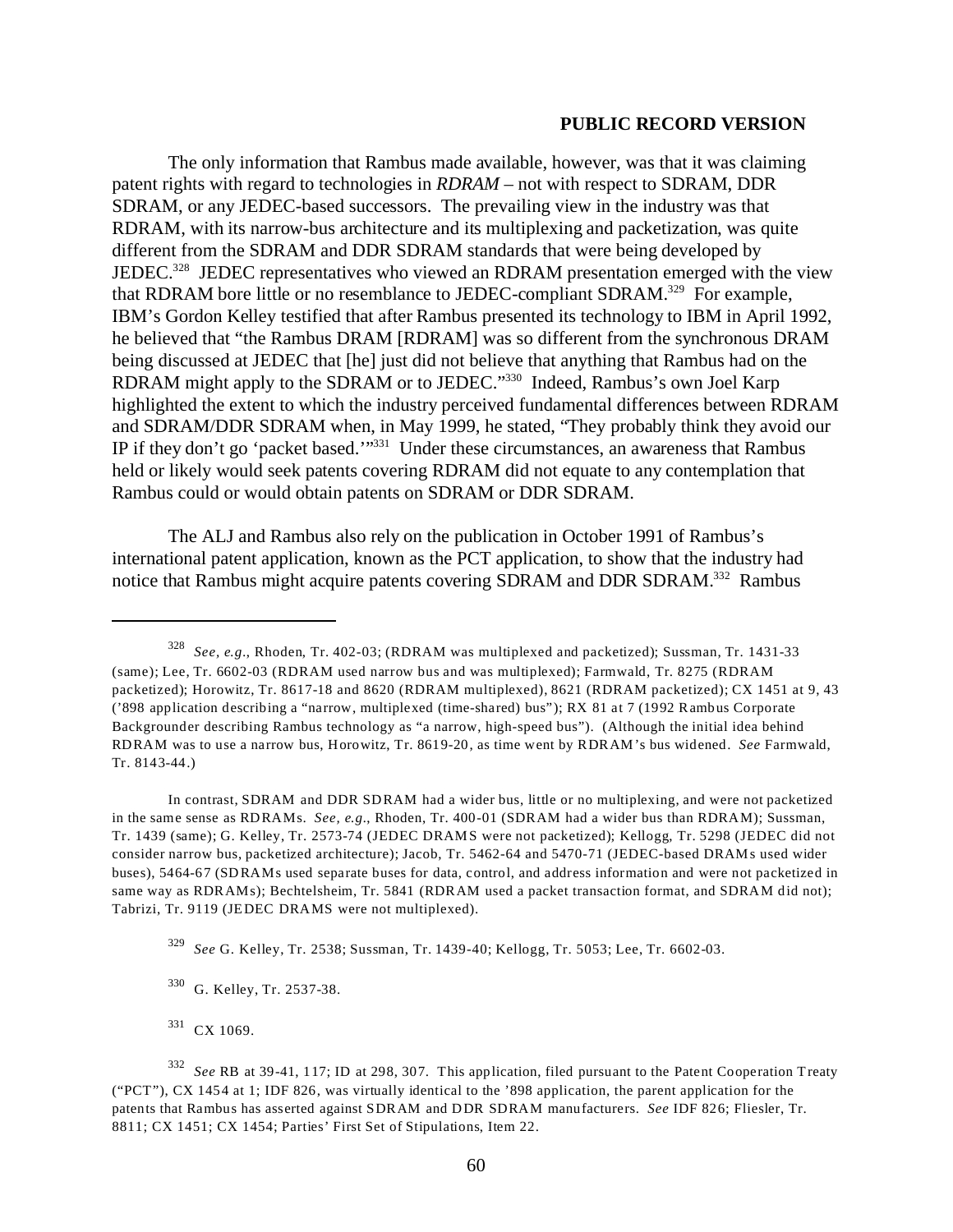similarly relies on its September 1993 disclosure to JEDEC of the '703 patent, which had substantially the same written description as the PCT and  $398$  applications.<sup>333</sup>

We find that these materials did not provide notice that Rambus might seek to enforce patent rights covering the standards under consideration by JEDEC. None of the original 150 claims in the '898 patent application – which were reproduced in the PCT application – covered SDRAM or DDR SDRAM; $^{334}$  nor did any claims in the '703 patent. $^{335}$  Although notice might come from the written descriptions as well as from the claims, those descriptions, like Rambus's RDRAM marketing efforts, suggested that claims would be confined to the RDRAM architecture – with a narrow bus, multiplexing, and packetization. Several JEDEC members reviewed Rambus's PCT application or '703 patent and concluded that they had no relevance to JEDEC's standards. Thus, when Infineon's Meyer read the PCT application and the '703 patent, he understood them to relate to RDRAM, including, specifically, its multiplexing.<sup>336</sup> And when Micron's Terry Lee reviewed Rambus's patent abstracts and the '703 patent in 1995, he concluded that the patents "seemed to apply kind of specifically to this bus architecture, to this RDRAM product. . . . the narrow bus with the command/address/data multiplexed with this Rambus architecture and Rambus signaling scheme."337 Even Rambus's own JEDEC representative, Crisp, initially read the '898 application as limited to multiplexed, packetized architectures, *i.e.*, to RDRAM.338

- 335 Parties' First Set of Stipulations, Item 10; *see also* Crisp, Tr. 3173-74; Jacob, Tr. 5498-99.
- <sup>336</sup>*See* CX 2089 at 147-48 (Meyer *Infineon* Trial Tr.) (*in camera*).

337 Lee, Tr. 6610-11; *see also* Sussman, Tr. 1445, 1449-54 (stating that he found no connection between the PCT application and JEDEC's work). *But cf.* Sussman, Tr. 1467-68 (concluding that a portion of the PCT application highlighted by Rambus counsel did relate to dual-edge clocking).

Rambus argues that because Mr. Lee in 1997 informed JEDEC that a Rambus patent might relate to JEDEC's work, he could not have believed that the Rambus architecture mattered. RB at 41. The technology that Mr. Lee identified to JEDEC was a loop-back clocking scheme, Lee, Tr. 6956-64, one of only two aspects of the '898 application that *did not* contain the multiplexed bus limitation that distinguished Rambus's architecture from JEDEC's work. Nusbaum, Tr. 1520, 1528. Rambus also points to an incomplete translation of Mitsubishi's analysis of the PCT application; the translation shows awareness that the application covered relevant technologies, and found "similar[ity] to SDRAM's latency control," but it also includes several references to "packets" or "packetize[d] bus" and does not indicate whether claims could extend beyond the RDRAM architecture. *See* RX 379a and RX 2213a. Mitsubishi subsequently recommended concentrating on "a wide-bus approach" because "Narrow-bus is Rambus look alike," suggesting that Mitsubishi still believed that avoiding RDRAM architecture mattered. RX 852 at 1.

<sup>338</sup> Crisp, Tr. 2926-27. Crisp added that over time his view of the scope of Rambus's application changed. *Id.* at 2927-28. Rambus's expert witnesses asserted that the written descriptions would have given notice of the potential reach of Rambus's claims, *see, e.g.*, Fliesler, Tr. 8788-89, 8810; Geilhufe, Tr. 9556-59, but Complaint

<sup>333</sup> IDF 181; Jacob, Tr. 5500-01.

<sup>334</sup> Nusbaum, Tr. 1526; Jacob, Tr. 5494; Parties' First Set of Stipulations, Item 9 (discussing SDRAM).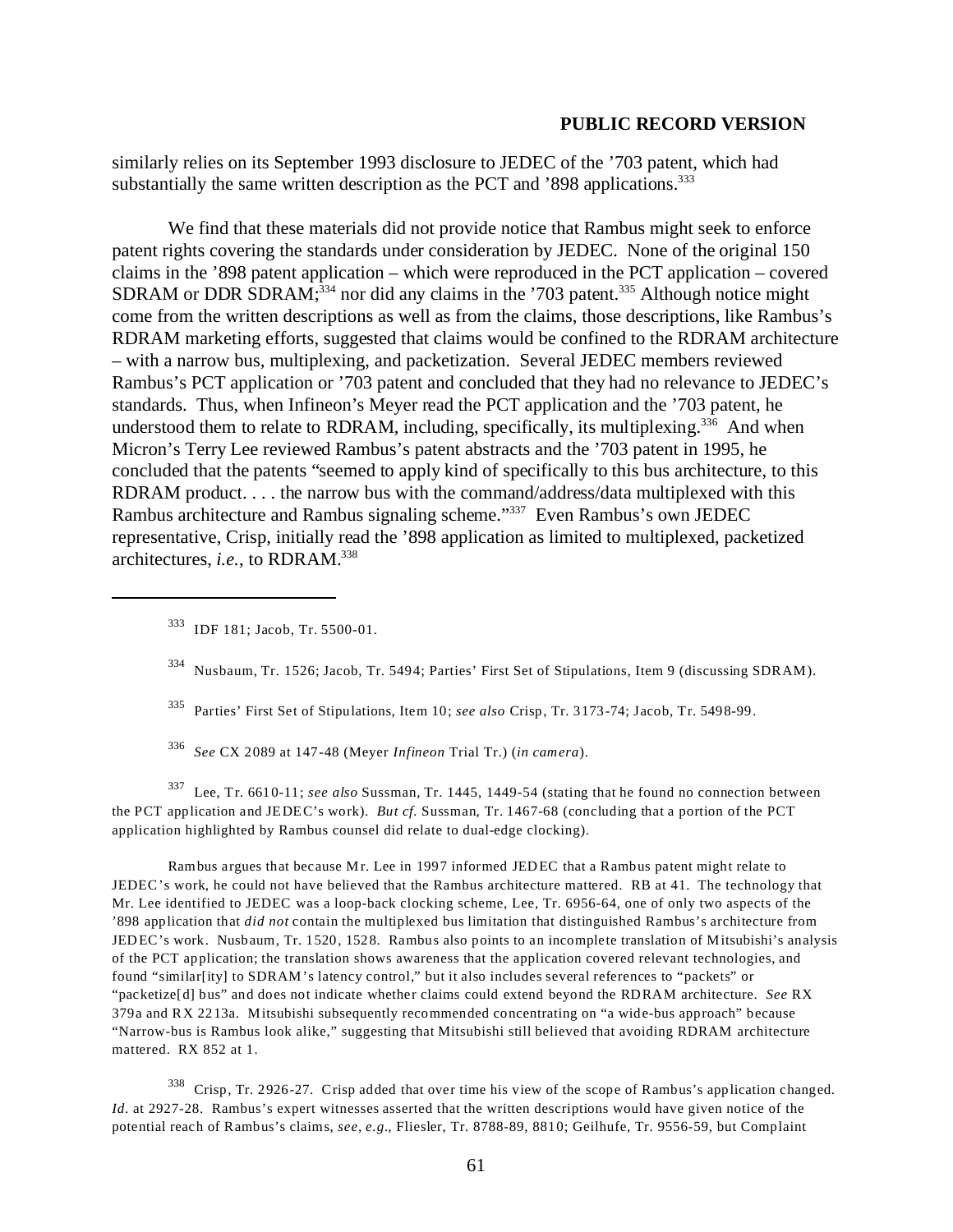Rambus attempts to transform its argument into a matter of law by presenting the following syllogism: (1) the PTO may only approve patents when their written description covers their claims; and (2) the PTO issued the patents that Rambus has sued upon; so that (3) the written description in the '898/PCT applications and the '703 patent necessarily must have given adequate notice to the world of every claim that eventually issued.<sup>339</sup> This miscasts an inquiry designed for application with hindsight as a test for the reasonable bounds of foresight. The ability, after the fact, to determine from a written description that at the time of filing an applicant "*was* in possession" of a particular invention "*now* claimed"340 is not the same thing as the ability to predict, prior to their publication, the potential scope of future claims.<sup>341</sup> Rambus's own patent expert regarded the unrevealed claims of a published application as "the family jewels."342 Rambus avoided displaying those jewels to JEDEC members, and we find that, without knowledge of Rambus's eventual claims, JEDEC members were unable to foresee the implications of the pending applications.

Finally, the ALJ and Rambus point to two incidents – one involving IBM and Siemens in 1992, the other involving Rambus licensing negotiations in 1995 – to demonstrate the industry's awareness of Rambus's relevant patents and patent applications. The IBM/Siemens incident involved a conference call on April 29, 1992, recorded as follows in Siemens's notes: "RAMBUS has announced a claim against Samsung for USD 10 million due to the similarity of the SDRAM with the RAMBUS storage device architecture."<sup>343</sup> The only concern, however, was that Rambus might have a patent on a technology outside any of the alleged relevant product

339 RB at 39-40.

<sup>340</sup>*See* Vas-Cath, Inc. v. Mahurkar, 935 F.2d 1555, 1563-64 (Fed. Cir. 1991) (describing patent law's written description requirement) (emphasis added).

341 Rambus acknowledges this distinction, averring that "[a] patent application continues to hold valuable trade secrets even after the written description becomes public . . . . Disclosure of the written description does not reveal the *claims* in the pending application." RB at 87 (emphasis original).

342 Fliesler, Tr. 8896. Fliesler agreed that "[a]n engineer or a patent lawyer could not have known for certain what Rambus would claim from reading the '898 specification," *id*. at 8902, although he nonetheless insisted that the '898 application "indicat[ed]" that Rambus had invented the four relevant technologies as used in SDRAM and DDR SDRAM. *Id*. at 8904-05.

Counsel's experts stated the opposite. *See* Nussbaum, Tr. 1642-43; Jacob, Tr. 5460-67; 54576-85, 5490, 5493, 5498-501.

 $343$  RX 286a at 2. The record does not provide details regarding this claim which, had it existed, would have antedated Rambus's first issued patent by more than a year. Parties' First Set of Stipulations, Item 11; CX 1460 at 1.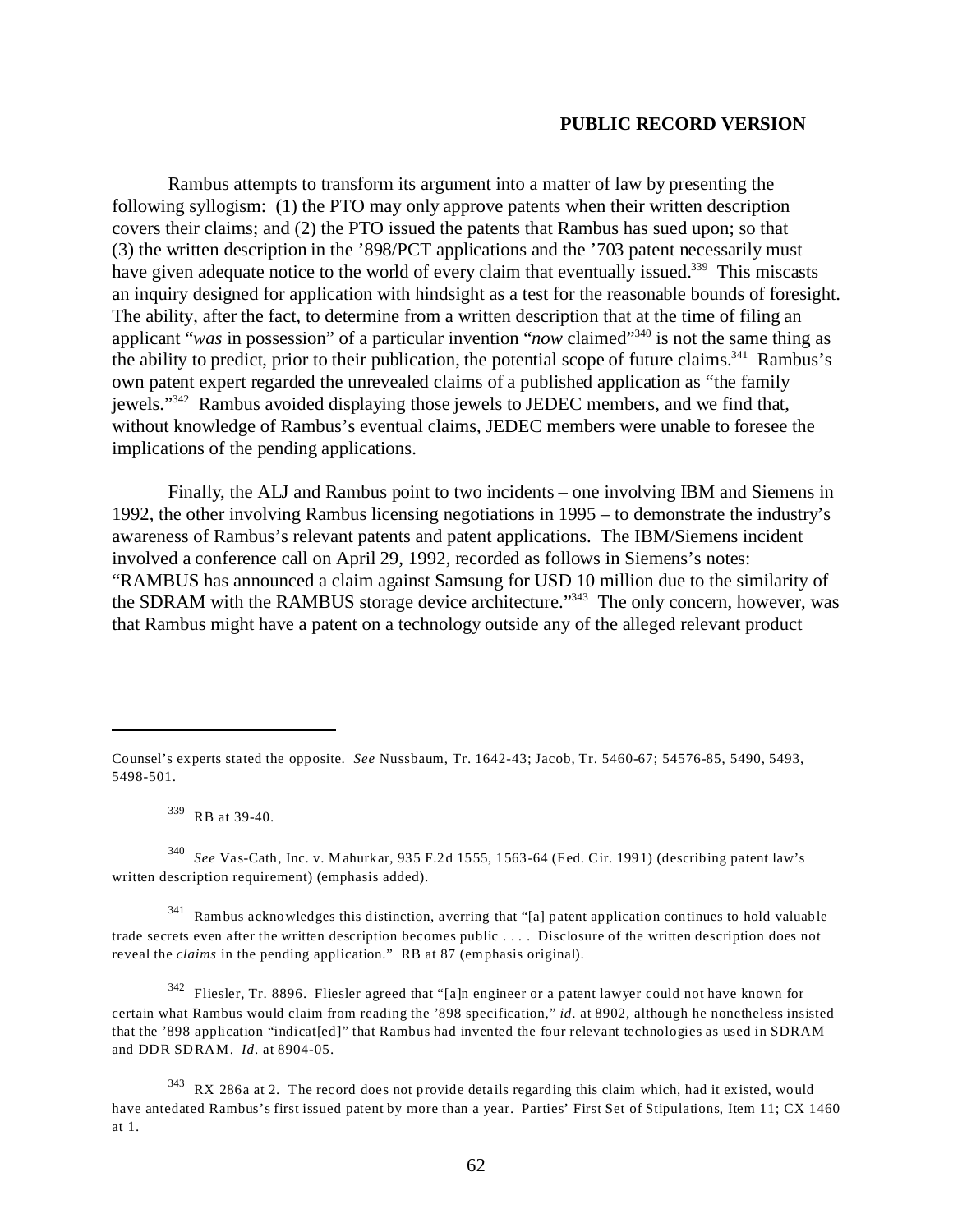markets in this case.<sup>344</sup> Ultimately, IBM and Siemens both concluded that Rambus posed no patent problems for SDRAM.345

The other incident involved Rambus meetings with LG Semiconductor, Samsung, NEC, and Oki in 1995, at which Rambus CEO Tate claimed he announced that Rambus was seeking patents on DDR SDRAM.<sup>346</sup> In his testimony, Tate did not indicate the specific information that he purportedly conveyed. While his testimony names on-chip PLL and dual-edge clocking as the likely technologies at issue, nowhere does he state that he identified those technologies to the outside firms.

Other evidence suggests that any information conveyed by Rambus would have been opaque. Indeed, a 1997 Tate e-mail indicates that LG continued to believe that DDR SDRAM was a "royalty-free alternative[]" to RDRAM.<sup>347</sup> Moreover, Rambus President Mooring admitted that, to the best of his knowledge, Rambus did not inform any DRAM manufacturer that [Rambus intellectual property covered SDRAM and did not tell anyone that on-chip PLL might infringe a Rambus patent until late 1999.<sup>348</sup> Similarly, Rambus's Senior Vice President Gary Harmon testified that any discussion relating to the [scope of Rambus's patents in the course of 1993-96 licensing negotiations, including those with all four firms identified by Tate, would have been "just a passing reference" and that, even in the case of the one firm with which discussions were more extensive, "I don't believe we ever specifically

345 G. Kelley, Tr. 2537-38, 2545-46; CX 2089 at 151-52 (Meyer *Infineon* Trial Tr.) (*in camera*).

346 CX 2111 at 313-21 (Tate FTC Dep.) (*in camera*).

 $347$  CX 957 at 1. Tate did not correct LG's misimpression, despite having an incentive to do so if he already had chosen to inform LG of Rambus's patent position on DDR SDRAM.

<sup>344</sup>*See* RX 297 at 5 (showing that a few days later, in the course of discussing two-bank designs at JEDEC's May 4-8, 1992 meetings, Siemens and Philips indicated that they were "concerned about [the] patent situation" with regard to Rambus and Motorola); *see also* RX 303 (June 1992 presentation by Gordon Kelley to IBM and Siemens engineers listing "cons" for SDRAMs to include "Patent Problems? (*Motorola/Rambus*)") (emphasis added); CX 2089 at 41-44 (Meyer *Infineon* Trial Tr.) (the concern in May 1992 for Meyer was the possibility that Rambus might obtain patents covering two-bank synchronous DRAM design); RX 289 at 1 (Siemens document prepared by Meyer on May 6, 1992, stating concern that "2-BANK SYNC MAY FALL UNDER RAMBUS PATENTS"). Although the ALJ also cites an IBM "Rambus Assessment" as revealing IBM's concern that Rambus might have patents over SDRAM, IDF 791-95, ID at 307, the document says nothing about such patents. RX 279.

<sup>348</sup> CX 2112 at 172-73, 179-80 (deposition transcript at 171-72, 178-79) (Mooring FTC Dep.) (*in camera*). Rambus apparently did tell Intel in late 1997 or early 1998 that Rambus might have patent applications related to DDR, but Rambus provided "no specifics" and gave "nothing concrete" as to what the applications covered. MacWilliams, Tr. 4905.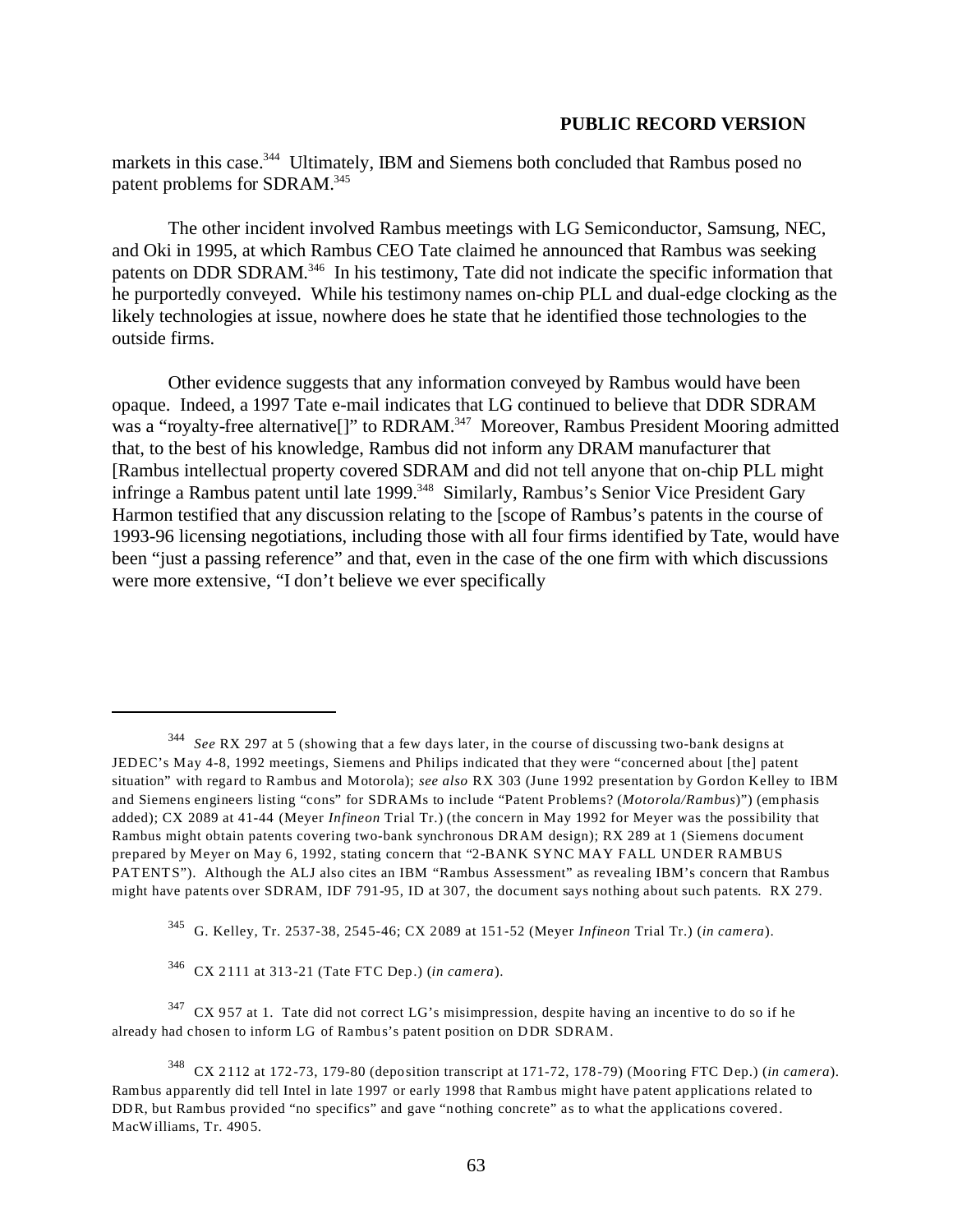stated that we had intellectual property that applied to – outside of the Rambus-compatible area]."349

JEDEC members repeatedly testified that they were unaware of Rambus's patent position when they adopted the standards. NEC/Sanyo's Sussman testified that prior to 1999 Rambus never suggested or did anything that put him on notice that its patents might relate to either SDRAM or DDR SDRAM.350 HP's Landgraf stated that while he was at JEDEC (from 1994 through 1998), he "did not know of patents or patent applications with regard to dual edge clock or PLL on chip" and believed that the DDR SDRAM standard was free of undisclosed patents.<sup>351</sup> Cisco's Bechtelsheim termed Rambus's infringement suits "a complete surprise"; when asked whether before 2000 he had ever heard any rumor or suggestion that Rambus might have patents that would extend to SDRAM or DDR SDRAM, Bechtelsheim answered, "I did not."352 Similarly, IBM's Gordon Kelley testified that when he voted to include programmable CAS latency and burst length in SDRAM, he had no understanding that Rambus might have relevant patents.353

Contemporaneous views support this testimony. In October 1993, when Willibald Meyer prepared documentation for Siemens of the status of work regarding SDRAM, he concluded that "we had managed to define a public domain version" of the next generation DRAM, free of intellectual property.354 Hyundai's July 1997 "DRAM Product Roadmap" described DDR SDRAM as the most "cost effective" next generation DRAM with an "open architecture without

Even assuming *arguendo* that certain JEDEC representatives who observed Rambus's presentations were aware of the extent of Rambus's patent portfolio, each representative's company was prohibited by non-disclosure agreements from discussing the content of Rambus's license presentations. *See, e.g.*, RX 24 at 2-3 (nondisclosure agreement between Rambus and IBM); RX 570 (nondisclosure agreement between Rambus and NEC); Rhoden, Tr. 521 (HP); Kellogg, Tr. 5052-53 (IBM); Bechtelsheim, Tr. 5818-19 (Sun); CX 673 (Crisp, interpreting NEC's nondisclosure agreement to bar circulation of a published international patent application). JEDEC members would not have been able to discuss the implications of Rambus's patents, absent disclosure by Rambus itself. *See, e.g.*, CX 993 (Tate 1998 e-mail stating, "[O]ur partners employee's [sic] working on competitive products, e.g., DDR, might have access to our confidential information. [T]hey might even go to committees like jedec to discuss DDR. BUT they are obligated as employees of our partners' [sic] to keep our confidential information secret . . . .").

- 350 Sussman, Tr. 1455-56.
- 351 Landgraf, Tr. 1711-12.
- 352 Bechtelsheim, Tr. 5880-81.
- 353 G. Kelley, Tr. 2561-62.
- 354 CX 2089 at 151-52 (Meyer *Infineon* Trial Tr.) (*in camera*).

<sup>349</sup> CX 2070 at 42-47 (Harmon *Micron* Dep.) (*in camera*). In addition, a 1997 e-mail from the Chairman of Rambus's Board of Directors, William Davidow, stated that "[o]ne of the things we have avoided discussing with our partners is [the] intellectual property problem," which he identified as the fact that "SLDRAM and SDRAM-DDR infringe our patents." CX 938.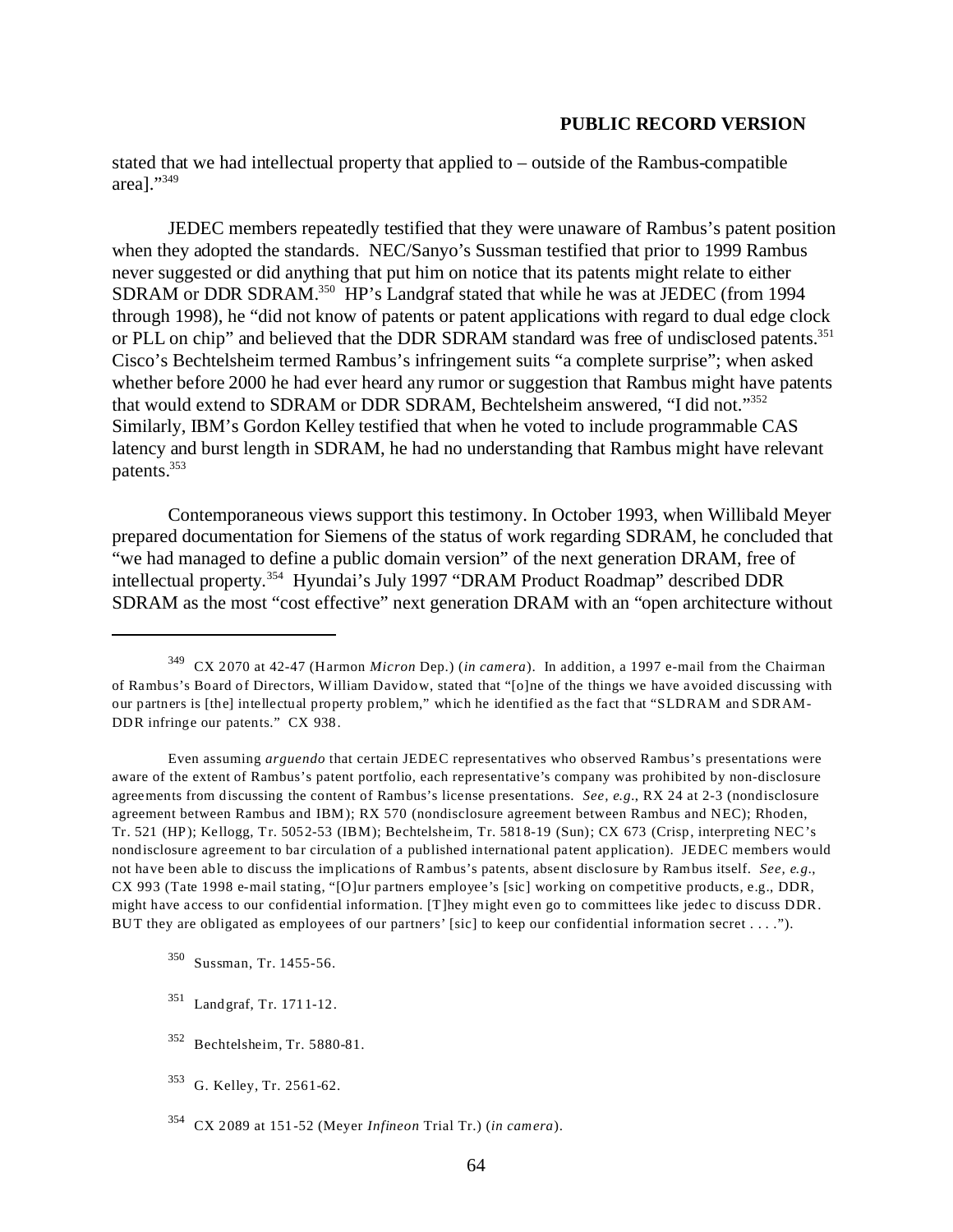royalties or fees."355 A 1998 Siemens presentation compares RDRAM's "Proprietary solution (Royalties, License fees)" unfavorably with SDRAM II's "Open standard."356

In addition, it makes little sense that JEDEC members – which had, for example, "chastised" TI during a "nasty" discussion when it attempted to enforce an undisclosed patent<sup>357</sup> and which cared deeply about cost<sup>358</sup> – would, if they had known about Rambus's patents and patent applications, simply have ignored them and, knowingly and without discussion or hesitation, adopted a standard incorporating Rambus's technology. At a minimum, we would expect the members to have confronted Rambus and demanded RAND terms (even if, as Rambus argues, its technology was so superior that JEDEC had no choice but to adopt it).<sup>359</sup>

Rambus's own documents evince the belief that it had kept secret its patent position relative to JEDEC's standards. In August 1997, Rambus CEO Tate remarked, "[W]e already have the 327 patent but few people are aware of what it means," continuing, "[O]ur policy so far has been NOT to publicize our patents and i think we should continue with this."<sup>360</sup> In May 1999, Rambus Intellectual Property Vice President Karp surmised, "They probably think they avoid our IP if they don't go 'packet based.'"361 In November 1999, Rambus named its IP initiative "Lexington 'The Shot Heard Around the World,'"362 which Karp thought fitting because, "We fully anticipated at that point that once people became aware that we had IP covering sync DRAM, DDR, that it was going to make some noise."363 Even in December 1999 Tate was still directing that, if asked whether DDR SDRAM infringes Rambus IP, "it's important

356 CX 2442 at 36. Although Rambus cites a 1997 internal Micron e-mail as evidence that an Intel employee had told Micron's Intel account representative that Rambus might claim patent coverage over DDR SDRAM, Micron regarded the rumor as "typical" of "misinformation" and "overstatements" that were circulating in advance of Rambus's initial public offering and did not credit it. *See* Lee, Tr. 6700-10, discussing RX 920 at 1-2.

<sup>355</sup> CX 2294 at 15. Similarly, Hyundai's 1998 cost comparison between DDR SDRAM and Direct RDRAM listed "Direct Rambus Royalty" as a "Cost Adder." CX 2303 at 16. And Hyundai's April 1999 presentation to the PC Platform APAC Technology Forum contrasts the benefits of DDR SDRAM's open standard with the negative impact of RDRAM's royalty cost. CX 2334 at 25, 27.

<sup>357</sup>*See supra* note 322 and accompanying text.

<sup>358</sup>*See infra* notes 404-408 and accompanying text.

<sup>359</sup>*See infra* Section IV.C.3.b. (concluding that Rambus has not demonstrated its claims of superior technology).

<sup>360</sup> CX 942; *see also* CX 919; CX 987 at 4.

<sup>361</sup> CX 1069 (commenting on an article entitled "Industry group will push DDR DRAMs").

<sup>362</sup> CX 5002 (designated R401047).

<sup>363</sup> CX 5069 at 54 (deposition transcript at 563) (Karp 2004 *Infineon* Dep.).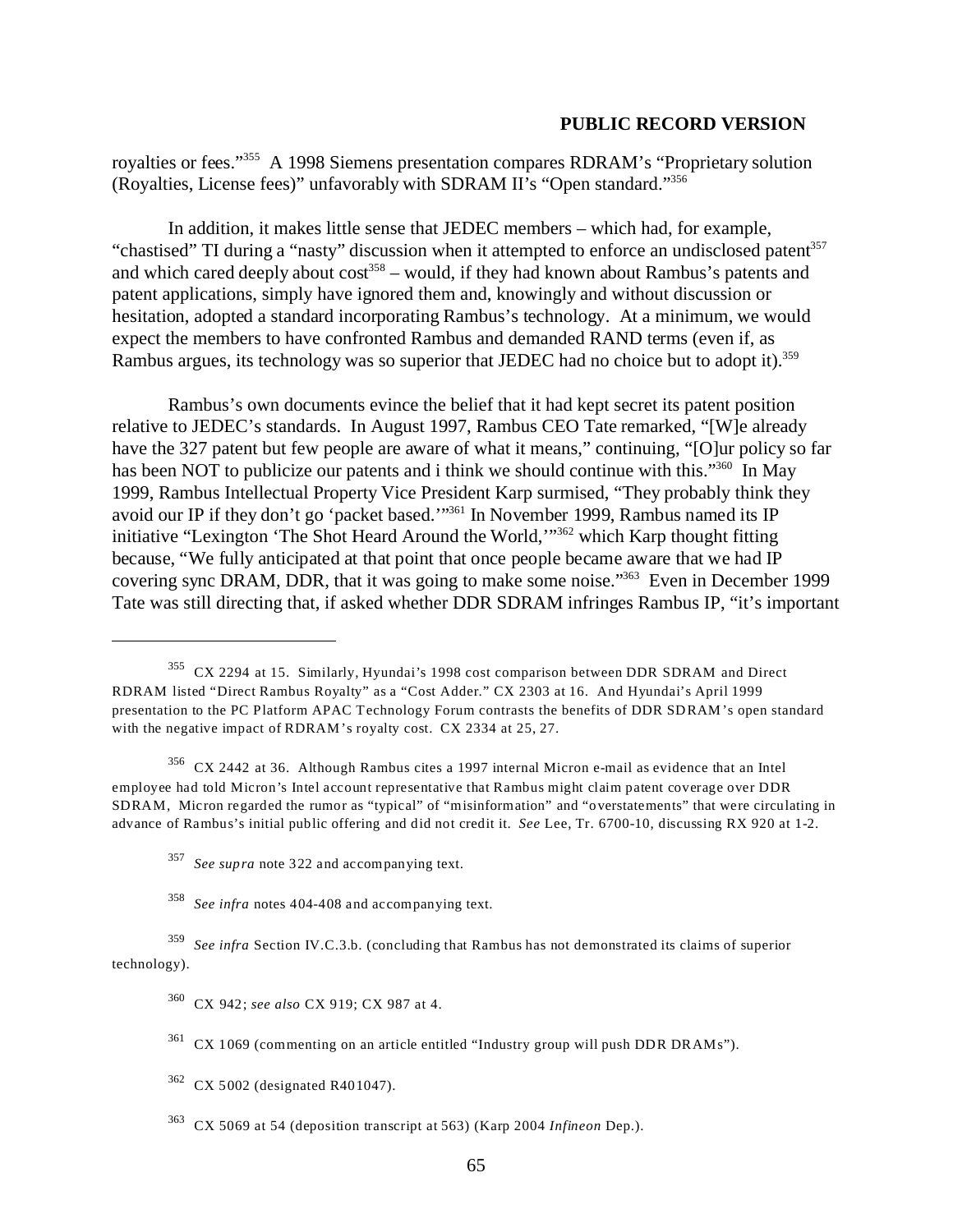NOT to indicate/hint/wink/etc what we expect the results of our [infringement] analysis to be!!!"364

\* \* \* \* \*

We find nothing in the record to suggest that, in the cooperative environment prevailing at JEDEC, the incidents to which the ALJ and Rambus have pointed were sufficient to put JEDEC members on notice that Rambus would pursue a deceptive course of conduct to obtain patents covering JEDEC's standards, then engage in patent hold-up to extract royalties on terms of Rambus's choosing.

# 4. Rambus's Conduct Was Deceptive

JEDEC's policies (fairly read) and practices, as well as the actions of JEDEC participants, provide a basis for the expectation that JEDEC's standard-setting activity would be conducted cooperatively and that members would not try to distort the process by acting deceptively with respect to the patents they possessed or expected to possess. Those policies rested on an express duty of good faith, as well as an objective of avoiding creation of unnecessary competitive advantages. The policies also included rules to ensure that members periodically were reminded to disclose patents and patent applications, and that patented technologies would be included in standards only after receipt of RAND assurances. JEDEC thus presented the type of consensusoriented environment in which deception is most likely to contribute to competitive harm.

JEDEC's members expected disclosure of both patents and patent applications that might be applicable to the work JEDEC was undertaking, if the patents ever were going to be enforced against JEDEC-compliant products. These expectations were fostered by JEDEC's policies and were reflected by the behavior and understandings of JEDEC participants. Rambus's own descriptions of its understanding of the SSO's objectives and requirements reinforce that conclusion.

Rambus's course of conduct played on these expectations. Rambus sat silently when other members discussed and adopted technologies that became subject to Rambus's evolving patent claims. Rambus voted and commented on inclusion of programmable CAS latency and burst length without revealing that it was seeking patent coverage of those technologies, despite language on the ballot that called for disclosure of relevant patents. Rambus twice evaded direct questions about its patent portfolio, coupling a nonresponsive answer with a reminder that it previously had disclosed a patent (which lacked any claims then relevant to JEDEC's work). Rambus even provided JEDEC with a list of its patents that omitted the one patent Rambus believed covered JEDEC's work.

<sup>364</sup> CX 1089.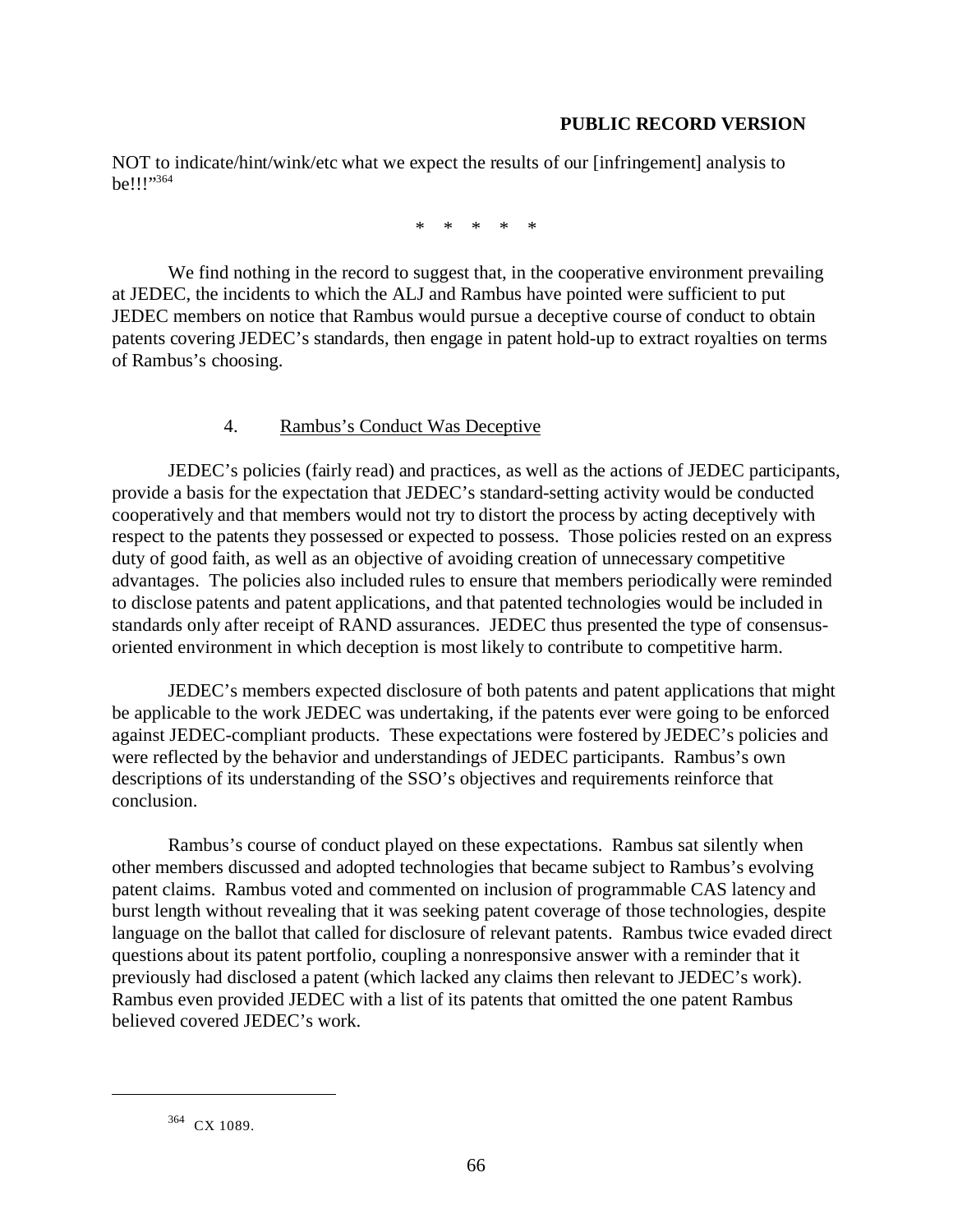At the same time that Rambus was avoiding disclosure of its patent activity, Rambus was engaged in a program of amending its applications to develop a patent portfolio that would cover JEDEC's standards. Rambus made full use of information gleaned from its JEDEC participation to accomplish this objective. Rambus's JEDEC representative was charged with overseeing development of patent claims that would provide better coverage of products compliant with JEDEC's SDRAM standards, and Rambus's CEO asked for progress reports on claims that would cover the JEDEC standards.

Rambus argues that amending patent applications based on competitive information is a legitimate business practice condoned by the patent laws.365 Rambus cites *Kingsdown Medical Consultants, Ltd. v. Hollister, Inc.*366 and its progeny as establishing that there is nothing improper in amending claims to cover a competitor's product that the applicant learns about during the patent prosecution process. The cases relied upon by Rambus find no impediment, from a *patent law* perspective, to prosecuting or enforcing a claim developed under those circumstances.<sup>367</sup> These cases do not, however, involve either facts or law relevant here. None considers how the applicant learned of the competing product, or whether the applicant used that information in ways inconsistent with the understandings of other participants in a cooperative standard-setting environment. None of those cases examines the competitive consequences of the conduct.

In contrast, our concern in this proceeding is harm to competition, not to the patent system. Here, Rambus used information gained through participation in cooperative JEDEC processes by tailoring its patent claims to facilitate hold-up, while deceiving other JEDEC members regarding its patent position. The abuse of industrywide standard-setting efforts, and the competitive harms that may ensue, were not at issue in the cases cited by Rambus – but these factors are central to determining whether Rambus's actions constituted exclusionary conduct.

We find that Rambus's course of conduct constituted deception under Section 5 of the FTC Act. Rambus's conduct was calculated to mislead JEDEC members by fostering the belief that Rambus neither had, nor was seeking, relevant patents that would be enforced against JEDEC-compliant products. Rambus's silence, in the face of members' expectations of disclosure, created a misimpression that Rambus would not obtain and/or enforce such patents. When suspicions arose, Rambus allayed them with the reminder that it had made a prior disclosure. The message that Rambus reasonably conveyed – in a context in which it had been asked about its patent position, and in which other members expected disclosure of patents and

<sup>367</sup>*See, e.g., Kingsdown,* 863 F.2d at 869, 872, 874 (considering a patent applicant's actions in terms of the "deceitful intent" element of purported "inequitable conduct before the [PTO]"); Emerson Electric Co. v. Spartan Tool, LLC, 223 F.Supp. 2d 856 (N.D. Ohio 2002) (refusing to infer that an applicant had deceived the patent examiner by amending a claim without highlighting all ramifications of the change).

<sup>365</sup> RB at 89-91.

<sup>366 863</sup> F.2d 867 (Fed. Cir. 1988), *cert. denied*, 490 U.S. 1067 (1989).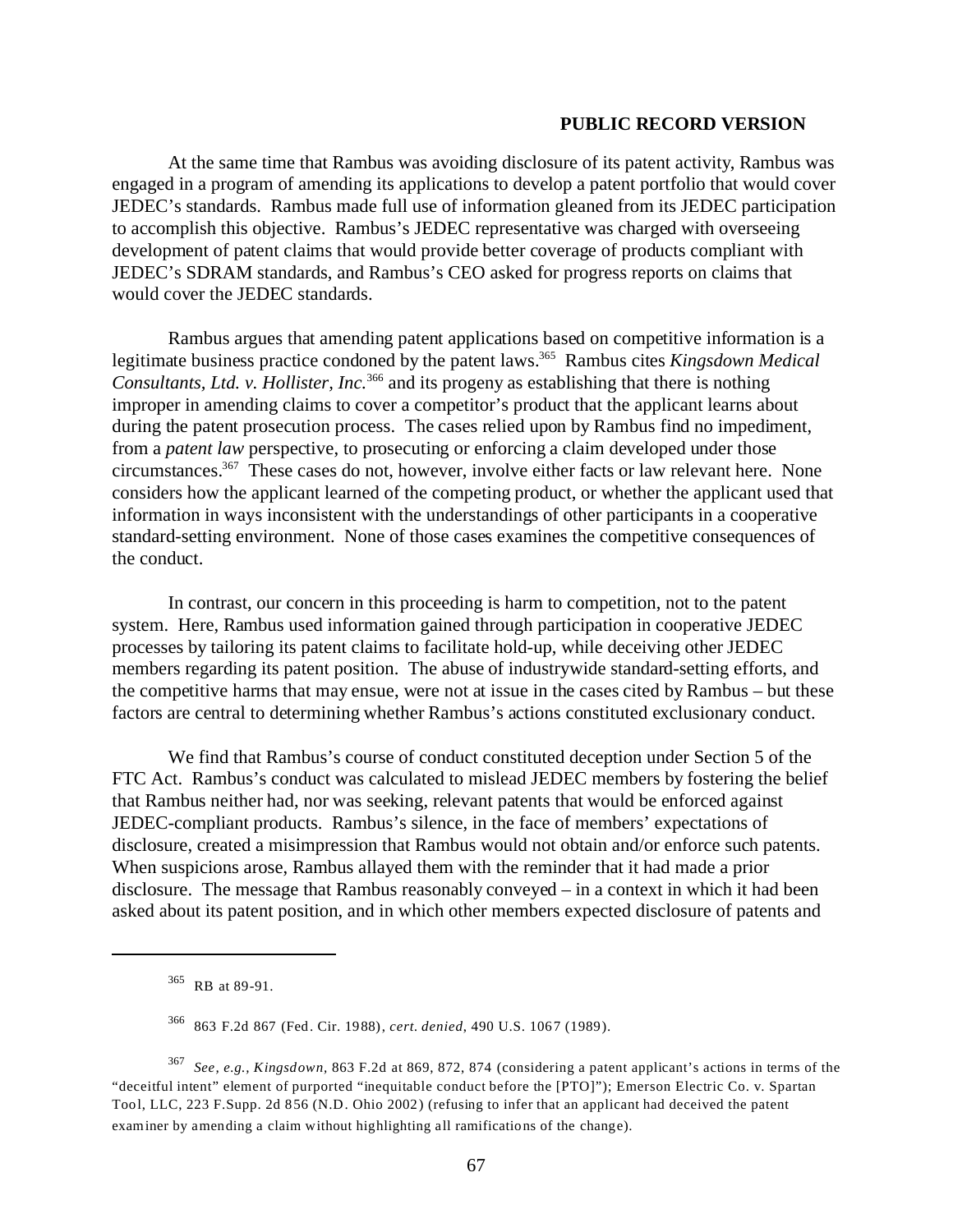applications – was that Rambus would have disclosed if it had had anything relevant to reveal. Even Rambus's withdrawal letter misleadingly conveyed the impression that it was listing its issued patents, while failing to disclose the one patent that might have mattered to the other JEDEC members. Under the circumstances, JEDEC members acted reasonably when they relied on Rambus's actions and omissions and adopted the SDRAM and DDR SDRAM standards.

Rambus withheld information that would have been highly material to the standardsetting process within JEDEC. JEDEC expressly sought information about patents to enable its members to make informed decisions about which technologies to adopt, and JEDEC members viewed early knowledge of potential patent consequences as vital for avoiding patent hold-up. Rambus understood that knowledge of its evolving patent position would be material to JEDEC's choices, and avoided disclosure for that very reason.<sup>368</sup> We thus find that Rambus engaged in representations, omissions, and practices that were likely to mislead JEDEC members acting reasonably under the circumstances, to their substantial detriment, and we conclude that Rambus intentionally and willfully engaged in deceptive conduct.

 As discussed in detail in Sections IV.B. and IV.C. below, Rambus's course of deceptive conduct contributed significantly to Rambus's acquisition of monopoly power by distorting JEDEC's technology choices and undermining JEDEC members' ability to protect themselves against patent hold-up. This conduct caused harm to competition. In sum, the record establishes a *prima facie* case that Rambus engaged in exclusionary conduct.

# 5. Rambus's Procompetitive Justification for its Conduct

Our finding that Complaint Counsel established a *prima facie* case of exclusionary conduct shifts the burden to Rambus to establish a nonpretextual, procompetitive justification for its conduct.369 Rambus must prove "that its conduct is indeed a form of competition on the merits because it involves, for example, greater efficiency or enhanced consumer appeal."<sup>370</sup>

<sup>368</sup> Rambus now argues that disclosure would not have changed JEDEC's decision because of the superiority of Rambus's technologies. We address that argument *infra* in Section IV.C.3.b.

<sup>369</sup> A respondent may rebut a *prima facie* case of exclusionary conduct by introducing evidence of a procompetitive justification for its actions. *See* United States v. Microsoft Corp., 253 F.3d 34, 59 (D.C. Cir.), *cert. denied*, 534 U.S. 952 (2001).

<sup>&</sup>lt;sup>370</sup> See id. For example, the D.C. Circuit found that Microsoft had "valid technical reasons" to cause its Windows operating system to ignore user-chosen browser defaults in certain circumstances. The court then found that the plaintiffs had failed either to rebut that justification or to demonstrate that the anticompetitive effect of the challenged action outweighed it. *Id.* at 67.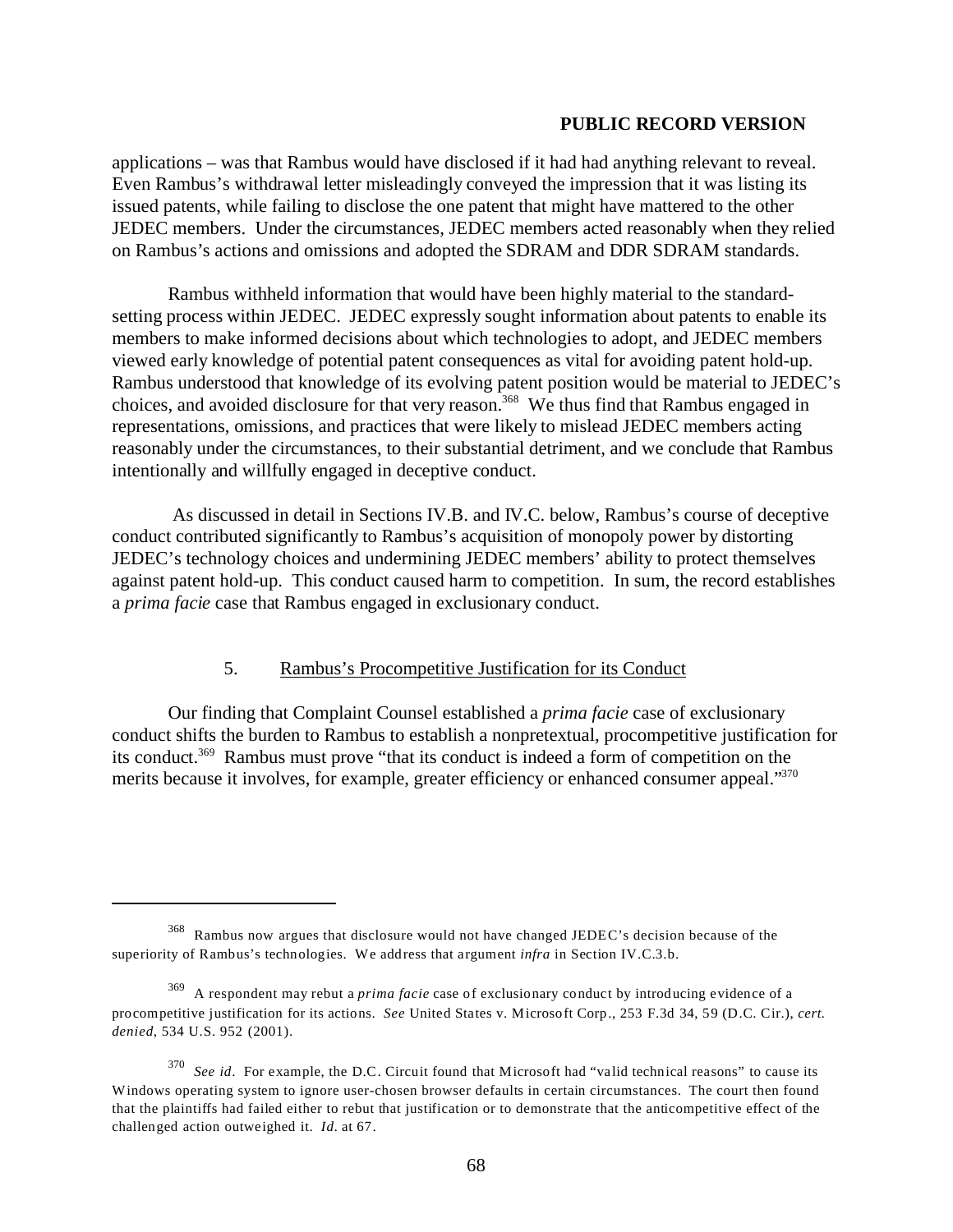Deceptive conduct is extraordinarily difficult to justify.<sup>371</sup> Rambus tries to avoid this challenge by characterizing its conduct as a refusal to deal with its competitors or a failure to "share its trade secrets with others."372 Rambus then defends its conduct on the grounds that it preserved the secrecy of Rambus's patent applications, which contained confidential information about Rambus's inventions.373 Rambus's characterization ignores much of its deceptive course of conduct, as well as the context in which that conduct occurred.

As discussed above, Rambus engaged in a deliberate course of deceptive conduct that included selective omissions and outright misrepresentations relating to its intellectual property.374 Indeed, Rambus used information obtained via its participation in JEDEC to help shape and refine the very patent applications it now claims it was seeking to protect.<sup>375</sup> Rambus's supposed desire to maintain the secrecy of its intellectual property does not justify the totality of its deceptive conduct in the standard-setting context.

We weigh Rambus's justification in the context of its conduct. In the competitive marketplace, companies generally are justified in choosing not to disclose or share their unpublished patent applications and trade secrets.<sup>376</sup> The ALJ (and Rambus), citing Rambus's patent law expert, found three reasons why, in a competitive context, the non-disclosure of this information serves legitimate and procompetitive purposes.377 However valid these justifications might be in the abstract – or when applied within a competitive marketplace – they do not fit the record facts or the context that existed here. Further, if protecting trade secrets was critical to Rambus, it had the option to refrain from participating in JEDEC.

First, Rambus argued that withholding of information was justified because disclosure of that information "shows which inventions the applicant is seeking to protect, and thus reveals both technical information and the applicant's business strategies." Preserving trade secrets by preventing access by rivals in a competitive marketplace often may be procompetitive, particularly when that information is not otherwise protected from free-riding by those rivals. However, the technical information comprising Rambus's inventions (as opposed to its

372 RB at 113.

- <sup>373</sup>*See* RB at 86-88, 114-15.
- <sup>374</sup>*See supra* Section IV.A.
- <sup>375</sup>*Id*.

376 The PTO held patent applications in confidence during the period that Rambus belonged to JEDEC. In 1999, the law changed to require publication of most patent applications 18 months after filing. 35 U.S.C. § 122.

377 ID at 288-89; RB at 87.

<sup>371</sup>*Id.* at 77 ("[u]nsurprisingly, Microsoft offers no procompetitive explanation for its campaign to deceive developers.")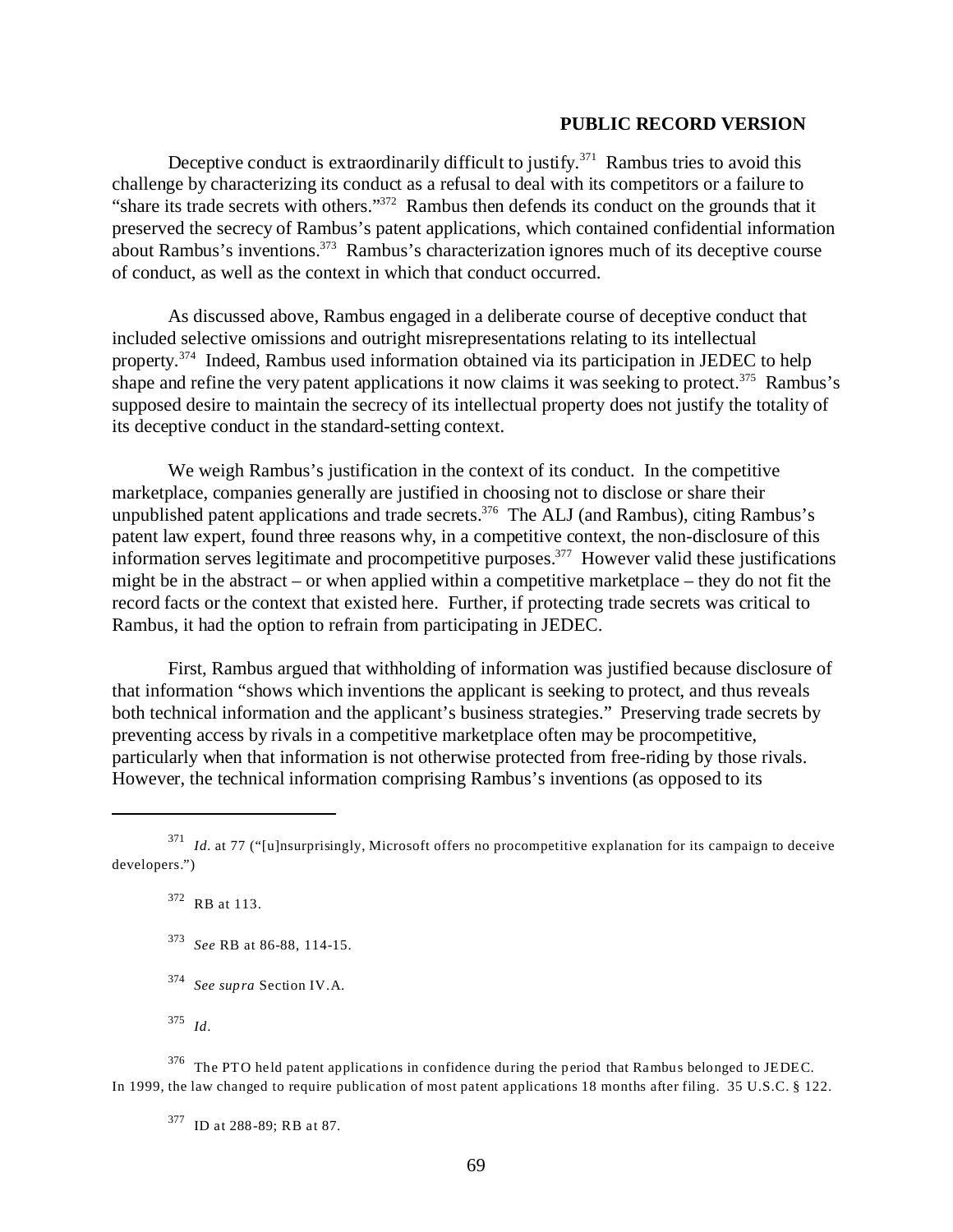intentions to claim that those inventions covered technologies in JEDEC's DRAM standards – which, as discussed above,  $378$  could not be divined until the ultimate claims became public) already had been disclosed with publication of the written descriptions of the inventions in the PCT application and the '703 patent. Morever, Rambus has claimed in its numerous infringement actions that the patent laws provide full protection against unlicensed use of its technical inventions, at least for periods after Rambus's patents issued.

It is true that if Rambus had disclosed its relevant patent applications to JEDEC members, the disclosure might have exposed Rambus's business strategy to obtain patents covering JEDEC's DRAM standards – but Rambus does not explain how keeping that strategy secret would be procompetitive given the cooperative atmosphere of the SSO. To the contrary, disclosure would have enabled other participants in the standard-setting process to make their decisions based on knowledge that Rambus's business strategy was to enforce its patents and demand royalties if they were incorporated in standards adopted by JEDEC. As one treatise summarizes, withholding information as to the existence of patent applications in such a setting "would be most valuable as a tool for deception."<sup>379</sup>

Second, Rambus argued that disclosure "could jeopardize the applicant's ability to obtain foreign patents" by "enabl[ing] a competitor to win the 'race'" to foreign patent offices, most of which have "a 'first to file' rule."<sup>380</sup> But under typical first-to-file rules, patents go to the first *inventor* to file.<sup>381</sup> If a competitor merely read or heard Rambus's disclosure, copied its application, and filed first in a foreign jurisdiction, the competitor would not have invented the technology and would not be entitled to a patent.<sup>382</sup> Rambus failed to identify any foreign jurisdiction in which its ability to obtain patent protection would have been threatened by disclosures within JEDEC. Under these circumstances, and on this record, the only effect of Rambus's behavior was to prevent JEDEC participants – who expected Rambus to conduct itself

<sup>381</sup>*See* Gerald J. Mossinghoff, *The First-To-Invent Rule in the U.S. Patent System has Provided No Advantage to Small Entities*, 87 J. PAT. & TRADEMARK OFF. SOC'Y 514 (2005) ("As between two true inventors claiming the same invention – as contrasted to copiers – *every* nation in the world, except the United States, grants the patent to the inventor who first undertakes to use the patent system . . . . In shorthand, this is called a first-to-file system of priority, but it is more appropriately called a first-inventor-to-file system.") (emphasis original); M ARTIN J. ADELMAN *et al*., CASES AND MATERIALS ON PATENT LAW 160 (2003) (under a first-to-file system, "the *inventor* who first files a patent application obtains the patent, even if another actually invented the technology first") (emphasis added); Fliesler, Tr. 8839 (explaining the first-to-file race in terms of "*inventor* A and *inventor* B who are conceiving and reducing to practice and working independently, but simultaneously on the same invention") (emphasis added).

<sup>378</sup>*See supra* notes 328-338 and accompanying text.

<sup>379</sup> II HOVENKAMP ET AL., IP AND ANTITRUST § 35.5 at 35-40 n. 17.11 (2006 Supp.).

<sup>380</sup> RB at 87\_88.

<sup>382</sup>*See* Fliesler, Tr. 8839 (the first one to file "that is otherwise entitled to a patent" prevails).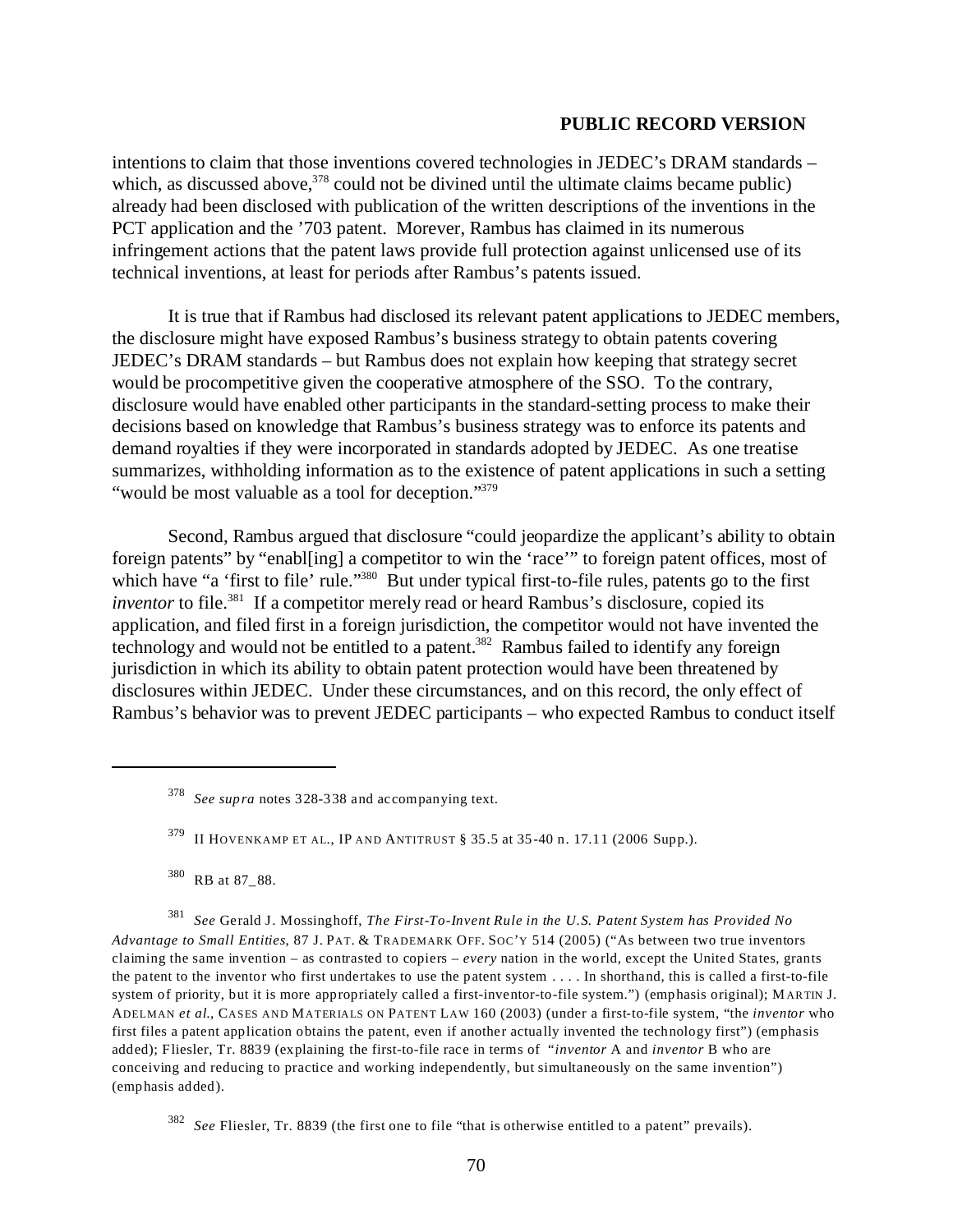cooperatively and without deception – from making their standard-setting decisions with knowledge of the consequences. That is not procompetitive.

Third, we are not persuaded that Rambus's non-disclosure of its patent applications was justified because disclosure "may enable a competitor to slow down or interfere with the patent application process," such as by "enabl[ing] a competitor to provoke an 'interference' at the Patent Office by claiming the same invention in one of the competitor's applications."<sup>383</sup> This, too, is a hypothetical justification. There is no evidence in this record that Rambus's patent position in the United States or elsewhere would have been jeopardized in that fashion.

Finally, Rambus cites Crisp's trial testimony and an e-mail he sent to Rambus executives to support its claim regarding the protection of trade secrets.<sup>384</sup> Crisp testified that Rambus's outside patent counsel advised him that patent applications should be confidential; however, Crisp did not state that counsel's advice was tied to Rambus's course of conduct in the JEDEC standard-setting context.<sup>385</sup> Moreover, although Crisp's e-mail mentioned the desirability "of not disclosing our trade secrets any earlier than we are forced to," the context suggested that this comment reflected Rambus's desire for leverage over its customers.<sup>386</sup> There is abundant additional evidence in the record that Rambus's conduct was motivated by a desire to anticompetitively bias the standard-setting process. 387 In short, there is nothing to support Rambus's claim except the claim itself.

\* \* \* \* \*

We find that Rambus did not carry its burden of establishing that its conduct served procompetitive purposes. The record establishes that the purpose and effect of Rambus's deceptive conduct was to manipulate the standard-setting process at JEDEC and gain market power. Furthermore, even if we were to credit Rambus's proffered justification, we find that it would not outweigh the anticompetitive effects of Rambus's exclusionary conduct, particularly in light of the potential to distort industrywide standard setting.

383 RB at 87.

<sup>384</sup>*See id*. at 49-50, 98-99.

385 Crisp, Tr. 3473, 3495-96. Other, more specific advice from Rambus counsel (Diepenbrock as well as Vincent) identified the equitable estoppel risks associated with Rambus's JEDEC membership. *See* CX 837 at 1; CX 1942; CX 3125 at 320-21 (Vincent *Infineon* Dep.) (*in camera*).

 $386$  Crisp's same e-mail also referenced the need "to get the necessary amendments completed [and] the new claims added," and "make damn sure the ship is watertight," before making disclosures. *See* CX 837 at 2.

<sup>387</sup>*See, e.g*., CX 711at 73 ("it makes no sense to alert them to a potential problem they can easily work around."); CX 919 ("do \*NOT\* tell customers/partners that we feel DDR may infringe – our leverage is better to wait."); CX 1277a at 2 ("do not tell them :-").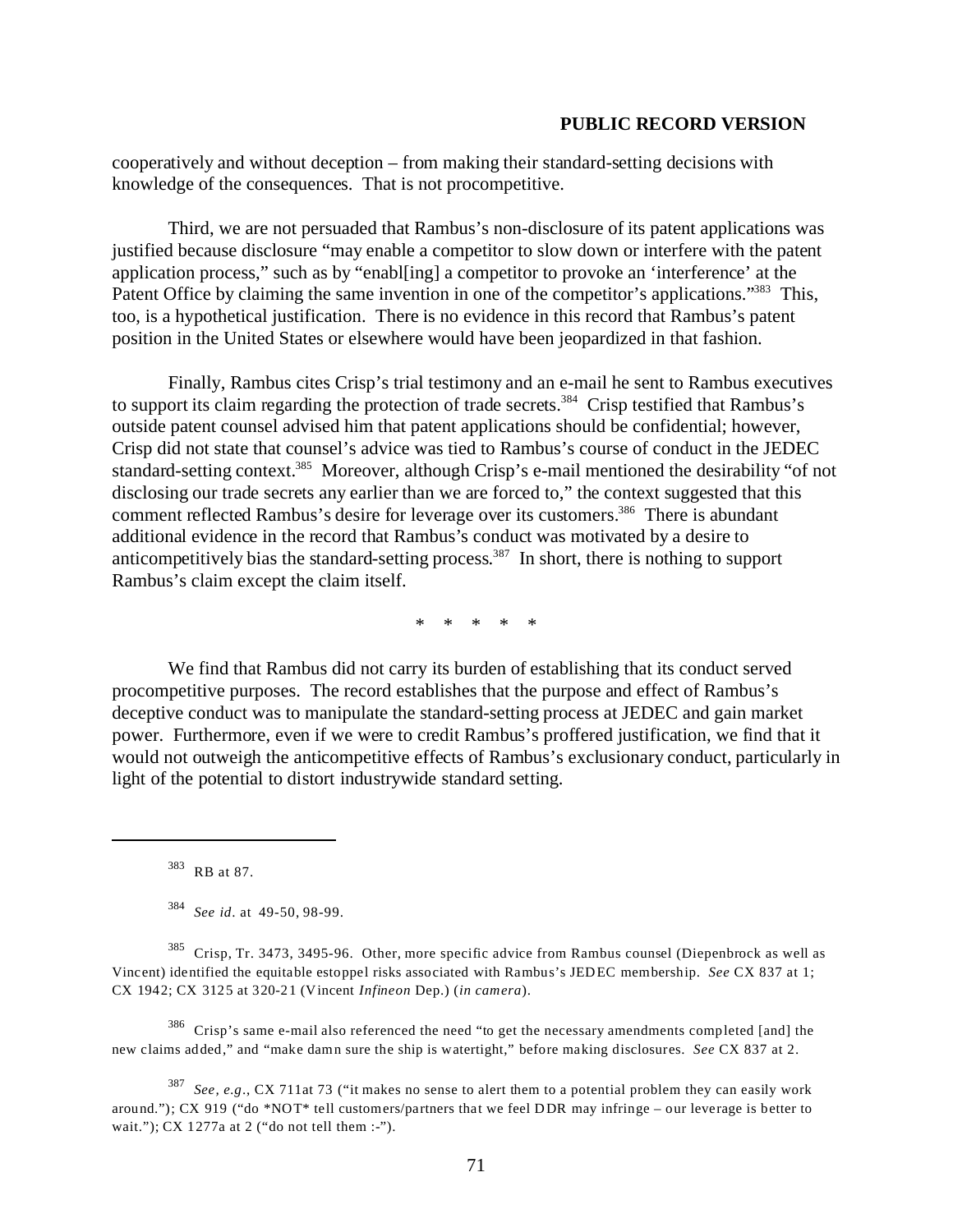# **B. Possession of Monopoly Power**

Monopoly power may be established either by direct evidence of such power – *i.e.*, the power to raise price above competitive levels or to exclude competition – or by indirect evidence, such as a high market share in a properly defined relevant market with high barriers to entry.<sup>388</sup> In order to support a Section 2 violation, such monopoly power must be durable. When barriers to entry are low, any attempt to exercise monopoly power (even by a firm with 100 percent market share) quickly would be countered by competition from new entrants.<sup>389</sup>

As discussed above,<sup>390</sup> the alleged relevant product markets involve technologies that are incorporated in DRAM for use in current and recent-generation electronic memory devices. 391 The four alleged relevant technology markets are: (1) the latency technology market; (2) the burst length technology market; (3) the data acceleration technology market; and (4) the clock synchronization technology market. With respect to each of these four technology markets, the product market comprises alternative technologies available to address a given technical issue arising in the course of DRAM design.<sup>392</sup> The alleged relevant geographic market for each of these four technologies is the world.<sup>393</sup> Rambus accepts these market definitions.<sup>394</sup>

<sup>389</sup>*See, e.g.,* Tops Markets, Inc. v. Quality Markets, Inc., 142 F.3d 90, 99 (2d Cir. 1998) ("We cannot be blinded by market share figures and ignore market place realities, such as the relative ease of competitive entry"); United States v. Syufy Enters., 903 F.2d 659, 665-66 (9th Cir. 1990) ("In evaluating monopoly power, it is not market share that counts, but the ability to *maintain* market share.").

393 IDF 1016-17. *See* IDF 1017 ("The relevant geographic market for each relevant product market is the world because: buyers of technology typically do not care about the geographic source of technology; technologies tend to be licensed worldwide; technologies tend to flow across national borders; downstream products are produced and used worldwide; and transportation costs of both technology and DRAMs are negligible.").

<sup>394</sup>*See* IDF 1013, 1015 ("Respondent does not challenge Complaint Counsel's product market definitions. Respondent's economic expert . . . testified the 'relevant market is not crucial to understanding competition and market power in this setting.'").

<sup>388</sup>*See, e.g.*, United States v. Dentsply Int'l, Inc., 399 F.3d 181, 187 (3d Cir. 2005) ("monopoly power may be inferred from a predominant share of the market"); United States v. Microsoft Corp., 253 F.3d 34, 51 (D.C. Cir.), *cert. denied*, 534 U.S. 952 (2001) ("monopoly power may be inferred from a firm's possession of a dominant share of a relevant market that is protected by entry barriers").

<sup>390</sup>*See supra* Section II.A.

<sup>391</sup> IDF 1010-15.

 $392$  The Initial Decision also identifies a "cluster market" for synchronous DRAM technologies, which contains these four product markets. IDF 1014. In view of our findings regarding the four separate product markets, we need not separately consider the cluster market.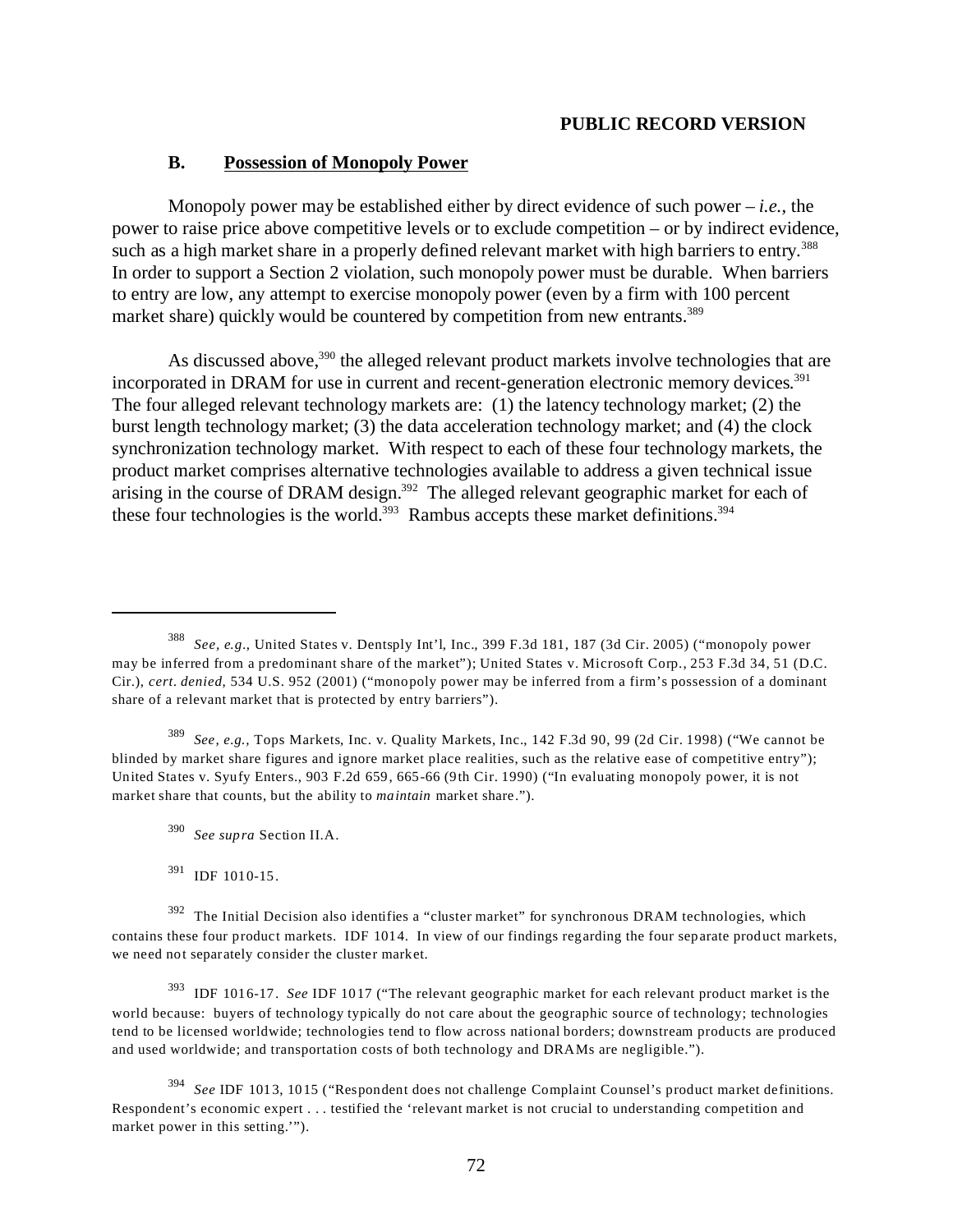Rambus held over 90 percent of the market share in the relevant markets.<sup>395</sup> JEDEC's standards have been ubiquitous in the computer industry: from 1998 on, the decided majority of DRAMs sold have complied with the JEDEC SDRAM and DDR SDRAM standards.<sup>396</sup> Rambus claims that its patents are necessary to make, use, or sell DRAMs that comply with the JEDEC standards.<sup>397</sup> Courts typically find such a high market share sufficient to infer the existence of monopoly power.<sup>398</sup> The ALJ determined that Rambus possessed monopoly power in the four key technology markets alleged, and Rambus does not dispute his findings in this respect.<sup>399</sup> We reach the same conclusion, and find that Rambus did acquire a monopoly position.

Rambus argues, however, that its monopoly power was not durable because the industry could have switched to alternative technologies relatively easily without incurring significant additional costs. We must therefore determine whether Rambus's deceptive and exclusionary conduct in the standard-setting context enabled Rambus to acquire durable monopoly power. We address that question below, as part of our broader analysis of causation issues.<sup>400</sup>

# **C. Causation**

Having concluded that Rambus engaged in a deceptive course of conduct that constituted exclusionary conduct, and having found that Rambus acquired a monopoly position in the

<sup>396</sup>*See* CX 35 at 14-15 ("This JEDEC standardization process creates the structure from which all DRAM designs begin . . . JEDEC is the fulcrum for DRAM standards in Asia, the Americas and Europe").

397 CX 2067 at 171 (Davidow *Infineon* Dep.) (*in camera*) ("Q. So am I right, then that it's Rambus's position [] that any SDRAM or RDRAM being used in main memory PCs today [January 31, 2001] are covered by their patents? . . . [A.] I would say that it is highly likely that is true."); McAfee, Tr. 7427-28 ("JEDEC standards have dominated the DRAM industry"), 7432-33; Rapp, Tr. 10248-49 (presenting market share statistics).

<sup>398</sup>*See* Eastman Kodak Co. v. Image Technical Servs. 504 U.S. 451, 481 (1992) (80% market share, with no readily available substitutes, sufficient to survive summary judgment on the possession of monopoly power); United States v. Grinnell Corp., 384 U.S. 563, 571 (1966) (87% of the relevant market left no doubt that defendants had monopoly power); United States v. E.I. du Pont de Nemours & Co., 351 U.S. 377, 379, 391 (1956) (control of 75% of a relevant market would constitute monopoly power); American Tobacco Co. v. United States, 328 U.S. 781, 797 (1946) (control of over two-thirds of the market is a monopoly).

<sup>399</sup> "Complaint Counsel have demonstrated that Respondent has monopoly power in the relevant markets." IDF at 252; *see also* IDF 1010-15. Rambus's economic expert, Rapp, testified that Rambus possessed market power. Rapp, Tr. 10046 ("[I]t is the case isn't it, that, in your view, Rambus today possesses market power in each of the relevant markets defined by [Complaint Counsel's expert] Professor McAfee? A. Yes.").

<sup>395</sup>*See* IDF 1020-21; CX 1386 at 4 ("We are on the cusp of achieving our original BHAG [Big Hairy Audacious Goal] • SDRAM + DDR + RDRAM > > 90% of the DRAM market"); CX 2112 at 310-11 (deposition transcript at 309-10) (Mooring FTC Dep.); McAfee, Tr. 7430 (testifying that the percentage of worldwide commercial DRAM production exposed to Rambus's patent claims was "in the upper nineties").

<sup>400</sup>*See especially infra* Section IV.C.3.d. (discussion of lock-in).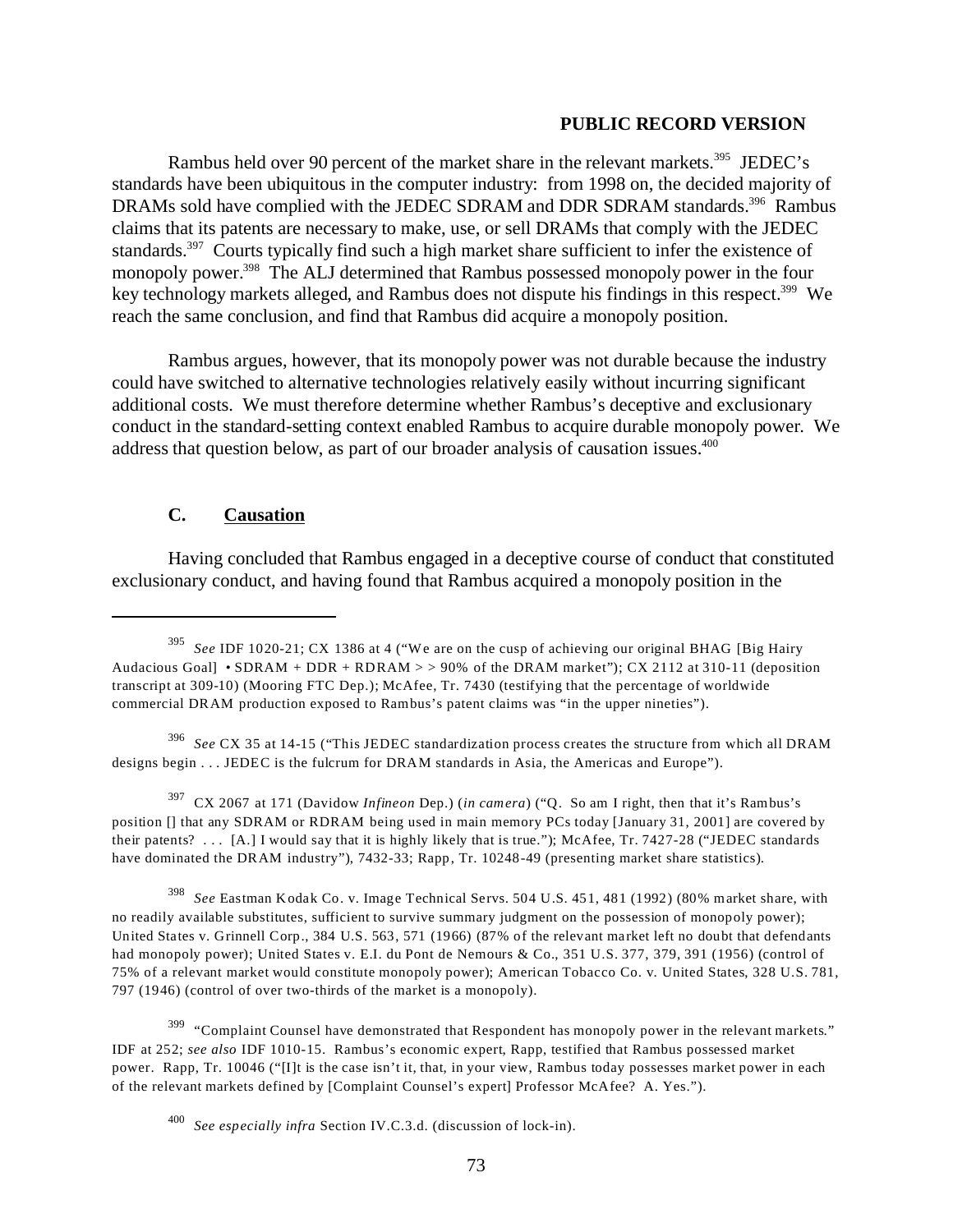relevant markets, we turn to the critical issue of causation – *i.e.*, whether Rambus's exclusionary conduct was linked to its monopoly position.

We find that the same evidence establishing that Rambus engaged in exclusionary conduct and that it acquired monopoly power respecting the four key technologies incorporated into JEDEC's SDRAM standards contributes to a *prima facie* showing of a causal link between Rambus's conduct and its power. More specifically, we conclude that the evidence (1) links Rambus's conduct to JEDEC's adoption of SDRAM standards incorporating Rambus's patents and (2) links JEDEC's adoption of those standards to Rambus's acquisition of monopoly power.

# 1. Link between Rambus's Conduct and JEDEC's Standard-Setting Decisions

Rambus's strategy was to cause JEDEC to adopt SDRAM and DDR SDRAM standards incorporating its patents, and then to charge those practicing the standards royalties of its choosing. Although purpose is not a substitute for effect in a monopolization case, it is wellsettled that "[e]vidence of the intent behind the conduct of a monopolist is relevant . . . to the extent it helps us understand the likely effect of the monopolist's conduct."<sup>401</sup> As the Supreme Court explained, "[K]nowledge of intent may help the court to interpret facts and to predict consequences."402 Thus, we initially infer from the evidence respecting Rambus's purpose that, but for Rambus's deceptive course of conduct, JEDEC either would have excluded Rambus's patented technologies from the JEDEC DRAM standards, or would have demanded RAND assurances, with an opportunity for *ex ante* licensing negotiations. Indeed, the one time that JEDEC members had advance knowledge that a Rambus patent was likely to cover a standard under consideration, the members took deliberate steps to avoid standardizing the Rambus technology. $403$ 

JEDEC members – DRAM manufacturers and customers – were highly sensitive to costs, and that keeping costs down was a major concern within JEDEC.<sup>404</sup> As a report by Rambus's

 $403$  In March 1997, when NEC proposed a "loop-back" clock system, some members expressed concern that it might be covered by Rambus's '703 patent, the one patent that Rambus had disclosed while it was a member of JEDEC. JX 36 at 7. The JEDEC committee immediately dropped the proposal and turned to consideration of technologies that it believed avoided Rambus's patent. *See* Rhoden, Tr. 527-28; Lee, Tr. 6695-96; CX 368 at 2.

<sup>404</sup>*See, e.g*., G. Kelley, Tr. 2562 ("The overriding factor on all of my votes on DRAM was low cost"); Bechtelsheim, Tr. 5814 (JEDEC's "overarching goal" was "a cost-effective solution" for memory interfaces); CX 2107 at 136-37 (Oh FTC Dep.) (*in camera*) (avoiding costs, including royalties or fees, was important to

<sup>401</sup> United States v. Microsoft Corp., 253 F.3d 34, 59 (D.C. Cir.), *cert. denied*, 534 U.S. 952 (2001).

<sup>402</sup> Chicago Board of Trade v. United States, 246 U.S. 213, 238 (1918). *See also* United States Football League v. NFL, 842 F.2d 1335, 1359 (2d Cir. 1988) ("Evidence of intent *and* effect helps the trier of fact to evaluate the actual effect of challenged business practices in light of the intent of those who resort to such practices.") (emphasis original).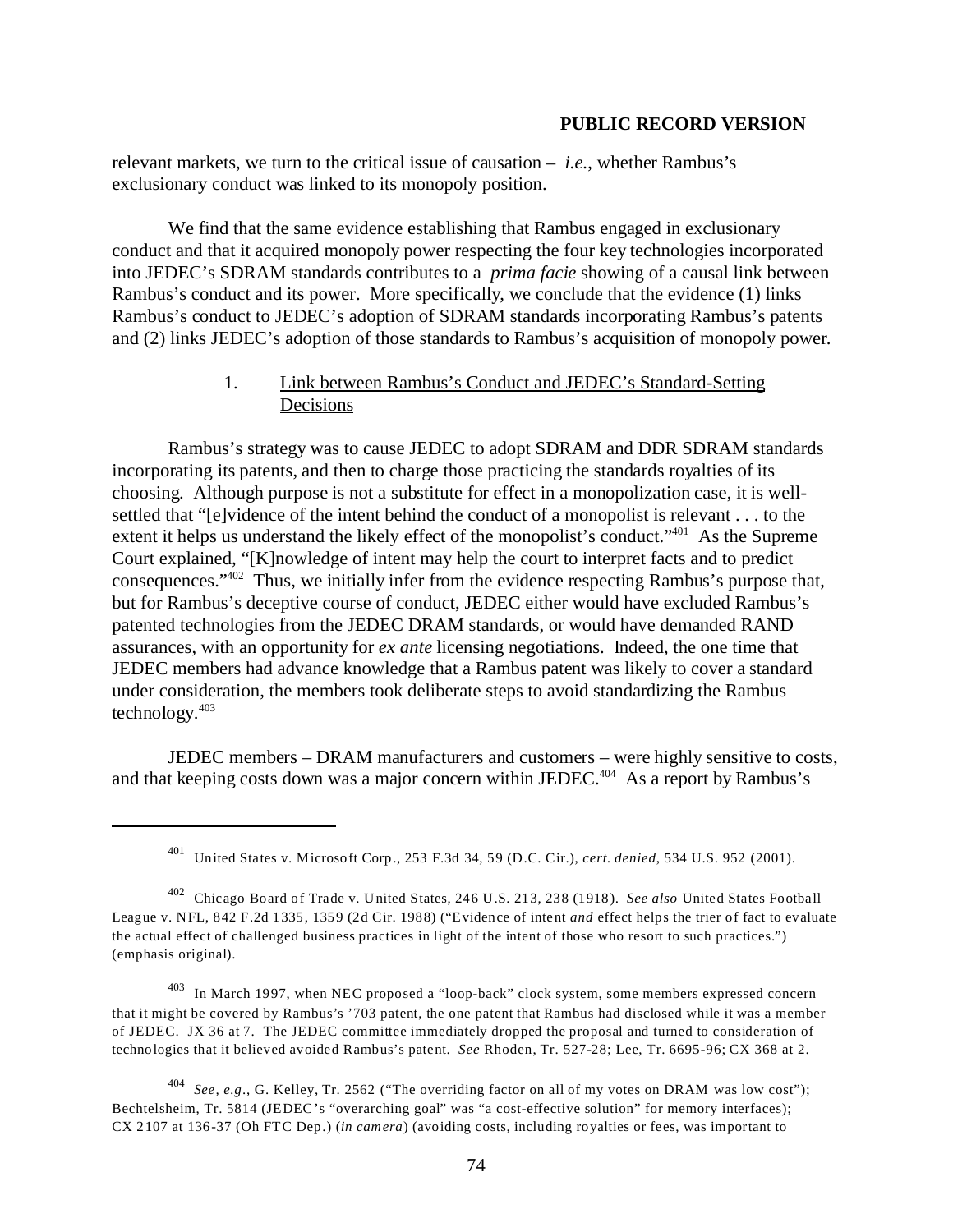Crisp put it, "Compaq (Dave Wooten) like the others, stressed that price was the major concern for all of their systems. They didn't particularly seem to care if the SDRAMs had 1 or two banks so long as they didn't cost any more than conventional DRAMs . . . Sun echoed the concerns about low cost. They really hammered on that point."405 More succinctly, Crisp explained, "[T]hey want cheap, cheap, cheap."406

JEDEC members considered the potential cost of patents in weighing different alternatives. Witnesses, including representatives from DRAM manufacturers and their major customers, testified that knowledge of patents was an important factor in their decisions as JEDEC members. $407$  For example, after testifying that the potential for royalty-bearing patents would have been relevant in analyzing programmable CAS latency and programmable burst length as compared to alternatives, Andreas Bechtelsheim added, "I personally and Sun [Microsystems] as a company would have strongly opposed the use of royalty-bearing elements in an interface patent – in an interface specification."408 The total cost of payments for Rambus's

405 CX 1708 at 2.

 $406$  CX 711 at 34 (explaining that "customers are willing to leave performance on the table in exchange for having lower cost systems").

<sup>407</sup>*See, e.g.*, Sussman, Tr. 1417 (Sanyo's JEDEC representative testifying, "If I understood that there was IP on the programmable, I would have voted – changed my direction and voted to take the fixed one."); Landgraf, Tr. 1714 (HP's JEDEC representative testifying that if Rambus had disclosed its patent applications, "If we knew in advance that they were not going to comply with the JEDEC patent policy, we would have voted against it."); G. Kelley, Tr. 2576 (IBM's JEDEC representative noting that "[p]atent issues are a concern on every JEDEC proposal" and that when a technology was considered for the first time "it was especially valuable to have the consideration of patents so that we could possibly avoid them"); Lee, Tr. 6686, 6717 (knowledge of Rambus's patent applications would have caused Micron to oppose on-chip PLL/DLL and dual-edge clocking); *see also* JX 5 at 4 (JEDEC minutes stating, "The important thing is disclosure. If it is known that a company has a patent on a proposal then the Committee will be reluctant to approve it as a standard.").

<sup>408</sup> Bechtelsheim, Tr., 5813-14. JEDEC members' response to Rambus's proprietary RDRAM technology reflected similar cost sensitivity. *See, e.g.*, JX 36 at 7 ("Some Committee members did not feel that the Rambus patent license fee fit the JEDEC requirement of being reasonable."); CX 961 at 1 (September 1997 Intel e-mail to Rambus CEO Tate stating the concern that, for at least the low end of the market, "absolute cost is the critical factor" and alternatives "need not be equivalent performance" and warning that, upon analyzing the royalty obligations attached to RDRAM, the industry would develop alternatives); RX 1482 at 12.

Hyundai); CX 34 at 31 (IBM: "LOW COST!!! (<5% more than [previous generation] DRAM)"); CX 711 at 1 (Crisp e-mail reporting, "Desi [Rhoden of Advanced Memory International (AMI-2)] added that if the SDRAM doesn't cost less than 5% more than [previous generation] DRAM they will not be used"); CX 2383 (Sun letter to JEDEC members stating, "[S]ince we are very cost conscious we are willing to drop features that add too much cost or complexity"); CX 2777 (Micron: "[T]he age old rule for DRAMs still appl[ies]. Customers will take as much performance as we can give them for absolutely no added cost over the previous technology. They will not pay extra for increased DRAM performance."). An October 1994 internal Rambus e-mail summarized, "Our industry is very cost sensitive." CX 5109 at 4.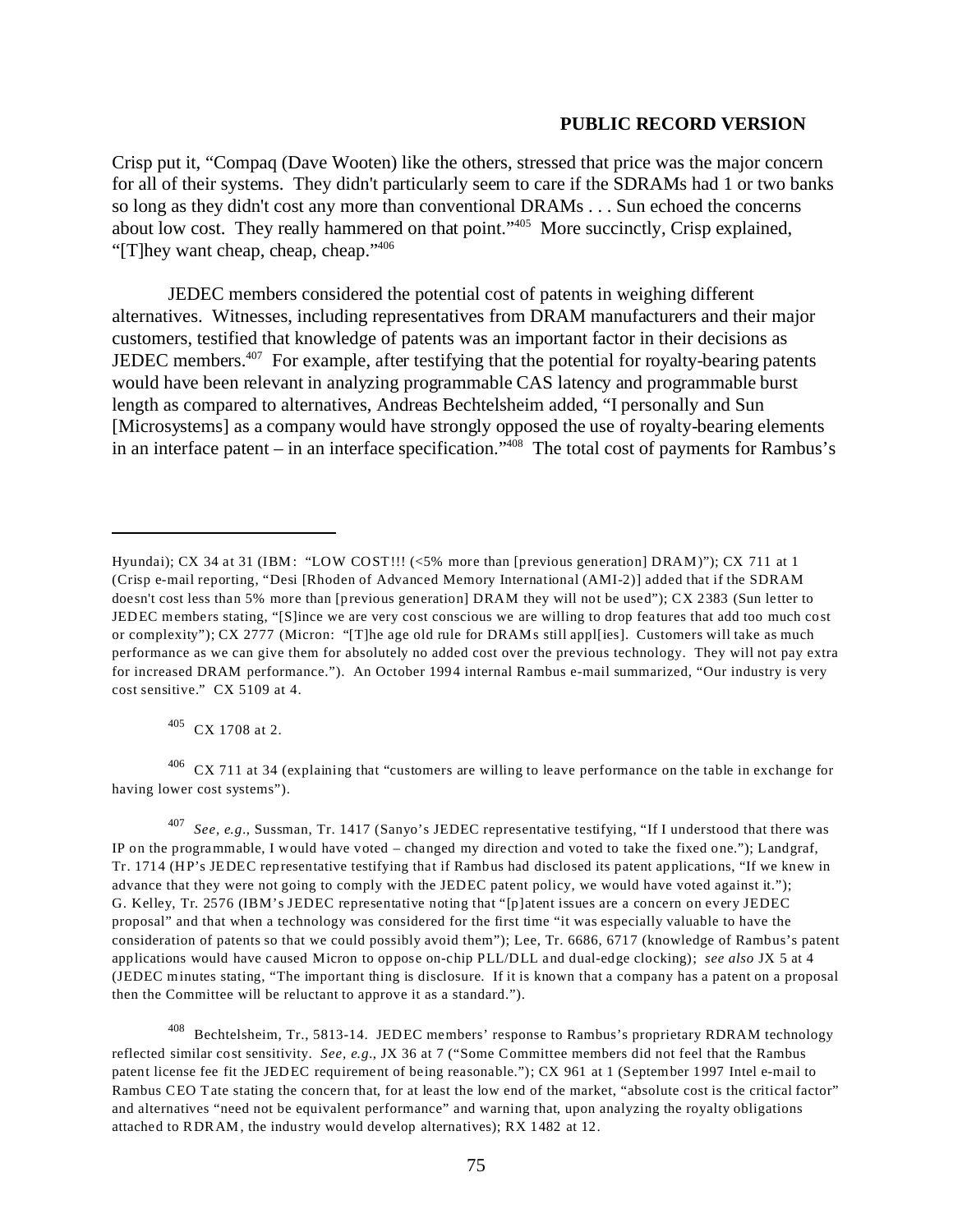undisclosed patents could amount to several billion dollars,<sup>409</sup> with some individual DRAM manufacturers each paying hundreds of million of dollars.<sup>410</sup> Numbers of this magnitude are not easily overlooked.

Alternative technologies were available when JEDEC chose the Rambus technologies, and could have been substituted for the Rambus technologies had Rambus disclosed its patent position.411 Some of the major firms in the industry found these alternatives viable, and even preferable.<sup>412</sup> JEDEC members – the principal buyers of the relevant technologies – gave these alternatives serious, searching consideration; in fact, the technologies as to which Rambus subsequently revealed patent claims sometimes were chosen only after prolonged debate.<sup>413</sup>

<sup>410</sup>*See* Appleton, Tr. 6390-92 (Rambus's requested royalty would cost Micron hundreds of millions of dollars; Rambus royalties would be the equivalent of 25-50% of Micron's R&D expenditures).

411 S*ee, e.g.*, G. Kelley, Tr. 2548-49 and Jacob, Tr. 5370-93 (alternatives to programmable CAS latency); Kellogg, Tr. 5110-11, 5131-32 and Jacob, Tr. 5397-5412 (alternatives to programmable burst length); Jacob, Tr. 5416-38 (alternatives to dual-edge clocking); Jacob, Tr. 5443-58 and Lee, Tr. 6655, 6664-67, 6676-78 (alternatives to on-chip PLL/DLL). *See generally* Bechtelsheim, Tr. 5786 ("in typical design activity one can make any number of choices, including choosing an interface that was not encumbered by a patent or royalty").

412 For example, Samsung advocated the use of fixed, rather than programmable, CAS latency, JX 10 at 71; Rhoden, Tr. 425-27; Kellogg, Tr. 5099-100, and Cray proposed the use of fuses to set latency, CX 34 at 149, Kellogg, Tr. 5104. For setting burst length, Cray proposed using fuses, CX 34 at 149; Sussman, Tr. 1388-89; Kellogg, Tr. 5103-05, and Mitsubishi proposed using pins. Rhoden, Tr. 430-34; Kellogg, Tr. 5102; JX 10 at 5, 74. Samsung proposed fixed, rather than programmable, burst length. Rhoden, Tr. 425-27; JX 10 at 71. With regard to data acceleration, TI proposed doubling the frequency of a single-edge clock in place of dual-edge clocking. Lee, Tr. 6711-14; CX 371 at 3. As alternatives to on-chip PLL/DLL, Samsung proposed placing a single PLL on the memory controller, Rhoden, Tr, 513-14; Lee, Tr. 6691; JX 31 at 71; IBM proposed using vernier circuits, Kellogg, Tr. 5155; and Micron proposed using what it termed an "echo clock," Lee, Tr. 6655-56; 6664-67; JX 29 at 4, 17-22. Both Micron and Silicon Graphics also presented proposals for using data strobes in place of on-chip DLLs. CX 368 at 1-2, 4; CX 370 at 2-3; Lee, Tr. 6666-67, 6682-83.

413 As to CAS latency and burst length, NEC/Sanyo's Sussman testified, "I had a lot of arguing to do to get the degree of programmable features into the part." Sussman, Tr. 1380. AMI-2's Rhoden explained that using fuses to set CAS latency and burst length "was one of the options that was considered for a very long time, until we finally settled on the [programmable] register." Rhoden, Tr. 429-30. Subsequently, sentiment for moving to fixed CAS latency and burst length remained strong: the SDRAM Lite task group proposals for reducing the cost of SDRAM included fixed CAS latency and burst length. *See* Rhoden, Tr., 475-76; Lee, Tr. 6626. Indeed, results of the SDRAM Lite survey ballot announced in January 1996 showed consensus support for fixed CAS latency of three and for fixed burst length of four, but no consensus for an additional latency or burst length. *See* Lee, Tr. 6627-32; JX 29 at 13-15.

<sup>409</sup>*See* McAfee, Tr. 7653-54 (*in camera*) (estimating royalty payments to Rambus of \$600 million per year); CX 527 at 1 (*in camera*) (projecting annual Rambus royalty revenue on SDRAM and DDR SDRAM of \$2.1 billion dollars by 2005); CX 1391 at 32 (*in camera*) (suggesting that Rambus DRAM royalties could total more than \$8 billion over the six years between 2000 and 2005); CX 1401 at 10 (*in camera*) (Rambus business plan projecting that DDR SDRAM royalties in 2005 would range from several hundred million dollars up to as much as \$2.5 billion).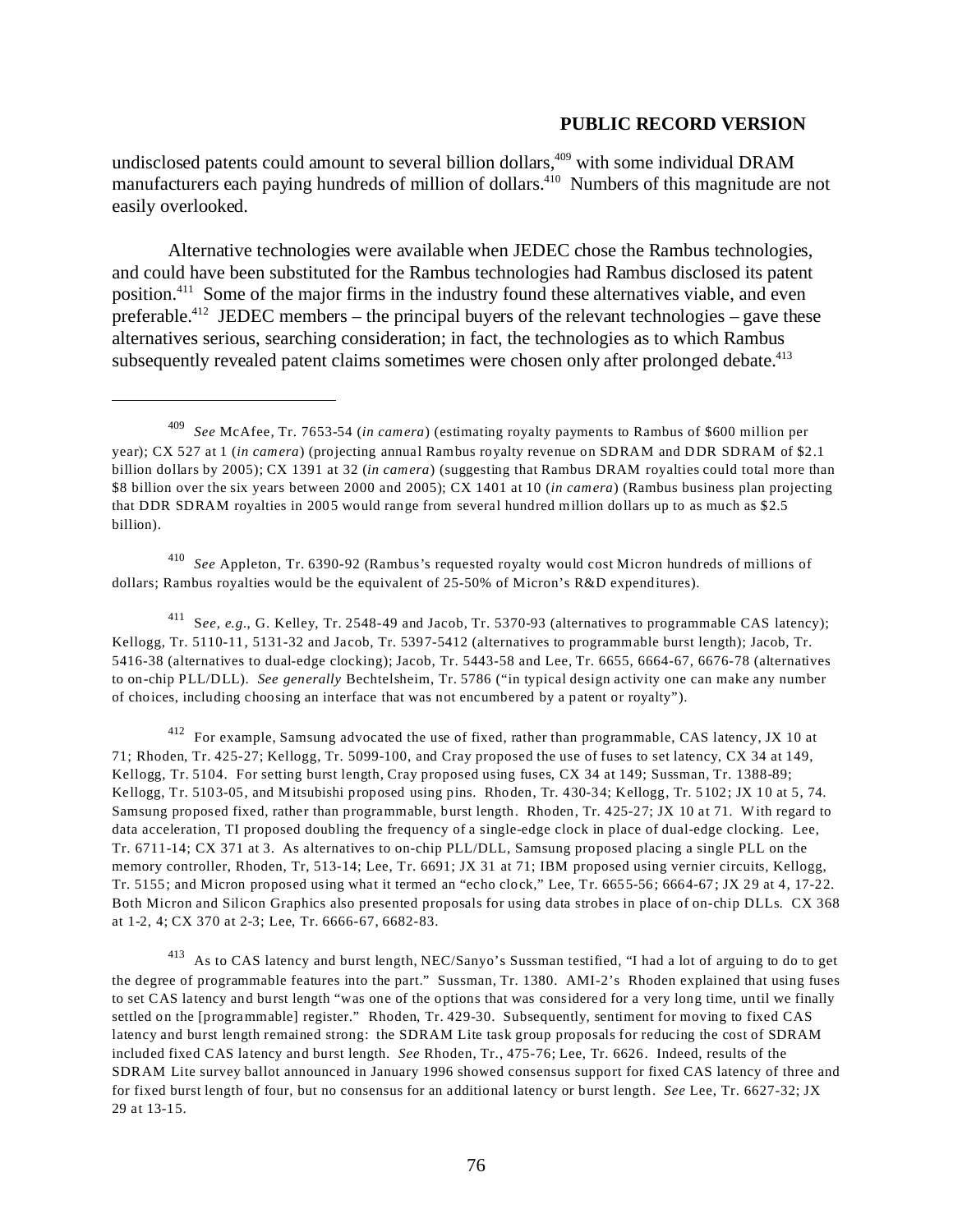The ALJ rejected this evidence regarding JEDEC's cost sensitivity and technology debates because, in his opinion, it was based on "the subjective perceptions of JEDEC members at the time," reasoning that while it "may speak to whether JEDEC would have selected a [substitute] technology, it does not go to whether an alternative is equal or superior in objective terms."414

The ALJ's analysis misses the point of the causation inquiry. Evidence that a properlyinformed JEDEC may have selected a substitute technology suggests a causal link between Rambus's deceptive course of conduct and JEDEC's decision-making process. This evidence – combined with the evidence of Rambus's strategy, JEDEC members' overriding concern with costs, and the magnitude of the potential royalties in the absence of RAND assurances or the opportunity to negotiate *ex ante* – is enough to show that JEDEC's adoption of the SDRAM and DDR SDRAM standards was linked to Rambus's exclusionary conduct.

## 2. Link Between JEDEC's Standards and Rambus's Monopoly Power

JEDEC's adoption of standards incorporating Rambus's patented technologies is linked to Rambus's monopoly power. More specifically, as previously stated, the record shows: (1) that Rambus claims that its patents are necessary to make, use, or sell DRAMs that comply with the JEDEC standards; (2) that most DRAMs sold complied with the JEDEC SDRAM and DDR

Dual-edged clocking held only "mixed support" within JEDEC. JX28 at 35 (results of 1995 survey ballot). (This confirms a 1991 report from NEC's Sussman, finding a split between those who preferred high-speed, singleedge clocking and those who preferred dual-edge clocking at lower speeds. *See* Sussman, Tr. 1368-72; CX 20 at 1.) Debate over on-chip PLL/DLL reflected "differing viewpoints," with some JEDEC members preferring to use a data strobe and finding on-chip PLL/DLL unnecessary, but others wanting the latter feature; the result was "a compromise . . . to do both but provide the ability to turn off the DLL." *See* Lee, Tr. 6682-83; Sussman, Tr. 1404 (summarizing the on-chip PLL/DLL debate, "Ten engineers; 12 opinions."). *See also* CX 2713 at 2 and Lee, Tr. 6654 (1997 Micron e-mail arguing to JC 42.3 members that on-chip DLL has "more disadvantages than advantages" and should be eliminated); MacW illiams, Tr. 4918-20 (Intel study found on-chip DLL unnecessary at speeds under consideration).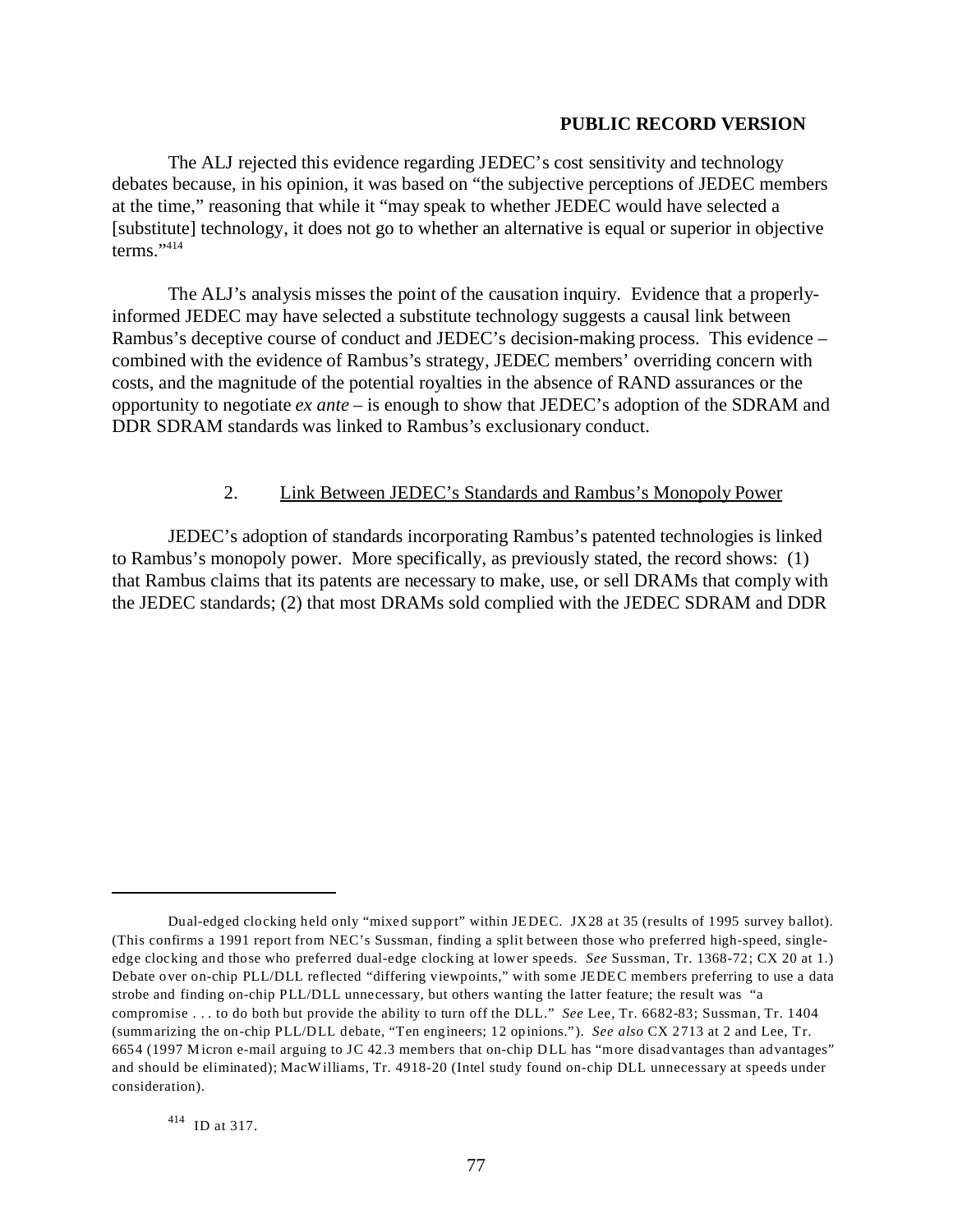SDRAM standards; $415$  and (3) that Rambus acquired 90 percent market shares in all four of the relevant markets.416

These market results were a natural consequence of DRAM industry attributes. In part, the results reflected the nature and composition of JEDEC, a broad-based organization that included essentially all the DRAM manufacturers and their largest customers.<sup>417</sup> Once JEDEC reached a consensus as to which technologies to standardize, it is hardly surprising that those same manufacturers produced, and those same customers bought, products conforming to the standard they had adopted.<sup>418</sup>

The market results also reflected the nature of the DRAM product itself, which drove standardization in the DRAM industry. DRAMs must interoperate with complementary components, which provided a compelling incentive to develop DRAM specifications that ensured compatibility.<sup>419</sup> JEDEC provided the necessary mechanism for coordinating the evolution of DRAMs and their complements.<sup>420</sup> Moreover, customers desired a commodity

<sup>416</sup>*See supra* Section IV.B.

<sup>417</sup>*See* Rhoden, Tr. 293-94; Peisl, Tr. 4453; JX 18 at 1-3.

<sup>418</sup>*See* Rhoden, Tr. 297-98 ("working with the customer inside an area like JEDEC . . . when everyone agrees, then they have essentially an automatic market . . . basically a presold customer base just by complying and working with the standard"); Macri, Tr. 4596.

<sup>419</sup>*See, e.g.*, Williams, Tr. 763 (Micron's customers "require that they are able to buy products from multiple sources and that these products interoperate, and JEDEC is the body that sets those standards by which there [is] interoperability"); Calvin, Tr. 994; G. Kelley, Tr. 2387-88; Polzin, Tr. 3943-44 ("It was crucial that we had a common standard that would allow interoperability"), 3972; Peisl, Tr. 4382 (standards "enable[] essentially the whole industry to develop products that work together in more or less a predefined manner"), 4386, 4408-10; McAfee, Tr. 7189-90, 11218.

<sup>420</sup>*See, e.g.*, Calvin, Tr. 994; Polzin, Tr. 3946-47 ("JEDEC was the natural forum and process for resolving the numerous differences."); Peisl, Tr. 4410 ("You have to make sure that your part is fully compliant with all the specifications of the other chips. This is why everybody is working towards the JEDEC specification. That's the common denominator."); McAfee, Tr. 11301-02.

<sup>415</sup> In each year from 1994 through 2002, products compliant with JEDEC standards captured between 87 97% of DRAM revenues. *See* Rapp, Tr. 10099-100, 10248-49; Prince, Tr. 9020-21; CX 2112 at 310-11 (deposition transcript at 309-10) (Mooring FTC Dep.) (*in camera*). Rambus argues that multiple DRAM standards may and do exist at any given time, but almost without exception, the "multiple standards" in the market have been succeeding generations of JEDEC standards. *See* Rapp, Tr. 10248-49. Only with RDRAM in 2001-02 did any non-JEDECcompliant DRAMs capture more than 3% of revenues. *Id*. Indeed, customers expressed reluctance to purchase anything other than JEDEC-compliant DRAMs for commodity applications. Rambus President Mooring, for example, testified that HP, Apple, and Sun all told him in 1991 that "we only use memories approved by JEDEC." CX 2054 at 47-48 (Mooring *Infineon* Dep.) (*in camera*). "[I]n the DRAM business, the only standard is JEDEC." CX 2079 at 118 (Mooring *Micron* Dep.) (*in camera*). *See also* Becker, Tr. 1152-53 (Infineon makes only JEDECcompliant DRAMS because "that's all our customers are willing to buy").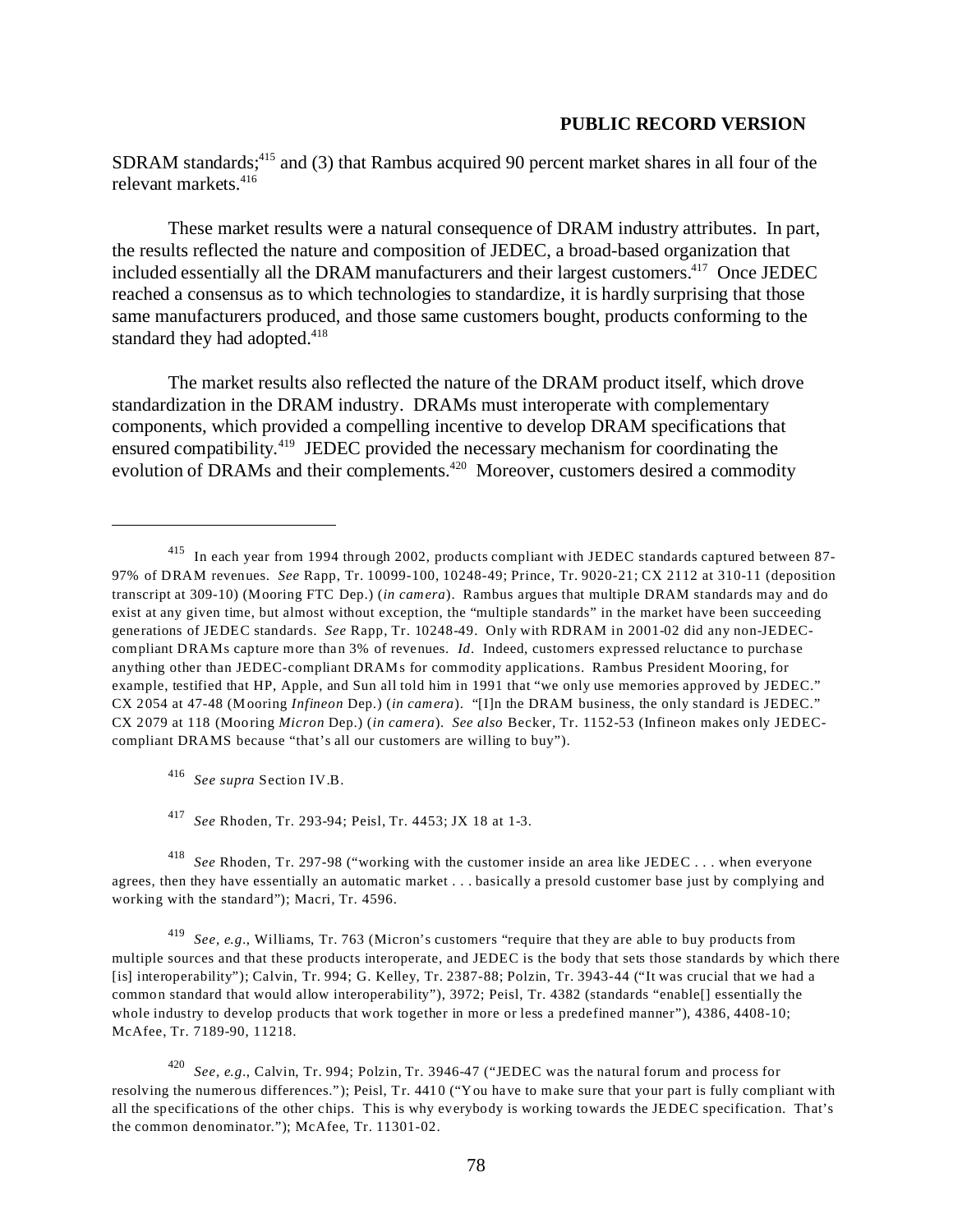DRAM market whereby multiple DRAM suppliers could supply interchangeable DRAMs; standardization made this possible.<sup>421</sup>

These considerations strongly suggest that the market was likely to coalesce around a standardized choice.<sup>422</sup> Joined with the historical record of the predominant market position of DRAMs compliant with the JEDEC standards, these industry attributes support our finding that JEDEC's choice of standards significantly contributed to Rambus's monopoly power.

# 3. Rambus's Claims That The Chain of Causation Was Broken

Rambus claims that its course of conduct and its acquisition of monopoly power cannot be linked for four principal reasons.

# a. Rambus's Intel Claim

First, Rambus argues (and the ALJ agreed) that Intel's technology choices,  $423$  not any conduct in which Rambus engaged, caused the monopoly position Rambus enjoyed with respect to SDRAM technologies. $424$  If we were to accept this conclusion, implicitly we would be assigning to Complaint Counsel the burden of proving that Rambus's conduct was the *sole* cause of Rambus's monopoly position. This is error as a matter of law.

<sup>421</sup>*See, e.g.*, Rhoden, Tr. 298-99; Williams, Tr. 763; Becker, Tr. 1152-53 ("[customers like Dell, IBM, and Compaq] want to be able to buy my parts or Samsung's parts or Micron's parts and use them interchangeably, and through the standards process, they get that benefit"); Sussman, Tr. 1328; Landgraf, Tr. 1692-93; G. Kelley, Tr. 2387-88; Heye, Tr. 3641 ("Apple thought it was very, very important to have multiple suppliers"); Polzin, Tr. 3973; Peisl, Tr. 4408-10; Goodman, Tr. 6013; McAfee, Tr. 7225-26; Farmwald, Tr. 8296; CX 1354 at 5 (1999 Tate presentation stating, "Customers want multiple sourced, compatible DRAMs").

<sup>422</sup>*See* McAfee, Tr. 11228-29. Indeed, outside the litigation context, Rambus recognized this very point. *See* CX 533 at 9 (1989 RamBus Business Plan noting "[t]he DRAM industry's penchant for standardization)"; CX 1284 at 28 (1989 RamBus Technology Overview stating, "There is real value in having a world DRAM standard").

 $423$  In late 1996, Intel announced that its future chipsets – the "gatekeeper" or "traffic cop" components that link CPUs with main memory – would support RDRAM exclusively. *See* IDF 1058; Crisp, Tr. 3432-33; Tabrizi, Tr. 9134-35; RX 1532 at 2. By March 1999, however, Intel determined that "a strategy that puts our chipset and value processor line dependent, solely on Rambus is no longer viable." CX 2527 at 2. In June 1999, Intel announced it might discontinue its exclusive support of RDRAM , and two months later, Intel confirmed that it would also support main memory compliant with JEDEC's SDRAM standard. Tabrizi, Tr. 9201-03; CX 1077; CX 2338 at 57 (*in camera*). By October 1999, Intel informed Rambus that it had "been forced to re-architect its chipset roadmap to accommodate additional SDRAM products." CX 2541 at 2; *see* CX 2540 at 1.

<sup>424</sup> RFF 1538-47; ID at 303-04. Rambus did not raise this argument in its appeal or rebuttal briefs to the Commission.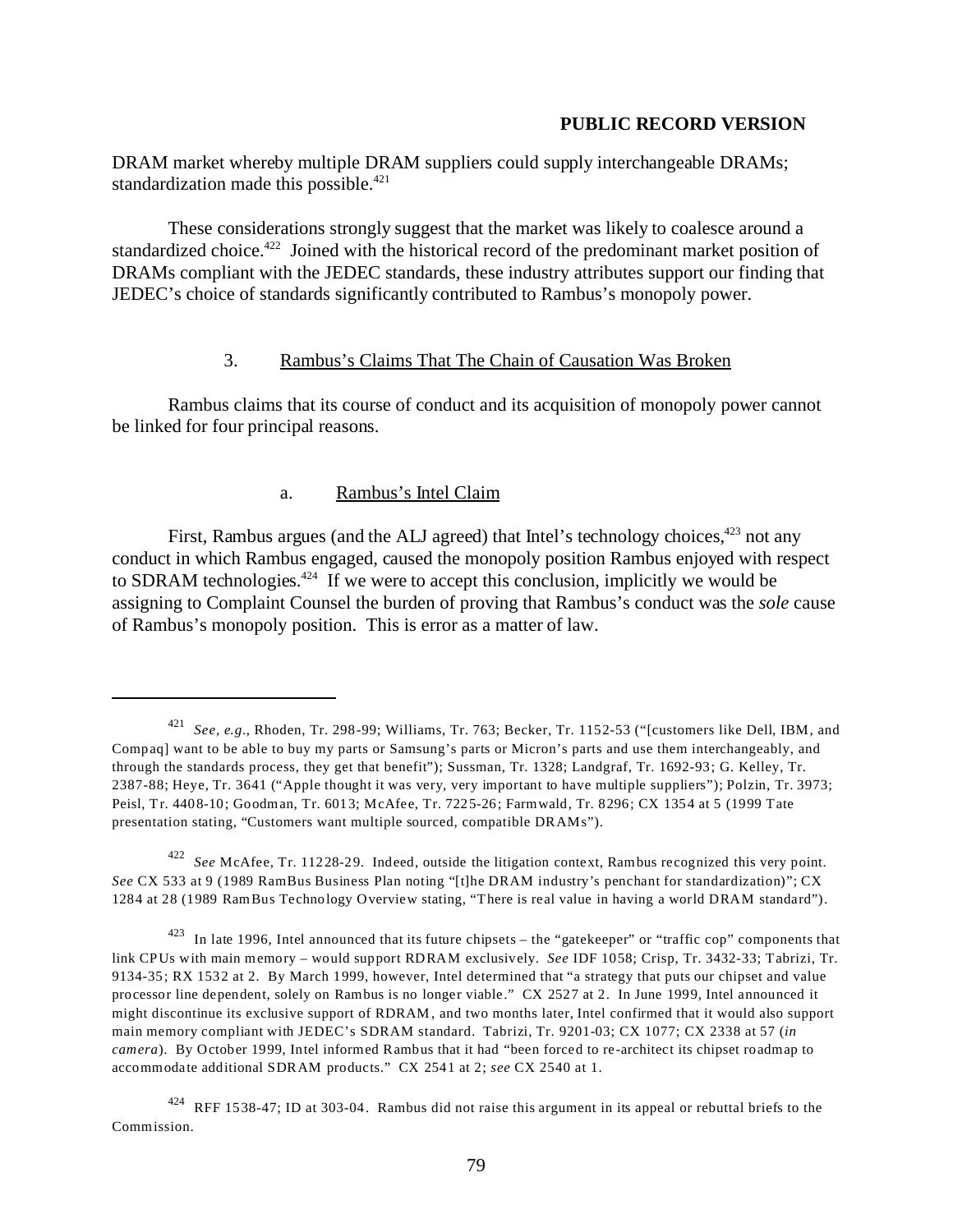Exclusionary conduct need not be the exclusive cause of the monopoly position. In an equitable enforcement action, it is sufficient that the exclusionary conduct "reasonably appear[s] capable of making a significant contribution to creating or maintaining monopoly power."<sup>425</sup> As Professors Areeda and Hovenkamp explain:

[B]ecause monopoly will almost certainly be grounded in part in factors other than a particular exclusionary act, no government seriously concerned about the evil of monopoly would condition its intervention solely on a clear and genuine chain of causation from an exclusionary act to the presence of monopoly.<sup>426</sup>

Further, as the U.S. Court of Appeals for the District of Columbia Circuit reasoned in *Microsoft*, requiring Section 2 plaintiffs "to reconstruct the hypothetical marketplace absent a defendant's anticompetitive conduct would only encourage monopolists to take more and earlier anticompetitive action."427

Moreover, the record does not support Rambus's claim as a matter of fact. Intel first announced and then withdrew exclusive support for RDRAM, and RDRAM never became a major factor in the DRAM market.<sup>428</sup> Intel, acting alone, did *not* successfully impart monopoly power on its temporarily anointed choice; nor was the withdrawal of its support the sole reason for the proliferation of SDRAM technologies. Rather, the record shows that JEDEC's standards captured the market. JEDEC adopted standards that included programmable CAS latency and burst length, dual-edged clocking, and on-chip DLL/PLL, and these technologies succeeded. JEDEC did not adopt other aspects of RDRAM, and they became insignificant. Thus, the record shows that JEDEC's adoption made the difference, and significantly contributed to Rambus's acquisition of monopoly power.

<sup>426</sup> III AREEDA & HOVENKAMP, ANTITRUST LAW, ¶ 651f at 83. *See also Microsoft*, 253 F.3d at 79 (finding no case standing for the proposition that "as to § 2 *liability* in an equitable enforcement action, plaintiffs must present direct proof that a defendant's continued monopoly power is precisely attributable to its anticompetitive conduct") (emphasis original).

<sup>425</sup> United States v. Microsoft Corp., 253 F.3d 34, 79 (D.C. Cir.), *cert. denied*, 534 U.S. 952 (2001), citing language currently appearing at III AREEDA & HOVENKAMP, ANTITRUST LAW, **[651f at 83-84;** *see also* Einer Elhauge, *Defining Better Monopolization Standards*, 56 STAN. L. REV. 253, 331-32 (2003).

<sup>427</sup>*Microsoft*, 253 F.3d at 79.

<sup>428</sup> During the period of Intel's exclusive support, RDRAM accounted for .5% (in 1996), 1.3% (in 1997), 1.6% (in 1998), 1.1% (in 1999), and 3% (in 2000) of DRAM revenues. Rapp, Tr. 10248-49. Its share was 12.5% in 2001, *id*. at 10249, and then fell below 10% by 2002. CX 2112 at 309-10 (Mooring FTC Dep.) (*in camera*).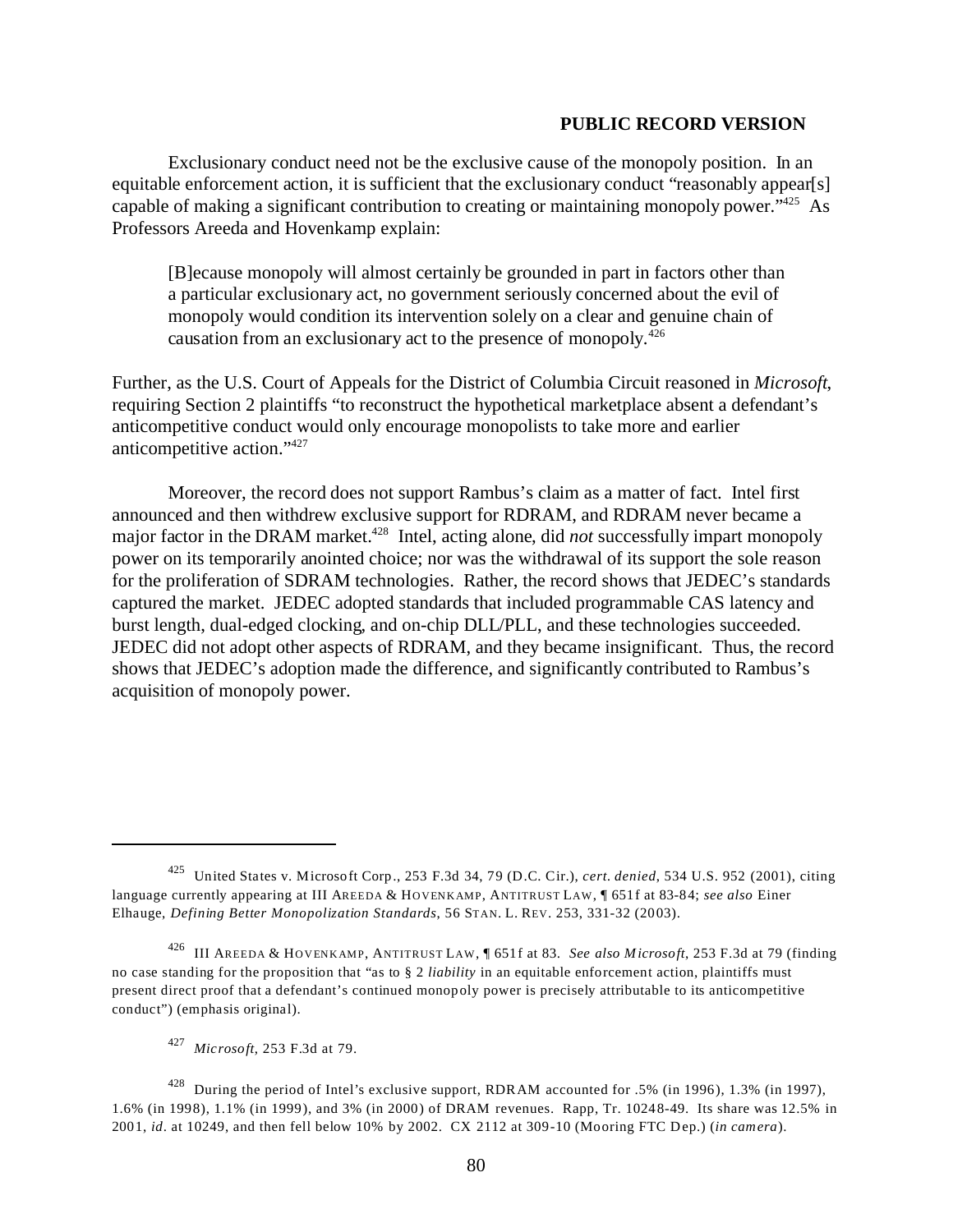### b. Rambus's Inevitability/Superiority Claim

Second, Rambus argues (and the ALJ agreed) that any monopoly power it obtained from the incorporation of its technologies into the JEDEC DRAM standards resulted from the superiority of Rambus's technology, not from its conduct. We also reject this claim. To begin with, Rambus and the ALJ assumed that Complaint Counsel had the burden of proof on this claim. That is error. As noted by Professors Areeda and Hovenkamp:

In addition to proving [monopoly] power, the plaintiff generally has the burden of pleading, introducing evidence, and presumably proving by a preponderance of the evidence that anticompetitive behavior has contributed significantly to the achievement or maintenance of the monopoly. *The defendant may, of course, introduce its own proof of inevitability, superior skill*, or business justification...."<sup>429</sup>

The court in *Microsoft* essentially reached the same conclusion. There the plaintiff met its threshold burden by showing that Microsoft unlawfully had maintained its monopoly position by "engag[ing] in anticompetitive conduct that reasonably appear[s] capable of making a significant contribution to . . . maintaining monopoly power."<sup>430</sup> The court then inferred causation – ruling, in essence, that the plaintiff had met its burden without a particularized reconstruction of what would have occurred in the but-for world. Rather than requiring the plaintiff "to reconstruct the hypothetical marketplace absent a defendant's anticompetitive conduct," the court explained, "To some degree the defendant is made to suffer the uncertain consequences of its own undesirable conduct."431

<sup>431</sup>*Id*. *See also* Morgan v. Ponder, 892 F.2d 1355, 1363 (8th Cir. 1989) ( "[w]e need not determine the exact cause of [plaintiffs's firm's] demise. Nor must plaintiffs systematically eliminate all possible non-predatory causes.") (*dictum*). *Cf*. Hecht v. Pro-Football, Inc., 570 F.2d 982, 991 (D.C. Cir. 1977) (holding that *defendants*  bear the burden of proof when they seek to avoid charges of monopolization by asserting that their monopoly power results from natural monopoly).

Rambus argues that in a standard-setting case, the plaintiff "must establish that the standard-setting organization adopted the standard in question, and *would not have done so but for* the misrepresentation or omission." RB at 121, citing II HOVENKAMP ET AL., IP AND ANTITRUST, § 35.5b at 35-40 (emphasis added by Rambus). The treatise, however, only states that such analysis should apply when the SSO has (1) "no policy with respect to intellectual property ownership in the standards they promulgate" or (2) "a history of promulgating standards even when they are aware that the proposer owns intellectual property rights in the standard." *Id*. at 35-40 to 35-41. Neither of those factors is relevant to the question of product superiority. Indeed, when the treatise does discuss what Rambus portrays as the fact pattern – when "a standard would have become dominant anyway in a *de facto* standards competition" and the patent "confers an economic monopoly because of the absence of feasible noninfringing alternatives" – the treatise is silent as to the burden of proof. *Id* at 35-41 to 35-42.

<sup>&</sup>lt;sup>429</sup> III AREEDA & HOVENKAMP, ANTITRUST LAW,  $\parallel$  650c at 69 (emphasis added).

<sup>430</sup>*Microsoft*, 253 F.3d at 79 (citation to Areeda & Hovenkamp treatise omitted).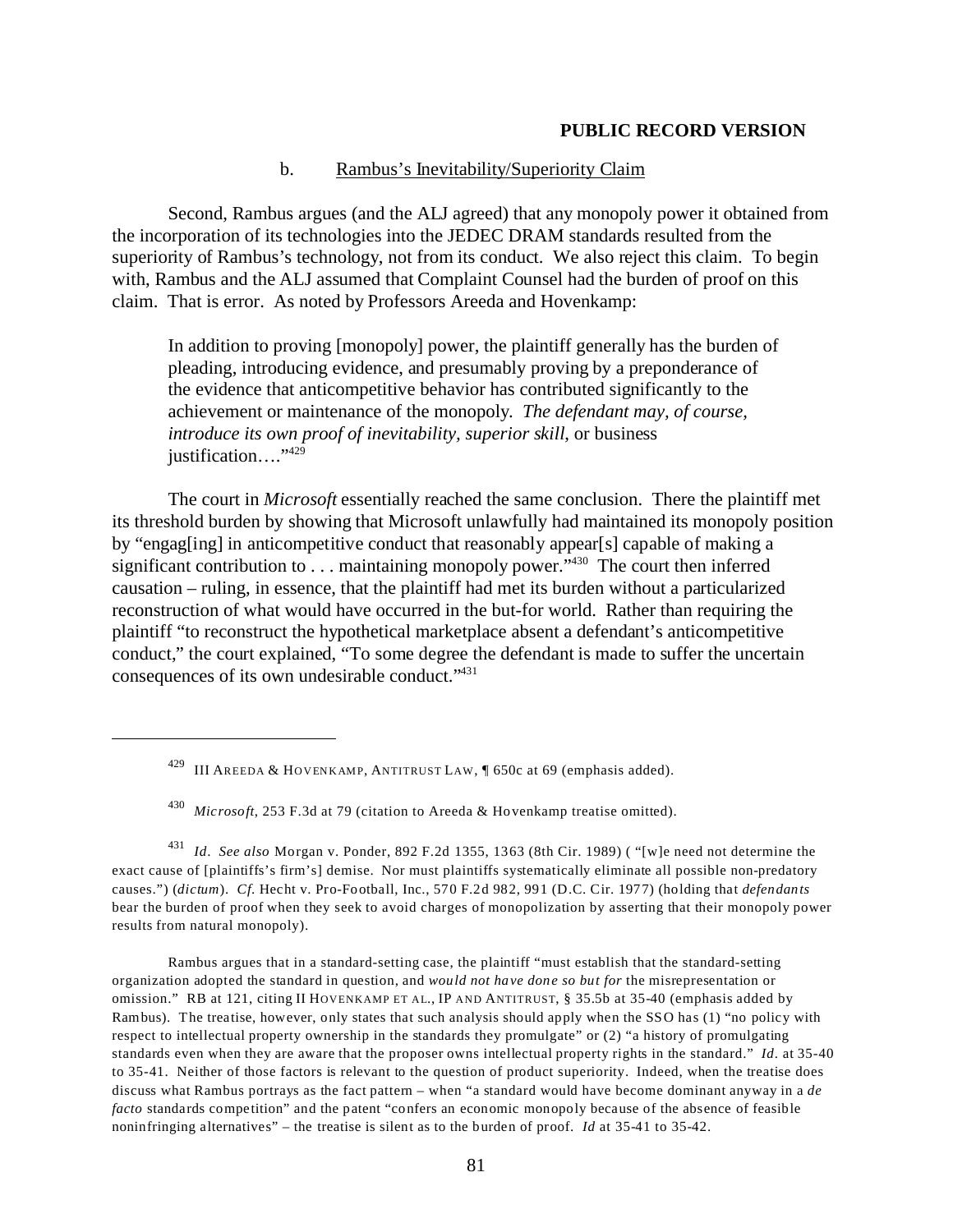Rambus argues that, even in light of full disclosure, JEDEC still would have standardized Rambus's technologies, because they were superior to all alternatives on a cost/performance basis. We find that the evidence does not establish that Rambus's technologies were superior to all alternatives on a cost/performance basis.432 Although Complaint Counsel argue that at least six alternative technologies were available in each of the relevant product markets, we focus, with one exception,<sup>433</sup> on the technologies that Rambus's economic expert, Richard Rapp, analyzed. Because Rambus has failed to prove that its patented technologies were superior to all of these technologies, we need not examine additional alternatives.434

*Latency Technology.* As discussed above,<sup>435</sup> latency technologies control the length of time between the memory's receipt of a data request and its release of responsive data.<sup>436</sup> The JEDEC DRAM standards incorporated programmable CAS latency technology, which Rambus now claims is covered by its patents. Alternatives available in the early 1990s included fixed CAS latency, blowing a fuse on a DRAM, and dedicated pins.

Rambus compares the variable cost of programmable CAS latency with the variable cost of each of these three alternative technologies. Based on this comparison, Rambus concludes that the alternatives were more costly even when Rambus's royalties were taken into

Second, Rapp excluded alternatives that Complaint Counsel's economic expert, McAfee, failed to find commercially viable. Rapp, Tr. 9810, 9841. In only one instance, however, did McAfee actually determine that an alternative was not commercially viable. In other instances, he merely concluded that he lacked sufficient information to reach a judgment one way or the other, or else stated that he was "agnostic" as to an alternative's commercial viability. *See* McAfee, Tr. 7362-63, 7372, 7385, 11354-56. Given that Rambus bears the burden of proving product superiority, McAfee's statements did not justify Rapp's decision to omit such alternatives from his comparison.

<sup>432</sup> Unless stated otherwise, all subsequent references in this section to the superiority of a given technology reflect an overall assessment based on a mix of cost and performance characteristics.

<sup>433</sup> Rapp did not analyze the cost information about toggle mode (a possible alternative to Rambus's dualedge clocking) because he concluded that this technology's performance suffered above certain clock speeds. Rapp, Tr. 9856-57. We examine toggle mode because Rapp failed to explain why, as an economic expert, he made a judgment based on engineering attributes of this technology, but did not evaluate the performance implications of other technologies.

<sup>434</sup> Rapp excluded two categories of alternatives from consideration on dubious grounds. First, he did not consider any alternative that Donald Soderman, one of Rambus's engineering experts, identified as potentially subject to a Rambus patent. Rapp, Tr. 9831, 10215, 10217. The mere identification of possible patent infringement by Rambus's own expert witness – an engineer who lacked legal training – is an insufficient reason to exclude an alternative technology.

<sup>435</sup>*See supra* Section II.A.3.a.

<sup>436</sup> McAfee, Tr. 7348; Horowitz, Tr. 8529-30.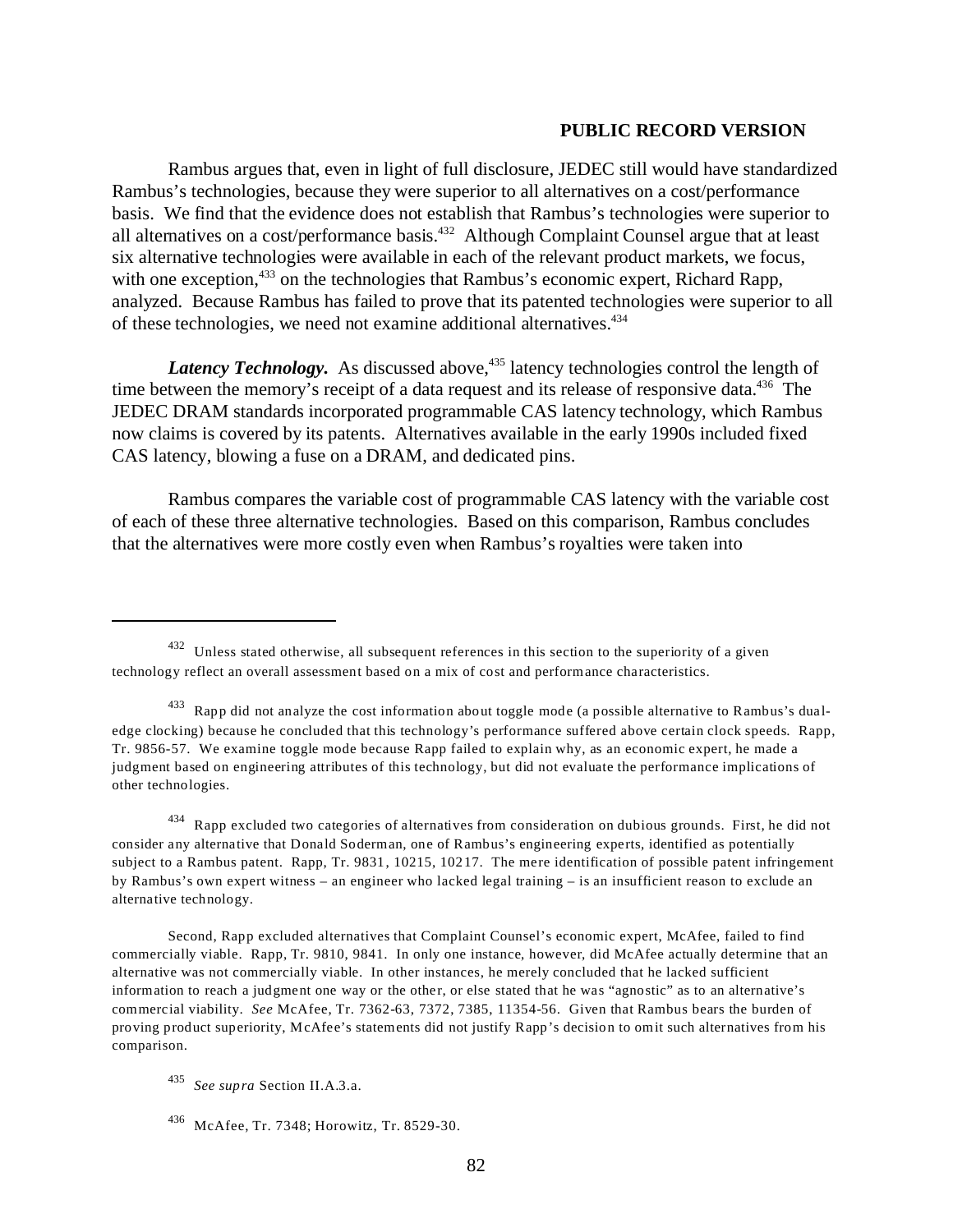consideration.437 However, Rambus's cost estimates are unreliable for at least two reasons. First, Rambus assumes, without demonstrating, that alternatives to programmable CAS latency would have provided support for three latency values.<sup>438</sup> Considerable evidence indicates that JEDEC would have required only one or two latency values if it had standardized one of the alternatives.439 Second, Rambus fails to take account of ways in which the alternative technologies may have reduced costs.440

Fixed CAS Latency: A fixed CAS latency part sets a single latency value.<sup>441</sup> Rambus did not present any evidence that this technology had any performance issues. Nevertheless, Rambus argues that fixed CAS latency was not a viable alternative, estimating that it would have increased per-unit costs by three cents for reduced yields and two cents for inventory (while simultaneously reducing per-unit costs by one cent for improved testing).<sup>442</sup> Rambus potentially overstates the inventory costs because it assumes that three latencies would have been supported  $-$  a premise that, as discussed above, is not established by the evidence.<sup>443</sup> Rambus also fails to

<sup>437</sup>*See* Rapp, Tr. 9813-18, 9831-33.

<sup>438</sup>*See* Geilhufe, Tr. 9578. Rambus's other engineering expert presented general testimony that different latencies provided optimal performance with different bus speeds and that users benefitted from the flexibility afforded by programmable CAS latency. Soderman, Tr. 9347, 9350-51.

<sup>439</sup>*See* McAfee, Tr. 11245-48. The record establishes that SDRAMs primarily used only two CAS latency values in main memory. *See* Rhoden, Tr. 394; Lee, Tr. 11004-05, 11063-67, 11097 (testifying that while Micron did produce a part that used a third CAS latency value, this was a small-volume part targeted to the graphics industry). JEDEC standards frequently have required only two latency values. IDF at 1140. In 1991, Samsung advocated a fixed CAS latency of two. JX 10 at 71; Rhoden, Tr. 425-27; Kellogg, Tr. 5099-5101. In 1995, discussion of SDRAM Lite within JEDEC focused on supporting one or two values. Lee, Tr. 6629-32, 11007-08.

<sup>440</sup> Complaint Counsel's engineering expert, Professor Bruce Jacob, testified that shifting to alternatives for programmable CAS latency would have enabled partial elimination of the mode register. *See* Jacob, Tr. 5376-77, 5384, 5388, 5593-95. One of Rambus's engineering experts acknowledged that this simplification could have reduced costs. *See* Soderman, Tr. 9419, 9515.

441 Jacob, Tr. 5371.

442 IDF at 1161-62.

443 Using two latencies, instead of three, would have reduced inventory cost by one cent, which means that the total variable cost increase for this technology would have been three cents. Moreover, according to Complaint Counsel's engineering expert, some manufacturers used inventory systems that would have supported the use of fixed CAS latency without any cost increase. Jacob, Tr. 5592-93 (some manufacturers already assigned different part numbers to different latencies).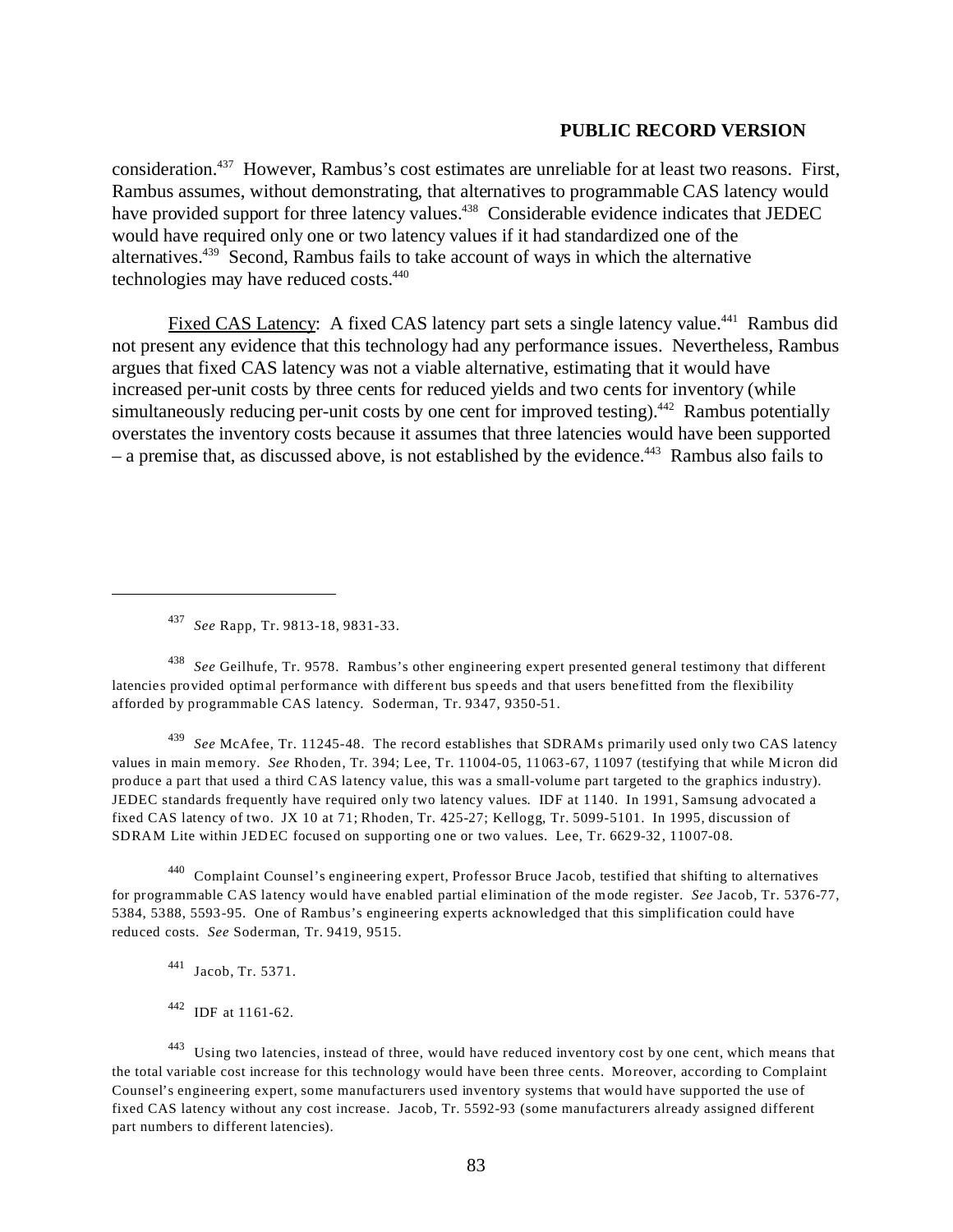consider any factors that might have improved yield,<sup>444</sup> even though its expert's testimony indicated that yield problems tended to be solved "very quickly."445

Blowing a Fuse on DRAM: Latency parts can include two CAS latency circuits, each of which can set a different latency value and has a fuse attached.<sup>446</sup> DRAM manufacturers can apply electric or laser technology to blow one of the fuses and prevent the use of the associated latency circuit.<sup>447</sup> Once blown, the DRAM manufacturer would have a fixed latency part with the desired latency value.<sup>448</sup> Rambus's engineering experts testified that electrically-blown fuses were less reliable than laser-blown fuses.<sup>449</sup> However, witnesses from Micron, IBM, and Infineon all testified that their companies used electric fuse-blowing technology.<sup>450</sup>

Rambus argues that programmable CAS latency was superior, in terms of both cost and performance, to setting CAS latency by blowing fuses.<sup>451</sup> As discussed above, Rambus has failed to establish the need to support three latency values or to demonstrate its predicted yield cost increase. Rambus also failed to rebut the testimony of Complaint Counsel's engineering expert, Professor Bruce Jacob, that computer system OEMs themselves could blow the electric fuses, enabling the DRAM manufacturers to sell a single part,<sup>452</sup> thereby holding down inventory costs.

<sup>445</sup> While explaining how the cost of a DRAM could fall approximately 90% in 12 to15 months, Geilhufe stated that engineers "solve yield problems very quickly. You know, hundreds of engineers work on what is causing yield problems. So we get down the learning curve very, very quickly." *Id.* at 9586-87. *See also* Lee, Tr. 11013 (testimony by Micron's director of advanced technology and strategic marketing that fixed CAS latency parts were less complex than programmable CAS latency and therefore would have improved yields).

446 Jacob, Tr. 5378-80.

<sup>447</sup>*Id*.

448 Soderman, Tr. 9354; Geilhufe, Tr. 9585-86.

449 Soderman, Tr. 9356-57; Geilhufe, Tr. 9581-82 (Intel discontinued using electric fuses on certain products for reliability reasons).

<sup>450</sup>*See* Lee, Tr. 11022, 11170 (*in camera*) (Micron had been using such fuses since 1989 and included a substantial number in its SDRAM products); Kellogg, Tr. 5130; Soderman, Tr. 9525-26 (*in camera*); *see also* Jacob, Tr. 5595-96.

451 Geilhufe testified that this alternative to programmable CAS latency would have increased per-unit costs by three cents for reduced yield, two cents for inventory (covering three latency values), and one cent for certain testing. Geilhufe, Tr. 9584-86, 9589. *See also* Soderman, Tr. 9354.

<sup>452</sup>*See* Jacob, Tr. 5379-81.

<sup>444</sup>*See* Geilhufe, Tr. 9577-78.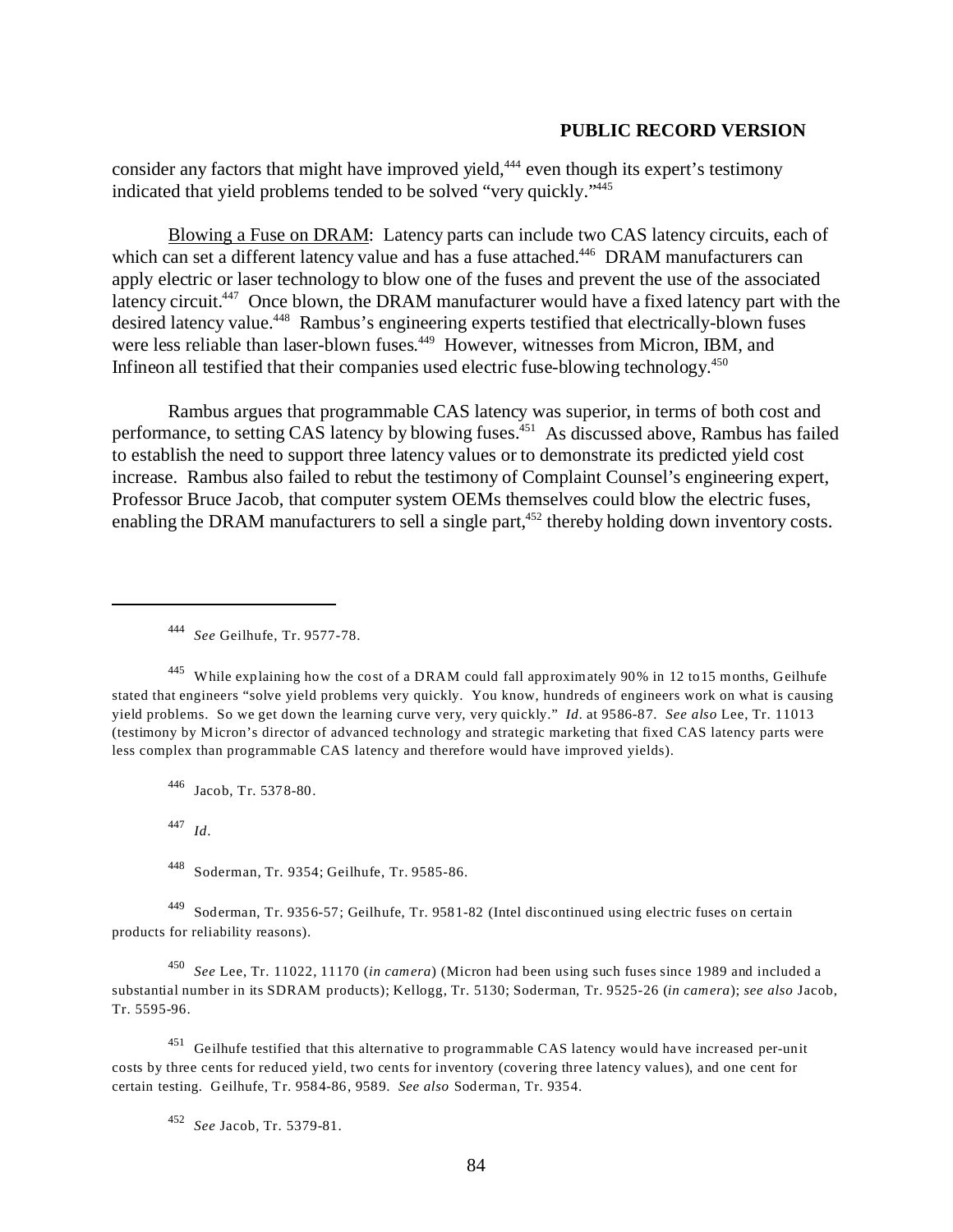Dedicated Pins: Dedicated pins can determine latency during DRAM operation.<sup>453</sup> A single dedicated pin can store two CAS latency values, setting one CAS latency under a high voltage and the other latency under a low voltage.<sup>454</sup>

Rambus argues that programmable CAS latency enjoyed cost and performance advantages over dedicated pins. The record does not establish this argument. First, Rambus again fails to show that any alternative to programmable CAS latency would have had to support three latency values.<sup>455</sup> As discussed above, numerous witnesses disagreed with Rambus on this point. Rambus also fails to rebut testimony that, under most circumstances, the implementation of dedicated pins might have been considerably more cost-effective than Geilhufe's predictions.456

In terms of performance, Rambus's engineering expert testified that implementing dedicated pins would have required additional wiring and "quite possibl[y]" could have created a "noise glitch."457 However, IBM's engineer, Mark Kellogg, testified that such wiring would not have been necessary;<sup>458</sup> and the chief platform architect of Advanced Micro Devices (AMD), Steve Polzin, testified that pin-based solutions "probably could have been made to work just fine."459 Rambus does not demonstrate that its contrary assertions deserve greater weight.

<sup>454</sup>*See* Jacob, Tr. 5386-87; Polzin, Tr. 3991-92. Rambus's engineering expert agreed that two latencies can be supported with a single pin. Soderman, Tr. 9463.

455 Geilhufe testified that the use of dedicated pins would have increased per-unit costs by four cents, reflecting the fact that four dedicated pins would have been required to replace the range of latency values available with programmable CAS latency. Geilhufe, Tr. 9590. An alternative that supported two latency values would have required the addition of at most two pins (given that pins must be added in pairs). *See generally* Polzin, Tr. 3991-92 (use of pins to set latency would "[c]ertainly" be "no more costly" than programmable CAS latency).

456 According to both Jacob and Lee, many JEDEC-compliant configurations included pins that served no existing function and could be used to set latency. Jacob, Tr. 5387, 11106 ("[n]early all" JEDEC pin-out diagrams had two extra pins available" and "most" had two or more); Lee, Tr. 11030, 11037 (extra pins "almost always" provided); CX 234 at 80-142. If JEDEC had used these extra pins to set latency, there would have been no cost increase for this alternative to programmable CAS latency. Geilhufe's counter-testimony was limited; he argued only that extra pins were unavailable "in the highest density cases." Geilhufe, Tr. 9722-23.

457 Soderman, Tr. 9361-62.

<sup>453</sup> Jacob, Tr. 5386-87; Soderman, Tr. 9463.

<sup>458</sup> Kellogg, Tr. 5126-27.

<sup>459</sup> Polzin, Tr. 3991-92.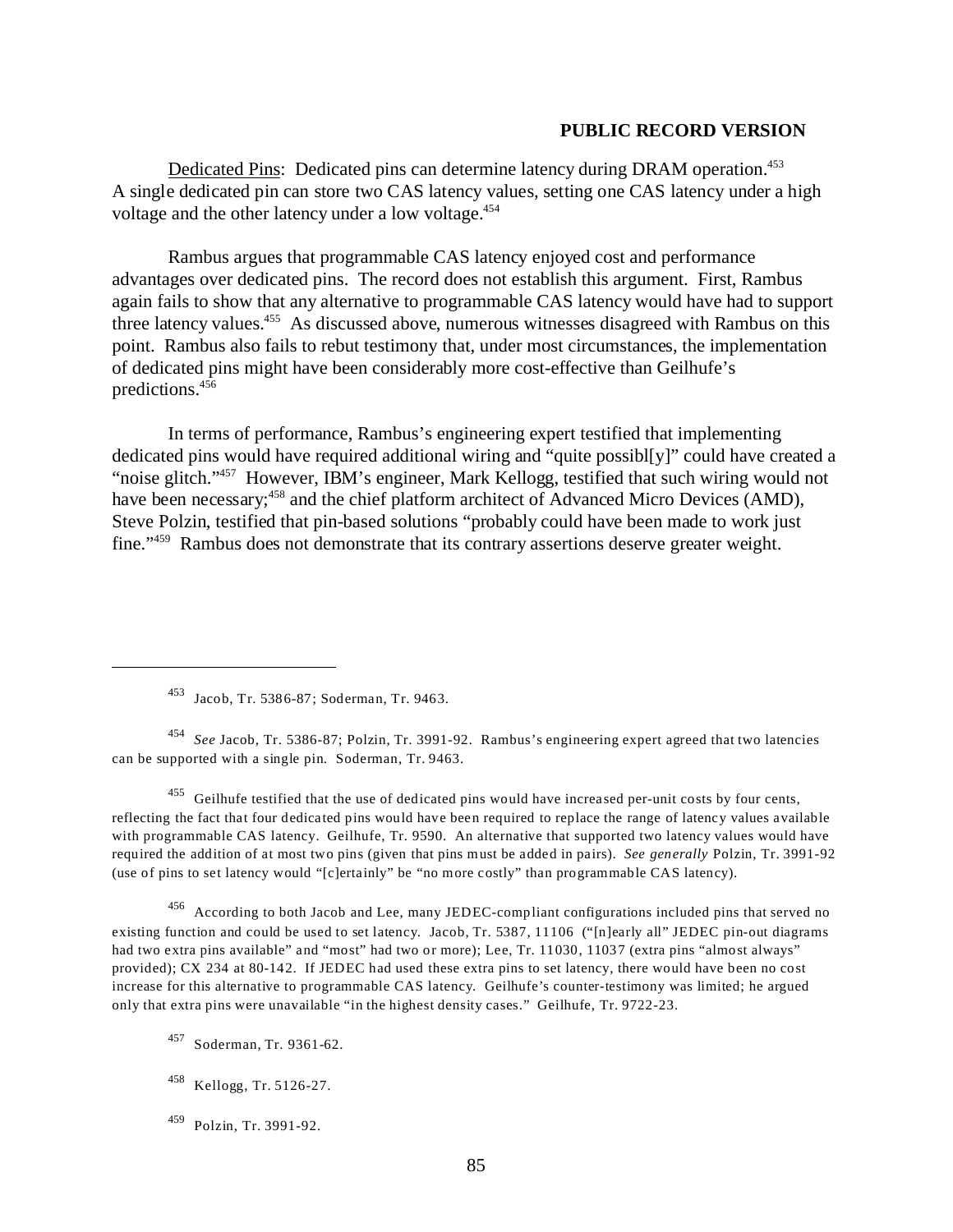*Burst Length Technology.* As discussed above,<sup>460</sup> burst length technology controls the amount of data transferred between the CPU and memory in each transmission. The JEDEC DRAM standards adopted programmable burst length technology, which Rambus now claims is covered by its patents.

Rambus's economic expert, Rapp, analyzed the costs associated with two alternatives to programmable burst length: fixed burst length and burst terminate commands. Rambus claims that programmable burst length was superior to any alternative because it allowed DRAM users to use one part for different types of machines that required different burst lengths, providing important flexibility.<sup>461</sup> However, Rambus assumes that JEDEC would have required more than two burst length values if it had adopted an alternative. The record does not establish that point.462 Rambus has not shown that additional burst length flexibility was critical to DRAM technology.463

Fixed Burst Length: A fixed burst length part sets a single burst length.<sup>464</sup> Rambus argues that fixed burst length technology was not a cost-effective alternative to programmable burst length. According to Rambus, the use of fixed burst length would have increased inventory costs by three cents per unit, while decreasing certain test costs by one cent.<sup>465</sup> However, Geilhufe's inventory cost estimate assumed that four burst length values would have been provided.466 If, instead, he had assumed that only two burst lengths would have been supported,

<sup>460</sup>*See supra* Section II.A.3.b.

<sup>461</sup>*See* Soderman, Tr. 9368-70; G. Kelley, Tr. 2550-51 ("The programmable [burst length] feature allowing you to make that selection when the PC or computer powered up was a nice feature because it allowed you to use devices that were common from multiple suppliers, put them into many different types of machines. . . . One part number fits many applications.").

462 For example, Intel only used a burst length of four. Polzin, Tr. 3994. AMD, another microprocessor manufacturer, designed its microprocessors based on a single burst length of eight. *Id*.; *see also* Lee, Tr. 11048-54, 11095. JEDEC's preliminary specification for DDR2 SDRAM required only a burst length value of four, Macri, Tr. 4673-74, but subsequently was amended to include a burst length of eight to accommodate AM D. *See* Polzin, Tr. 3994; Lee, Tr. 11048-54, 11095.

463 JEDEC required burst lengths of four and eight when it first published the SDRAM standard in 1993. *See* JX 56 at 114; Williams, Tr. 801-03; Lee, Tr. 11013-14. Ten years later, the proposed specification for DDR2 SDRAM required the same two burst length values. *See* RX 2099-14 at 21; RX 2099-39 at 20; Soderman, Tr. 9369; Rhoden, Tr. 411-12.

<sup>464</sup> Jacob, Tr. 5398-99.

<sup>465</sup> Geilhufe, Tr. 9593-96.

<sup>466</sup>*See* Geilhufe, Tr. 9595.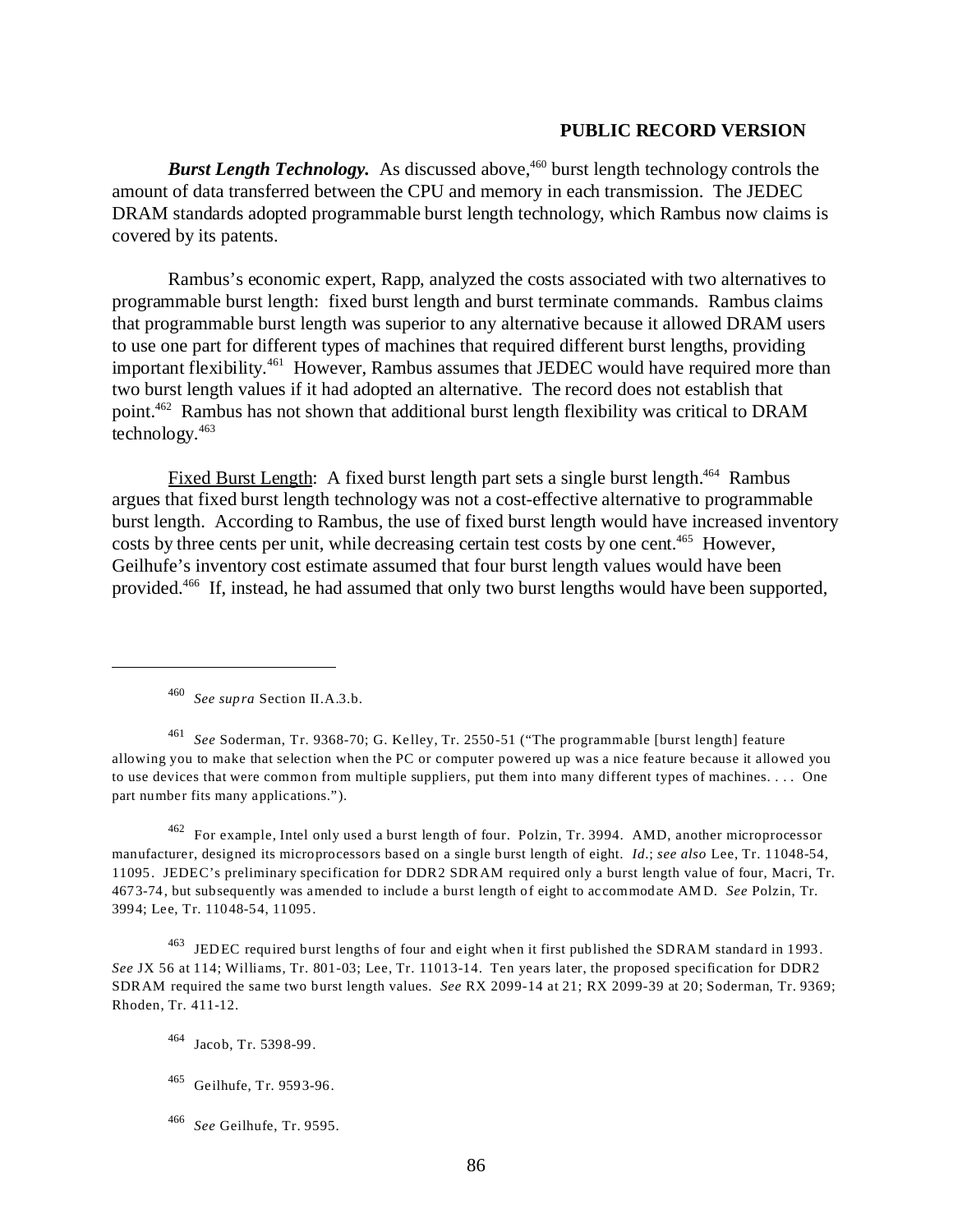his entire projected cost increase would have disappeared. Geilhufe also failed to consider cost savings that would have resulted from partial elimination of the mode register.<sup>467</sup>

Burst Terminate Commands: Burst terminate command technology uses long, fixed burst lengths that can be terminated by the memory controller if a shorter burst length is desired.<sup>468</sup> Rambus argues that this technology was not a viable alternative because it could support only a narrow range of burst lengths and therefore would have limited DRAM performance.<sup>469</sup> We are unconvinced. As noted above, Rambus has failed to establish that JEDEC likely would have required more than the two burst lengths supportable with burst terminate commands.

Rambus also argues that the burst terminate command technology causes system inefficiencies. 470 However, several witnesses questioned the significance of these inefficiencies.<sup>471</sup> Furthermore, those witnesses explained that the problems would have been minimized, or avoided, by supporting just two burst length values – such as four and eight.<sup>472</sup> On this record, Rambus has failed to demonstrate serious performance issues with burst terminate command technology.473

469 Soderman, Tr. 9377 (implementation of burst terminate in DDR2 SDRAM was limited because it could support only burst length values of four and eight); Geilhufe, Tr. 9598 (questioning whether a burst terminate command could support a burst length value of one).

<sup>470</sup>*See* Soderman, Tr. 9374-76 (a burst terminate command causes inefficiencies when a read burst interrupts a write burst or vice versa); Polzin, Tr. 4038-40; CX 392 at 5; CX 415 at 10 ("an internal device timing nightmare").

<sup>471</sup>*See* Jacob, Tr. 5411 (problem not very significant), 5604-06 (might affect bus efficiency by up to 10-15% in a "hypothetical worst case situation[]"), 11109-10 (type of inefficiency at issue is common and inherent in the DDR protocol).

<sup>472</sup>*See* Jacob, Tr. 11142-46; Macri, Tr. 4774-76 (*in camera*) (limiting interruptions to a precise place and under precise conditions makes burst terminate commands "much easier"; "there's a slight burden to the designer, but, you know, in the big scheme of things, this is a trivial thing . . . .); RX 2099-39 at 20, 63. Even Rambus's engineering expert acknowledged that limiting burst terminate commands to specific conditions avoids timing problems. Soderman, Tr. 9377.

473 Rambus acknowledges that use of burst terminate commands would not have increased costs. *See*  Rapp, Tr. 9826.

<sup>467</sup>*See* Jacob, Tr. 5401-10, 5593-95 (either fixed burst length or a burst terminate command would have enabled elimination of part of the mode register and the circuitry required to initialize it).

<sup>468</sup> Jacob, Tr. 5409-10.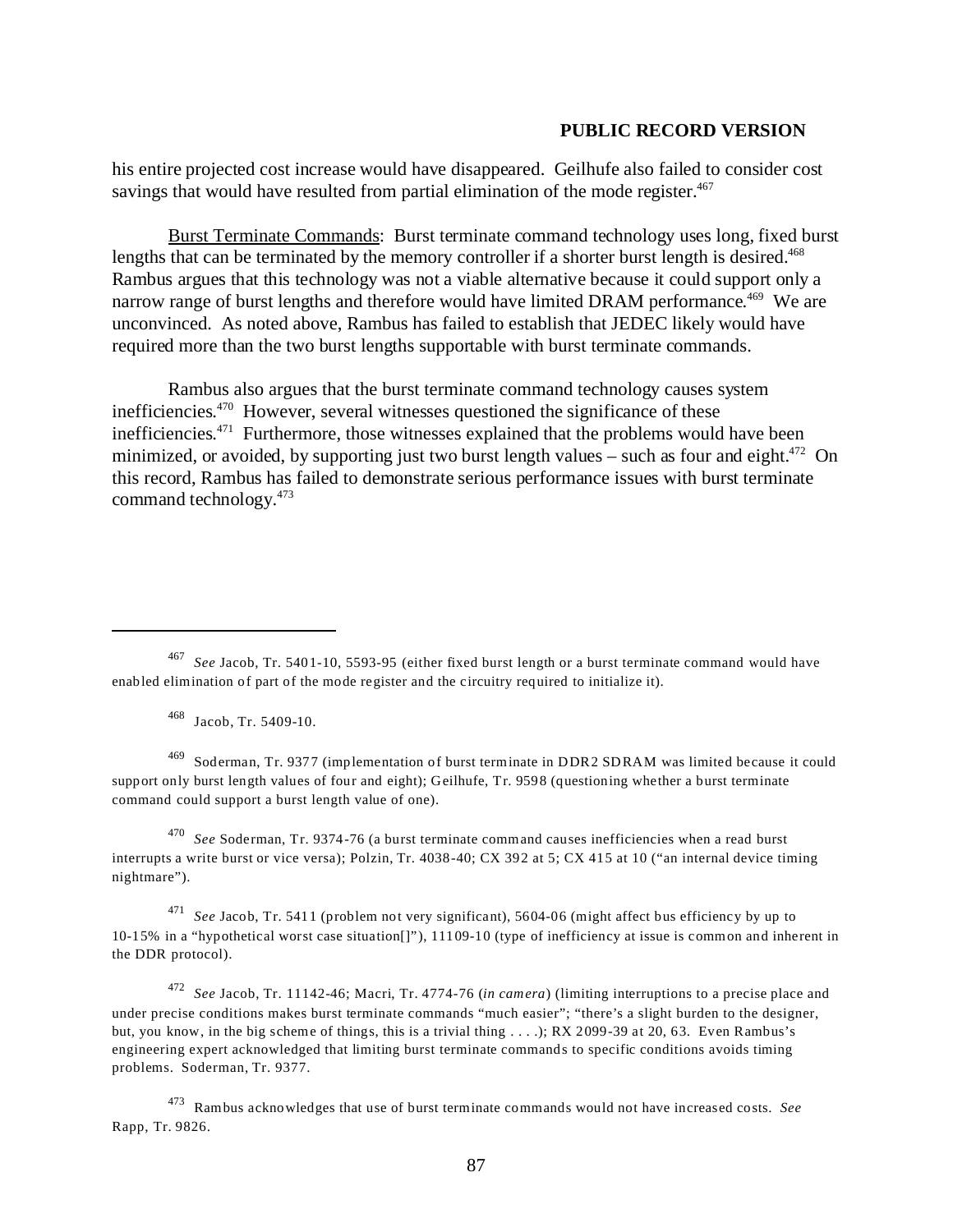*Data Acceleration Technology.* As discussed above,<sup>474</sup> data acceleration technology determines the speed at which data are transmitted between the CPU and memory. JEDEC's DDR SDRAM and DDR2 SDRAM standards adopted dual-edge clocking technology – a technology Rambus now claims is covered by its patents.

Interleaving ranks on the module, double clock frequency, and toggle mode were some of the alternatives to dual-edge clocking considered by JEDEC. Rambus argues that all three of these alternatives had significant cost and performance limitations. We agree that interleaving ranks on the module had such limitations. However, Rambus has not adequately supported is conclusions regarding double clock frequency and toggle mode.

Interleaving Ranks on the Module: DRAM chips on the memory module can be partitioned into two separate groups that operate on independent system clock signals.<sup>475</sup> This approach – known as interleaving ranks on the module – can double the rate at which data are transmitted between the CPU and memory.<sup>476</sup>

Rambus argues that dual-edge clocking enjoyed performance and cost advantages over this alternative. Rambus cites evidence that both Intel and AMD found signal integrity problems during preliminary evaluations of the interleaving-ranks technology.<sup>477</sup> Complaint Counsel do not rebut this evidence. Rambus's engineering expert testified that this alternative offered less flexible memory increments and was not appropriate for every application.<sup>478</sup> Complaint Counsel offer only a partial rebuttal. The record also shows that interleaving ranks would have resulted in increased costs because it would have required additional technology and hardware.<sup>479</sup> Complaint Counsel again fail to rebut the evidence. Finally, Kentron in 1999 informed JEDEC that it had a patent pending on this technology.<sup>480</sup> Complaint Counsel's economic expert, McAfee, acknowledged that this technology might require royalty payments.<sup>481</sup>

478 Soderman, Tr. 9389-91.

479 Soderman, Tr. 9389-91; Goodman, Tr. 6082. Geilhufe testified that the necessary hardware would have increased costs by 25 cents per DRAM. Geilhufe, Tr. 9605-06; *see also* Goodman, Tr. 6046-47, 6083 (each module would have required eight switches at \$1 per switch).

<sup>480</sup>*See* CX 150 at 110.

<sup>481</sup>*See* McAfee, Tr. 7404-05.

<sup>474</sup>*See supra* Section II.A.3.c.

<sup>475</sup> Jacob, Tr. 5426-27.

 $476$  *Id.* 

<sup>477</sup>*See* RX 1976 at 49 (*in camera*); Polzin, Tr. 4035-36.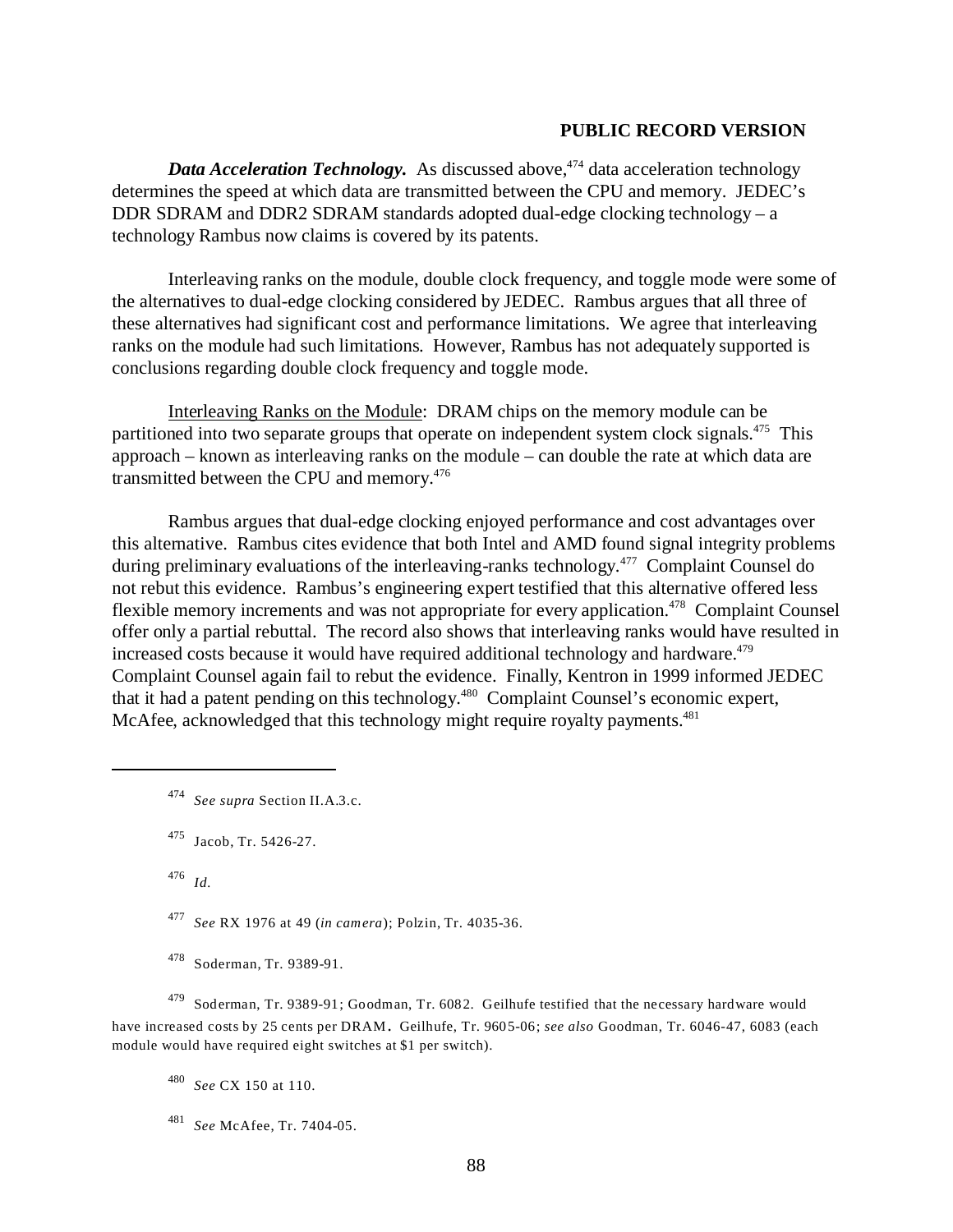Based on the totality of the evidence, we find that Rambus has established the superiority of dual-edge clocking over this particular technology.482

Double Clock Frequency: Double clock frequency involves operating a single-edge clock at twice the frequency of a dual-edge clock. $483$  Rambus has failed to demonstrate that this technology was an unacceptable alternative to dual-edge clocking.

Rambus argues that double clock frequency raises clock distribution problems,<sup>484</sup> requires that the internal circuitry operate at twice the speed of a dual-edge clock, $485$  and presents electromagnetic interference concerns.486 However, these performance concerns were rebutted by Micron's Lee, IBM's Kellogg, and Complaint Counsel's expert witness, Jacob.<sup>487</sup> Other testimony portrayed double clock frequency as a technologically satisfactory alternative to dualedge clocking.<sup>488</sup> TI clearly found double clock frequency desirable: in 1997 it proposed that JEDEC adopt double clock frequency for its standards.<sup>489</sup>

Rambus's expert testified that double clock frequency would increase per-unit costs by 28 cents,<sup>490</sup> including 24 cents for a clock on the dual in-line memory module (DIMM), which he believed would be necessary.<sup>491</sup> However, the record does not support Rambus's assertion that

Jacob, Tr. 5433-34.

484 Soderman, Tr. 9393-94.

<sup>487</sup>*See* Jacob, Tr. 5433-34, 11115, 11128-29 (slightly reducing voltage mitigates the interference problem); Lee, Tr. 11039-40; Kellogg, Tr. 5182-83 (engineers reduce electromagnetic interference over time).

<sup>488</sup>*See* Kellogg, Tr. 5182, 5184-85; Macri, Tr. 4779-80 (*in camera*) (identifying a "huge" benefit from single-edge clocking).

<sup>482</sup> Because we conclude that Rambus has not established the superiority of dual-edge clocking over double clock frequency and toggle mode, however, a showing of superiority over interleaving ranks matters little. Absent a sufficient showing regarding the remaining alternatives, Rambus has not demonstrated that its monopoly power resulted from the superiority of its technology, rather than from its failure to disclose its patent position.

<sup>485</sup> Soderman, Tr. 9394-95.

<sup>486</sup> Soderman, Tr. 9395; 9500-01 (asserting that this interference might breach Federal Communications Commission guidelines).

<sup>489</sup>*See* Lee, Tr. 6711-14; CX 371 at 3.

<sup>490</sup> Geilhufe, Tr. 9610.

 $^{491}$  Geilhufe, Tr. 9609-10 (speaking in terms of "on-DIMM clock circuitry, possibly on-DIMM PLL/DLL"), 9715 (speaking in terms of an "[o]n-DIMM PLL or DLL circuit, maybe more than a PLL/DLL").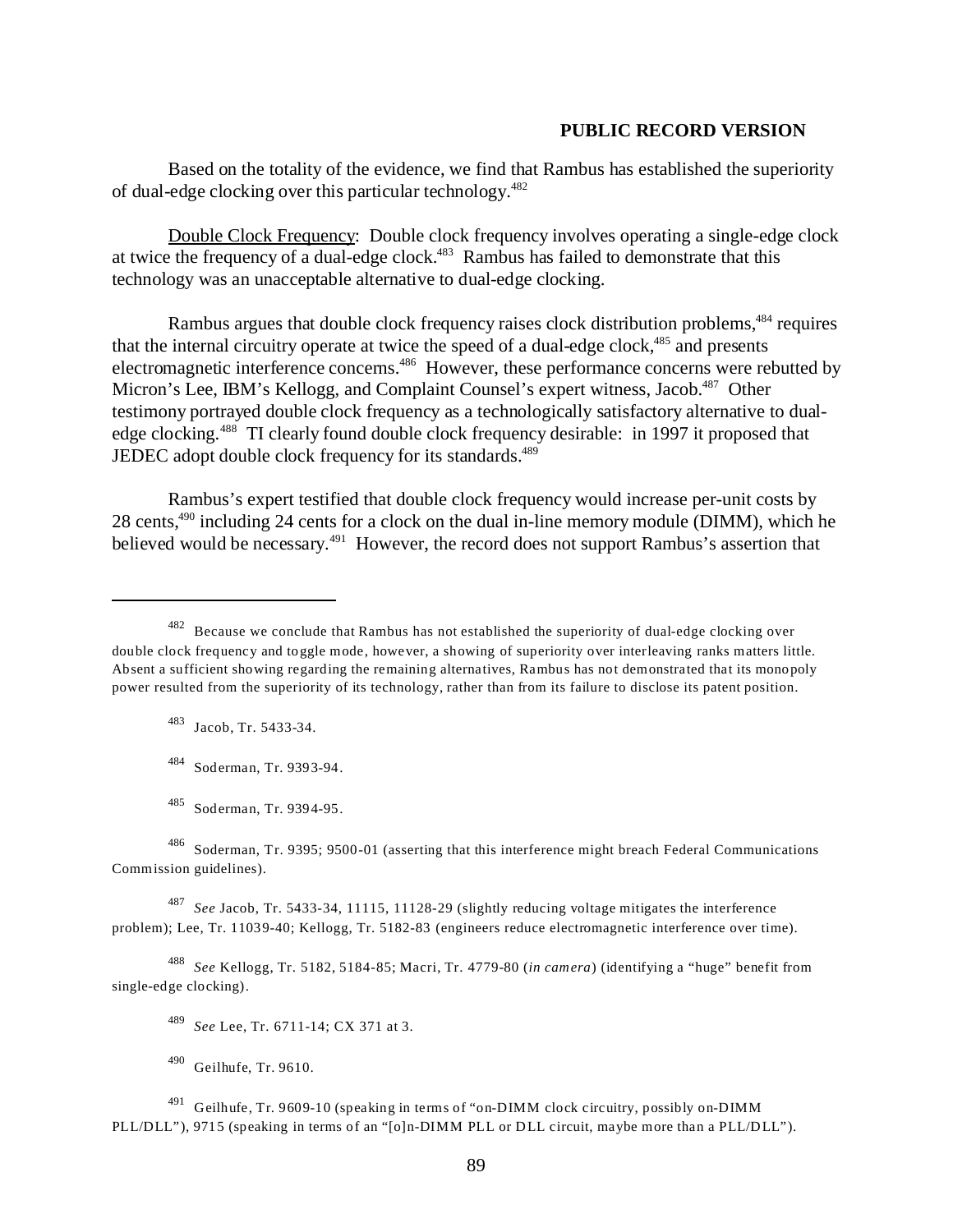an on-DIMM clock would be needed.<sup> $492$ </sup> Moreover, considerable evidence suggests that Rambus's estimates for the cost of an on-DIMM clock are unreliable.<sup>493</sup> Finally, Rambus fails to consider design, construction, and testing cost savings that would have resulted from substituting a single-edge clock for Rambus's dual-edge clock.<sup>494</sup>

Toggle Mode: Toggle mode was designed by IBM and uses synchronous technology for outputs but asynchronous technology for inputs.495 JEDEC considered toggle mode in 1990 and 1991.496 Rambus's contention that IBM's asynchronous design could not achieve the same performance as synchronous technology<sup>497</sup> was contradicted by other evidence.<sup>498</sup> Rambus's

 $493$  Geilhufe testified that an on-DIMM clock costs \$3.80 per module (which, allocated over 16 DRAM s, increases cost 24 cents per unit). Geilhufe, Tr. 9606, 9609-10. Geilhufe acknowledged that 16 DRAMs was "the smallest number of units" over which the cost of on-DIMM clock circuit could be allocated. Geilhufe, Tr. 9605-06. For computers with more than 16 DRAMS, this calculation would overstate the clock-circuitry cost per DRAM.

On cross-examination, Geilhufe was shown a document stating that a Kentron PLL circuit cost \$2, rather than the \$3.80 that he had assumed. Geilhufe acknowledged that he had unsuccessfully sought cost information about the Kentron PLL. *See* CX 2613 at 7; Geilhufe, Tr. 9718-19. Kentron's CEO, Robert Goodman, stated that a standard PLL costs around \$1, Goodman, Tr. 6049. Lee testified that Micron pays only 90 cents for PLLs used on register memory modules. Lee, Tr. 11179 (*in camera*); *see also id.* at 11180-81 (*in camera*) (mounting would add further cost but would be "much less" than the cost of the PLL itself). Geilhufe testified that he "did not review specifically the costs for register [memory modules]," but he did not explain why he had not done so. Geilhufe, Tr. 9719. Rambus seeks to dismiss the PLL cost data by suggesting that the Micron PLLs might not operate at the appropriate frequency, but fails to demonstrate that this was so.

<sup>495</sup>*See* G. Kelley, Tr. 2514; Jacob, Tr. 5608; CX 34 at 32. With asynchronous technology, the internal clock on each DRAM is not coordinated with the computer system clock. *See* IDF 284; Rhoden, Tr. 368. In contrast, operations in DRAMs that use synchronous technology are coordinated with the system clock, which facilitates rapid communication between the CPU and memory. *See supra* note 14.

<sup>496</sup>*See* CX 251 at 1; CX 314 at 1; CX 315 at 1-3; CX 318 at 1.

<sup>497</sup>*See* Soderman, Tr. 9398-99.

<sup>498</sup>*See* Jacob, Tr. 5417. Rambus introduced evidence that an IBM researcher had described toggle mode as "very big, very hot, and very nonstandard," which are "disastrous" attributes "in the commodity market." *See*  RX 2099-7 at 16; Soderman, Tr. 9399-9400. Rambus omits that the researcher also found toggle mode "very fast" and, for some purposes, desirable. *See* RX 2099-7 at 16. All of the researcher's conclusions were confined to the "cumulative effect" of combining toggle mode with a specific "low multibit piecepart architecture" and did not

 $492$  Geilhufe neither spoke to anyone to confirm the assumption, nor conducted his own timing analysis. Geilhufe, Tr. 9715, 9729. In contrast, a July 28, 1997 TI proposal for using a high-frequency clock made no mention of an on-DIMM PLL/DLL. *See* CX 371. According to Micron's Lee, this proposal would have required "some changes to the bus topology," but not the addition of clock circuitry or a DLL to the module, and "would not have any additional cost over what we were doing." Lee, Tr. 6713-14, 11040. Indeed, Rambus's other engineering expert, Soderman, did *not* claim that on-DIMM clock circuitry would be needed. *See* Soderman, Tr. 9393-95.

<sup>494</sup>*See* Jacob, Tr. 5420-25, 5433-34.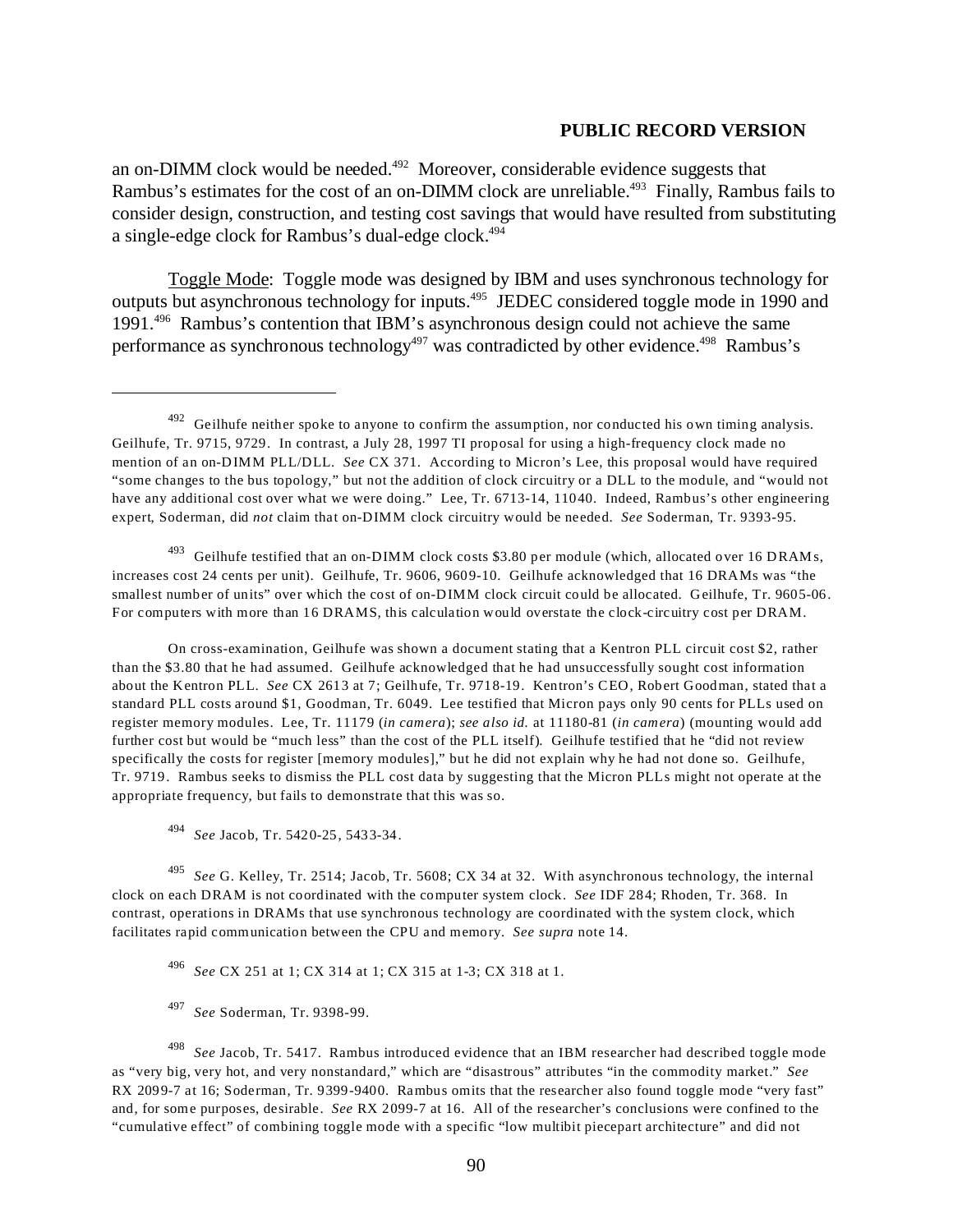engineering expert also testified that the toggle mode alternative would increase per-unit costs by ten cents due to reduced yields and by two cents for design costs and an additional pin.<sup>499</sup> As mentioned above, Rambus's same expert testified that engineers "solve yield problems very quickly,"500 which casts doubt on this predicted yield cost increase.

*Clock Synchronization Technology.* As discussed above,<sup>501</sup> clock synchronization technology coordinates the timing of a computer system clock with the internal clock in each DRAM. JEDEC's DDR SDRAM and DDR2 SDRAM standards adopted technology that uses on-chip PLL/DLL circuits to align more closely the timing of the two clocks. Rambus now claims that its patents cover on-chip PLL/DLL as implemented in JEDEC-compliant products.

Rapp analyzed four alternatives to on-chip PLL/DLL technology: placing DLL circuits on the memory controller; placing DLL circuits on the memory module; using vernier circuits instead of on-chip PLL/DLL circuits; and relying on the DQS strobe rather than the system clock to align timing.<sup>502</sup> Rambus presents scant evidence on the cost or performance limitations of placing DLL circuits on the memory controller or the module, and therefore fails to meet its burden of demonstrating the superiority of its on-chip PLL/DLL technology. Rambus presents slightly more evidence regarding the performance limitations of vernier circuits, but not enough to sustain its burden of proof. The record as to possible performance limitations of the DQS strobe is mixed.

DLL on the Memory Controller: One alternative to on-chip PLL/DLL involves placing a single DLL circuit on the memory controller to synchronize the DRAM's internal clock with the system clock.<sup>503</sup> Rambus presented no cost evidence relating to this alternative, but it did present expert engineering testimony as to potential performance limitations.<sup>504</sup> Complaint Counsel's expert provided equally plausible rebuttal testimony as to performance, and also identified cost advantages from placing the DLL on the memory controller. 505 Other evidence reflected

extend to toggle mode more generally. *See id*.

- 499 Geilhufe, Tr. 9562-64, 9610-12.
- 500 Geilhufe, Tr. 9587.
- <sup>501</sup>*See supra* Section II.A.3.d.
- <sup>502</sup>*See* Rapp, Tr. 9841-42.
- <sup>503</sup>*See* Jacob, Tr. 5445.

504 Soderman testified that DLL circuits on the memory controller fail to address timing differences among individual DRAMs and therefore impair high-speed performance. *See* Soderman, Tr. 9405-06.

<sup>505</sup>*See* Jacob, Tr. 5446-47 (placing the DLL on the memory controller could potentially eliminate outbound, inbound, and return delays, and thereby enable operation at higher rates of speed than on-chip DLLs;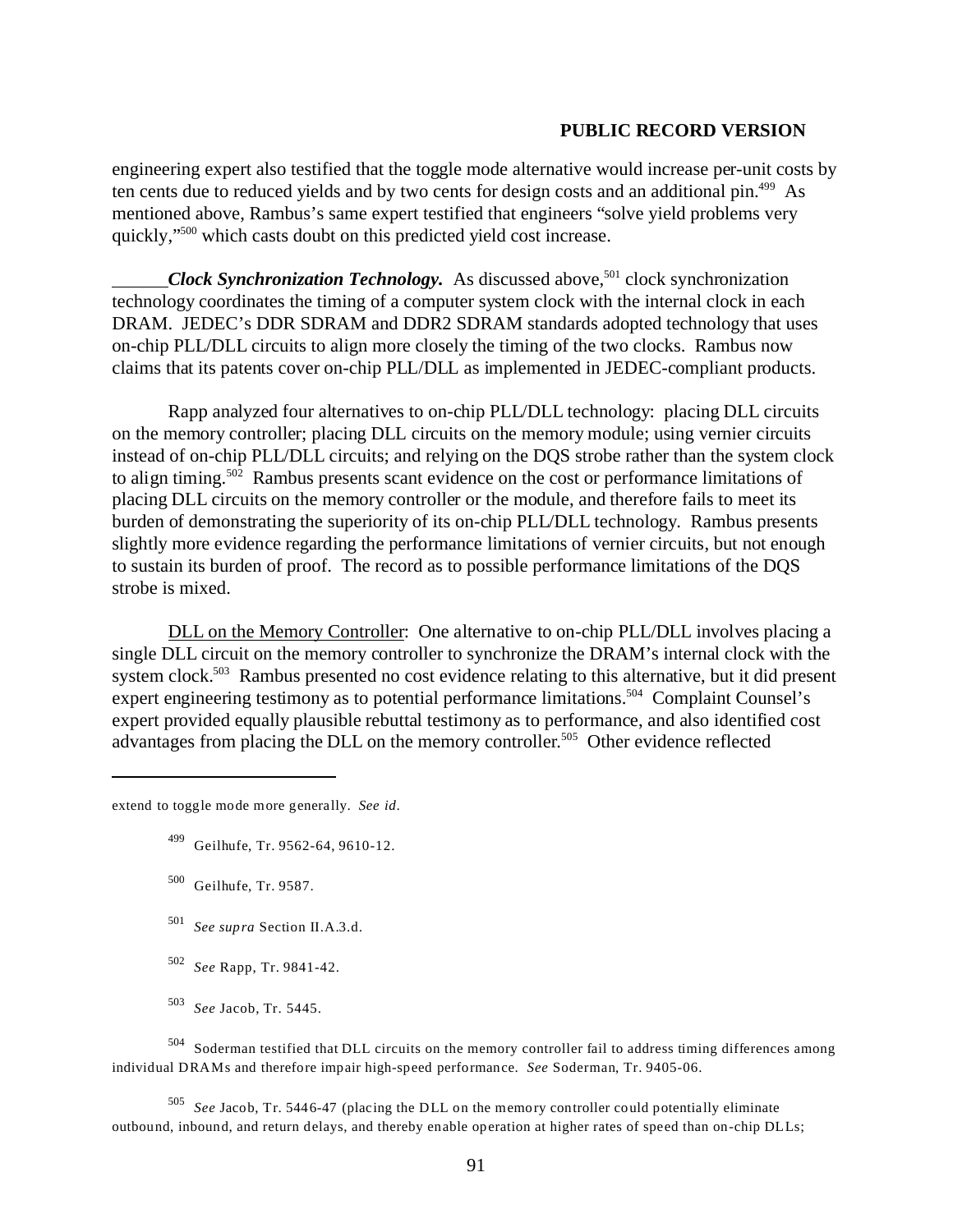contemporaneous beliefs that this alternative was workable and desirable. For example, in March 1996, Samsung presented a proposal to JEDEC that involved removing the PLL circuit from the DRAM chip and placing it on the memory controller.<sup>506</sup> In light of the evidence as a whole, Rambus has not carried its burden with respect to this alternative.

DLL on the Module: Another alternative to on-chip PLL/DLLs involves placing one or more DLL circuits on the memory module to synchronize the internal clock on each DRAM with the system clock. Rambus argues that DLLs on the module fail to address timing differences among individual DRAMs,<sup>507</sup> but Jacob countered that DLLs would account for internal delay.<sup>508</sup>

Rambus estimates that an on-DIMM DLL would cost \$3.80.<sup>509</sup> We find that Rambus has failed to adequately support this estimate for the same reasons described above with respect to its estimate of the cost of double clock frequency.<sup>510</sup> Rambus's own economic expert assigned no cost to this alternative to on-chip PLL/DLL because he found a "paucity . . . of information."511 Although Rambus's expert was certain there would be some additional costs, he determined that "it seemed sensible . . . to simply assume there would be no cost penalty" for purposes of his calculations.512

Vernier Circuits: Verniers are a type of circuit that – similarly to PLLs and DLLs – can be placed on a DRAM.<sup>513</sup> Vernier circuits introduce a fixed-amount delay into the DRAM's internal clock to synchronize that clock with the system clock.<sup>514</sup> Rambus claims that vernier

<sup>506</sup>*See* JX 31 at 71; Rhoden, Tr. 513-514; Lee, Tr. 6691.

507 Soderman, Tr. 9406-10.

508 Jacob, Tr. 5449.

placing the DLL on the memory controller also would lower testing and manufacturing costs and reduce the power consumption of DDR SDRAMs).

<sup>509</sup>*See* Geilhufe, Tr. 9613. Both Jacob and Geilhufe testified that on-module DLLs would reduce other costs. *See* Jacob, Tr. 5450 (on-module DLLs reduce DRAM power consumption, costs, and design time); Geilhufe, Tr. 9612-13.

<sup>510</sup>*See supra* note 493.

<sup>511</sup>*See* Rapp, Tr. 9848.

<sup>512</sup>*Id.* at 9878, 10228 (it "seemed fairer in some sense to assume zero").

<sup>513</sup>*See* Jacob, Tr. 5450-51.

 $514$  *Id.*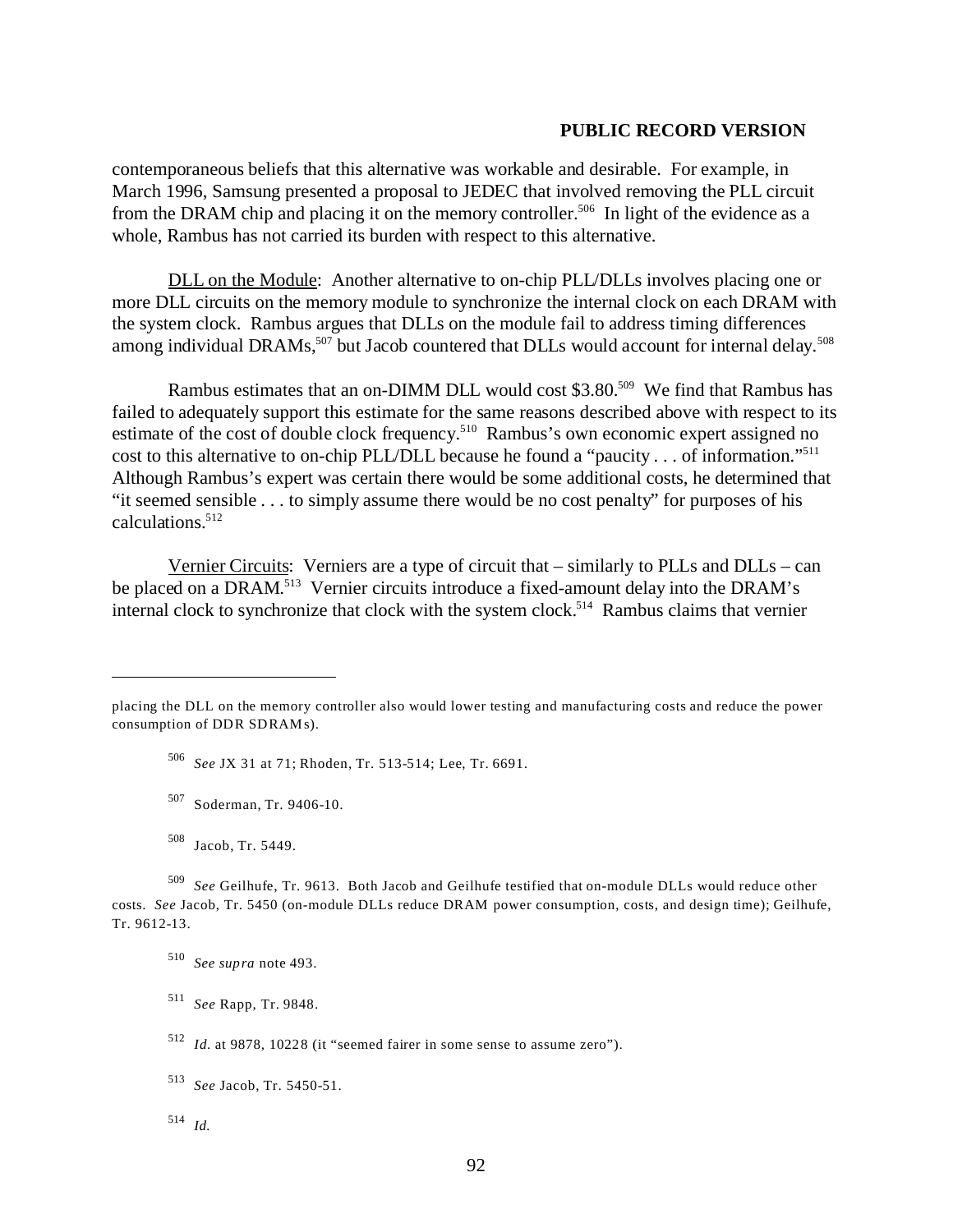circuits do not perform well enough to be viable alternatives to on-chip PLL/DLL.<sup>515</sup> However, several witnesses testified as to the advantages of vernier circuits. 516

Rambus notes that the SyncLink consortium considered designing the SLDRAM chip using verniers, without PLLs or DLLs on the DRAM, but ultimately included both verniers *and*  DLLs on the DRAM.<sup>517</sup> Rambus argues that this example demonstrates that verniers were not viable alternatives to on-chip DLL/PLL, but the record offers competing explanations for why Synclink included DLLs in SLDRAM.<sup>518</sup>

Rambus further asserts that Micron and SLDRAM hold patents that cover the use of verniers,<sup>519</sup> but provides no element-by-element analysis – indeed, no evidence beyond the bare text of the patents – to support this contention.520 Rambus makes no argument about the implications of these patents for the viability of vernier circuits as an alternative to on-chip DLL/PLL.

DQS Strobe: A DQS strobe, also referred to as a data strobe, signals to the memory controller the timing of data capture.<sup>521</sup> In doing so, the DQS strobe purportedly makes it unnecessary to align the internal clock with the system clock.<sup>522</sup> Rambus presented no cost evidence relating to this alternative technology, but claims that DQS strobes are insufficient for

516 Complaint Counsel's expert stated that verniers potentially could eliminate outbound, internal, and return delays, Jacob, Tr. 5451, and that periodic recalibrations could compensate for fluctuations in temperature and voltage. *Id*. at 5450-53. IBM viewed verniers as the optimal solution for data capture purposes; IBM implemented verniers on a memory card and promoted the use of verniers at JEDEC meetings. *See* Kellogg, Tr. 5168, 5157, 5153-54. Micron's advanced technology director testified that he had considered verniers to be an acceptable alternative to on-chip DLLs in the 1996-97 time frame. Lee, Tr. 6676-78. A March 1997 VLSI presentation to JEDEC included the use of verniers. JX 36 at 7, 58, 64.

<sup>517</sup>*See* RX 2099-43 at 158; Soderman, Tr. 9412-14.

<sup>518</sup>*Compare* Soderman, Tr. 9414-15 (DLLs were included "to provide a stable reference for input sampling d[el]ay lines" (describing RX 2099-11 at 5)) *with* Jacob, Tr. 5620-21 *and* Lee, Tr. 11044-46 (DLLs were included to provide tight timing on the bus, not to assist in data capture), 11092.

<sup>519</sup>*See* RFF 1105, 1111.

<sup>520</sup>*See* RFF 1111 (citing RX 1701; RX 1479).

- 521 Jacob, Tr. 5456-57; Kellogg, Tr. 5158-59.
- <sup>522</sup>*See* Jacob, Tr. 5456-57; Lee, Tr. 6681-83.

<sup>515</sup>*See* RFF 1103-11.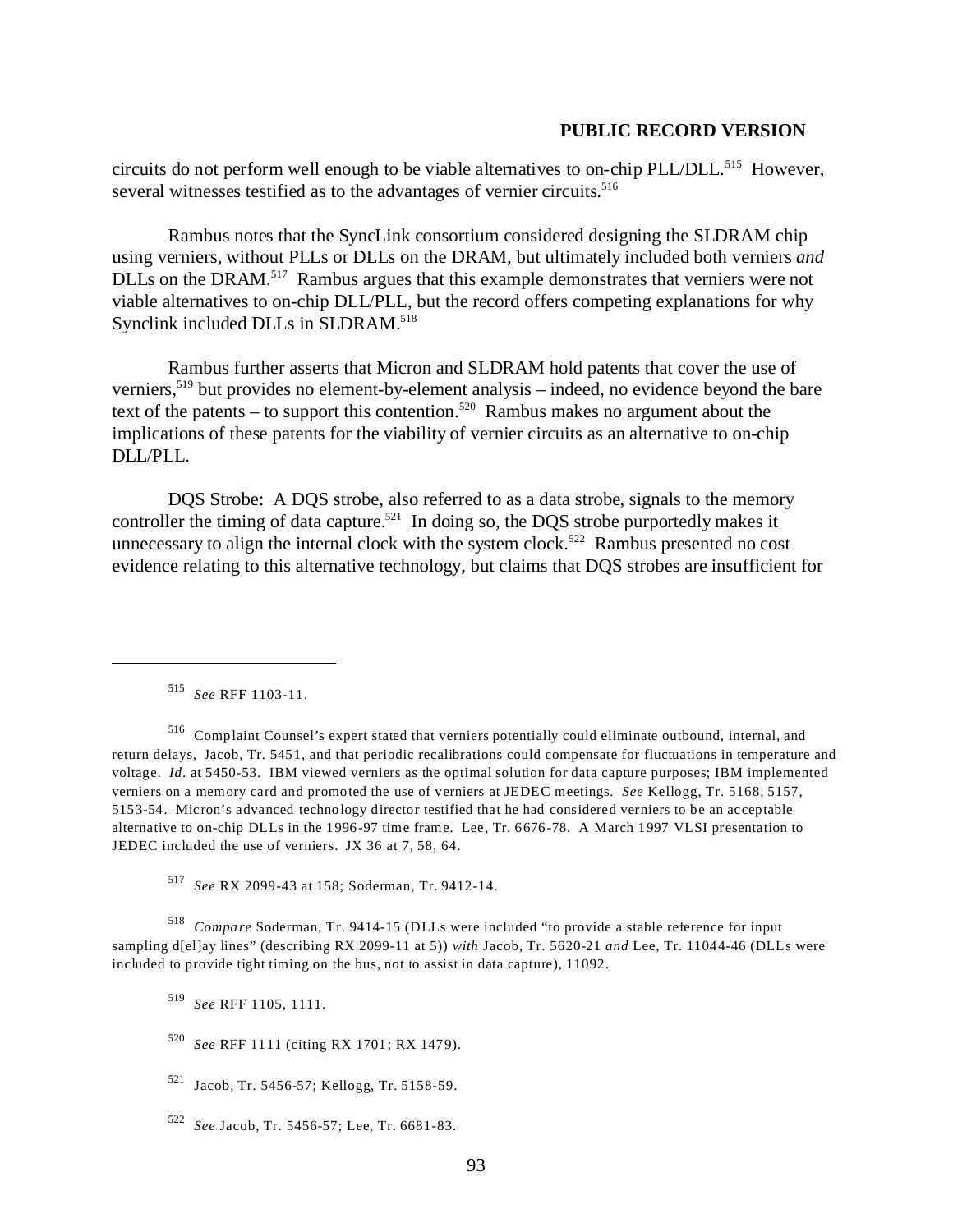high speed performance.<sup>523</sup> The record contains conflicting evidence, however, suggesting that most JEDEC members believed this technology offered adequate performance.<sup>524</sup> Indeed, DOS strobes are part of the DDR SDRAM standard and were included in proposed specifications for DDR2 SDRAM. 525

\* \* \* \* \*

We conclude that Rambus has failed to meet its burden of demonstrating that JEDEC would have standardized Rambus's technologies even if Rambus had disclosed its patent position. With regard to performance attributes, the testimony of Rambus's experts was offset by conflicting testimony from Complaint Counsel's experts, which called into question the significance of Rambus's performance concerns. In many instances, testimony from JEDEC members and evidence of their prior actions in sponsoring the alternative technologies substantially buttressed Complaint Counsel's case.

With regard to costs, Rambus failed to demonstrate that alternatives would have been more expensive. Rambus's economics expert, Rapp, compared the added variable costs associated with the alternatives, based on Geilhufe's cost estimates, to the costs of paying royalties for Rambus's patented technologies. Rapp testified that the least costly alternatives would add .82 percent to the selling price of SDRAM and 5.65 percent to the selling price of DDR SDRAM.<sup>526</sup> He concluded that these costs exceeded Rambus royalties of .75 percent of selling price for SDRAM and 3.5 percent for DDR SDRAM.

Rapp's calculations are fraught with uncertainty and potential for error. They are based on Geilhufe's admittedly imprecise cost estimates. Geilhufe acknowledged that his cost

 $525$  JX 57 at 5; RX 2099-14 at 3; RX 2099-39 at 5. On-chip DLLs can be disabled in DDR SDRAM but are needed for normal DDR operation. *See* Lee, Tr. 6680-81, 6683; CX 234 at 176; JX 57 at 5, 16.

<sup>523</sup>*See, e.g.,* Soderman, Tr. 9415-17; RX 1040 (e-mail prepared by HP JEDEC representative Hans Wiggers explaining his preference for using DLLs at high speeds, in response to a message entitled, "Death to DLLs"); RX 1086 at 1 (*in camera*).

<sup>524</sup>*See* Lee, Tr. 6682-83; Kellogg, Tr. 5158-59; CX 368 (Micron proposal that JEDEC standardize DQS strobes in DDR SDRAM without DLLs); CX 370 (Silicon Graphics proposal that JEDEC standardize data strobes without DLLs); RX 911 at 3 (SyncLink's design included a data strobe); CX 711 at 72 (noting Hyundai's belief that strobes eliminate need for PLLs/DLLs); *cf*. Jacob, Tr. 5456-57 (presenting DQS strobe alternative).

<sup>526</sup> Rapp, Tr. 9831-32, 9850-54. To compare the dollar figures calculated for cost increases with the percentage figures used in stating Rambus's royalties, Rapp projected an average selling price over the expected lifetimes of the products, calculating an average selling price of \$4.87 for SDRAM and \$5.13 for DDR SDRAM. *Id*. at 9816-17, 9845. Rapp then translated the increased variable costs of the alternatives into a percentage of average selling price. *Id*. at 9816-17, 9845.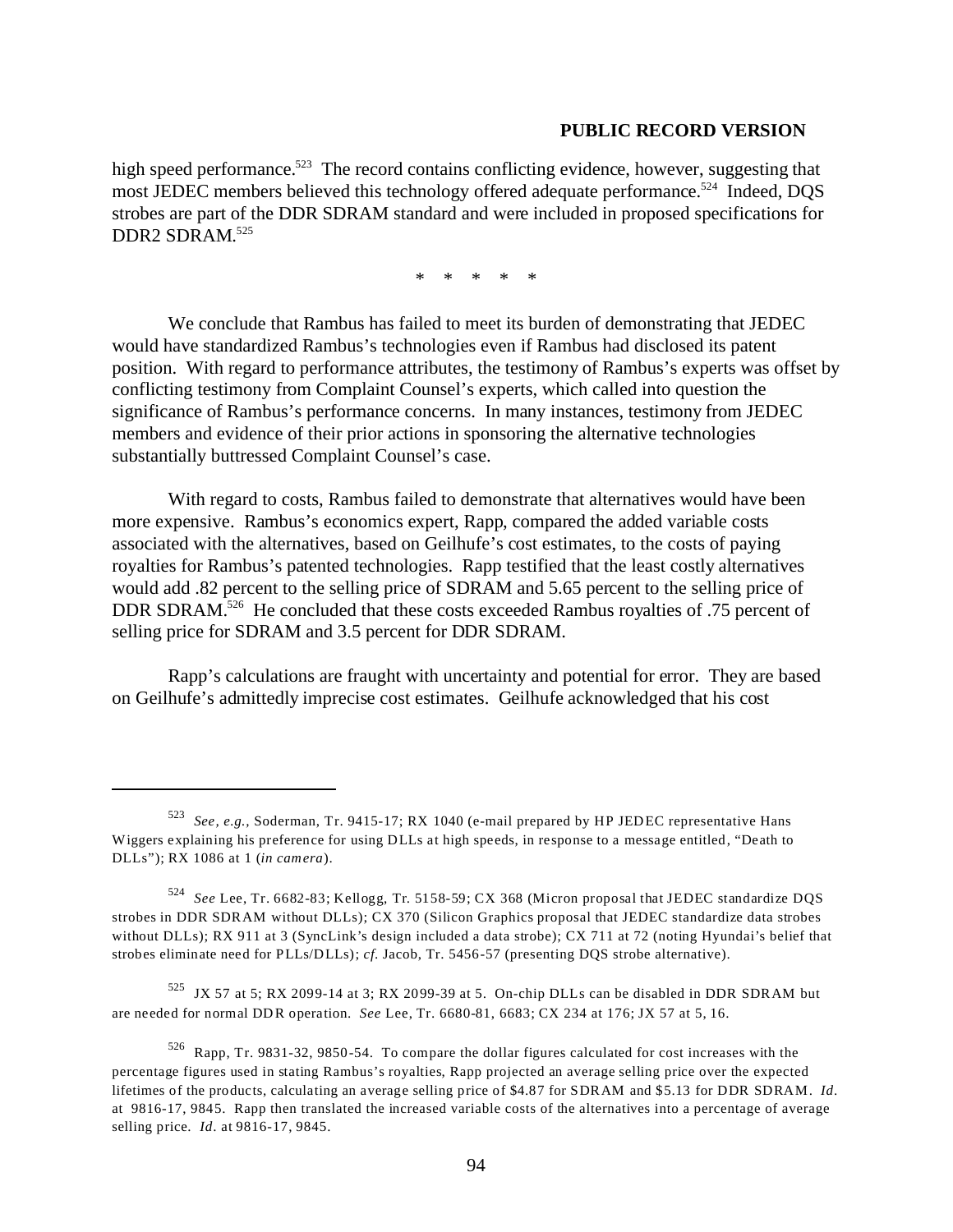estimates were approximations and he assigned them a sizeable 25 percent margin of error.<sup>527</sup> Yet a 25 percent reduction of Rapp's estimate of the least-costly alternative to SDRAM would bring that estimate well below the level of SDRAM royalties.<sup>528</sup> Moreover, Geilhufe drew many of his estimates from personal experience, without verification by actual cost data or substantiation by supporting record evidence.<sup>529</sup> As to DDR SDRAM, Rapp had to premise his comparisons on projections of future DRAM selling prices and sales volumes.<sup>530</sup>

 Rapp's cost estimates drop considerably when revised to reflect different assumptions. For example, recalculating Rapp's estimate of a least-cost alternative to Rambus technologies in SDRAM based on support of two, rather than three, latencies<sup>531</sup> yields total increased cost of .62 percent of selling price, which is less than the .75 percent SDRAM royalty paid to Rambus.<sup>532</sup> Similarly, applying Rapp's methodology to alternatives to Rambus technologies in DDR SDRAM yields costs well below Rambus royalty levels.<sup>533</sup> Moreover, Rapp's calculations, like Geilhufe's estimates, wholly ignore several possibilities for cost reductions from adoption of the alternative technologies.534

<sup>527</sup>*See* Geilhufe, Tr. 9665.

528 A 25% margin of error for SDRAM equates approximately to .21% of selling price.

<sup>529</sup>*See* Geilhufe, Tr. 9665-67. Geilhufe acknowledged that he did not seek actual cost data from DRAM manufacturers to verify his cost estimates. *Id*. at 9666-67.

530 Rapp had to estimate future DRAM prices over the expected life of DDR SDRAM, then weight those prices by estimating sales volumes for each of the future years. *Id*. at 9816-17. Rapp acknowledged that for DDR SDRAM , with limited historical data, the numbers were "mostly estimate." *Id*. at 9845.

<sup>531</sup>*See supra* note 439 and accompanying text.

<sup>532</sup>*See supra* notes 443 and 473 (showing a total cost increase of only \$.03 per unit for a combination of fixed CAS latency and burst terminate commands).

533 If, as the record suggests, no clock-circuitry was needed for double clock frequency, *see supra* note 492, total increased cost for a combination of fixed CAS latency, burst terminate commands, double clock frequency, and a clock synchronization technology would have been seven cents, or 1.36% of DDR SDRAM selling price, which is far below Rambus's 3.5% royalty. (Like Rapp, we assign no added cost for alternative clock synchronization technology.) If clock-circuitry was necessary, the record shows that PLLs sold for between 90 cents and \$2. *See supra* note 493. Even based on the *highest* price, the increased cost for the combination of alternatives to Rambus's four patented technologies would have exceeded Rambus's royalty by less than Geilhufe's admitted margin of error.

<sup>534</sup>*See supra* notes 440, 445, 452, 456, 467, and 494 and accompanying text.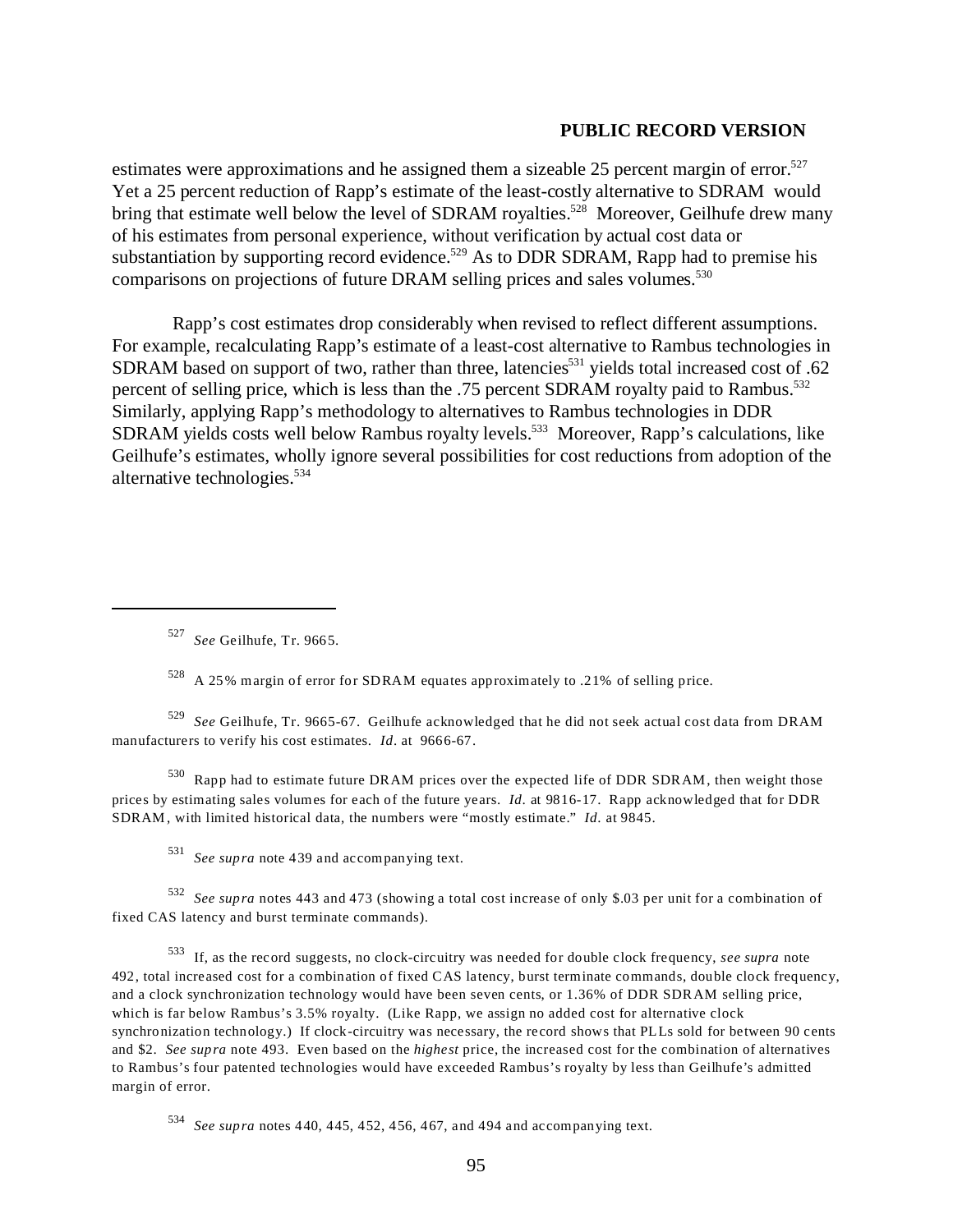In sum, Rambus has not shown that all alternatives would have been more costly than its royalties and has not carried the burden of establishing its inevitability/superiority defense.<sup>535</sup>

# c. Rambus's Claim that the Link between its Conduct and the Standards Did Not Matter

Rambus backstops its inevitability/superiority claim by asserting that even if its conduct distorted the decisionmaking process at JEDEC, that did not have the effect of harming competition because the interests of JEDEC and it members were not necessarily aligned with the interests of the public as a whole.<sup>536</sup> We reject that argument. As discussed above, JEDEC comprises a broad range of industry participants – including, most importantly, the principal purchasers of both DRAM technologies and DRAMs. The technology choices made by the JEDEC members during the standard-setting process reflect the opinions of virtually the entire spectrum of economic actors who are directly impacted by JEDEC's standard-setting decisions. Courts and commentators long have recognized that a fair, honest, and consensus-based standard-setting process can be beneficial to consumers, while substantial competitive concerns may arise when the standard-setting choices of the SSO's participants are distorted.<sup>537</sup> Rambus offers no logical explanation, and cites no supporting precedent, for why the interests of JEDEC and its members would be inconsistent with a procompetitive result, or why we should overlook conduct that distorted the decisions of JEDEC.

Rambus also argues that because standard setting is a "winner-take-all" process, a "but for world" in which Rambus had disclosed its patent position would have been no better than the real world in which JEDEC adopted standards incorporating Rambus's patented technologies.<sup>538</sup> We reject this claim, too. Payment of royalties on memory interfaces has been very much the

<sup>535</sup> Rambus also argues that the decision of three JEDEC members, with knowledge of Rambus's patents, to develop and manufacture a DRAM chip known as RLDRAM, using programmable CAS latency and burst length and dual-edge clocking, was evidence of the superiority of Rambus's technologies. RB at 59-60. RLDRAM, however, was a high-price, niche product used for specialty applications such as high-speed routers. *See*  Bechtelsheim, Tr. 5867, 5870-71 (RLDRAM is priced "several times higher than commodity DRAM"); McAfee, Tr. 7428-31 (showing that RLDRAM sales were very small); Prince, Tr. 9021-22 (omitting mention of RLDRAM when asked to name "any DRAM" that had not been standardized by JEDEC or IEEE). Given RLDRAM's niche nature, a willingness to absorb Rambus royalties for RLDRAM tells little about JEDEC members's preferences for high-volume, low-cost, main memory purposes.

<sup>536</sup> RB at 126-28.

<sup>537</sup>*See, e.g.*, Allied Tube & Conduit Corp. v. Indian Head, Inc., 486 U.S. 492, 500-01, 510 (1988); II HOVENKAMP ET AL., IP AND ANTITRUST, §§ 35.4(a)(4), 35.5.

<sup>538</sup> RB at 126.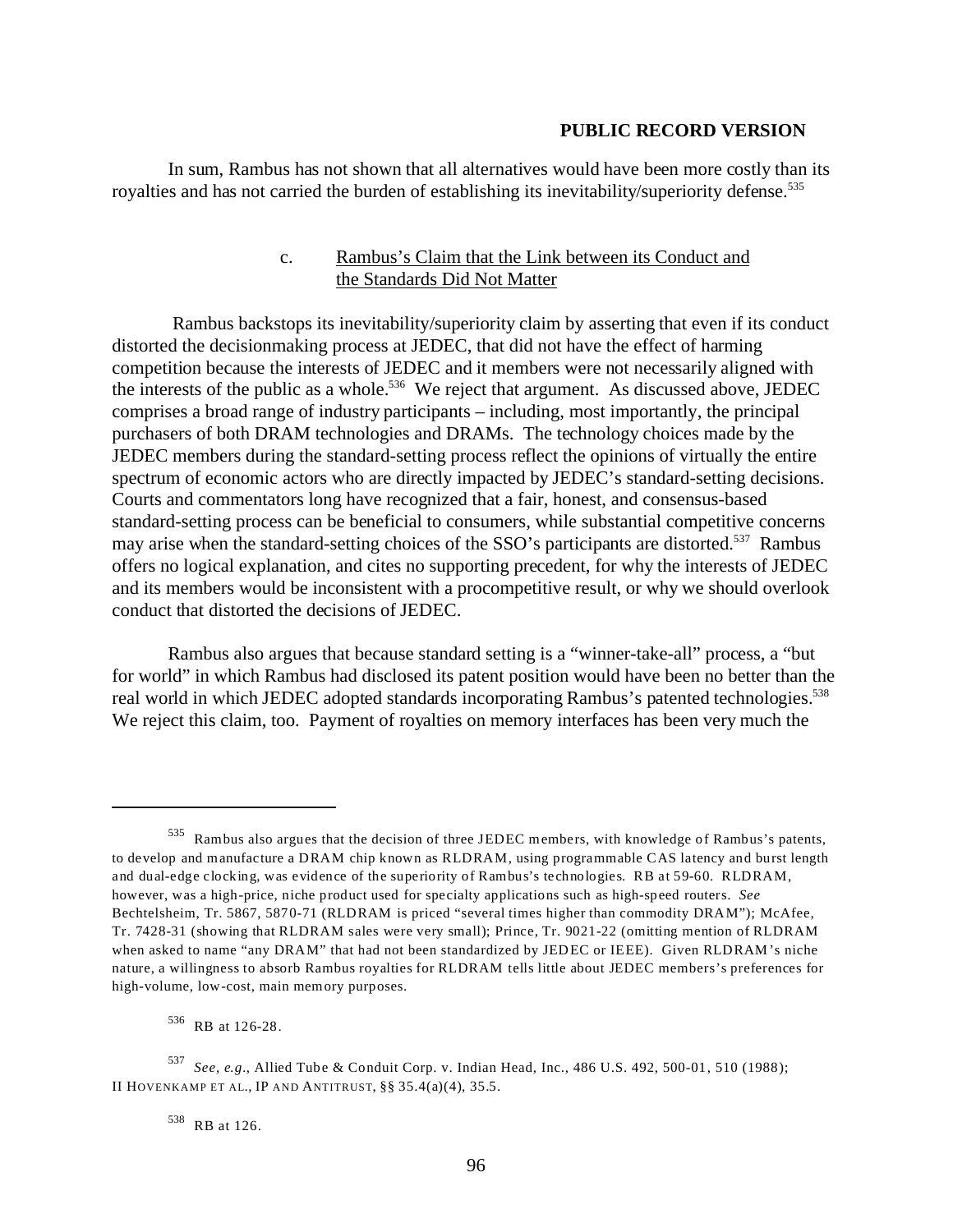exception, rather than the rule, in the computer industry.<sup>539</sup> JEDEC could have turned to unpatented alternative technologies in each of the relevant product markets.<sup>540</sup> But even assuming, *arguendo*, that JEDEC still would have been willing to adopt Rambus's patented technologies after disclosures had been made, JEDEC and EIA policies would have prohibited the standardization of those technologies unless Rambus committed to licensing on RAND terms.541 If Rambus had refused to provide the requisite RAND assurances, JEDEC would have been bound by its rules to avoid Rambus's patented technologies.<sup>542</sup>

Alternatively, Rambus might have acceded to JEDEC's licensing policies, and JEDEC members then would have had the benefit of RAND terms. Moreover, JEDEC members at least would have had the opportunity to seek specific royalty commitments from Rambus through *ex ante* negotiations; it was not up to Rambus to preclude that possibility.<sup>543</sup> No matter what the

<sup>540</sup>*See supra* Section IV.C.3.b. For example, the record contains no suggestion that using fixed CAS latency or fixed burst length, setting CAS latency with fuses or pins, or setting burst length with fuses or burst terminate commands, would have raised patent issues. Nor does the record suggest that using double clock frequency or toggle mode, or relying on data strobes, or putting DLLs on the module or memory controller, would have involved proprietary technology.

<sup>541</sup>*See supra* note 285 and accompanying text (citing JEDEC and EIA rules that prohibited the standardization of patented technologies without first securing "all relevant technical information" and assurances that the patent holder will license on RAND terms).

542 Rambus highlights the decision of a different EIA unit, the Consumer Electronics Association (CEA), to refrain from requiring a RAND assurance from Echelon Corporation. CEA chose not to invoke its licensing rule – potentially permitting Echelon to block a standard by non-compliance – but only after Echelon had announced its intention to block the standard; had engaged in a pattern of efforts over time to halt the standard development effort; and had "been unable to explain or document how the [CEA] standard refer[red] to or require[d] use of any of Echelon's patented technology." RX 2299 at 2; *see* J. Kelly, Tr. 2155-70 (EIA never received a response from Echelon as to how its patent related to the standard under development; CEA "could see no relevance whatsoever between the patent" and its standard-setting work); RX 2300.

Additionally, Rambus claims that JEDEC itself has adopted standards without seeking RAND assurances. Rambus cites only brief notations in JEDEC minutes, indicating that JEDEC approved ballots on which patent issues had been raised. The minutes – generally just one- or two-word notations – do not explain how the patent issues were resolved. They do not establish that the suspected patents actually existed, much less that they applied to the standards. Nor do the minutes indicate whether the patentee ever intended to enforce the patents against JEDECcompliant products. The minutes do not even state that RAND assurances were not, in fact, offered. *See* JX 15 at 5 6, 8-9,14; JX 25 at 10. Rambus elicited no testimony to clarify these issues.

543 Rambus nonetheless asserts that any incentive for the DRAM manufacturers to negotiate royalties *ex ante* would have been "very weak" because, under JEDEC's requirement of "non-discriminatory" terms, all DRAM manufacturers would have been affected uniformly. RB at 71-72. Rambus's sole record support is testimony from its economic expert, David Teece. *Id*. Teece, however, did not deny that DRAM manufacturers possessed incentives to negotiate *ex ante*. Rather, he characterized what he viewed as the practical difficulties of such

<sup>539</sup>*See, e.g.,* Heye, Tr. 3918 (AMD has not paid royalties on memory interfaces to anyone other than Rambus).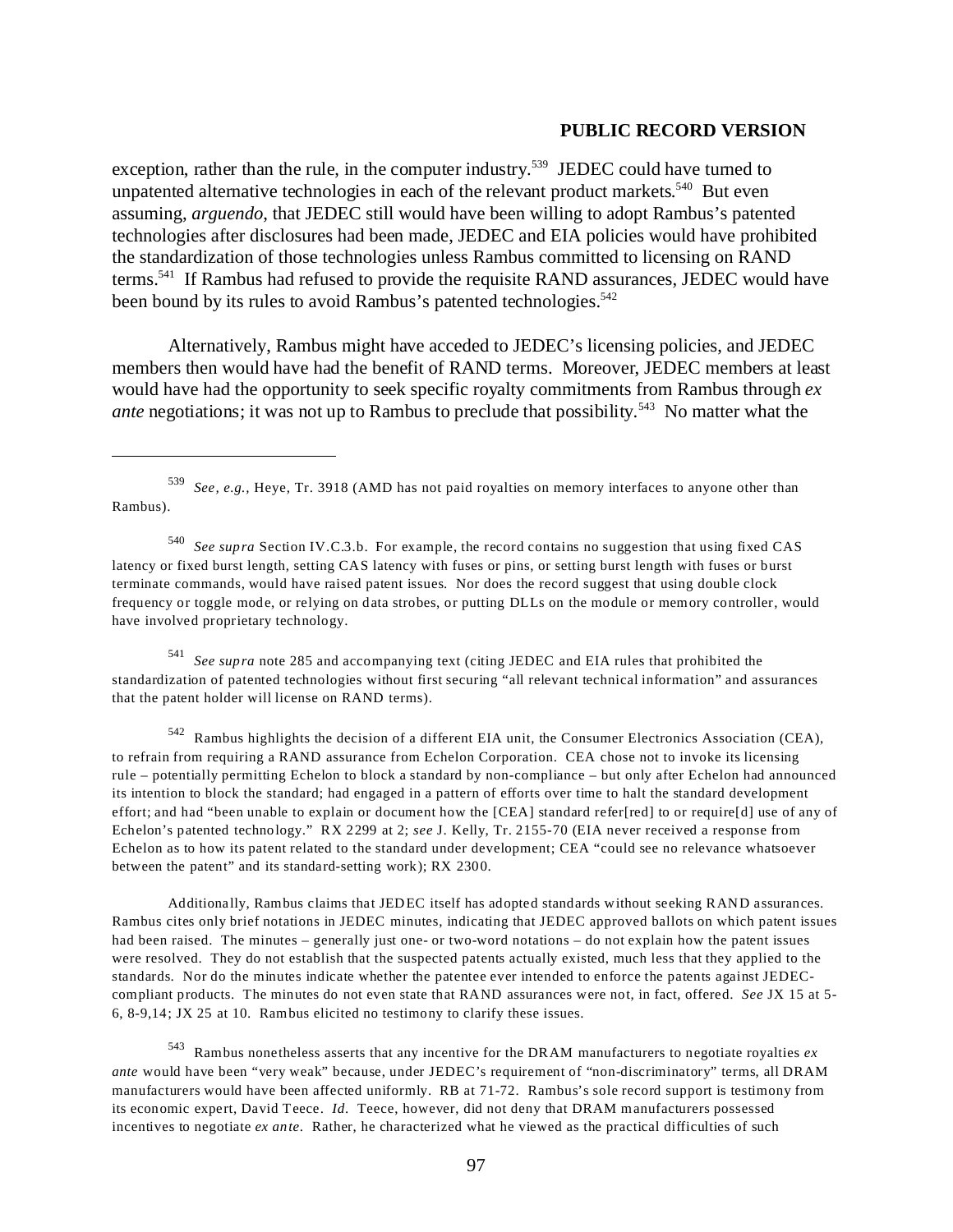specific outcome might have been, the consequences of incorporating Rambus's patented technologies into the standards would have been identified and weighed *before* the standards were adopted, *when Rambus's technologies were competing with the alternatives.* That "but for world" would have been more competitive than the current DRAM marketplace, in which Rambus has monopoly power and can charge whatever royalties it chooses.

## d. Rambus's "No Lock-In" Claim

Rambus claims that, even if it did acquire any monopoly power by virtue of the incorporation of the four key patented Rambus technologies into the JEDEC standards, this monopoly power was not enduring because industry participants who practiced the standards were not "locked in." In effect, Rambus claims that there were no barriers to entry to rivals wishing to challenge its monopoly position.<sup>544</sup> The ALJ agreed with this argument, concluding

Rambus further contends that an opportunity to negotiate would have been meaningless because it is "all but impossible" to negotiate licenses for patent applications, which are shrouded in uncertainty. RB at 72. If so, then the record demonstrates that Rambus itself achieved the unattainable. Rambus had entered into RDRAM license agreements with three firms by 1992 – despite having only patent applications at that time. *See* RX 538 at 9, 13, 42 (1991 Rambus license to NEC); CX 543a at 11 (1992 Rambus business plan referencing RDRAM licenses with Toshiba, Fujitsu, and NEC); Parties' First Set of Stipulations, Item 11 (Rambus's first issued patent was the '703 patent); CX 1460 at 1 (the '703 patent issued in 1993). Rambus also granted numerous RDRAM, SDRAM, and DDR SDRAM licenses that included patent applications. *See* CX 1600 at 3-4, 6-7 (Hyundai license covering all DRAMs using all or part of Rambus's interface technology)*;* CX 1609 at 3, 6 (Mitsubishi RDRAM license); CX 1617 at 4, 7 (Siemens RDRAM license); CX 1646 at 3, 6 (Micron RDRAM license); CX 1680 at 12, 19, 24 (*in camera*) (Toshiba SDRAM/DDR SDRAM license); CX 1681 at 2-3, 10 (*in camera*) (Hitachi SDRAM/DDR SDRAM license); CX 1683 at 2, 7, 10 (*in camera*) (OKI SDRAM/DDR SDRAM license); CX 1685 at 2, 8, 12 (*in camera*) (NEC SDRAM/DDR SDRAM license); CX 1686 at 2, 7, 11 (*in camera*) (Elpida SDRAM/DDR SDRAM license); CX 1687 at 2, 8, 11-12 (*in camera*) (Samsung SDRAM/DDR SDRAM license); CX 1689 at 2, 7-8, 13-14 (*in camera*) (Mitsubishi SDRAM/DDR SDRAM license).

544 In contrast, internal Rambus documents described the DRAM industry as susceptible to lock-in. *See, e.g.*, CX 533 at 15 ("Once a DRAM or vend[or] [has] committed to an architecture [it is] unlikely to change"). Rambus's principal engineer, Ware, similarly observed that once a DRAM controller manufacturer begins using a technology – even if not essential to the part – "it becomes more difficult [for that company] to not use it once you have put it in your design"). CX 2115 at 135 (deposition transcript at 134) (Ware FTC Dep.) (*in camera*). *See also*  CX 5011 (designated R401155) (1998 Rambus Strategy Update stating, "We should not assert patents against Direct partners until ramp reaches a point of no return (TBD)").

negotiations as counter-incentives. *See* Teece, Tr. 10349, 10352-54 (stating that "firms have got incentives to do lots of things that they don't do"), 10360 ("because of these costs and difficulties, you're incented not to incur those costs and difficulties [associated with *ex ante* negotiation]"); Elsewhere, Teece has given credence to the incentive to seek *ex ante* negotiations. *See* David Teece & Edward Sherry, *The Interface Between Intellectual Property Law and Antitrust Law: Standards Setting and Antitrust*, 87 MINN. L. REV. 1913, 1993-94 (2003) ("one would expect that, at least when the royalty rates are negotiated ex ante (prior to the adoption of the standard), the patent holder would moderate its royalty demands").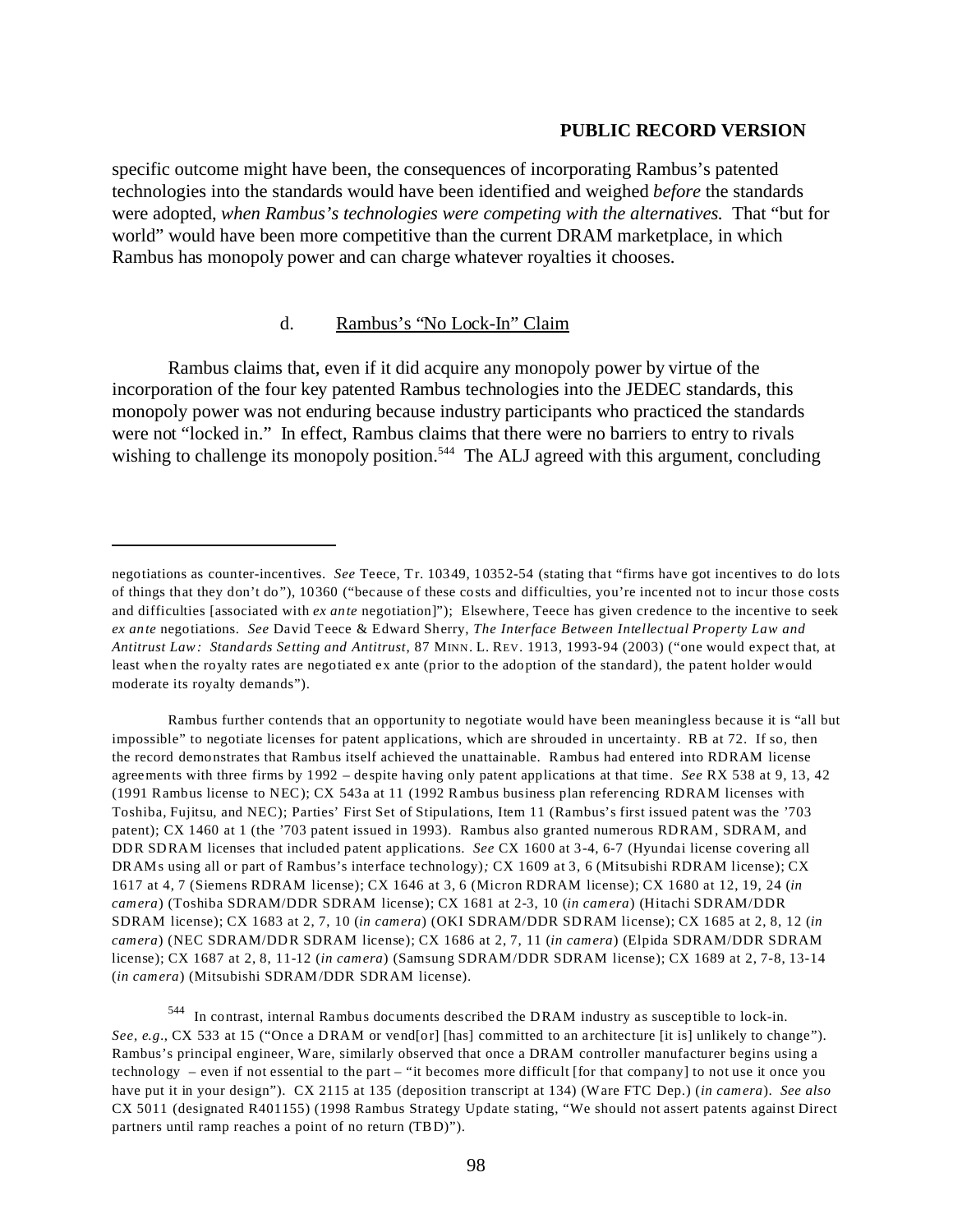that Complaint Counsel had failed to establish that the DRAM industry had become locked into the JEDEC standards.<sup>545</sup>

Our analysis necessarily is anchored by timing. Lock-in must be assessed as of the time that JEDEC members gained sufficient information to know that Rambus had relevant patents and could have taken responsive action. JEDEC members lacked knowledge of Rambus's patent position until Rambus filed its first infringement suit against a producer of JEDEC-compliant DRAMs in early 2000. After that, it took some time for the information to be disseminated and evaluated. Each JEDEC member individually needed to explore alternatives – such as licensing and possible design changes – and to determine how it preferred to proceed. At that point, the JEDEC members could begin in earnest to try to agree on a revised standard.546

If the DRAM industry had become locked into Rambus's technology by the time that industry participants were apprised of, and able to take action in response to, Rambus's enforcement efforts, Rambus would have achieved durable monopoly power. If, however, the industry still had the practical ability to avoid Rambus's patents by switching to alternative technologies, Rambus would not have obtained durable monopoly power.<sup>547</sup>

We find that the DRAM industry was locked into the SDRAM and DDR SDRAM standards by 2000, by which time the JEDEC members were, in theory, in a position to take actions to avoid Rambus's patents. The record does not, however, establish a sufficient causal link between Rambus's exclusionary conduct and JEDEC's adoption of DDR2 SDRAM.

547 This issue also is one of causation. We could find that Rambus's deceptive course of conduct caused the ensuing anticompetitive effects because JEDEC members had become locked in before they could take effective countermeasures, and thus were unable to avoid Rambus's royalties. If, on the other hand, JEDEC members had obtained the necessary knowledge of Rambus's patent position at a time when they still were economically capable of switching technologies – but deliberately chose not to switch – the chain of causation would have been broken, and Rambus's monopoly power would not be attributable to its deceptive course of conduct.

<sup>545</sup> ID at 326-29.

<sup>546</sup>*See, e.g.*, CX 1855 (January 2000 Rambus complaint alleging that Hitachi's SDRAM and DDR SDRAM products infringed four Rambus patents but not identifying the specific claims or technologies at issue). Rambus revealed the nature of its claims to additional JEDEC members during the second quarter of 2000. CX 1109 at 1; CX 1127; CX 1129; CX 1371; CX 2559 at 3; Crisp, Tr. 3435-36. Some JEDEC members quickly recognized the implications of Rambus's patent enforcement efforts. *See, e.g.*, Rhoden, Tr. 532-33; CX 2459 at 1 (indicating that initial work-around proposals regarding programmable CAS latency were presented in March 2000). Other JEDEC members needed additional time before they gained a detailed understanding of Rambus's claims. *See*  Krashinsky, Tr. 2782 (stating that he learned that Rambus claimed a patent on programmable CAS latency "midyear or so" in 2000); Polzin, Tr. 3987 (stating that he learned that Rambus claimed patents on technologies used by AMD in "late summer 2000 " and that he conducted an analysis of the Rambus patents at that time). Discussions of possible ways to avoid Rambus's patents on dual-edge clocking for purposes of DDR2 SDRAM began in a JEDEC task group in late October 2000 and reached the JC 42.3 Committee in December 2000. Krashinsky, Tr. 2827-28; Lee, Tr. 6800-02; CX 426; JX 52 at 45-50.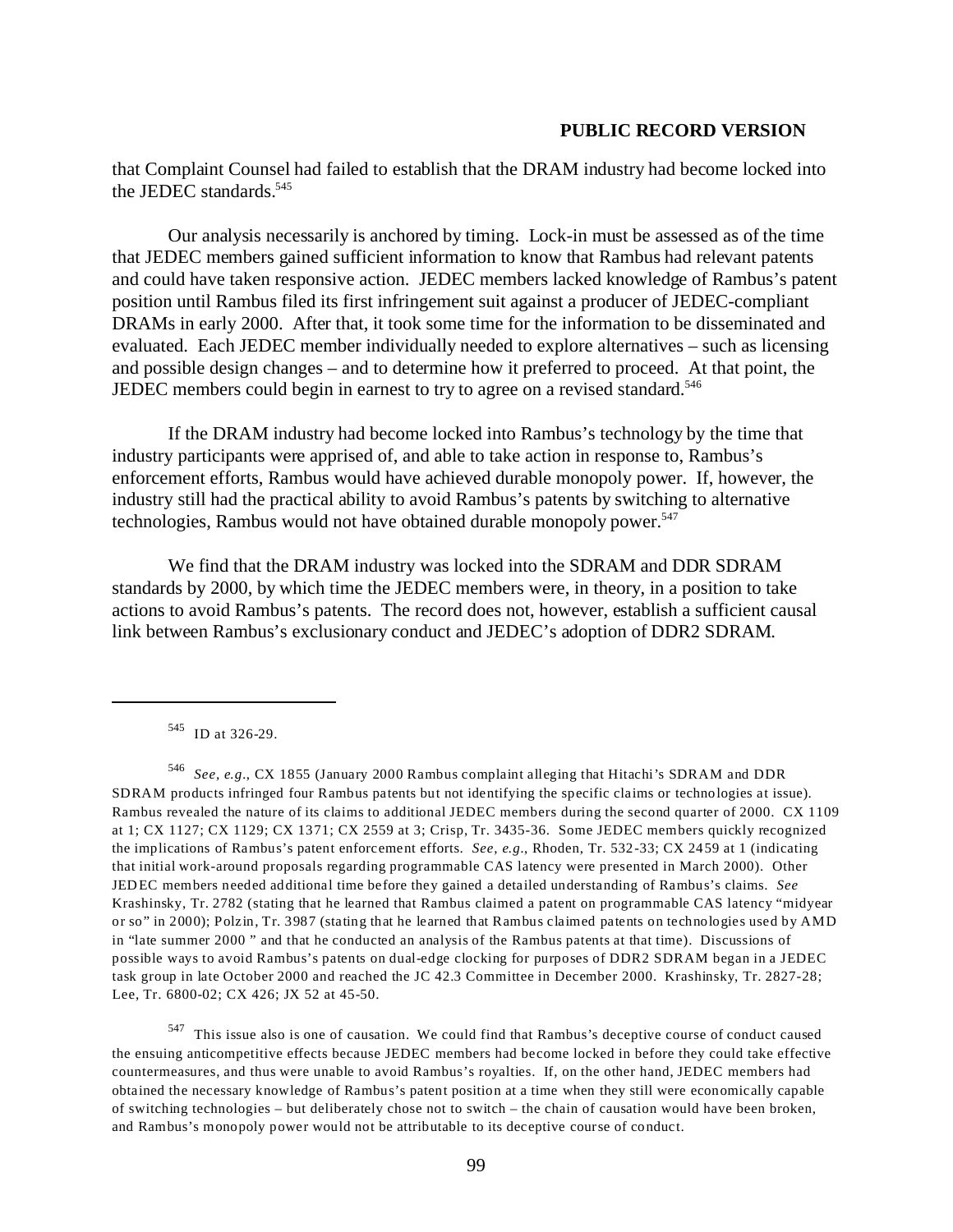*SDRAM.* The SDRAM standard was first published by JEDEC in 1993. Rambus claims patent protection over technology from the latency and burst length product markets that was incorporated into the standard.

Complaint Counsel's economic expert, McAfee, described lock-in as "something that grows over time. It's certainly been accomplished by the time that ramp-up starts."548 McAfee reasoned that before the time DRAM production ramps up, most of the sunk investments in complementary goods must have been made, because "in order to deploy the standardized [DRAM] product in volume, it requires those complementary goods."549 The progressive accumulation of switching costs gradually contributes to lock-in,<sup>550</sup> and most of the switching costs for both DRAM manufacturers and producers of complements accrue by the time DRAM production ramps up. $551$ 

Manufacturers ramped up SDRAM production around 1996.<sup>552</sup> SDRAM represented 78.4 percent of DRAM revenues by 2000.553 DRAM manufacturers, component manufacturers, and systems OEMs testified that changing SDRAM to work around Rambus's patents in 2000 would have presented significant financial and technical difficulties.<sup>554</sup> For example, a witness

550 Switching costs accumulate for manufacturers of DRAMs and of compatible, complementary components as they move from the standard-setting process, to designing chips and products that conform to the standard; testing and verifying those designs; building, testing, and qualifying prototypes; and ramping up production on a commercial scale. At each stage the manufacturers make sunk investments that have to be repeated in order to switch to an alternate design. *See* McAfee, Tr. 7444, 7453-54; Shirley, Tr. 4152-54.

<sup>551</sup>*See* Peisl, Tr. 4452-53 (a change to SDRAM that would have been "relatively easy" in 1992 would have been "near impossible" in 2000).

552 McAfee, Tr. 7442 (ramp-up for SDRAM was "roughly 1995 or 1996"); *id*. at 7446 ("[T]he volume production start[ed] in the 1996-1997 time frame. And so that corresponds to the ramp-up."). SDRAM accounted for less than 2.9% of DRAM revenue in 1995, 4.3% in 1996, and 33.5% in 1997. Rapp, Tr. 10248. Revenues, of course, lag behind production. *See also* Rambus Inc.'s Response to Complaint Counsel's Proposed Findings of Fact, No. 577 (Oct. 1, 2003) ("Although SDRAM represented a relatively small percentage of the DRAM market in 1996, it was certainly 'volume' production.").

553 Rapp, Tr. 10100-01.

554 Witnesses from Infineon and Micron, respectively, stated that by 2000 the level of SDRAM development and implementation made substantial changes "very costly and . . . near impossible," Peisl, Tr. 4443 44, and "virtually impossible," Appleton, Tr. 6399. CPU manufacturer AMD stated that changing SDRAM to work around Rambus patents in 2000 would have introduced "a whole host of problems" and would have been "a major, major concern for AMD." Heye, Tr. 3731-34. Cisco Systems explained that changes to memory in 2000 would

<sup>548</sup> McAfee, Tr. 7444-45. McAfee defined ramp-up as the time "when the volume [of DRAM production] starts to dramatically increase." *Id*. at 7445.

<sup>549</sup> McAfee, Tr. 7445-46 ("they're not going to produce the DRAM for inventory in any large volumes and just sit on them hoping that the complementary goods would be provided in the future").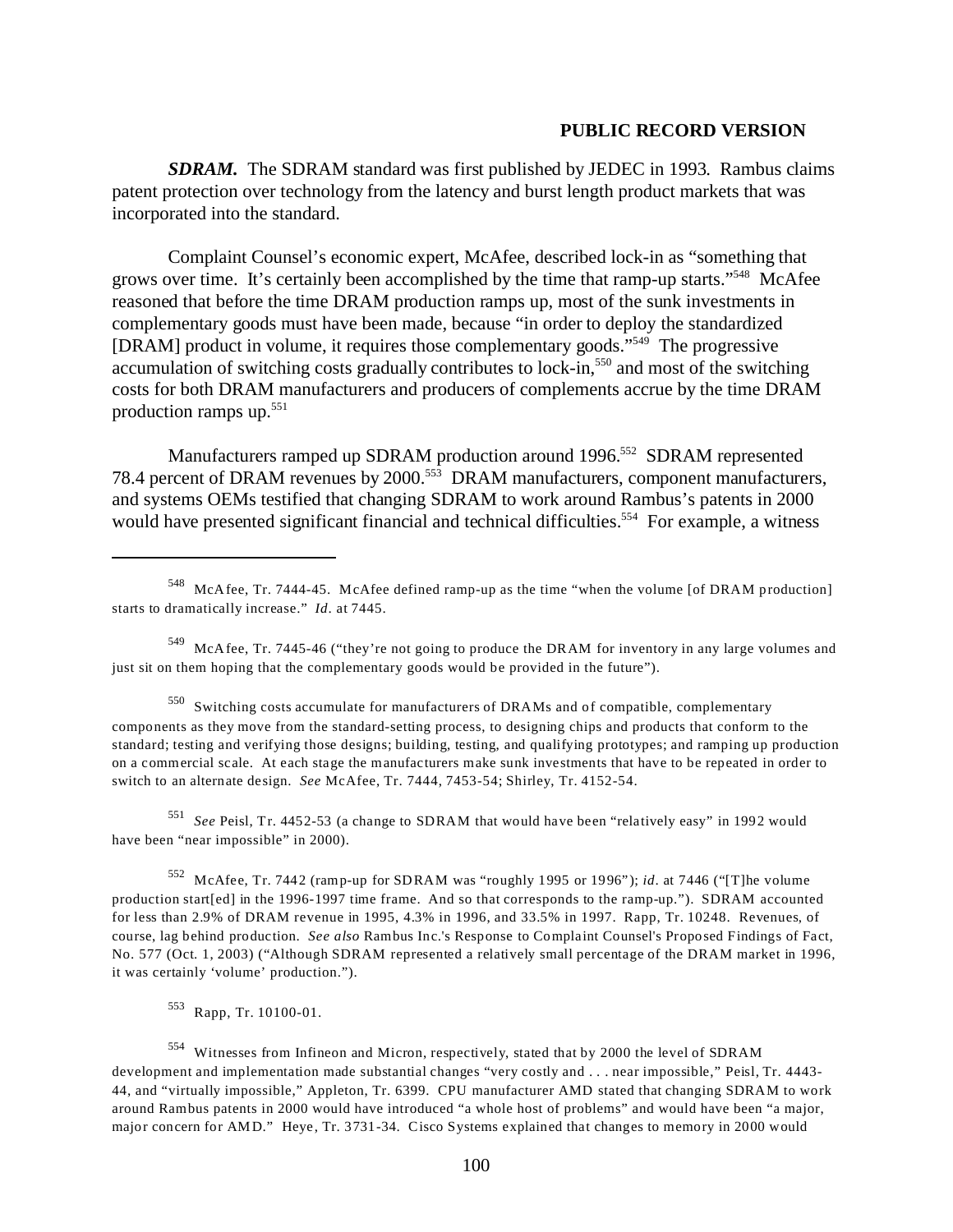from HP testified that by the time he learned of Rambus's patent claims in 2000, changing SDRAM to avoid Rambus's patent enforcement efforts would have been "[w]ay too expensive" for HP, whose SDRAM-based server

was already out, qualified and you know, we sold to customers and you cannot change something like this after it was designed and already shipped, and if you do change it, you're talking about millions and millions of dollars in expenses. It wasn't even going to be considered.<sup>555</sup>

Similarly, an IBM e-mail from April 2000 states, "we have gone way too far with SDR [SDRAM] to even consider talking about" switching to fixed latency.556 Redesigning programmable burst length at that time would have presented similar difficulties.<sup>557</sup>

The issue of timing was particularly critical in the DRAM market: the time it would take to redesign SDRAMs and their complements to avoid Rambus's claimed patents would have been prohibitive. Rambus's engineering expert, Geilhufe, indicated that the changes could have been implemented in six to eighteen months.<sup>558</sup> Most of the previous design projects cited in the

556 RX 1626 at 3. When the possibility of changing the SDRAM standard regarding programmable CAS latency was discussed within JEDEC in March 2000, it was "very poorly received" because of lock-in concerns. *See* Rhoden, Tr. 533; Kellogg, Tr. 5196-200; RX 1626 at 2.

<sup>557</sup>*See* Peisl, Tr. 4450-53 (removing programmable burst length in 2000 would have been "nearly impossible," with a "huge impact" on DRAM customers). Using a burst terminate command to set burst length would have required "an enormous amount of redesign"; it may have required "almost a full redesign of the graphics pipeline" and at a minimum would have meant design modifications and a "big disruption of [ATI's] engineering plans." Macri, Tr. 4776-77 (*in camera*). *See also* Jacob, Tr. 5572-73 (switching to fixed burst length would introduce incompatibilities in some systems and would have design implications similar to those for switching to fixed CAS latency).

have imposed "tremendous cost to Cisco to redesign the existing boards and systems Cisco was shipping." Bechtelsheim, Tr. 5881-82. Graphics processor/chipset designer nVIDIA stated that changing SDRAM in 2000 would have put it through a "painful process" of changing its development plan and redesigning its products. Wagner, Tr. 3862-63.

<sup>555</sup> Krashinsky, Tr. 2782-83. According to the HP witness, providing multiple latencies without using programmable CAS latency would have required changes to the memory module, the motherboard, and the memory controller. *Id*. at 2784-87. He characterized changing programmable CAS latency "a major change," *id*. at 2788, although he indicated that significantly less change would have been required if a fixed CAS latency would have sufficed. *Id*. at 2804-05. Joe Macri of ATI Technologies (ATI) stated that graphics system designer ATI would have incurred "a huge burden" if JEDEC had changed to fixed latency. Macri, Tr. 4764-65 (*in camera*). *See also*  Jacob, Tr. 5377-78, 5569 (use of multiple fixed latencies would have caused compatibility problems absent either greater user understanding as to which latency value was needed or development of a more sophisticated memory controller).

<sup>558</sup>*See* Geilhufe, Tr. 9615. *See also id*. at 9675 (stating that the changes could be accomplished in a six to twelve month time frame).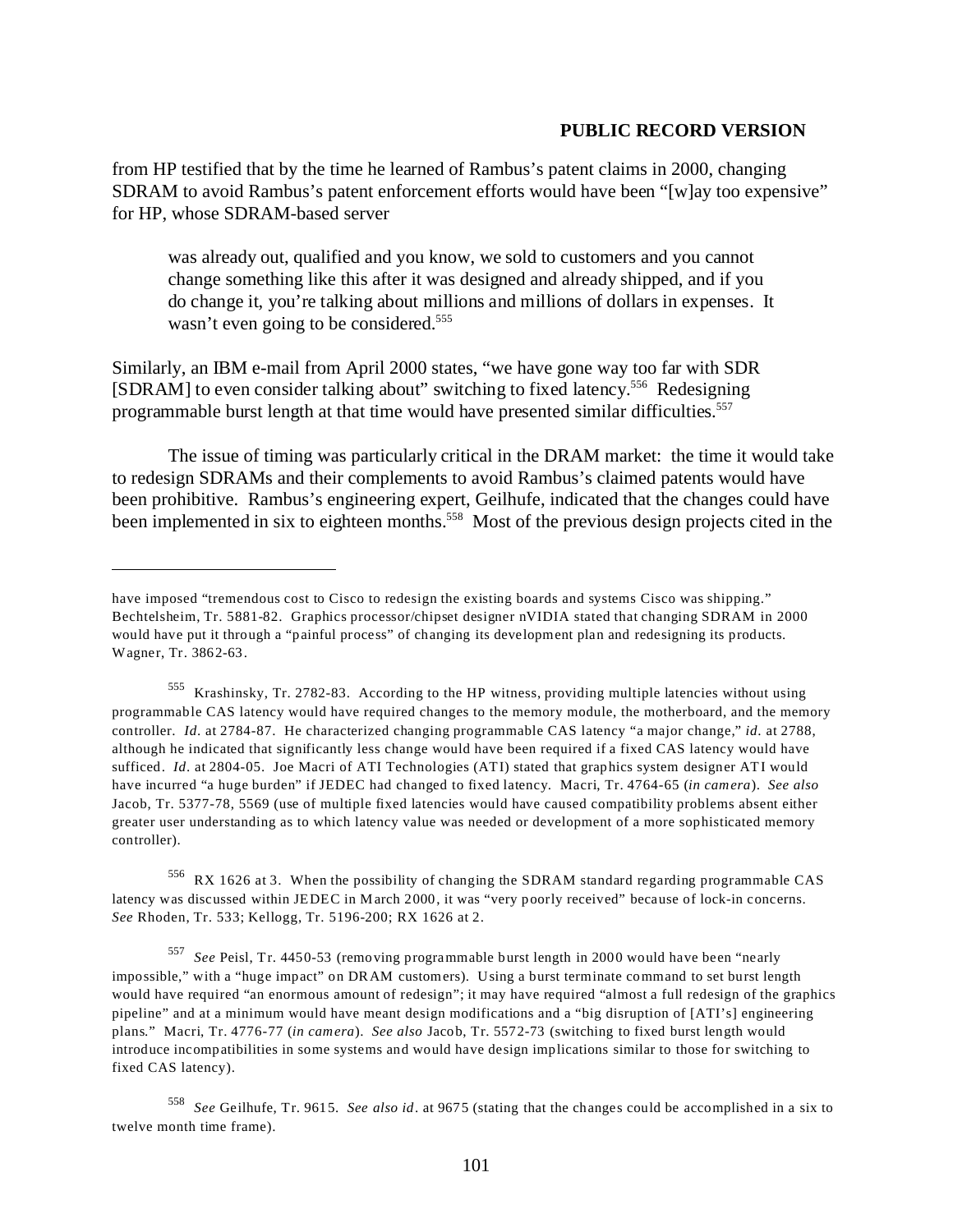record indicate that at least a year likely would have been needed.<sup>559</sup> However, these estimates do not account for additional delays inherent in the standard-setting process itself. Even assuming perfect knowledge of Rambus's patent claims, manufacturers could not have begun immediately to design and implement responsive changes. The industry would have had to agree on how the standard would be changed.<sup>560</sup> This could have added a year or more to whatever time would have been required to make the changes.<sup>561</sup> Such delays would have meant missed opportunities, which firms in the industry found unacceptable.562

We are unpersuaded by Rambus's argument that switching costs were insufficient to establish lock-in. Rambus attempted to quantify the switching costs for DRAM manufacturers to design around its patents on SDRAMs. Rambus's experts testified that a DRAM manufacturer would incur switching costs of \$4.3 million to convert from programmable CAS latency and programmable burst length to fixed CAS latency and fixed burst length.563 Rambus's economic

<sup>560</sup>*See* Krashinsky, Tr. 2792 ("It has to be defined as a standard and be accepted by the industry as a standard before HP would adopt it and we'll start spending money on doing it."), 2817 (designing can begin once specifications are well enough settled that further changes will not affect the design). No individual DRAM or component manufacturer likely would have been able to adopt non-compliant technology. *See*, *e.g.*, Macri, Tr. 4768 (*in camera*) (explaining that if graphics system producer ATI changed its controller to conform to an alternative to programmable CAS latency, "we would essentially have a nice paperweight" absent "a device to talk to").

<sup>561</sup>*See* Krashinksy, Tr. 2792 (passing a revised SDRAM standard likely would take "a year or longer even"); Heye, Tr. 3736 ("it's hard to get a consensus of change . . . all of that takes time"); Peisl, Tr. 4453 ("JEDEC is traditionally a very slowly moving consortium . . . because there's so many companies involved . . . so to try to reach consensus at JEDEC, based on my experience, [would] have been incredibly hard and tough."). *See generally*  Geilhufe, Tr. 9675 (stating that his time estimate included no allowance for JEDEC consideration).

<sup>562</sup>*See, e.g.*, Wagner, Tr. 3862-63 (explaining that eliminating programmable CAS latency and programmable burst length would have delayed introduction of its graphics products that were "aligned to the timelines" of new computer games: "If we can't release the chip because we have to go redesign for some new technology, then, you know we miss the opportunity to align with this new game . . . ."); Heye, Tr. 3736 ("all of that takes time, and time is something that you don't have in this market"); Shirley, Tr. 4208-09 (*in camera*); Macri, Tr. 4600 ("Time to market is extremely critical in this world"); Kellogg, Tr. 5199; Lee, Tr. 6635, 6684; McAfee, Tr. 7457 ("delay is in itself inherently costly").

563 According to Geilhufe, each fixed latency or burst length part would require \$100,000 in design costs, \$50,000 for photo tools (masks), and \$250,000 for qualification. Geilhufe, Tr. 9575-79, 9594-95. Rapp calculated that matching the three latencies and four burst lengths found in JEDEC's SDRAM specifications would require

<sup>559</sup>*See* Bechtelsheim, Tr. 5884 (Cisco would need at least a year to redesign its products to accommodate new memory standards); Reczek, Tr. 4341-45, summarized in DX 45 (estimating "24 months plus" to design, assemble, test and qualify a new DRAM); Peisl, Tr. 4375-77 (Infineon's reworking of a flawed SDRAM design took approximately one year to repeat various steps); Heye, Tr. 3673-74, 3677-78, 3767-69 (it typically takes AMD between 15 months and two years to design and implement a new chipset and other complementary infrastructure for its microprocessors); Polzin, Tr. 4016-18 (AMD developed a chipset in 9 months and ushered a new motherboard to mass production in 18 months). Rambus cites testimony that Hyundai made the initial transition from SDRAM to DDR in nine months, *see* CX 2108 at 45 (deposition transcript at 237) (Oh FTC Dep.) (*in camera*), but Complaint Counsel cite documentary evidence indicating that it actually took 15 months, *see* CX 2334 at 20.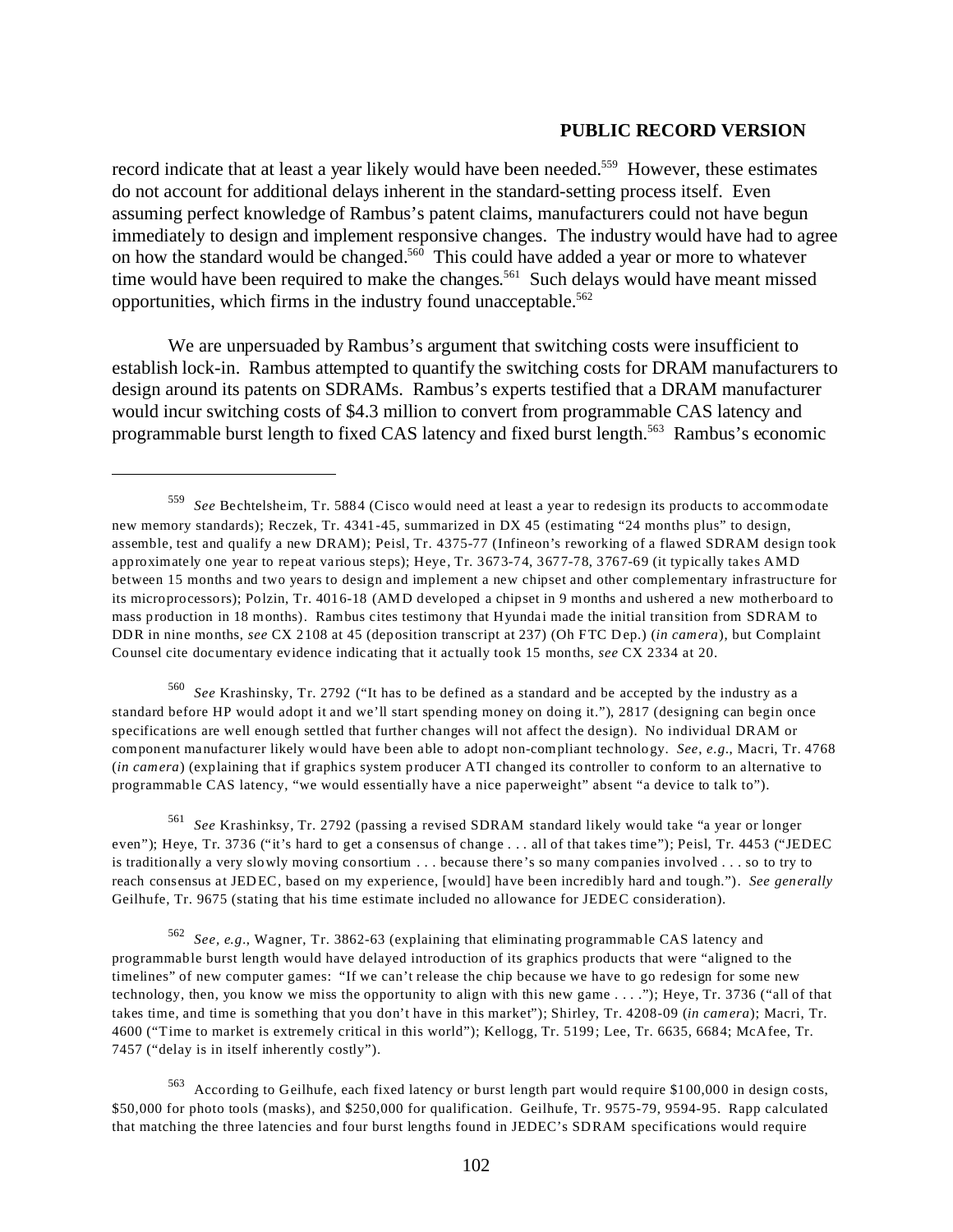expert, Rapp, argued that \$4.3 million is small in relation to the royalties that are being charged by Rambus.564 The ALJ accepted both Rambus's switching cost estimate and Rapp's conclusions about the economic impact of these costs.<sup>565</sup>

Rambus's \$4.3 million figure substantially understates switching costs for three principal reasons. First, Rambus understates or omits certain individual switching cost elements, including mask costs,<sup>566</sup> inventory costs,<sup>567</sup> and opportunity costs.<sup>568</sup> Second, Rambus's figure covers only the switching costs of a single manufacturer at a single plant for a single product. It overlooks – as Rapp acknowledged – that each DRAM manufacturer typically offers components with as

565 IDF 1652-55.

566 In contrast to Geilhufe's estimate of \$50,000 to switch masks, Micron's Brian Shirley testified that the mask set for a specific DDR SDRAM revision design in 2001 cost \$334,000, Shirley, Tr. 4205 (*in camera*); that the cost of Micron's mask sets in 2002 ranged from \$162,000 to \$950,000, *id*. at 4231-32 (*in camera*); that the \$162,000 figure would have been the same in 1998-99, *id*. at 4279 (*in camera*); and that multiple mask sets typically were required to maintain full production. *Id*. at 4154 (high-volume products require 25-45 mask sets to run in production), 4234-35 (*in camera*). This last consideration may be very significant in a setting where production already has ramped up; the switching costs necessary to reach the same stage with an alternative technology would have to take production needs into account.

567 Rambus's experts failed to consider any costs for inventory left unsold at the time of a transition. Such inventories could be substantial: Micron, for example, typically held three weeks of finished goods inventory, Shirley, Tr. 4238 (*in camera*), as well as significant quantities of stock in production. *See* Shirley, Tr. 4153 (estimating that it typically took 45-55 days to move from wafer start to completion). Although a phased transition to a new technology might reduce the loss of inventory, the failure to consider any inventory costs whatsoever appears to be a significant omission.

568 To undertake a product redesign, DRAM or component manufacturers may need to divert resources, such as engineers, from other projects, potentially delaying the introduction of new products. *See, e.g*., Heye, Tr. 3745; Macri, Tr. 4769 (*in camera*); Appleton, Tr. 6402-03. Rambus takes no account of opportunity costs beyond the salaries of the affected engineers. *See* Rapp, Tr. 10156-58. This fails to consider that engineers' specialized knowledge or team arrangements could make their diversion to a different design project particularly disruptive and could give rise to opportunity costs in excess of their salaries. *See* Shirley, Tr. 4207-09 (*in camera*); McAfee, Tr. 11292-95. Even Rapp acknowledged the possibility that his analysis could miss some surplus value earned by the employer over an engineer's salary. *See* Rapp, Tr. 10158.

seven new designs, twelve sets of tools, and twelve qualifications, for a total \$4.3 million. Rapp, Tr. 9885-86. A lower estimate would flow from Rapp's methodology if the alternative supported fewer latencies or fewer burst lengths than SDRAM. Although we have suggested that two latencies and two burst lengths may have been a reasonable alternative at the time the SDRAM standard was adopted, *see supra* Section IV.C.3.b., subsequent commitments to particular latency or burst length values would have to have been considered in 2000. The Initial Decision, for example, identifies three latency values and three burst lengths in use for main memory or graphics purposes. *See* IDF 1146, 1220, 1223. *See also* RX 1626 at 3.

<sup>564</sup> Rapp, Tr. 9887 ("a small price to pay").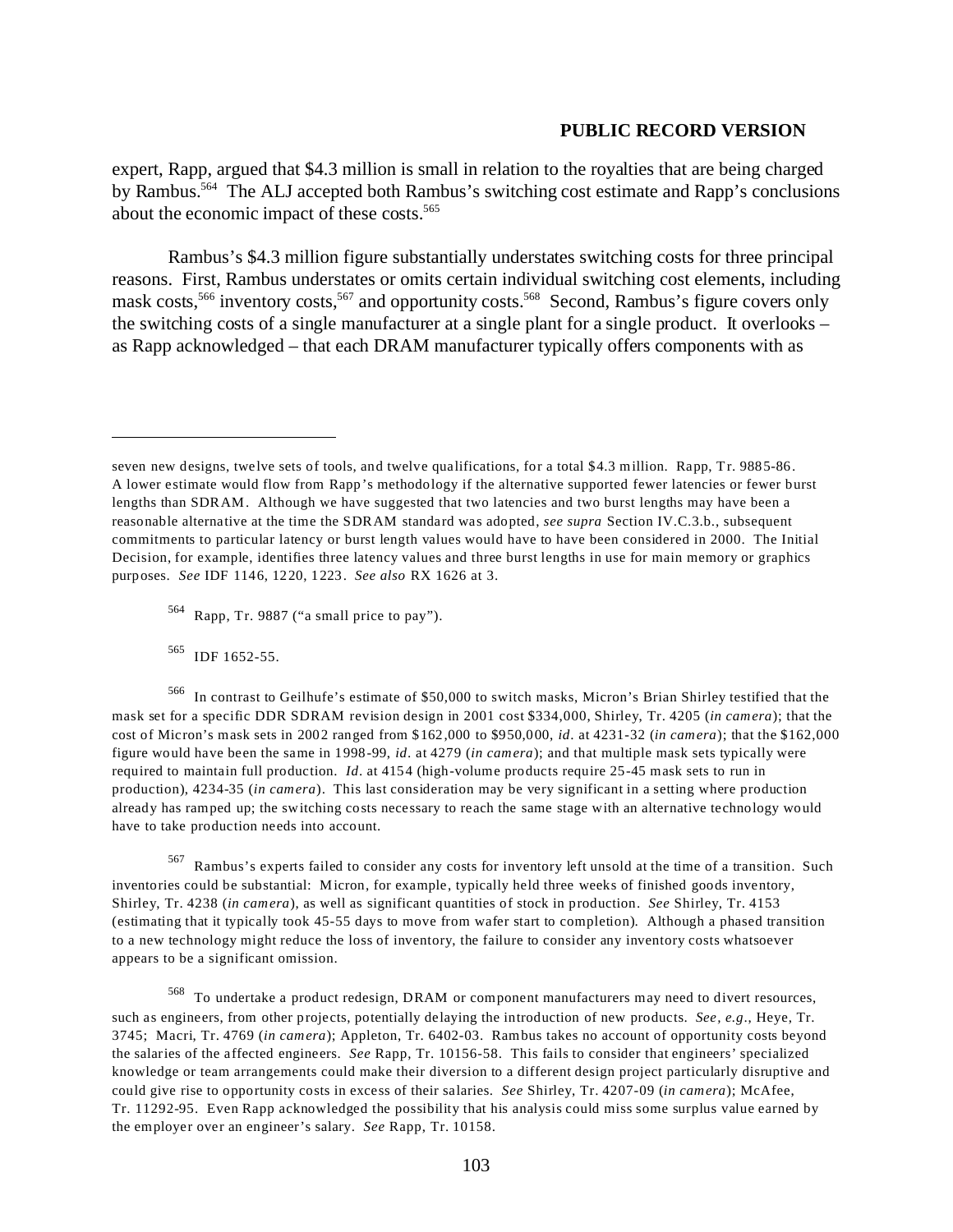many as three densities,<sup>569</sup> and would incur switching costs separately for each density.<sup>570</sup> The figure also ignores – as Rapp conceded – that manufacturers with multiple plants might incur some of these costs at each facility.<sup>571</sup> Moreover, Rapp agreed that each affected DRAM manufacturer separately would bear these switching costs and that, as of 1995, there were five to ten major DRAM manufacturers.<sup>572</sup> Multiplying Rambus's \$4.3 million estimate – by the number of manufacturers, then by the average number of densities, and then by a figure reflective of the costs that would have to be duplicated in multiple plants – suggests that total costs to DRAM manufacturers could have reached hundreds of millions of dollars. Adjusting for understatements of cost elements would increase that total even more.

Most significantly, Rambus's \$4.3 million figure focuses solely on DRAM manufacturers. If JEDEC changed SDRAM, OEMs and manufacturers of complementary components would face substantial switching costs in redesigning their own products. 573 Rambus's estimate omits these costs, although even Rapp conceded that the switching costs of component manufacturers could exceed those of DRAM manufacturers.574 As a consequence, Rambus's estimate wholly disregards a major source of lock-in. For all of the foregoing reasons, we find Rambus's switching cost estimates to be flawed.

<sup>569</sup>*See* Rapp, Tr. 10144.

<sup>570</sup>*See* Rapp, Tr. 10143-46 ("whatever the switching costs were . . . would be multiplied by the number of parts that they were starting off with").

<sup>571</sup>*See* Rapp, Tr. 10123. Many DRAM manufacturers own multiple manufacturing facilities. *See, e.g.,*  Appleton, Tr. 6267-69 (Micron operates five fabrication facilities); CX 2466 at 2 (Infineon operates three manufacturing facilities).

<sup>572</sup>*See* Rapp, Tr. 10124 ("You could multiply this as needed by the number of manufacturers"), 10146. *See also* CX 2747 at 7 (Micron DRAM Update presenting market shares of 18 DRAM manufacturers in early 1999), 15 (showing 16 DRAM manufacturers remaining in September 1999); Gross, Tr. 2309 (8-10 was a "generous" estimate of DRAM manufacturers in 2003); Appleton, Tr. 6259, 6276-6277 (the DRAM industry had consolidated from approximately 20-25 DRAM manufacturers in the early 1980s to 5-6 major DRAM manufacturers and 2-3 smaller manufacturers as of 2003).

 $573$  Complementary components – such as memory controllers, memory modules, and motherboards – must be compatible with industry-standard DRAM. *See, e.g.*, Peisl, Tr. 4382, 4410, 4402-03; Macri, Tr. 4589 ("A DRAM alone doesn't really do anything. It needs to talk to other things . . . ."); Heye, Tr. 3655-65, 3715; Polzin, Tr. 3954; CX 1075 at 1. For example, changing programmable CAS latency in SDRAM would require HP to redesign and generate "a whole new chip" for its proprietary memory controller. Krashinsky, Tr. 2786. Designing around Rambus's patents may have required changes to the memory controller, the motherboard, the memory module, and the BIOS (basic input/output system, *i.e.*, the built-in software that provides some computer functions without accessing programs from a disk). Heye, Tr. 3733-34, 3742-43; CA A-4.

574 Rapp, Tr. 10130-31 (adding, however, that component manufacturers' switching costs were likely of the same order of magnitude as those of DRAM manufacturers).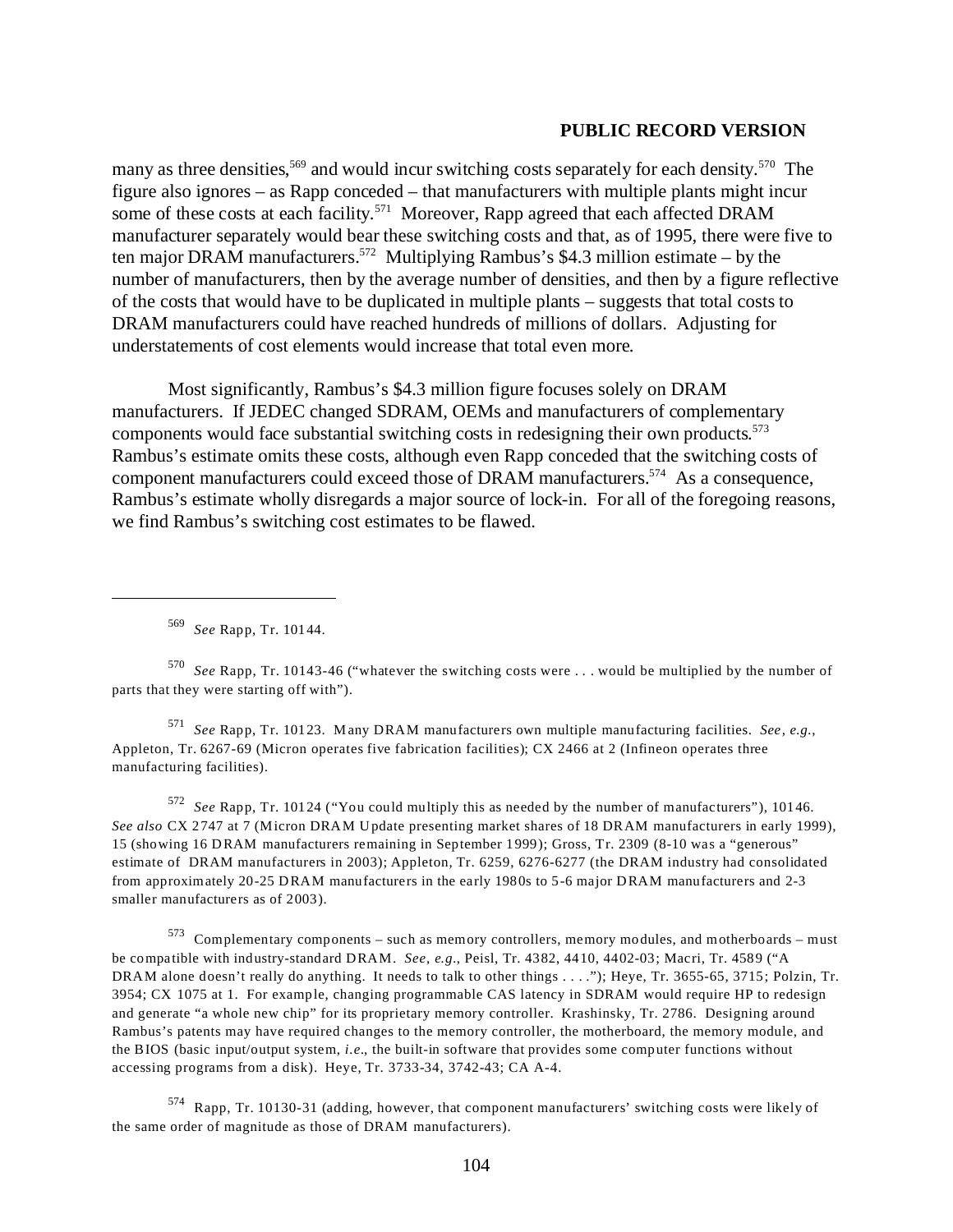Rambus also argues that the DRAM industry was not susceptible to lock-in because DRAM manufacturers "routinely redesign their products" and the entire industry "quickly and seamlessly" switches between sub-standards.<sup>575</sup> These sorts of changes, however, were not comparable to the revisions that would have been required to avoid patented Rambus technologies. The "redesigns" referenced by Rambus generally involved shrinking the dimensions or changing the density of DRAM chips.<sup>576</sup> The sub-standards were merely addenda to JEDEC standards.577 The changes for most redesigns and for switches between sub-standards were more easily accomplished than changes in the DRAM technologies upon which the JEDEC

<sup>575</sup> RB at 76-79. *See also* ID at 326-28.

<sup>576</sup> For example, Rambus cites its Proposed Finding 1292, which counts Infineon's various die shrinks and density changes. RB at 76 n. 36; *see also* IDF 1608 (relying on the same evidence). *See* Becker, Tr. 1141 (explaining that density refers to the capacity of a memory chip, the number of pieces or bits of memory it can hold), 1153-54, 1156-57; Reczek, Tr. 4304.

<sup>577</sup> Addenda were add-ons that filled some of the gaps that JEDEC had not specified. Peisl, Tr. 4411-12. They evolved in response to changes in speed of operation. *See* Becker, Tr. 1142; Heye, Tr. 3676-77. Large DRAM customers such as Intel sponsored addenda for varied reasons, such as preventing industry participants from developing incompatible parts, *see* MacWilliams, Tr. 4908-09 (explaining that different manufacturers had introduced "very subtle" differences because they had needed to draw upon a series of JEDEC ballots rather than a comprehensive specification) or to add details relevant to their design needs. *See* Shirley, Tr. 4138-40 (describing Intel's PC100 specification as adding "a low level of detail"); Peisl, Tr. 4411.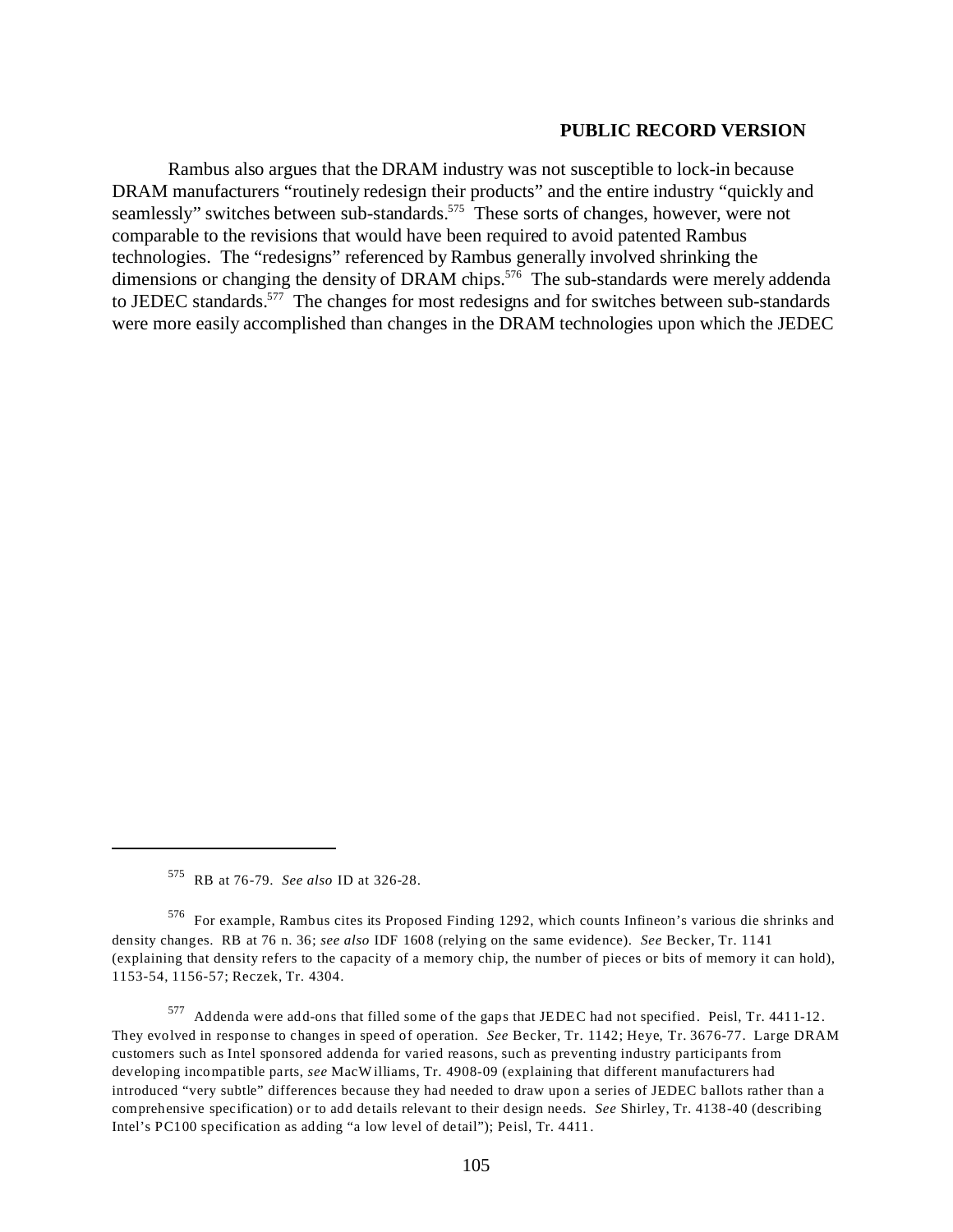standards were based.<sup>578</sup> More importantly, the types of changes cited by Rambus raised fewer compatibility issues and, therefore, fewer lock-in implications. $579$ 

Rambus claims that Complaint Counsel's economics expert "admitted that switching cost to avoid Rambus's technologies would be no greater than those routinely absorbed by the industry." RB at 79. McAfee testified that transitions between sub-standards involved the same "categor[ies] of costs" as transitions between JEDEC standards but that "the size of those costs are substantially less" with the former. McAfee, Tr. 7715. He also testified that the cost of changing interface technologies exceeded the cost of die shrinks. *Id* at 7718-19. Rambus also relies on a 1996 Micron e-mail, RX 836 at 2-3, which does not establish that routine changes in chip size, density, and speed involved the same level of cost and difficulty as changes in JEDEC-standardized technologies.

Rambus further contends that a switch to alternatives for its technologies "could be "piggyback[ed]" on a redesign, and the ALJ agreed. *See* RB at 76; IDF 1656. The only support comes from Rambus's own expert witnesses. *See* Soderman, Tr. 9418; Geilhufe, Tr. 9615, 9675. Witnesses representing DRAM manufacturers, however, consistently testified that they would not normally combine interface technology changes with redesigns. Infineon's Henry Becker, for example, explained, "Typically when you do a shrink, you like to do it on a product that you're already producing so that you don't create – you don't change too many things at once." Becker, Tr. 1157-58. *See also* Reczek, Tr. 4304-05 (testifying that shrinks, density revisions, and changes to the type of DRAM generally were not combined "because if you mix up two different steps, you might run into severe problems, not finding out what the reason for not functioning in the chip is"); CX 2108 at 65 (deposition transcript at 257) (Oh FTC Dep.) (*in camera*) (stating that Hyundai normally did not change internal circuitry at the time of a shrink).

579 Redesigns and transitions between sub-standards typically affected the dimensions, amount, and speed of main memory, but were less likely to affect compatibility between main memory and other computer components. The JEDEC interface standards, in contrast, were essential to compatibility. They governed, for example, the timing of release of data, the amount of data, and the speed and alignment of transmissions of data transferred between main memory and other computer components. *Compare* IDF 41; CX 1388 at 8; Peisl, Tr. 4382; Heye, Tr. 3769-71; Bechtelsheim, Tr. 5958; McAfee, Tr. 7718-19 (all highlighting the role of Rambus's technologies as part of an interface and describing the resulting compatibility requirements) *with* Becker, Tr. 1157 (from the customer perspective shrinks don't matter – different sizes "all function the same, he gets the same reliability, same performance"); MacWilliams, Tr. 4887 ("we [Intel] made sure [PC100] was backwards compatible with the 66 megahertz"); Polzin, Tr. CX 2334 at 3 (April 1999 Hyundai presentation stating, "PC100 to PC133 . . . – Using Existing Infrastructure of PC100"); CX 2728 at 2 (December 1998 Micron comments to Dell, stating, "PC133 are backwards compatible with PC100" but for DDR, companies are either "in progress with" or "looking to start" DDR chipset designs). *But cf.* Gross, Tr. 2351-53 (stating variously that she was "not sure," "d[id] not recall," and "believe[d] . . . probably" that PC100 was not backward compatible with PC66).

<sup>578</sup>*See, e.g.*, CX 2108 at 65-66 (deposition transcript at 257-58) (Oh FTC Dep.) (*in camera*) (describing additional design work required for changing circuitry as opposed to conducting a shrink); CX 2334 at 3 (April 1999 Hyundai presentation stating, "PC100 to PC133 – The Same Die as PC100"). An Infineon witness explained that changes in DRAM type took longer than shrinks and, with consideration of the need to make revisions and to repeat steps, often took longer than changes of density. Reczek, Tr. 4304, 4309, 4336-38, 4341-45, 4350-51 (noting that Infineon needed three major revisions to produce a satisfactory DDR SDRAM device). Although the difference in effort required for individual changes was not large, *id*. at 4341-45, a change to the JEDEC-standardized technologies would have required *multiple* revision projects – for example, revising each distinct density of SDRAM and DDR SDRAM – and the total cost would have been some multiple of the cost for an individual change. *See*  Rapp, Tr. 10143-44 (agreeing that DRAM manufacturers would "need to make changes to each of the densities of SDRAM or DDR").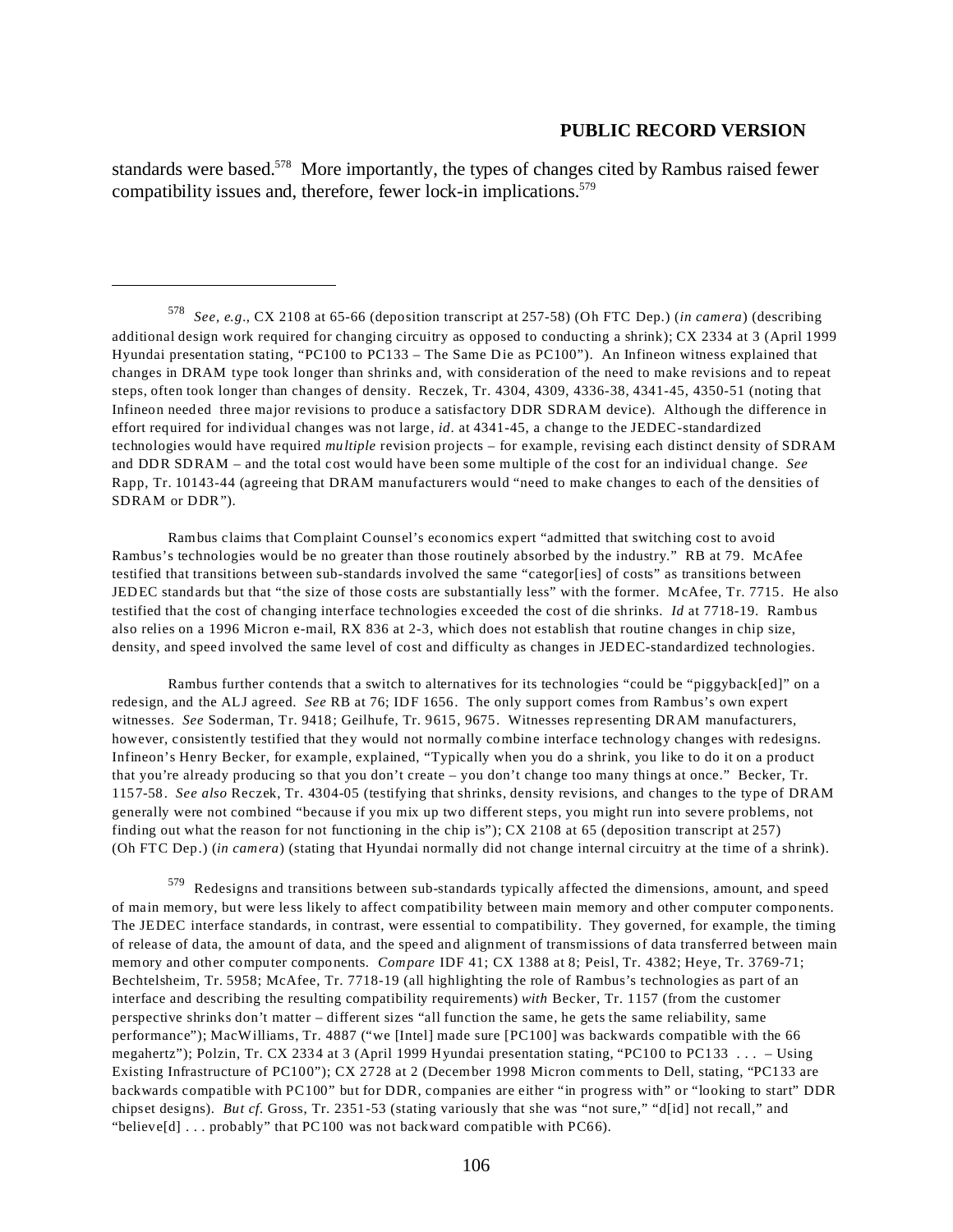We find that high direct switching costs, combined with significant delays from revising standards and reworking products, rendered infeasible a change in SDRAM to avoid Rambus's patented technologies in 2000 and conferred durable monopoly power with respect to SDRAM.

*DDR SDRAM.* JEDEC first published the DDR SDRAM standard in 1999. Rambus claims patent protection over technology incorporated into the standard relating to dual-edge clocking and on-chip PLL/DLL, in addition to the programmable CAS latency and burst length technologies that carried over from SDRAM.

The DRAM industry was significantly locked in to DDR SDRAM by 2000. DRAM manufacturers had begun production of DDR SDRAMs by that time,<sup>580</sup> and their representatives consistently testified that changes no longer were feasible.<sup>581</sup> Furthermore, the necessary complementary components had to be in place before substantial sales were possible.<sup>582</sup> AMD, for example, launched a DDR-based system in October 2000; the general manager of its microprocessor unit, Richard Heye, testified that product development had gone too far to change DDR SDRAM by the time that a response to Rambus's patents could have been considered:

We were planning a launch in the fall of 2000, October. By that time frame, the chipset was for all intents and purposes complete, we were in the validation testing, the DDR, the DIMMs, the memory was done, the DIMMs were being manufactured, the memory folks were actually starting production and waiting for it to start  $\ldots$ <sup>583</sup>

<sup>581</sup>*See, e.g.*, Peisl, Tr. 4443-44; Appleton, Tr. 6386-87, 6399-401.

<sup>582</sup>*See* CX 2747 at 58-60 (September 1999 Micron DRAM Update stating that DDR controllers for graphics purposes were already available and that multiple chipset vendors were "developing support"); Peisl, Tr. 4455-57 (by 1999-2000 the "customers had progressed in their designing of platforms and have SDR and DDR quite a bit already. There were DDR chipsets available."); McAfee, Tr. 7445.

<sup>580</sup> Hyundai began mass production of its first DDR chip by March 1999. *See* CX 2108 at 45 (deposition transcript at 237) (Oh FTC Dep.) (*in camera*); CX 2334 at 20. Infineon completed design of its 256-megabit DDR SDRAM at the end of 1999. Peisl, Tr. 4377-79 (explaining that enough was known about DDR SDRAM specifications to begin designing even before the standard was finalized, deferring some aspects until JEDEC made the last of its choices), 4454. Infineon was ramping production of its first DDR product by 2000. *Id.* at 4455. *See also* Crisp, Tr. 3432 (DDR SDRAM was in production in 1998); CX 2726 at 3 (64 Mb DDR SDRAM was available as early as 1998); RX 885A at 1 (Samsung planned to begin mass production of 64 Mb DDR in 1998, and Fujitsu was on a similar schedule). *See generally* CX 2158 at 2 ("Micron Demonstrated DDR in a PC in Fall 99"); CX 2387 (January 1998 IBM e-mail stating that engineering hardware would be available for IBM DDR SDRAMs by the second quarter of 1998, with qualification expected by the end of 1998); G. Kelley, Tr. 2589-91 (IBM began design of DDR SDRAM features selected by JEDEC in late 1996 or the first half of 1997); CX 957 at 2 (LG Semiconductor was working on DDR SDRAM by 1997 – it had assigned its SDRAM team to DDR tasks). DDR SDRAM revenues rose rapidly from .4% of DRAM revenue in 2000 to 5.3% in 2001. Rapp, Tr. 10248-49. Because revenues lag behind production, the market share data are consistent with a significant production ramp in 2000.

<sup>583</sup> Heye, Tr. 3737. *See also id.* at 3738 (stating that AMD by 2000 was in the midst of testing DDR memory from all the vendors to ensure that all combinations were going to work with its chipset); CX 2158 at 2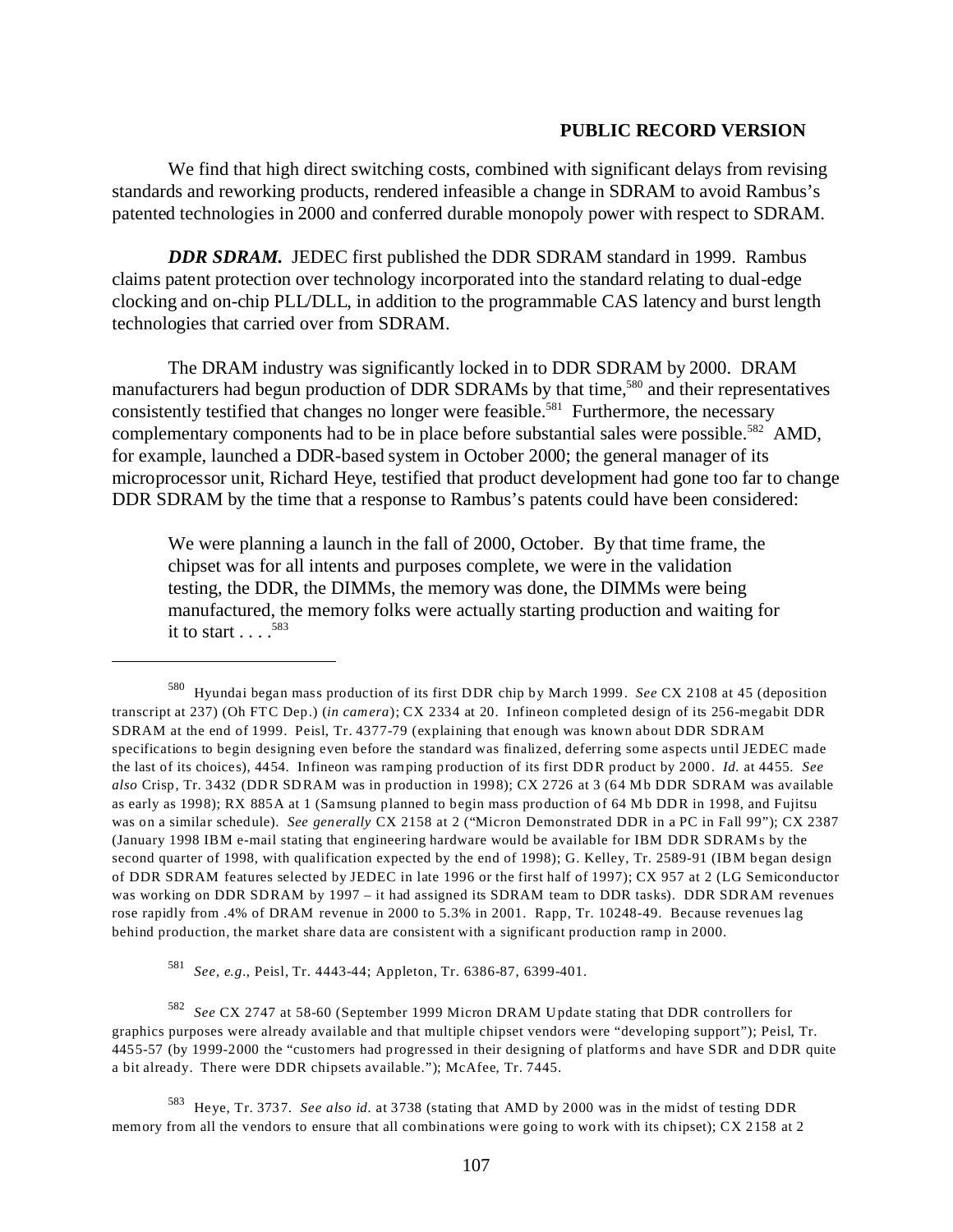Similarly, HP's Krashinsky testified that DDR SDRAM already had been installed in HP server prototypes by about the third quarter of 2000.<sup>584</sup> Cisco's Bechtelsheim stated that a change in DRAM design in response to Rambus's assertion of patents in 2000 would have imposed "a tremendous cost to Cisco to redesign the existing boards and systems Cisco was shipping to accommodate this new type of memory."585

The adoption of programmable CAS latency and burst length in the DDR SDRAM standard raises the same issues as in SDRAM. The cost and delay associated with changing these technologies in SDRAM were equally applicable to DDR SDRAM.<sup>586</sup> Indeed, JEDEC rejected a March 2000 proposal to move to fixed latency in DDR SDRAM, and lock-in concerns were a significant factor.<sup>587</sup>

The DDR SDRAM standard adopted two additional technologies that Rambus now claims to have patented: dual-edge clocking and on-chip PLL/DLL. As to dual-edge clocking, Complaint Counsel's engineering expert testified that redesigning DDR SDRAM to avoid Rambus's patents would have required changes to the clock chip and the memory controller.<sup>588</sup> Producers of complements and OEMs voiced lock-in concerns. For example, AMD's Polzin testified that, by the summer of 2000, the firm was in the middle of a production ramp for DDRbased controllers and motherboards, and "[i]t would have been impossible for us to stop and change" the dual-edge clocking mechanism.<sup>589</sup> Likewise, Krashinsky explained that HP did not seek a change in JEDEC's DDR SDRAM standard, even after learning of Rambus's patent claims on dual-edge clocking, because HP already had developed a server prototype dependent

<sup>586</sup>*See, e.g.*, Wagner, Tr. 3862-63; Peisl, Tr. 4450-53; Macri, Tr. 4764-65 (*in camera*), 4775-77 (*in camera*); Kellogg, Tr. 5196-200. *See generally* Polzin, Tr. 3992-94 ("The problem was, we'd have to change everything in the middle of this production ramp.").

<sup>587</sup>*See* Rhoden, Tr. 532-33 (stating that his proposal to change to fixed latency "was very poorly received within the committee, because there were products shipping in pretty high volume at that time").

<sup>(</sup>June 2000 AM D e-mail stating, "AMD powered on the first K7 DDR chipset (IGD4) in Dec 99"). *But cf.* Heye, Tr. 3750 (noting that the infrastructure of DDR-based complements was still developing in 2000 and had not yet been established in the marketplace).

<sup>584</sup> Krashinsky, Tr. 2793. Krashinsky added that if HP had needed to change the chipset that was designed for use with DDR in this server, it would have had to change all of the other products that also used that chipset. *Id*. at 2797.

<sup>585</sup> Bechtelsheim, Tr. 5881. Bechtelsheim estimated that redesigning and requalifying its products in order to accommodate changes in DRAM technology would cost between \$500,000 and \$1 million for each distinct PC board assembly, so that total cost to Cisco "could approach or exceed \$1 billion." *Id*. at 5882.

<sup>588</sup> Jacob Tr. 5413, 5433, 5575-76.

<sup>589</sup> Polzin, Tr. 3980, 3989, 3995-96. *See also* Macri, Tr. 4649-51 (removing dual-edge clocking in 2000 would mean "you're shaking the foundations . . . of the standard and not changing a minor piece").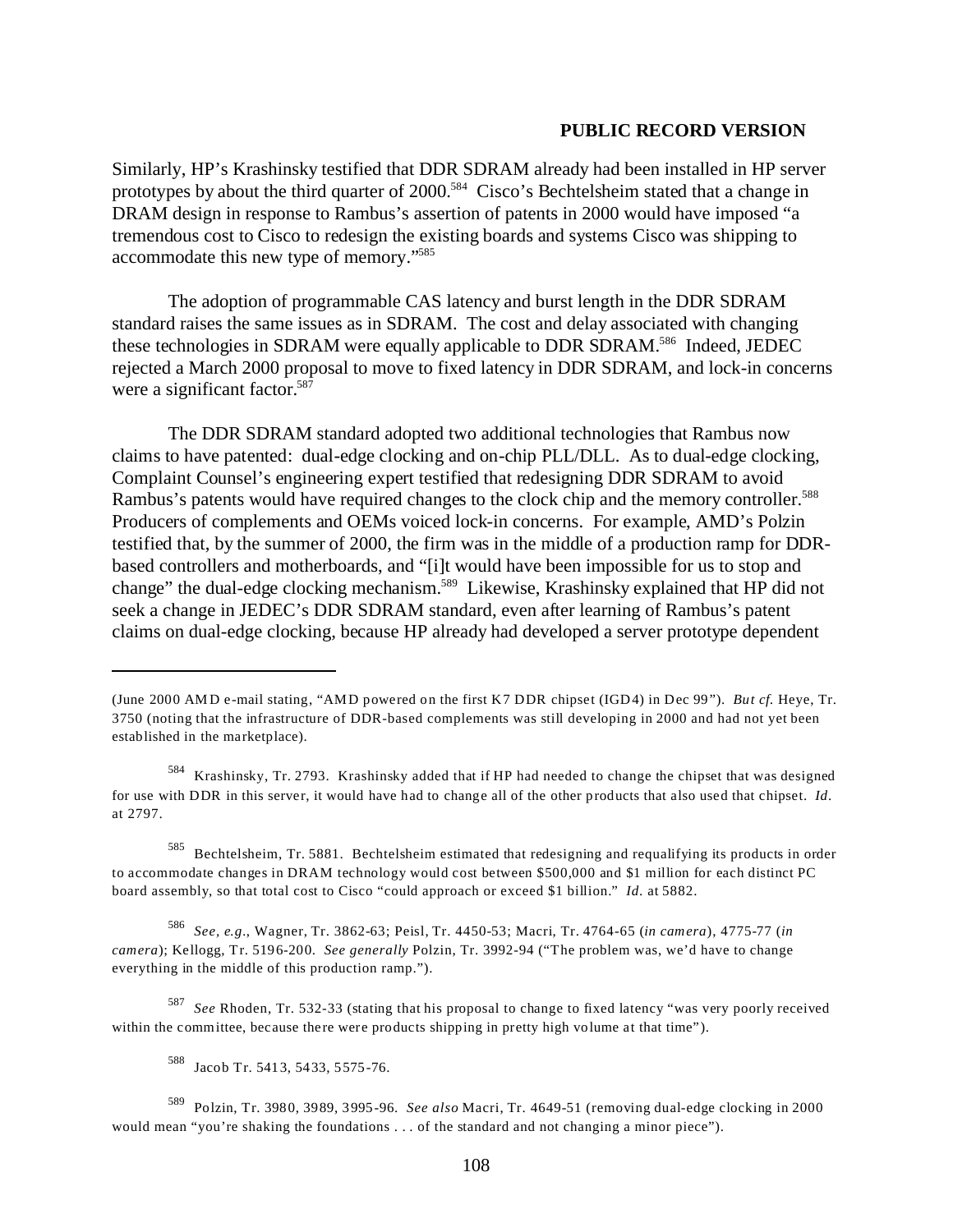on DDR SDRAM, HP was "counting on" that standard, and "HP does not want to support changes that will cause a lot of expenses to HP."590

The record also establishes that on-chip PLL/DLL was similarly locked-in at this time. AMI-2's Rhoden testified that a proposal in 2000 to change DDR SDRAM to replace on-chip DLL would have been a waste of time in view of "wide industry use and high volume production."591 Joe Macri of ATI Technologies (ATI), speaking in terms of the subsequent DDR2 SDRAM standard, described removal of on-chip DLL as "not something you can change in a trivial manner," adding, "You really need a gun to your head."592

Consideration of DDR SDRAM also introduces concerns regarding backward compatibility, especially with reference to dual-edge clocking. Backward compatibility requires that it be economically feasible to produce complementary components capable of supporting both an old and a new generation of DRAM. As witnesses explained, it would have been difficult to design a memory controller that would be compatible both with existing DDR SDRAMs and with any revised version that avoided dual-edge clocking. Micron's Lee termed this "a very difficult design to accommodate,"593 and ATI's Macri stated that switching to single-edge clocking would have had "a big impact" from "a design point of view."<sup>594</sup> Macri cited the need to retain backward compatibility as a reason why avoidance of Rambus's patents was not feasible. $595$ 

Rambus argues that, despite this evidence, the industry was not locked into DDR SDRAM in 2000. Rambus provides no estimates of the switching costs for changing dual-edge clocking and on-chip PLL/DLL. Rather, Rambus argues, and the ALJ agreed, that the fact that JEDEC actively considered alternatives for the Rambus technologies in 2000 shows that JEDEC could not have been locked in.596 We disagree. JEDEC ultimately *rejected* all of the alternatives.

590 Krashinsky, Tr. 2793-94.

591 Rhoden, Tr. 533.

592 Macri, Tr. 4649. *See also* Jacob, Tr. 5577-78 (compatibility dependent on system design), 5617-18 (compatibility dependent on data arriving at the controller in the appropriate timing window).

<sup>593</sup>*See* Lee, Tr. 6805-06.

594 Macri, Tr. 4780-81 (*in camera*).

595 Macri, Tr. 4765, 4767-68, 4773, 4780-81 (all *in camera*). *See generally* Krashinsky, Tr. 2829 (members deemed switching to a single-edge clock "too dramatic" a change).

596 IDF 1585; RB at 75. The ALJ's finding of fact cited only Complaint Counsel's economic expert. McAfee, however, actually offered much more limited testimony – though he would not "take it as proof," he would not expect JEDEC members to "spend a lot of time discussing technologies in 2000" unless "at least some significant number of members" thought those technologies were commercially viable. McAfee, Tr. 7571.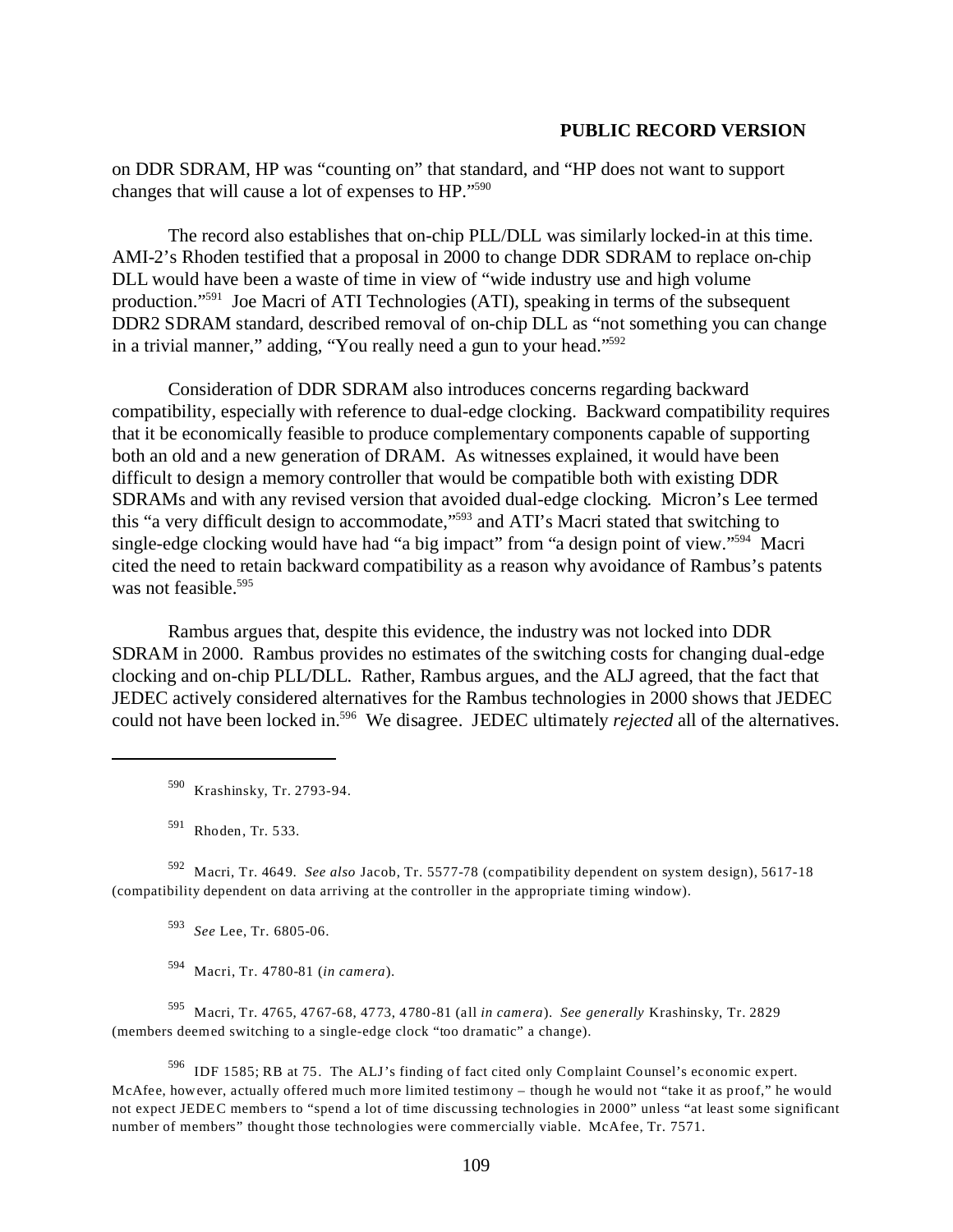In view of the record as a whole, the fact that the industry was aware of alternatives, but did not switch to them after the adoption of the standard, supports our finding that JEDEC members decided that expenses and delays rendered switching infeasible.

Rambus asserts that switching from DDR SDRAM in 2000 would have been easy. In addition to arguments based on the relative ease of developing new DRAM sizes, densities, and speed grades,<sup>597</sup> Rambus cites an April 2000 Hitachi e-mail stating that "it's not too late for minor, carefully considered changes" to the DDR SDRAM standard.<sup>598</sup> We find that this single e-mail, which addressed only programmable CAS latency,<sup>599</sup> does not accurately reflect the costs and delays described by other industry participants.

 In summary, we conclude that lock-in was significant by 2000 with regard to DDR SDRAM and gave rise to Rambus's durable monopoly power.

*DDR2 SDRAM.* The record does not support a finding that lock-in conferred durable monopoly power over DDR2 SDRAM by 2000. There is evidence that work on DDR2 SDRAM was underway by spring 1998.<sup>600</sup> Macri, the JEDEC representative from ATI and chairman of the task group responsible for developing a successor to DDR SDRAM, testified that in April 1998 the group began to engage in the "initial set of discussions on the DDR2 standard" and "things came in, things came out, but by June 2000, we, you know, we had hit a – kind of a stable point."601 He added that the technical details for the proposed standard were fleshed out between

<sup>597</sup>*See supra* notes 575 through 579 and accompanying text.

<sup>598</sup> RX 1626 at 4 (e-mail dated April 10, 2000 by Hitachi employee Bob Fusco stating "For DDR-1, it's not too late for minor, carefully considered changes, so I'm open to either proposal [for eliminating programmable CAS latency]"). At the time this e-mail was written, Rambus recently had commenced suit against Hitachi for willful infringement. CX 1855 at 6, 8-9, 11. It is possible that any post-complaint Hitachi documents memorializing an openness to explore non-infringing alternatives may have been influenced by Hitachi's litigation posture.

 $599$  The e-mail states nothing about changes to programmable burst length, dual-edge clocking, or on-chip PLL/DLL. RX 1626 at 4. Of course, programmable CAS latency was only one of multiple technologies included in the JEDEC standards and later subject to Rambus's patent claims.

 $600$  Macri, Tr. 4582; CX 376a (March 1998 e-mail announcing "Future dram task group kickoff"); CX 379a (April 1998 Future DRAM Task Group meeting notes).

<sup>601</sup> Macri, Tr. 4598.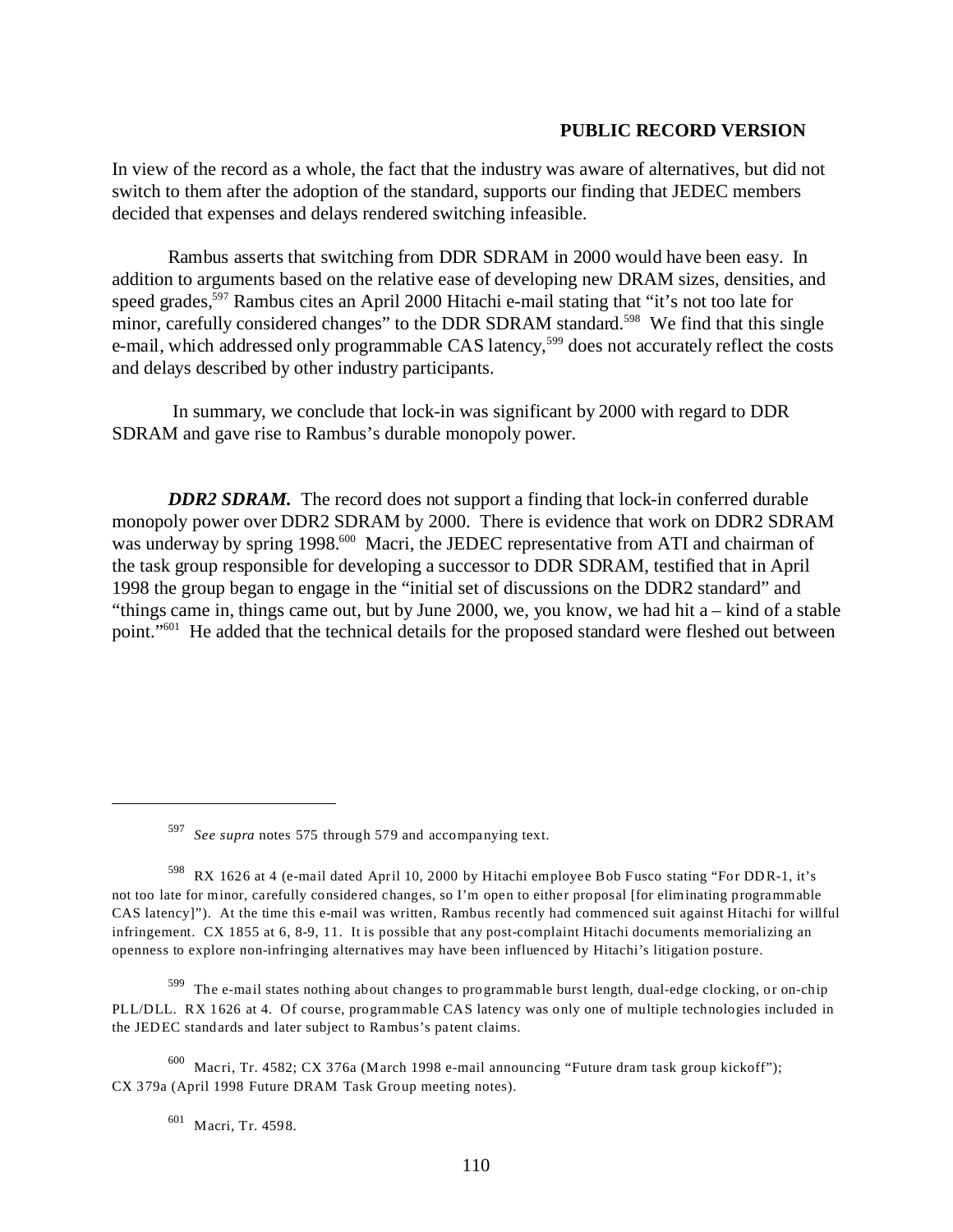June 2000 and June 2001.<sup>602</sup> JEDEC published the DDR2 SDRAM standard to its members in  $2002$ , but final revisions still were being completed in June  $2003$ .<sup>603</sup>

DDR2-based product design and development was in its early stages by 2000. For example, Micron started design work on DDR2 SDRAMs in late 1999,<sup>604</sup> and its first DDR2 design was "taped out" (*i.e.*, ready for initial transfer to masks) in January 2002.<sup>605</sup> The head of JEDEC's Future DRAM Task Group characterized JEDEC deliberations as fluid until first reaching a "stable point" in June 2000.<sup>606</sup> An April 2000 e-mail by Hitachi's Bob Fusco stated, "For DDR-2, we have no legacy to live with, so I like the Micron proposal [to avoid programmable CAS latency]."607 Complaint Counsel point out that some firms had begun work on DDR2-based products by 2000.<sup>608</sup> However, the scope and extent of DDR2-related efforts is unclear, particularly when one contrasts the unambiguous statements that work had progressed too far to permit change to the SDRAM and DDR SDRAM standards. The evidence suggests that there would have been DDR2 switching costs by 2000, but provides little sense of their magnitude.

Some component manufacturers had started work on DDR2-based complements by 2000. For example, initial JEDEC-level work on the attributes of DDR2-based memory modules began as early as February 1999.<sup>609</sup> However, IBM's Bill Hovis wrote in April 2000 e-mail that, as to DDR2 SDRAM, "[o]bviously here, the situation with the system is that I am not currently locked in . . . . "<sup>610</sup> nVIDIA started work on the first product that it thought might prove DDR2-

<sup>603</sup>*See* Rhoden, Tr. 411-12; Polzin, Tr. 4046.

604 Shirley, Tr. 4211 (*in camera*). IBM 's Gordon Kelley explained that design work may begin on aspects of the DRAM that are not covered by JEDEC standards. G. Kelley, Tr. 2590.

- 605 Shirley, Tr. 4228 (*in camera*).
- 606 Macri, Tr. 4598.
- 607 RX 1626 at 4.

<sup>608</sup>*See*, *e.g.,* Macri, Tr. 4648 (by September 2000 "there were already companies in design on both the DRAM and the systems side"), 4649 (changes at this time would have affected "earliest adopters"), 4650-51; Kellogg, Tr. 5201 (in September 2000 IBM was "moving down the path" of designing its first DDR2-based memory controllers), 5204 (eliminating dual-edge clocking likely would mean "measurable schedule delay" for IBM's memory controller project).

<sup>609</sup>*See* Kellogg, Tr. 5194-95; CX 393.

610 RX 1626 at 3. The e-mail addressed only issues regarding CAS latency. *Id*. at 3-4.

<sup>602</sup>*See* Macri, Tr. 4598-99 ("during June of 2000 to June of 2001, we were adding the meat, you know, the real description that an engineer would need to truly understand these – these concepts").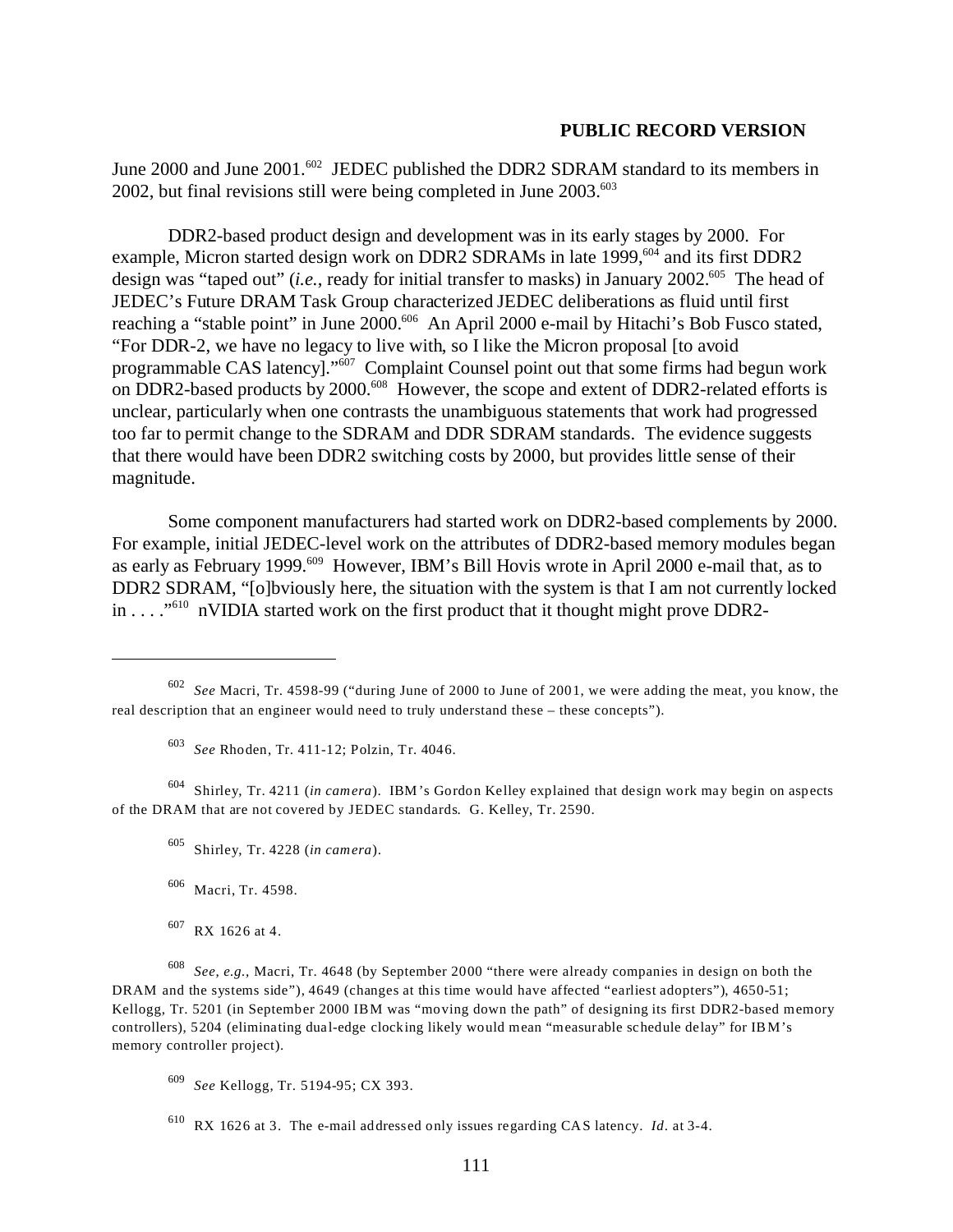compatible in late 2000 or early 2001.<sup>611</sup> AMD's Polzin stated that, as of the time of his June 2003 testimony, AMD still had not started to develop an infrastructure for DDR2 SDRAM.<sup>612</sup>

Complaint Counsel stress the industry's desire to maintain backward compatibility. Several industry witnesses expressed concerns that changing DDR2 SDRAM to avoid Rambus's patents would have disrupted backward compatibility.<sup>613</sup> One witness testified that an effort to maintain backward compatibility after eliminating dual-edge clocking would have had "a big impact" from the perspective of design and that a desire to maintain backward compatibility was the reason that a sub-unit of JEDEC's task group in October 2000 chose to maintain dual-edge clocking.614 Contemporaneous documents confirm that backward compatibility was a general goal, but do not conclusively establish that the decisions to retain Rambus's patented technology resulted from that factor.<sup>615</sup> One such example is the minutes of an October 2000 conference call among members of a sub-unit of JEDEC's Future DRAM Task Group, in which elimination of dual-edge clocking was discussed. The minutes conclude, "Single data rate clock is preferred provided that we can make it work."616 Although "mak[ing] it work" might have encompassed considerations of backward compatibility, the minutes do not expressly state this. Follow-on testimony from the proponent of the change indicated that ultimately "there was not a lot of

611 Wagner, Tr. 3866-67.

612 Polzin, Tr. 4043-44.

<sup>613</sup>*See, e.g.,* Macri, Tr. 4678 (changing to fixed latency would have been a disruptive departure from DDR SDRAM base), 4624 (on-chip DLL retained "to keep the backwards compatibility"), 4647-48 (similar), 4649 (Macri did not propose eliminating dual-edge clocking because of backward compatibility concerns), 4678-79 (JEDEC task group thought eliminating dual-edge clocking would have been "disruptive"); Kellogg, Tr. 5192-93 (describing consensus desire in 1998 to achieve an "evolutionary solution" that would sustain backward compatibility); Lee, Tr. 6805-06 (very difficult to design a controller that would be compatible with both dual-edge and single-edge clocking).

<sup>614</sup>*See* Macri, Tr. 4640-42, 4780-81 (*in camera*); *cf*. Krashinsky, Tr. 2829 (JEDEC task group rejected alternative to dual-edged clocking because of "the cost that it would be to implement one versus the other" and because the change in clocking rate would have been too "revolutionary").

615 These documents show that the Future DRAM Task Group decided early on that the next generation of DRAM should "stay backward compatible if at all possible with DDR," CX 392 at 3, and reflect the desire to provide a "migration path" for producers of controllers, CX 379a at 9. The references, however, are too general to reveal how much those considerations shaped the group's specific technology choices. *See also* CX 132 at 4, CX 379a at 9, and CX 2745 at 7 (all indicating that DDR2 SDRAM should be based on DDR SDRAM); CX 2717 at 8, 13 (March 1998 Transmeta Corporation paper urging that change be "evolutionary" and that backward compatibility with DDR SDRAM be maintained).

616 CX 426 at 4. Macri subsequently interpreted this to mean that "*if* we were to go and do . . . large-scale change" – which, presumably, would have sacrificed backward compatibility – the preference was for eliminating dual-edge clocking. Macri, Tr. 4690-91 (emphasis added).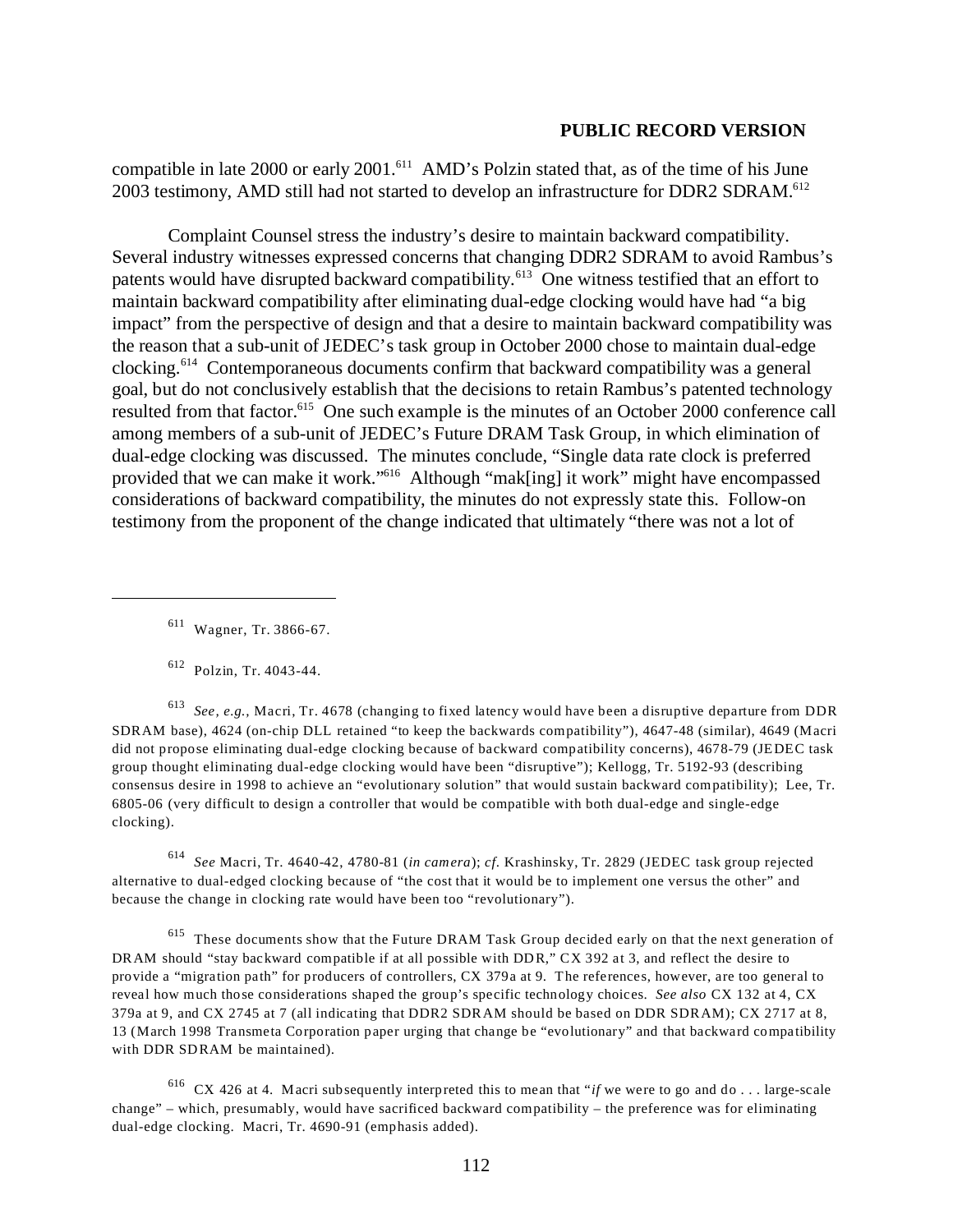support," but did not explain the underlying reasons why dual-edge clocking was retained. $617$ Based on the existing record, it is difficult to assess how substantially backward compatibility concerns contributed to lock-in in 2000.

In summary, there certainly is evidence that eliminating Rambus's patented technologies from the DDR2 SDRAM standard would have entailed some switching costs for some stakeholders, including, but not limited to, switching costs associated with the desire to preserve backward compatibility.<sup>618</sup> However, the record shows that JEDEC published the DDR2 SDRAM standard in 2002. The causal link between Rambus's course of conduct and the incorporation of its patented technology in the DDR2 SDRAM standard in 2002 is not as welldefined as it is for the SDRAM and DDR SDRAM standards for several reasons.

First, the record as to the magnitude of DDR2 switching costs is not clear; evidence is imprecise and mixed. On the whole, the record fails to establish that most stakeholders had invested heavily in the DDR2 standard by 2000, when Rambus's intentions and patents were disclosed. Second, the circumstances when JEDEC published the DDR2 standard in 2002 were materially different from what they were when the SDRAM and DDR SDRAM standards were adopted. To begin with, Rambus had disclosed both its patents and its intent to enforce them in 2000, at least two years before the DDR2 standard was published. By 2002, Rambus had largely lost the *Infineon* litigation in the trial court.<sup>619</sup> Consequently, the prospect of substantial royalty costs did not loom as the threat it likely would have posed in earlier years (or the threat that it later posed after the Federal Circuit reversed the *Infineon* district court in January 2003).<sup>620</sup> Thus, it seems likely that the DDR2 decisions of JEDEC members would have been impacted by a then-current perception that incorporation of Rambus's allegedly patented technology in JEDEC's DDR2 standard would be relatively costless.

<sup>617</sup>*See* Lee, Tr. 6802; JX 52 at 45-50.

618 These considerations rebut the claim that JEDEC's inclusion of Rambus technologies in DDR2 SDRAM demonstrates that those technologies were superior to all alternatives. *See* RB at 52-59; ID at 322-23. Even Rambus recognizes that revealed preference arguments of this nature require that "all other things be[] equal." RB at 60 n.29. Yet in the case of DDR2 SDRAM, other things were *not* equal. Switching costs were present, and JEDEC's choice, at most, revealed a preference for Rambus technologies over alternatives handicapped by those switching costs. Moreover, uncertainties over the breadth and enforceability of Rambus's patents further blurred the comparisons on which Rambus relies. *See infra* notes 619-620 and accompanying text.

619 The trial court granted Infineon judgment as a matter of law on May 2, 2001. *See* Rambus, Inc. v. Infineon Techs. AG, 318 F.3d 1081, 1086 (Fed. Cir. 2003).

 $620$  Even then, patent enforceability remained uncertain.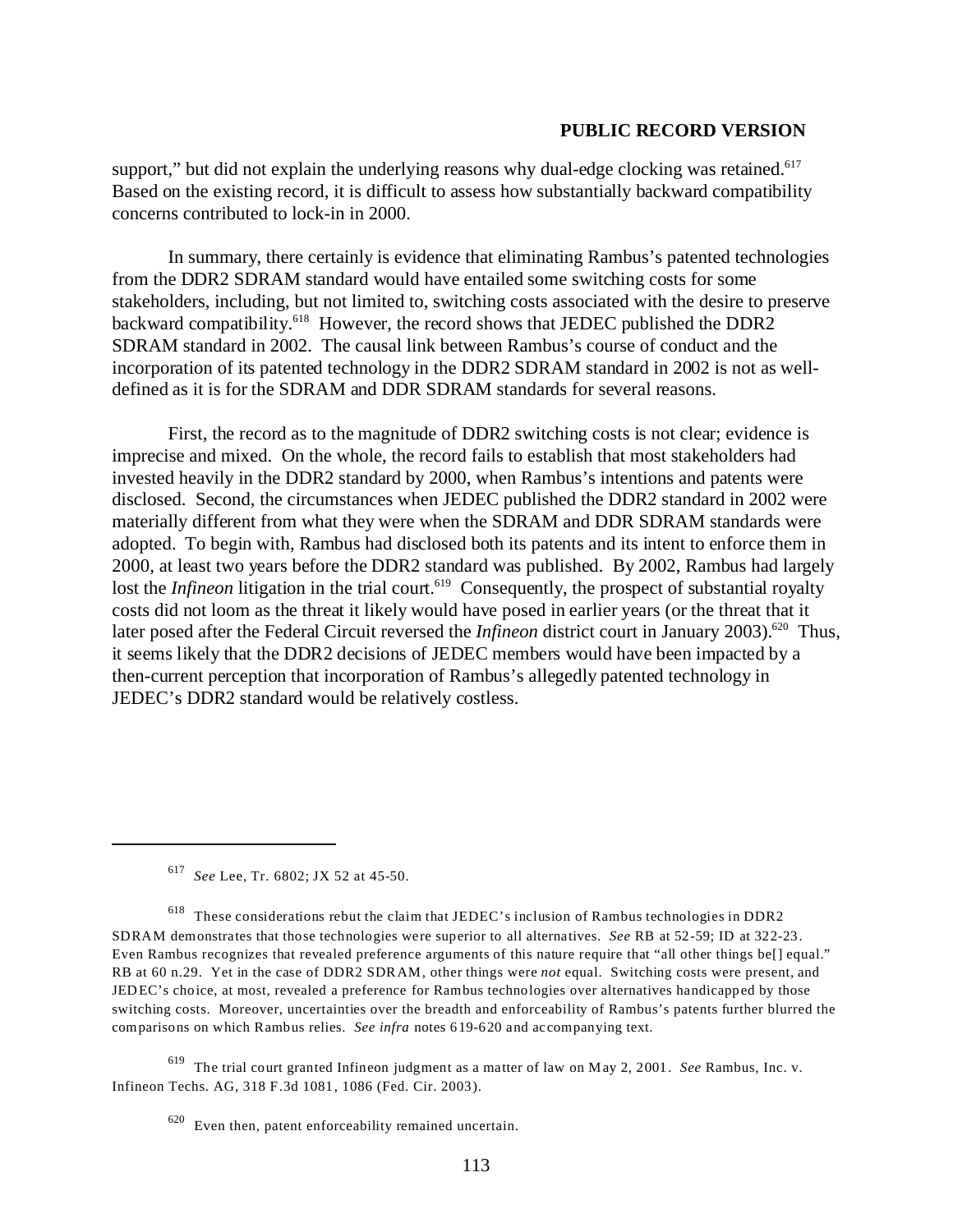We conclude that the record does not establish a causal link between Rambus's exclusionary conduct and JEDEC's adoption of DDR2 SDRAM.<sup>621</sup>

## 4. Rambus's Claim that its Acquisition of Monopoly Power Did Not Matter

Finally, Rambus claims that even if its course of conduct enabled it to acquire monopoly power, it cannot be held liable because Complaint Counsel failed to prove competitive harm in the form of supracompetitive (or "unreasonable") prices for consumers. Rambus argues that the royalties paid by DRAM manufacturers are mere wealth transfers, suggesting that the royalties impose only private costs that are irrelevant to overall social welfare. We reject this argument. It fails to acknowledge any decline in DRAM output that might result from higher DRAM prices. Reduced output would constitute a deadweight loss that decreases overall social welfare and raises competitive concerns – as even Teece, Rambus's economic expert, has acknowledged elsewhere.<sup>622</sup>

Rambus also argues that its conduct had no anticompetitive effect because its royalty rates have been reasonable.<sup>623</sup> Substantial record evidence shows that Rambus's royalty rates are

<sup>622</sup>*See* Teece & Sherry, *supra* note 543, at 1931 n.74 (deadweight loss must be weighed against any realresource cost savings from use of a patented technology).

The ALJ carried that error one step farther. The Initial Decision relies on a purported admission by Complaint Counsel's economic expert, McAfee, that Rambus's conduct "has had no impact on DRAM prices, no effect on consumers, and no effect on the PC market as of the time of trial . . . ." IDF 1053; ID at 323-24. This misses the point of McAfee's testimony. McAfee actually testified that, although he did not believe there had been an impact on DRAM prices "as of today," (1) Rambus's conduct had substantially increased price in the relevant technology markets and (2) "in the long run . . . those royalty costs would be passed on to consumers" with "the effect of lowering output in the downstream DRAM market" and "the effect of increasing the price." McAfee, Tr. 7175-76, 7565-66. McAfee reasoned that, in the short run, DRAM manufacturers face such high fixed costs that they will maximize the output of their facilities irrespective of royalty levels, but in the long run, higher royalty costs will lead to less DRAM production capacity and higher DRAM prices. *Id*. at 7175-76, 7208, 7749-50; *see also*  CX 839 at 2 (1995 Crisp e-mail indicating that Hyundai, a DRAM manufacturer, stated "that they pass on license fees and royalties to their customers"); CX 2107 at 140-41 (Oh FTC Dep.) (*in camera*) (Hyundai's DRAM prices to customers were a function of production costs). Neither the ALJ nor Rambus cite any authority for the proposition that a showing of long-run DRAM output reductions and price increases is insufficient to demonstrate competitive harm. Thus, we find no basis in McAfee's testimony for rejecting Complaint Counsel's showing of competitive harm.

623 RB at 72-74.

Although we do not, on this record, find durable monopoly power as to DDR2 SDRAM, neither do we rule it out. It is possible that Rambus did, in fact, obtain durable monopoly power over DDR2 SDRAM. We might have found lock-in with respect to DDR2 SDRAM if the record had demonstrated, for example, that backward compatibility concerns were a substantial determinative factor in JEDEC's DDR2 SDRAM standard-setting decisions.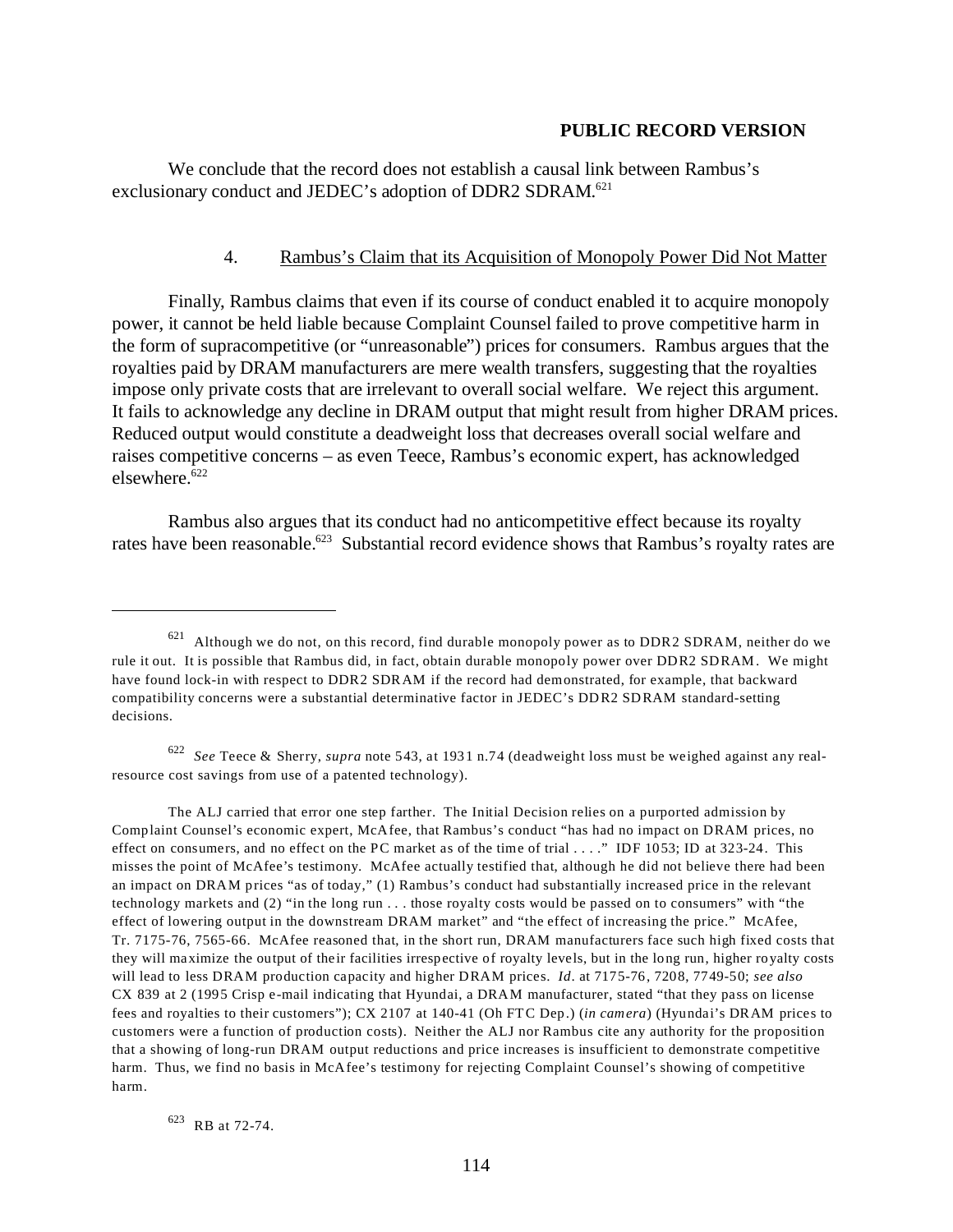*not* reasonable.<sup>624</sup> Ultimately, however, we need not rest on this evidence. Deceptive conduct that confers durable market power by its very essence harms competition, and claims that the offender has not yet behaved like a monopolist provide no shelter.<sup>625</sup> We therefore reject this argument as a matter of law.

# **V. SPOLIATION**

Allegations that Rambus engaged in the spoliation of evidence have permeated these proceedings, as well as several private actions relating to Rambus's patent enforcement efforts.<sup>626</sup>

Rambus attempts to establish the reasonableness of its royalties by comparing them to royalty rates charged for *other* technologies. *See* RB at 73; Teece, Tr. 10422-51. Rambus CEO Tate, however, testified that comparing royalty rates for different technology licenses mixes "apples and oranges" because "[t]he royalty rate for one patent and the royalty rate for another patent, even in the [semiconductor] industry, can vary tremendously based on the value of the patent and the applications involved." CX 2060 at 158 (Tate *Infineon* Dep.) (*in camera*). Rambus fails to provide a basis for treating the referenced licensing arrangements as comparable to licenses for the technologies at issue in the present case. *See* Teece, Tr. 10465-66 (unable to identify any comparative data that involved royalties on DRAM interface technologies), 10644-46, 10659-60 (acknowledging "a lot of heterogeneity" in royalty rates).

Both Rambus and the ALJ highlight a comparison to IBM's patent licensing policy. They state that IBM charged royalties of 1-5% and that Rambus's rates fit well within this range. RB at 73-74; IDF 1548-53; ID at 324 25. The record contains no evidence, however, that IBM's rates reflected royalties for DRAM technologies, or even that the rates stated in IBM 's policy ever actually applied. *See* Teece, Tr. 10638-40 (acknowledging that IBM usually cross-licensed without a cash rate). Indeed, even the IBM policy cited by Rambus gave licensees a potentially much less costly option: licensees could choose an 8% royalty based solely on the portion of the selling price attributable to the patented portions of the licensee's product. JX 9 at 24. For a DRAM, in which the four relevant interface technologies are only a small part, the IBM policy might result in only a minimal royalty.

<sup>625</sup>*See* United States v. Microsoft Corp., 253 F.3d 34, 56-58, 76-77 (D.C. Cir.), *cert. denied*, 534 U.S. 952 (2001), quoting Berkey Photo, Inc. v. Eastman Kodak Co., 603 F.2d 263, 274 (2d Cir. 1979), *cert. denied*, 444 U.S. 1093 (1980) ("[I]f monopoly power has been acquired or maintained through improper means, the fact that the power has not been used to extract [a monopoly price] provides no succor to the monopolist."); American Tobacco Co. v. United States, 328 U.S. 781, 809, 811 (1946); *see also* III AREEDA & HOVENKAM P, ANTITRUST LAW, ¶ 651d1 at 80 ("Properly defined monopolizing conduct harms consumers by creating monopoly, increasing its amount, or extending its duration. Thus, an expectation of consumer harm must always be at the logical end of any determination that a particular act 'monopolizes,' and thus satisfies §2's conduct requirement.").

<sup>624</sup> A comparison of Rambus royalty rates for DDR SDRAM and RDRAM strongly suggests that Rambus's DDR royalties have not been reasonable. Rambus has charged at least a 3.5% royalty on DDR SDRAM, *see, e.g.*, Rapp, Tr. 9853; CX 1680 at 4 (*in camera*), but generally has negotiated royalties between 1.0% and 2.0% for RDRAM. *See, e.g.*, CX 1592 at 21-23 (Samsung RDRAM License); CX 1646 at 10-11 (Micron RDRAM License); RX 538 at 20-22 (NEC RDRAM License); CX 1612 at 4-5 (Hyundai RDRAM License); CX 547 at 12; CX 1057. (RDRAM royalties cover all four of the technologies at issue in this proceeding, as well as additional proprietary technologies. *See, e.g.*, Horowitz, Tr. 8547-48*;* RX 2183; RX 81 at 8.) Thus, Rambus's 3.5% royalty for DDR SDRAM far exceeds the royalties that were negotiated for RDRAM in a setting in which licensees were aware of Rambus's patent position from the start and, consequently, were sheltered from hold-up.

<sup>626</sup>*See supra* Section II.B. (discussing the relevant procedural history).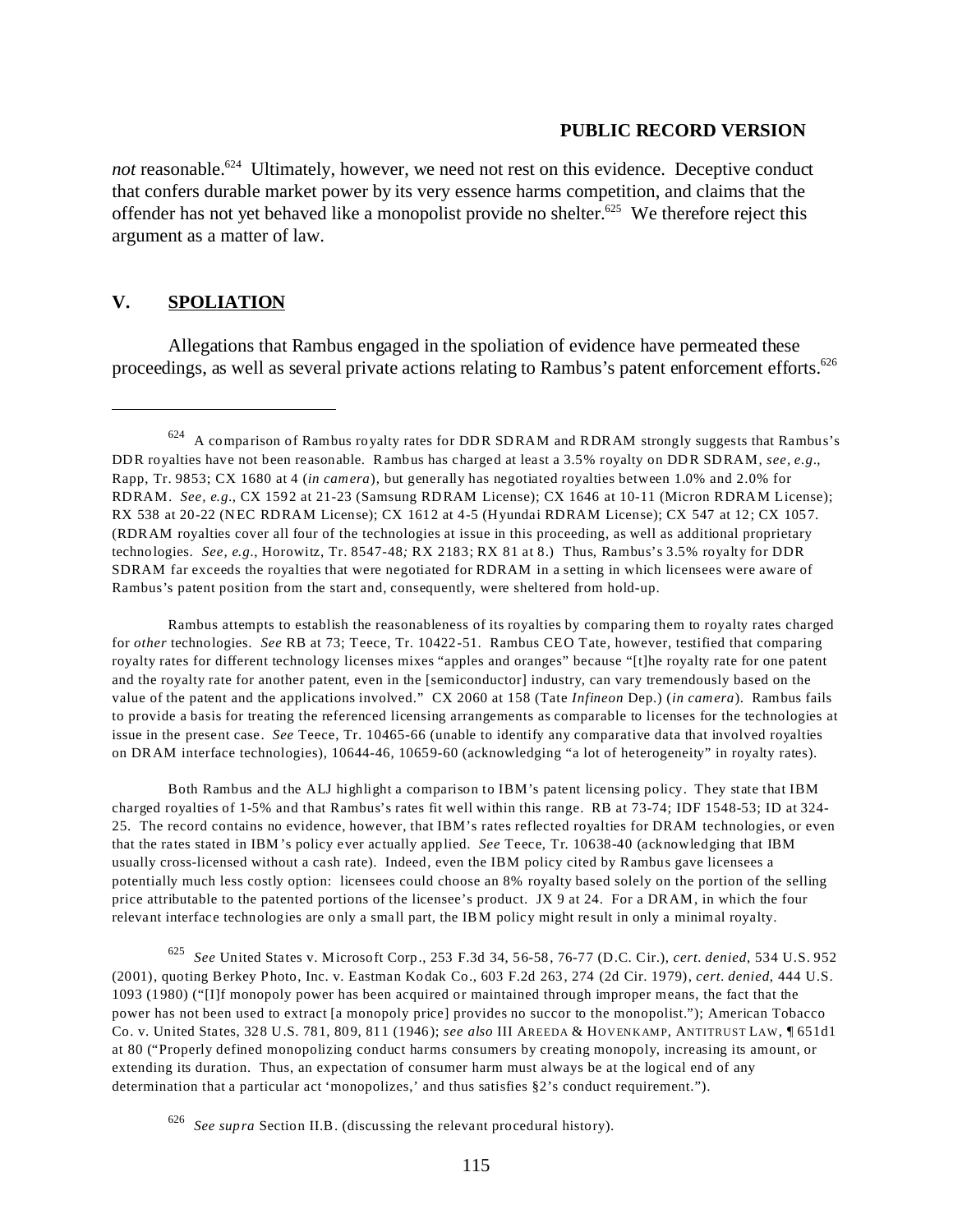Many of the basic facts are not in dispute.<sup>627</sup> Rambus began formulating its document retention policy in early 1998 with the assistance of outside counsel,<sup>628</sup> and adopted a document retention policy in July 1998.629 Rambus then conducted company-wide "shred days" in September 1998 and August 1999 that involved the destruction of significant quantities of documents.<sup>630</sup> Rambus destroyed a similarly large volume of documents in December 2000 when it moved to a new office building.<sup>631</sup> As part of its document destruction efforts, Rambus deleted e-mails,<sup>632</sup> erased computer backup tapes,<sup>633</sup> and instructed its outside patent counsel, Lester Vincent, to clean out his law firm's patent prosecution files so that they mirrored the PTO's file.<sup>634</sup>

<sup>627</sup> Our discussion draws upon evidence developed in the *Infineon* litigation, pertaining to the nature and extent of Rambus's document destruction effort. This evidence was admitted in this proceeding by a reopening of the record. *See* CX 5000-85; DX 500-07; RX 2500-53; *see also supra* Section II.B.1.d.

<sup>628</sup>*See* CX 5005 at 3; CX 5006 (designated R401111); CX 5007; CX 5069 at 11 (deposition transcript at 376) (Karp 2004 *Infineon* Dep.); CX 5068 at 4-5 (deposition transcript at 26-33) (Savage 2004 *Infineon* Dep.); RX 2502 (March 1998 Rambus memorandum regarding "Document Retention Policy Guidance"; RX 2521 at 11-12 (Johnson *Infineon* Dep.).

<sup>629</sup>*See* RX 2503; CX 2102 at 362 (Karp *Micron* Dep.).

<sup>630</sup> Rambus destroyed 185 burlap bags and 60 boxes full of documents on September 3, 1998. CX 5023 (designated R401307); CX 5050 (designated R400812). Rambus destroyed approximately 150 burlap bags of documents on August 26, 1999. CX 5052 (designated R400819).

<sup>631</sup>*See* CX 5053 (designated R400787) (Rambus destroyed 410 burlap bags) .

<sup>632</sup>*See* CX 1264 at 1 ("EMAIL – THROW IT AWAY"); Diepenbrock, Tr. 6230-32.

<sup>633</sup>*See, e.g.,* CX 5018.

<sup>634</sup>*See* CX 5033; CX 5036; CX 5037 (designated BSTZ 41); CX 5069 at 49 (deposition transcript at 540 41) (Karp 2004 *Infineon* Dep.). (BSTZ refers to Bates stamp numbers that appear on this and other exhibits admitted into this record from the *Infineon* litigation.)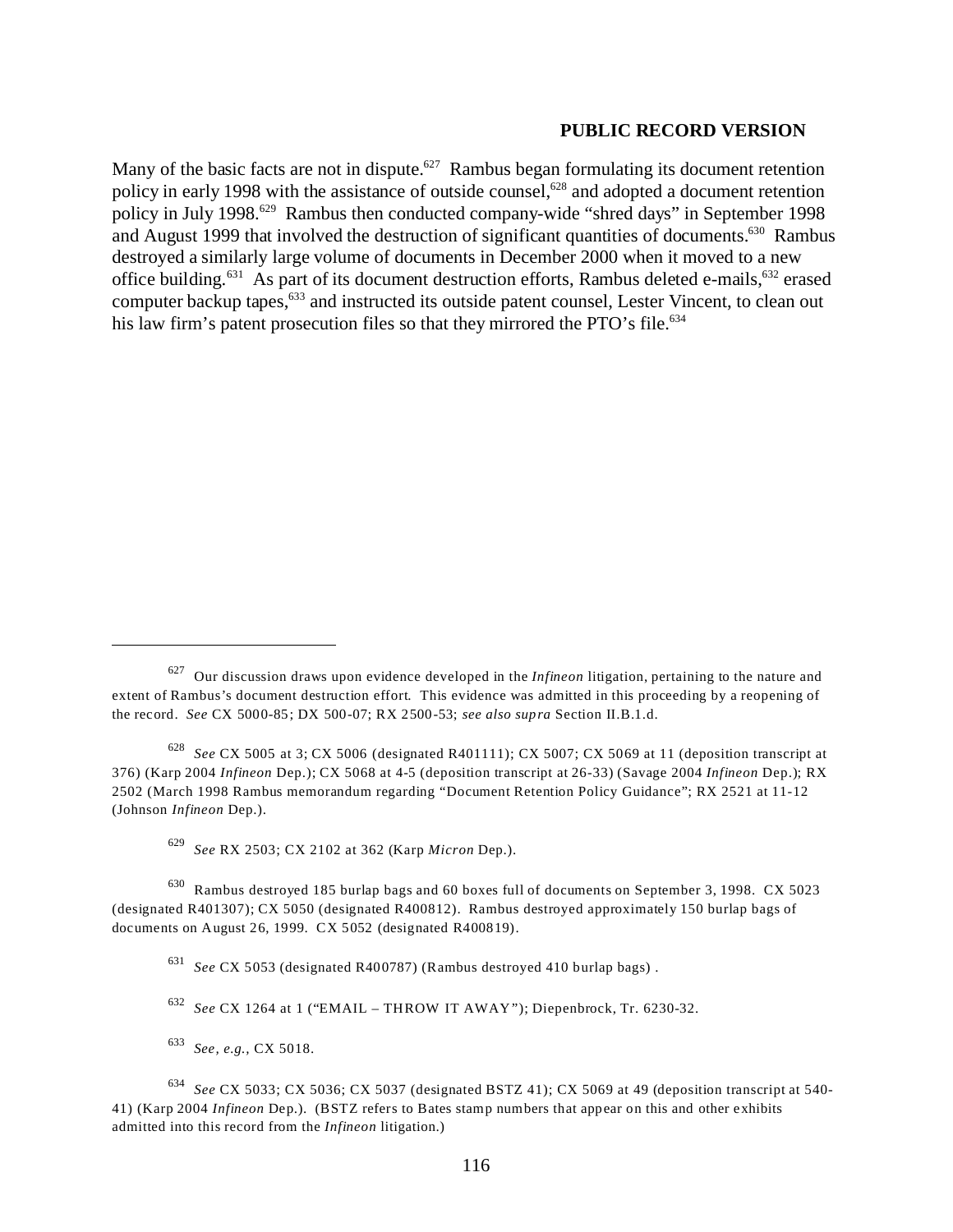The record shows that key Rambus executives and lawyers – including Richard Crisp, $635$ Joel Karp,<sup>636</sup> Billy Garrett,<sup>637</sup> Anthony Diepenbrock,<sup>638</sup> and Lester Vincent<sup>639</sup> – destroyed documents. The record also shows that some of these documents related to subject matter pertinent to this proceeding, such as documents regarding Rambus's participation in JEDEC,<sup>640</sup> and Rambus's patent prosecution files.<sup>641</sup> Indeed, Rambus's document destruction efforts were so thorough and effective that neither Crisp nor Rambus's attorneys were able to find certain JEDEC-related documents when they subsequently searched for them.<sup>642</sup>

In order to establish pre-litigation spoliation, Complaint Counsel must show that Rambus destroyed potentially relevant documents at a time when litigation was reasonably foreseeable.<sup>643</sup> The destruction must have occurred with a culpable state of mind.<sup>644</sup> The appropriate remedy in

<sup>637</sup>*See* CX 5062 (designated GCWF 3422).

<sup>638</sup>*See* CX 5064 (designated GCWF 3439); Diepenbrock, Tr. 6235-36.

<sup>639</sup>*See* CX 5033; CX 5036; CX 5037 (designated BSTZ 41).

<sup>640</sup>*See* CX 5062 (designated GCWF 3416); CX 5078 at 14 (trial transcript at 124), 20 (trial transcript at 146).

<sup>641</sup>*See* CX 5033; CX 5036; CX 5037 (designated BSTZ 41); CX 5069 at 49 (deposition transcript at 540 41) (Karp 2004 *Infineon* Dep.).

<sup>642</sup>*See* CX 1079 at 1 (Crisp October 1999 email: "I'm looking for a copy (paper or electronic) of one of the original DDR datasheets from the 1996/1997 timeframe. Hopefully someone here has one that hasn't fallen victim to the document retention policy :-)"); CX 5078 at 20 (trial transcript at 146).

<sup>643</sup>*See* Silvestri v. General Motors Corp., 271 F.3d 583, 590 (4th Cir. 2001); Byrnie v. Town of Cromwell, 243 F.3d 93, 107-112 (2nd Cir. 2001). *See also* MARGARET M. KOESEL ET AL., SPOLIATION OF EVIDENCE: SANCTIONS AND REMEDIES FOR DESTRUCTION OF EVIDENCE IN CIVIL LITIGATION 4-5 (Am. Bar Ass'n 2000).

644 Courts have articulated this requirement in varying terms. *See, e.g.*, *Silvestri*, 271 F.3d at 590 ("some degree of fault"), 593 ("deliberate or negligent"); *Byrnie*, 243 F.3d at 108 ("intentional[]," "in bad faith," or "based on gross negligence"), 109 ("knowingly . . . or negligently").

<sup>635</sup>*See* Crisp, Tr. 3425, 3427-30; CX 2082 at 157-59 (deposition transcript at 841-43) (Crisp *Infineon*  Dep.) *(in camera)* ("anything that I had on paper, I basically threw away"); CX 5059 (designated GCWF 3456). (GCWF refers to Bates stamp numbers that appear on this and other exhibits admitted into this record from the *Infineon* litigation.)

<sup>636</sup>*See* CX 2059 at 62 (Karp *Infineon* Dep.) (*in camera*); CX 2102 at 115 (deposition transcript at 378) (Karp *Micron* Dep.).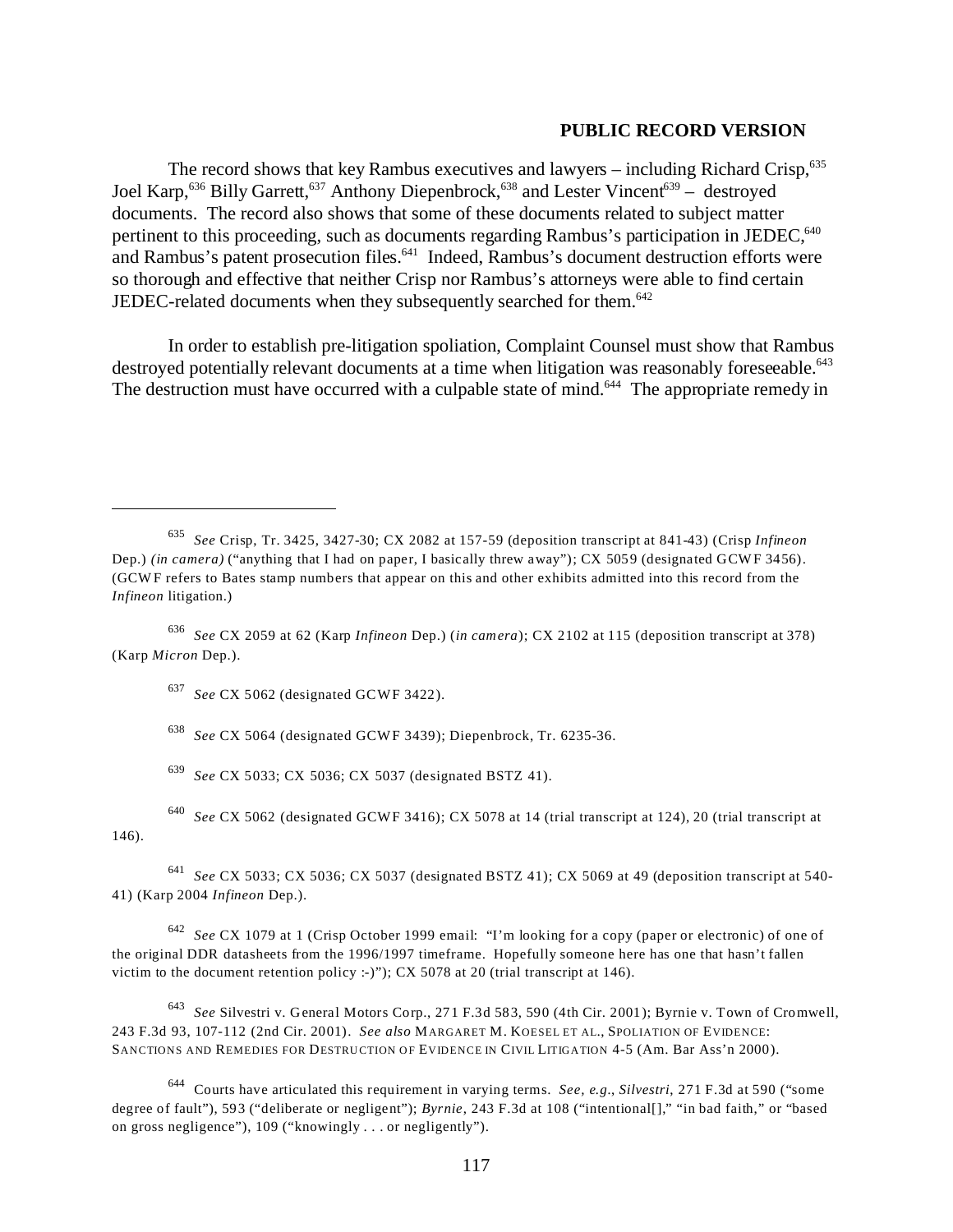any particular case typically will vary, depending on the spoliating party's degree of fault as well as the extent to which the other party is prejudiced.<sup>645</sup>

In the present case, we need not resolve whether Rambus engaged in spoliation because the record shows, by a preponderance of the evidence, that Rambus engaged in exclusionary conduct. Our findings stand firmly on the evidence that has survived. No remedy for the alleged spoliation is necessary, and we therefore do not undertake the inquiry required to resolve the spoliation issue.<sup>646</sup>

We stress, however, that Rambus's extensive document destruction campaign had the potential to deny the Commission an opportunity to examine thoroughly Rambus's conduct. In some instances, the Commission has relied on evidence that was preserved only fortuitously.<sup>647</sup> If the record in this case had been marginal, while simultaneously containing evidence that Rambus had destroyed potentially relevant documents, we would have pursued the spoliation inquiry to its conclusion and, if appropriate, imposed a remedy. The Commission has a broad range of remedies available to address spoliation, ranging from drawing adverse inferences to ordering that a proceeding be decided against the spoliating party. If spoliation were proven in a future case, the Commission would not hesitate to impose warranted sanctions, in keeping with its fundamental interest in preserving the integrity of its administrative proceedings.

### **VI. CONCLUSION**

We find that Rambus engaged in exclusionary conduct that significantly contributed to its acquisition of monopoly power in four related markets. By hiding the potential that Rambus would be able to impose royalty obligations of its own choosing, and by silently using JEDEC to assemble a patent portfolio to cover the SDRAM and DDR SDRAM standards, Rambus's conduct significantly contributed to JEDEC's choice of Rambus's technologies for incorporation in the JEDEC DRAM standards and to JEDEC's failure to secure assurances regarding future

<sup>645</sup>*See* Residential Funding Corp. v. DeGeorge Financial Corp., 306 F.3d 99, 107 (2d Cir. 2002); Schmid v. Milwaukee Electric Tool Corp., 13 F.3d 76 (3d Cir. 1994).

<sup>646</sup> Accordingly, Complaint Counsel's pending motion for sanctions is denied. Complaint Counsel's Motion for Sanctions Due to Rambus's Spoliation of Documents (Aug. 10, 2005), *available at*  <http://www.ftc.gov/os/adjpro/d9302/050810ccmosanctions.pdf>.

<sup>647</sup> For example, the only sources of Crisp's JEDEC-related e-mails were a hard drive found in Crisp's attic, *see* CX 5075 at 3-5 (deposition transcript at 296-302) (Crisp 2004 *Infineon* Dep.), and an old Rambus server that Crisp had used to transfer e-mails between his Macintosh and PC office computers. *See* Crisp, Tr. 3572-76, 3588-92; CX 5078 at 14 (trial transcript at 124). Likewise, although Rambus's outside patent counsel, Vincent, destroyed most of his Rambus-related files, he retained certain relevant correspondence in his personal files. *See* CX 5066 (designated GCW F 3448). In addition, records that Rambus failed to produce in the normal course of discovery were retrieved from corrupted back-up files in the subsequent *Hynix* litigation, and the Commission was able to add this evidence to this proceeding's record on appeal. *See* CX 5100-16; *see also supra* Section II.B.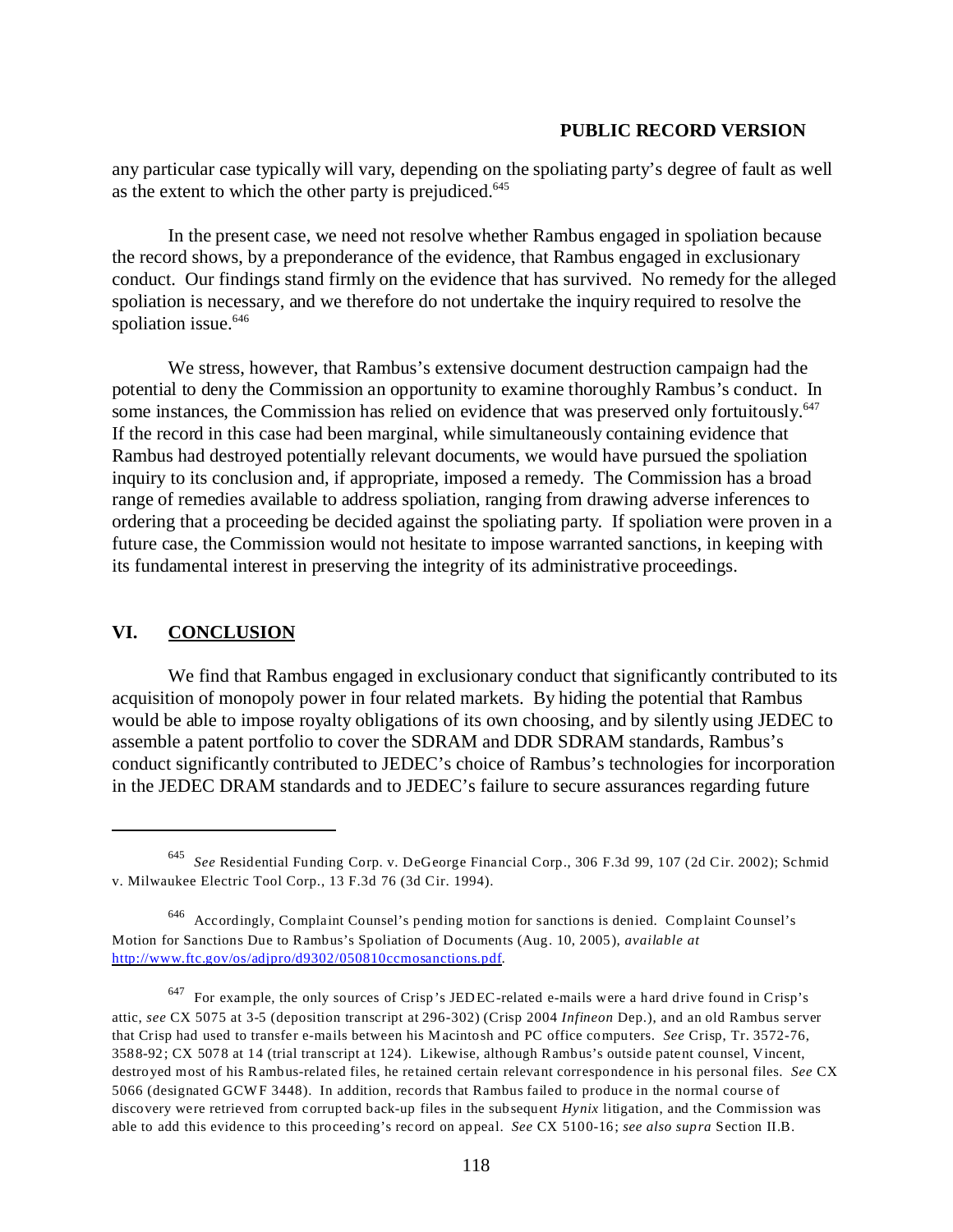royalty rates – which, in turn, significantly contributed to Rambus's acquisition of monopoly power.

Rambus claims that the superiority of its patented technologies was responsible for their inclusion in JEDEC's DRAM standards. These claims are not established by the record. Nor does the record support Rambus's argument that, even after two JEDEC standards were adopted and substantial switching costs had accrued, JEDEC and its participants were not locked into the standards. Rambus now claims that we can and should blind ourselves to the link between its conduct and JEDEC's adoption of the SDRAM and DDR SDRAM standards, as well as to the link between JEDEC's standard-setting process and Rambus's acquisition of monopoly power. These claims fail, both as a matter of fact and as a matter of law. To hold otherwise would be to allow Rambus to exercise monopoly power gained through exclusionary conduct. We cannot abide that result, given the substantial competitive harm that Rambus's course of deceptive conduct has inflicted.

## **VII. REMEDY**

Complaint Counsel seek an order preventing Rambus from enforcing, against JEDECcompliant products, (1) any patents that claim priority based on applications filed before Rambus withdrew from JEDEC and (2) any existing licensing agreements.<sup>648</sup> Rambus argues that the Commission lacks authority to impose such a remedy and that the royalty rates set by its existing licenses already satisfy all remedial concerns.<sup>649</sup>

Both parties' arguments regarding remedy have been scant and, for the most part, reflective of opposing extremes.<sup>650</sup> Now that the Commission has found, and determined the scope of, liability, the Commission believes it would exercise its broad remedial powers most responsibly after additional briefing and, if necessary, oral argument devoted specifically to remedial issues.

The accompanying order establishes a briefing schedule. The parties' written presentations directed by the accompanying order will be confined to remedy; re-argument of issues of liability will not be permitted in those presentations. The Commission is most interested in the parties' views regarding possibilities for establishing reasonable royalty rates for JEDEC-compliant products affected by Rambus's exclusionary conduct. The parties should

<sup>648</sup> CCAB at Attachment 2; CCRB at 95-100.

<sup>649</sup> RB at 128-33.

<sup>650</sup>*See generally* United States v. National Lead Co., 332 U.S. 319 (1947) (rejecting the imposition of compulsory, royalty-free licenses when they were not "necessary in order to enforce effectively the Anti-Trust Act," and finding that "licenses at uniform, reasonable royalties" would be sufficient to accomplish the discontinuance and prevention of the illegal restraints). For discussion of Rambus's existing royalty rates, *see supra* Section IV.C.4.